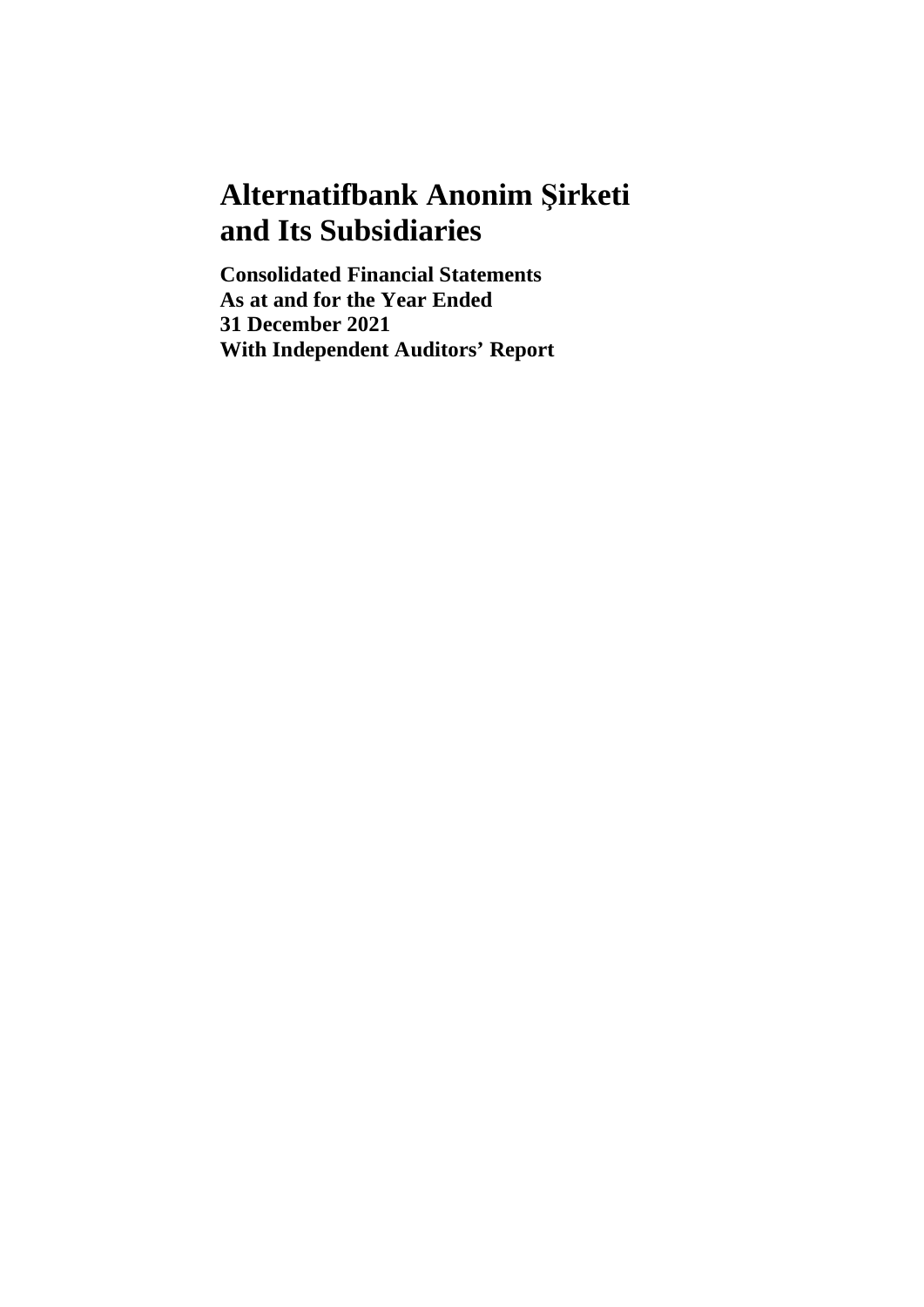

Güney Bağımsız Denetim ve SMMM A.Ş. Maslak Mah. Eski Büyükdere Cad. Orjin Maslak İş Merkezi No: 27 Kat: 2-3-4 Daire: 54-57-59 34485 Sarıyer İstanbul - Türkiye

Tel: +90 212 315 3000 Fax: +90 212 230 8291 ey.com Ticaret Sicil No : 479920 Mersis No: 0-4350-3032-6000017

# **INDEPENDENT AUDITORS' REPORT**

To the General Assembly of Alternatifbank A.Ş.

# **Qualified Opinion**

We have audited the consolidated financial statements of Alternatifbank A.Ş. ("the Bank"), and its subsidiaries ("the Group"), which comprise the consolidated statement of financial position as at December 31, 2021, and the consolidated statement of profit or loss, consolidated statement of other comprehensive income, consolidated statement of changes in equity and consolidated statement of cash flows for the year then ended, and notes to the consolidated financial statements, including a summary of significant accounting policies.

In our opinion, except for the effects of the matter on the consolidated financial statements described in the Basis for Qualified Opinion section of our report, the accompanying consolidated financial statements present fairly, in all material respects, the consolidated financial position of the Group as at December 31, 2021, and its consolidated financial performance and its consolidated cash flows for the year then ended in accordance with International Financial Reporting Standards (IFRS).

# **Basis for Qualified Opinion**

As explained in Note 21, the accompanying consolidated financial statements as at December 31, 2021 include a free provision for possible risks amounting to TL 55,000 thousands provided in the current year by the Group management for the possible effects of the negative circumstances which may arise from the possible changes in the economy and market conditions which does not meet the recognition criteria of IAS 37 "Provisions, Contingent Liabilities and Contingent Assets". The accompanying consolidated financial statements as at December 31,2021 also includes related deferred tax asset amounting to TL 12,650 thousands over this free provision.

We conducted our audit in accordance with International Standards on Auditing (ISAs). Our responsibilities under those standards are further described in the Auditor's responsibilities for the audit of the consolidated financial statements section of our report. We are independent of the Group in accordance with the International Ethics Standards Board for Accountants' Code of Ethics for Professional Accountants (IESBA Code) together with the ethical requirements that are relevant to our audit of the financial statements in Turkey, and we have fulfilled our other ethical responsibilities in accordance with these requirements and the IESBA Code. We believe that the audit evidence we have obtained is sufficient and appropriate to provide a basis for our qualified opinion.

# **Key audit matters**

Key audit matters are those matters that, in our professional judgment, were of most significance in our audit of the consolidated financial statements of the current period. These matters were addressed in the context of our audit of the consolidated financial statements as a whole, and in forming our opinion thereon, and we do not provide a separate opinion on these matters. For each matter below, our description of how our audit addressed the matter is provided in that context.

We have fulfilled the responsibilities described in the Auditor's responsibilities for the audit of the consolidated financial statements section of our report, including in relation to these matters. Accordingly, our audit included the performance of procedures designed to respond to our assessment of the risks of material misstatement of the consolidated financial statements. The results of our audit procedures, including the procedures performed to address the matters below, provide the basis for our qualified audit opinion on the accompanying consolidated financial statements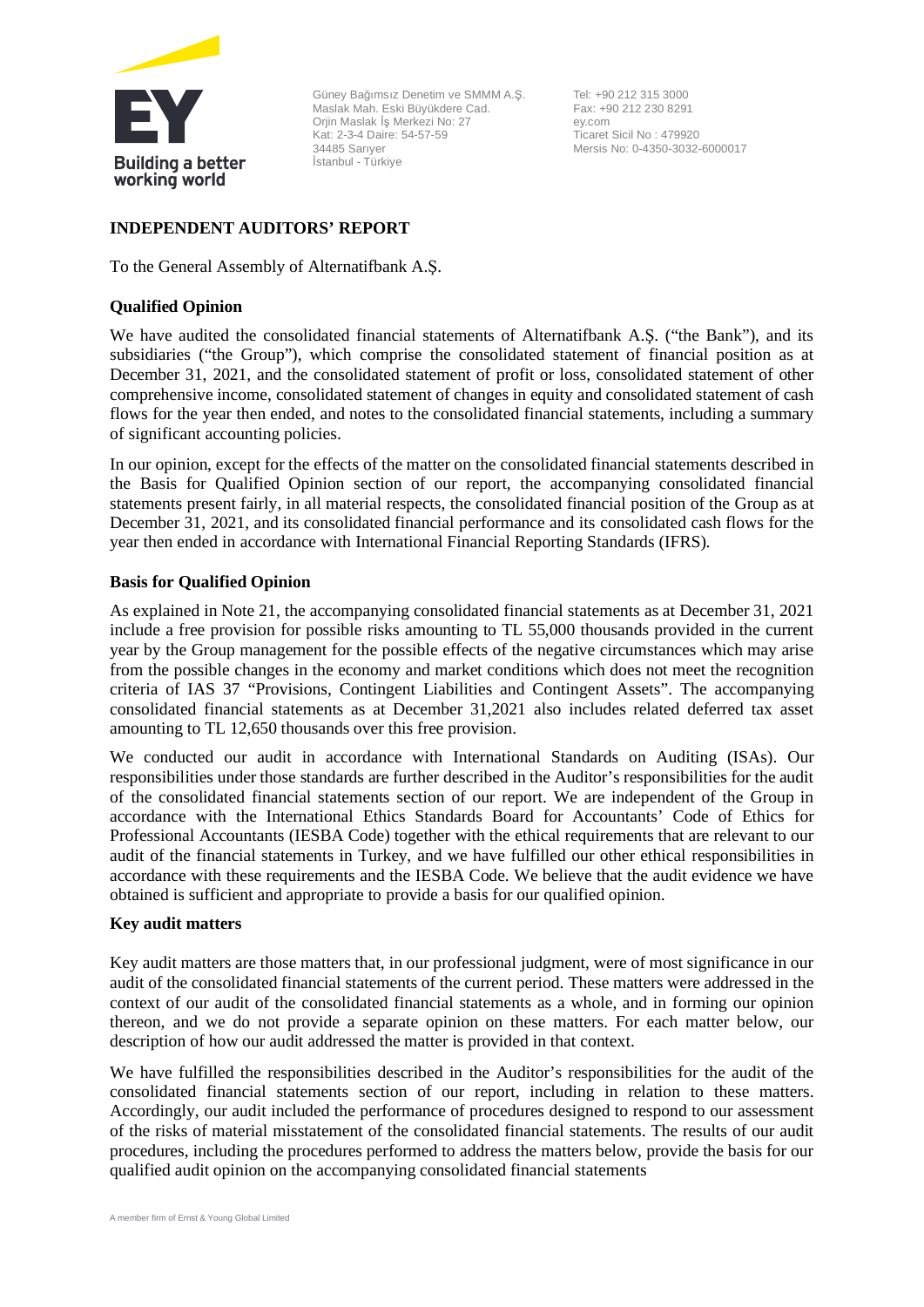

| <b>Key Audit Matter</b>                                                                                                                                                                                                                                                                                                                                                                                                                                                                                                                                                                                                                                                                                                                                                                                                                                                                                                                                                                                                                                                                                                                                                                                                                                                                                                                                                                                                                                                           | How the Key Audit Matter is addressed in our audit                                                                                                                                                                                                                                                                                                                                                                                                                                                                                                                                                                                                                                                                                                                                                                                                                                                                                                                                                                                                                                                                                                                                                                                                                                                                                                                                                                                                                                                                                                                                                                                                                                                                                                                                                                                                                                                                                                                                                                                                                                                                                                                                                                                                                                                                                                                                                                                                                                                          |
|-----------------------------------------------------------------------------------------------------------------------------------------------------------------------------------------------------------------------------------------------------------------------------------------------------------------------------------------------------------------------------------------------------------------------------------------------------------------------------------------------------------------------------------------------------------------------------------------------------------------------------------------------------------------------------------------------------------------------------------------------------------------------------------------------------------------------------------------------------------------------------------------------------------------------------------------------------------------------------------------------------------------------------------------------------------------------------------------------------------------------------------------------------------------------------------------------------------------------------------------------------------------------------------------------------------------------------------------------------------------------------------------------------------------------------------------------------------------------------------|-------------------------------------------------------------------------------------------------------------------------------------------------------------------------------------------------------------------------------------------------------------------------------------------------------------------------------------------------------------------------------------------------------------------------------------------------------------------------------------------------------------------------------------------------------------------------------------------------------------------------------------------------------------------------------------------------------------------------------------------------------------------------------------------------------------------------------------------------------------------------------------------------------------------------------------------------------------------------------------------------------------------------------------------------------------------------------------------------------------------------------------------------------------------------------------------------------------------------------------------------------------------------------------------------------------------------------------------------------------------------------------------------------------------------------------------------------------------------------------------------------------------------------------------------------------------------------------------------------------------------------------------------------------------------------------------------------------------------------------------------------------------------------------------------------------------------------------------------------------------------------------------------------------------------------------------------------------------------------------------------------------------------------------------------------------------------------------------------------------------------------------------------------------------------------------------------------------------------------------------------------------------------------------------------------------------------------------------------------------------------------------------------------------------------------------------------------------------------------------------------------------|
| Financial impact of IFRS 9 "Financial<br>Instruments" standard and recognition of<br>impairment on financial assets and related<br><i>important disclosures</i>                                                                                                                                                                                                                                                                                                                                                                                                                                                                                                                                                                                                                                                                                                                                                                                                                                                                                                                                                                                                                                                                                                                                                                                                                                                                                                                   |                                                                                                                                                                                                                                                                                                                                                                                                                                                                                                                                                                                                                                                                                                                                                                                                                                                                                                                                                                                                                                                                                                                                                                                                                                                                                                                                                                                                                                                                                                                                                                                                                                                                                                                                                                                                                                                                                                                                                                                                                                                                                                                                                                                                                                                                                                                                                                                                                                                                                                             |
| As disclosed in footnote 10 and Note 2-2.11 the<br>Group measured expected credit losses for financial<br>assets in accordance with IFRS 9 "Financial<br>Instruments Standards" in its financial statements.<br>The reasons for selecting impairment of financial<br>assets as key audit matter are as follows;<br>Financial assets within balance-sheet and off-<br>$\blacksquare$<br>balance-sheet subject to IFRS 9 expected credit<br>losses measurement have significant balance in<br>the financial statements<br>The application of IFRS 9 is complex and<br>٠<br>comprehensive<br>The classification of financial instruments<br>$\blacksquare$<br>based on the Group's business models and the<br>characteristics of contractual cash flows in line<br>with IFRS 9 and requirement of significant<br>judgments to determine this business model<br>and the characteristics of contractual cash<br>flows<br>Risks related to the policies established by the<br>$\blacksquare$<br>management with the compliance<br>and<br>requirements of the legislation and other<br>applications for the calculation of expected<br>credit losses<br>$\blacksquare$<br>The complexity and intensity of the control<br>environment in the processes designed or<br>reorganized for IFRS 9<br>Estimations and assumptions used in expected<br>$\blacksquare$<br>credit losses are significant and complex<br>and comprehensive<br>Complex<br>disclosure<br>Ξ<br>requirements of IFRS 9. | Our audit procedures in addition to our current audit<br>procedures:<br>Evaluation of the compliance of the accounting policies<br>adopted with regard to IFRS 9, the Group's past<br>performance, and local and global practices<br>$\blacksquare$<br>Analysis and testing of processes, systems, and controls<br>originated or re-designed in order to calculate expected<br>credit losses by the Information Systems and Process<br>Audit specialists<br>Evaluation of the key judgments, assumptions, methods<br>used for calculation of expected credit loss determined<br>by the management, and whether the data source is<br>reasonable or not, and their compliance and standard<br>requirements in light of industry and global practices<br>Testing criteria used for determining the contractual<br>cash flows including interest payments with regard to<br>solely principal and principal balance of financial assets<br>on a sample basis and evaluation of Group's business<br>model<br>Evaluation of significant increase in credit risk,<br>definition of default, definition of restructuring,<br>probability of default, loss given default, exposure at<br>default and macro-economic variables, and related<br>basic and significant estimates and assumptions<br>determined for calculation process of expected credit<br>loss and whether these assumptions determined by<br>financial risk management are in line with the Group's<br>historical performance, legislation, and reasonableness<br>of the estimation process regarding future performance<br>and investigation of credit risk portfolio on a sample<br>basis<br>$\blacksquare$<br>Evaluation of the accuracy and completeness of<br>attributes of the data used for the calculation process of<br>expected credit losses<br>Detailed testing of mathematical verification of<br>expected credit losses' calculation on a sample basis<br>Evaluation of the assumptions and estimations used for<br>$\blacksquare$<br>the individually assessed financial assets based on<br>expert judgment<br>Evaluating the necessity and accuracy of the updates<br>٠<br>made or required updates after the modeling process<br>Evaluating the impact of the Covid-19 outbreak, on<br>$\blacksquare$<br>macroeconomic variables in staging loans and<br>calculating expected credit loss provision, together with<br>important forward estimates and assumptions.<br>Auditing of disclosures related to IFRS 9.<br>$\blacksquare$ |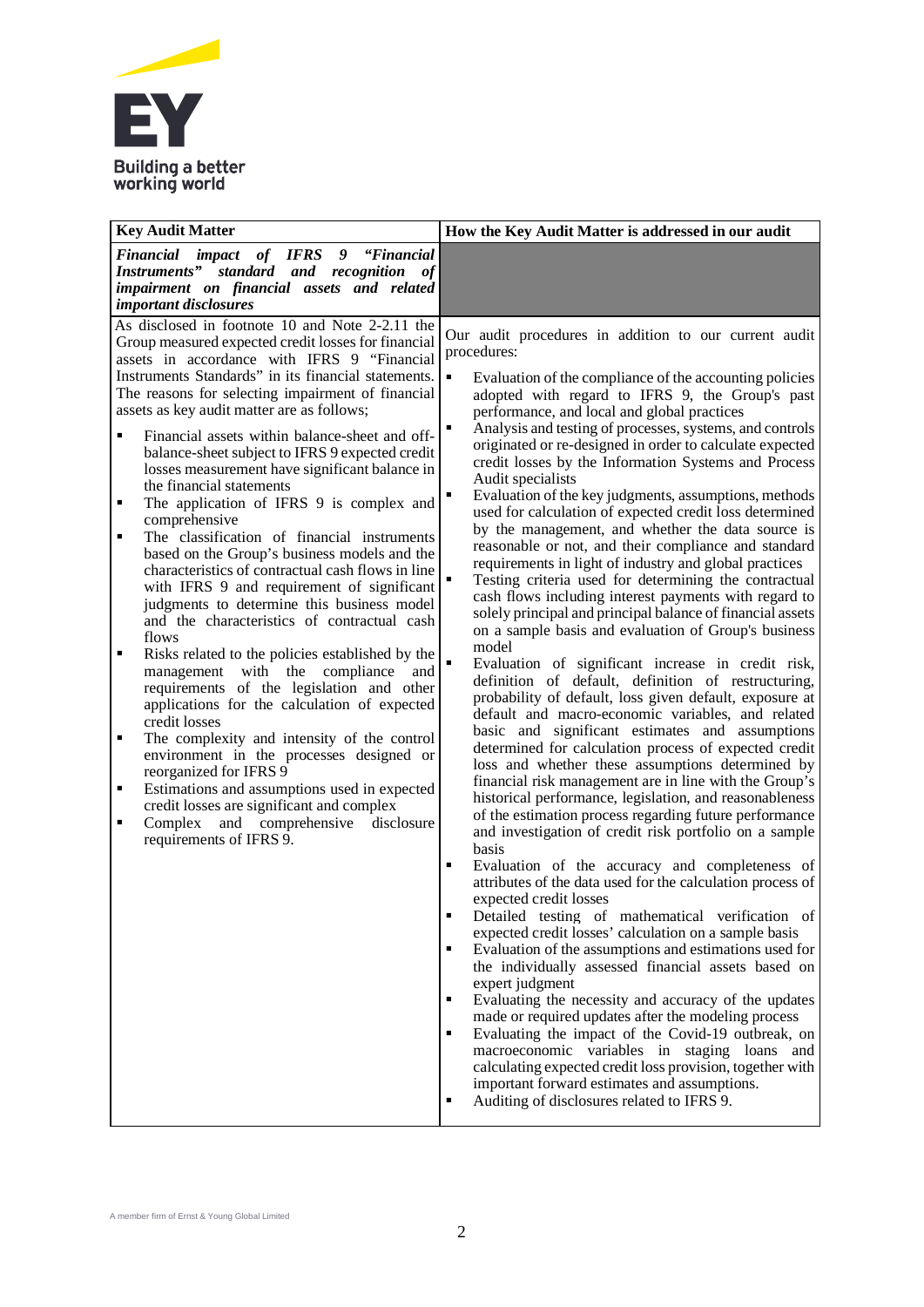

#### **Responsibilities of Management and Board of Directors for the consolidated financial statements**

The Management is responsible for the preparation and fair presentation of the consolidated financial statements in accordance with IFRSs, and for such internal control as management determines is necessary to enable the preparation of the consolidated financial statements that are free from material misstatement, whether due to fraud or error.

In preparing the consolidated financial statements, the management is responsible for assessing the Group's ability to continue as a going concern, disclosing, as applicable, matters related to going concern and using the going concern basis of accounting unless management either intends to liquidate the Group or to cease operations, or has no realistic alternative but to do so.

The Board of Directors are responsible for overseeing the Group's financial reporting process.

#### **Auditor's responsibilities for the audit of the consolidated financial statements**

Our objectives are to obtain reasonable assurance about whether the consolidated financial statements as a whole are free from material misstatement, whether due to fraud or error, and to issue an auditor's report that includes our opinion. Reasonable assurance is a high level of assurance, but is not a guarantee that an audit conducted in accordance with ISAs will always detect a material misstatement when it exists. Misstatements can arise from fraud or error and are considered material if, individually or in the aggregate, they could reasonably be expected to influence the economic decisions of users taken on the basis of these consolidated financial statements.

As part of an audit in accordance with ISAs, we exercise professional judgment and maintain professional scepticism throughout the audit. We also:

- Identify and assess the risks of material misstatement of the consolidated financial statements, whether due to fraud or error, design and perform audit procedures responsive to those risks, and obtain audit evidence that is sufficient and appropriate to provide a basis for our opinion. The risk of not detecting a material misstatement resulting from fraud is higher than for one resulting from error, as fraud may involve collusion, forgery, intentional omissions, misrepresentations, or the override of internal control.
- Obtain an understanding of internal control relevant to the audit in order to design audit procedures that are appropriate in the circumstances, but not for the purpose of expressing an opinion on the effectiveness of the Group's internal control.
- Evaluate the appropriateness of accounting policies used and the reasonableness of accounting estimates and related disclosures made by the Board of Directors.
- Conclude on the appropriateness of the Board of Director's use of the going concern basis of accounting and, based on the audit evidence obtained, whether a material uncertainty exists related to events or conditions that may cast significant doubt on the Group's ability to continue as a going concern. If we conclude that a material uncertainty exists, we are required to draw attention in our auditor's report to the related disclosures in the consolidated financial statements or, if such disclosures are inadequate, to modify our opinion. Our conclusions are based on the audit evidence obtained up to the date of our auditor's report. However, future events or conditions may cause the Group to cease to continue as a going concern.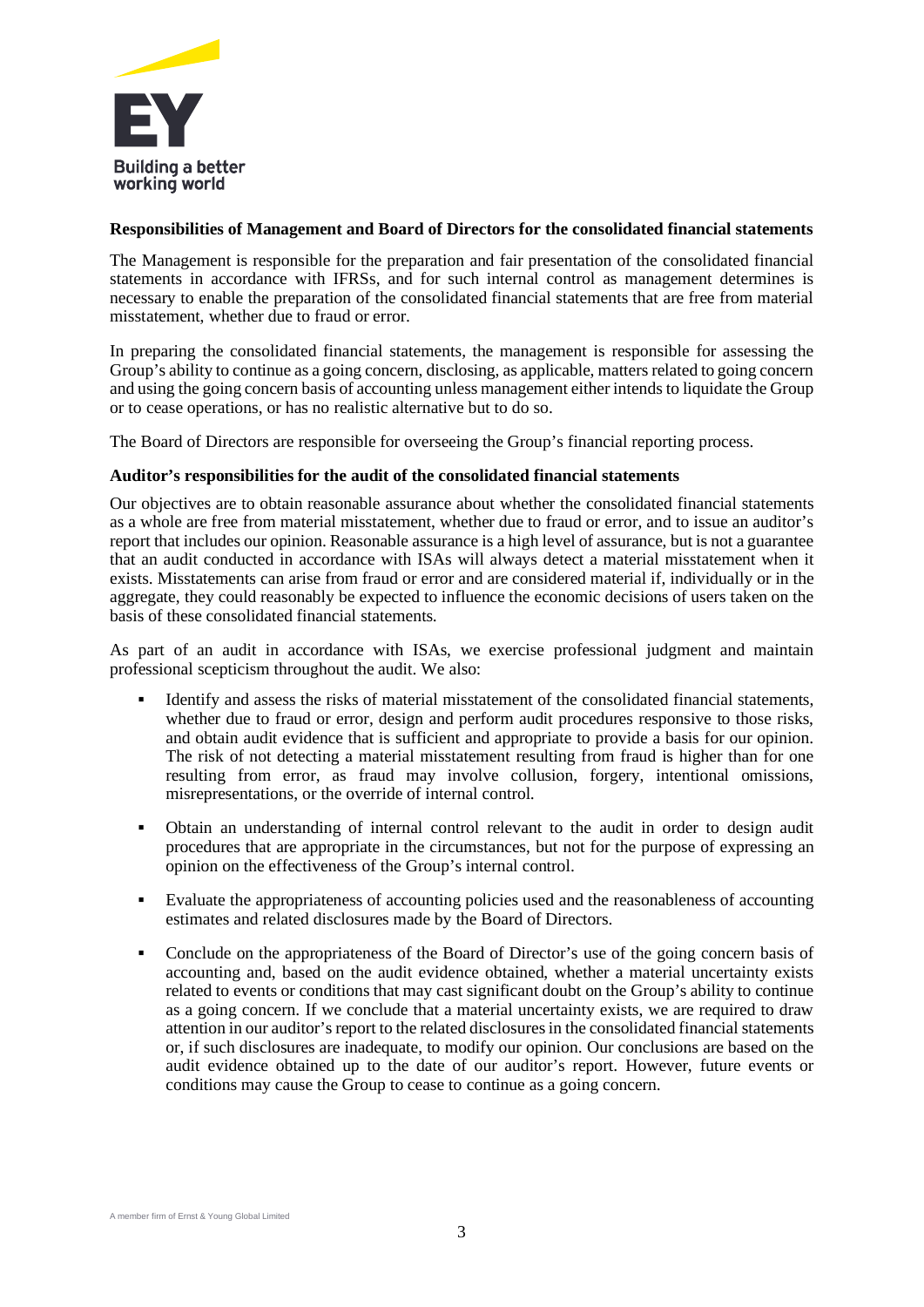

- Evaluate the overall presentation, structure and content of the consolidated financial statements, including the disclosures, and whether the consolidated financial statements represent the underlying transactions and events in a manner that achieves fair presentation.
- Obtain sufficient appropriate audit evidence regarding the financial information of the entities or business activities within the Group to express an opinion on the consolidated financial statements. We are responsible for the direction, supervision and performance of the Group audit. We remain solely responsible for our audit opinion.

We communicate with the Board of Directors regarding, among other matters, the planned scope and timing of the audit and significant audit findings, including any significant deficiencies in internal control that we identify during our audit.

We also provide the Board of Directors with a statement that we have complied with relevant ethical requirements regarding independence, and to communicate with them all relationships and other matters that may reasonably be thought to bear on our independence, and where applicable, related safeguards.

From the matters communicated with the Board of Directors we determine those matters that were of most significance in the audit of the consolidated financial statements of the current period and are therefore the key audit matters. We describe these matters in our auditor's report unless law or regulation precludes public disclosure about the matter or when, in extremely rare circumstances, we determine that a matter should not be communicated in our report because the adverse consequences of doing so would reasonably be expected to outweigh the public interest benefits of such communication.

The Partner in charge of the audit resulting in this independent auditor's report is Fatma Ebru Yücel.

Güney Bağımsız Denetim ve Serbest Muhasebeci Mali Müşavirlik Anonim Şirketi

*A member firm of Ernst &Young Global Limited*



Fatma Ebru Yücel, SMMM Partner

March 10, 2022 İstanbul, Turkey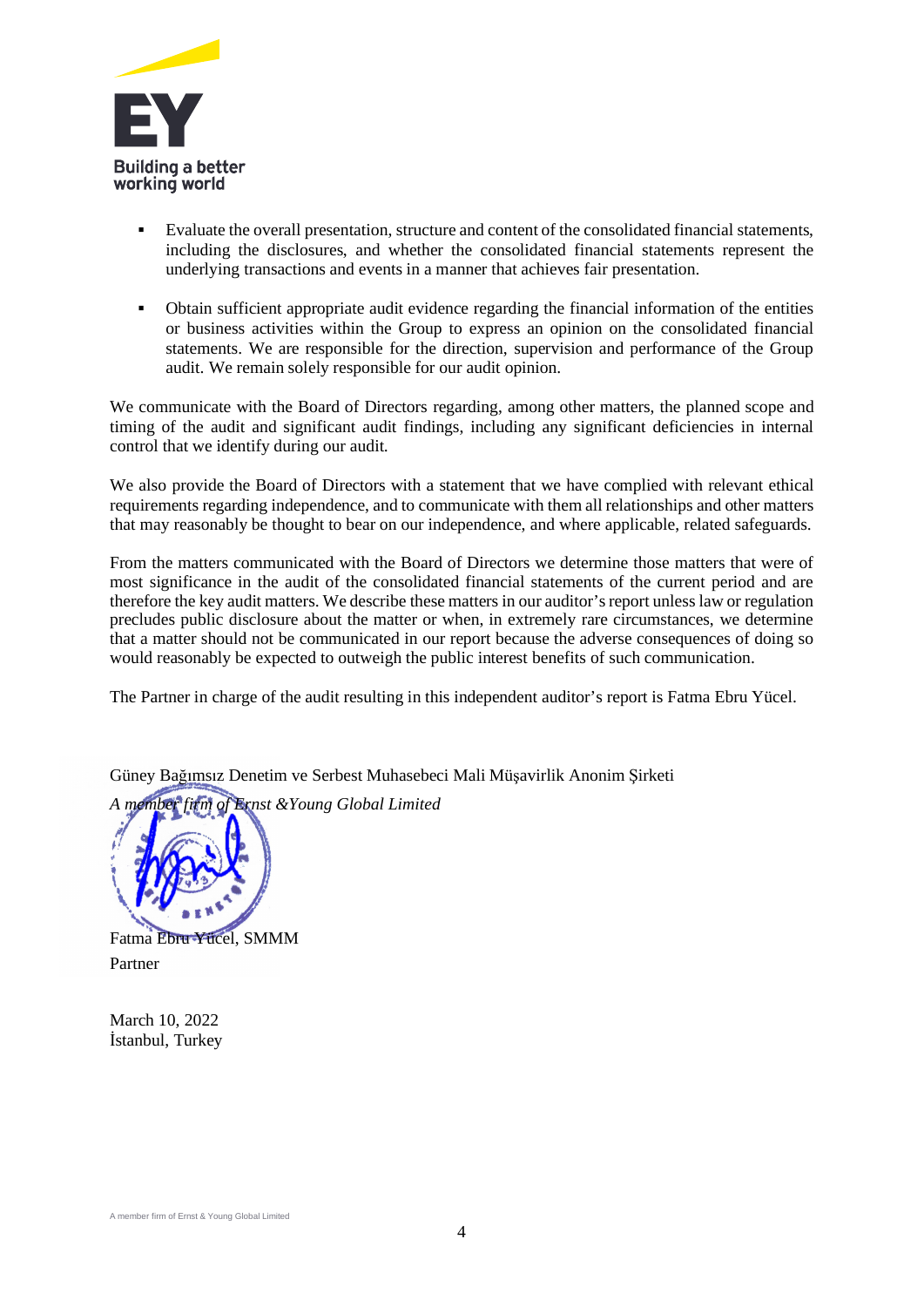#### **ALTERNATİFBANK ANONİM ŞİRKETİ AND ITS SUBSIDIARIES CONSOLIDATED STATEMENT OF FINANCIAL POSITION AS AT 31 DECEMBER 2021**

(Amounts expressed in thousands of Turkish Lira ("TL") unless otherwise indicated).

|                                                       | <b>Notes</b> | <b>Audited</b><br>31 December<br>2021 | <b>Audited</b><br>31 December<br>2020 |
|-------------------------------------------------------|--------------|---------------------------------------|---------------------------------------|
|                                                       |              |                                       |                                       |
| <b>ASSETS</b>                                         |              |                                       |                                       |
| Cash and balances with the Central Bank of Turkey     | 6            | 7,458,531                             | 3,594,934                             |
| Loans and advances to banks                           | 7            | 3,427,518                             | 2,332,490                             |
| Financial assets at fair value through profit or loss | 8            | 48,601                                | 57,312                                |
| Derivative financial assets                           | 9            | 1,050,946                             | 184,433                               |
| Loans and advances to customers                       | 10           | 25,780,210                            | 21,907,473                            |
| Investment securities                                 | 11           | 8,679,880                             | 5,215,512                             |
| - Investment securities at fair value through other   |              |                                       |                                       |
| comprehensive income ("FVOCI")                        | 11           | 2,702,834                             | 982,418                               |
| - Investment securities at amortised cost $("AC")$    | 11           | 5,977,046                             | 4,233,094                             |
| Leasing receivables                                   | 10           | 2,014,051                             | 1,543,996                             |
| Intangible assets                                     | 12           | 142,557                               | 121,773                               |
| Property and equipment                                | 13           | 375,986                               | 365,416                               |
| Deferred income tax assets                            | 19           | 197,976                               | 175,953                               |
| Assets held for sale                                  | 20           | 594,827                               | 224,790                               |
| Other assets                                          | 14           | 546,941                               | 964,451                               |
| <b>Total assets</b>                                   |              | 50,318,024                            | 36,688,533                            |
|                                                       |              |                                       |                                       |
| <b>LIABILITIES</b>                                    |              |                                       |                                       |
| Deposits from banks                                   | 15           | 2,682,327                             | 991,098                               |
| Due to customers                                      | 16           | 26,071,842                            | 18,106,109                            |
| Funds borrowed                                        | 17           | 12,300,342                            | 9,933,145                             |
| Debt securities issued                                | 18           | 882,314                               | 409,783                               |
| Derivative financial instruments                      | $\mathbf{9}$ | 581,438                               | 331,782                               |
| Derivatives held for risk management                  | 9            | 69,614                                | 4,332                                 |
| Provisions                                            | 21           | 204,201                               | 117,430                               |
| Retirement benefit obligations                        | 22           | 18,608                                | 12,021                                |
| Lease payables                                        |              | 38,162                                | 47,872                                |
| Other liabilities                                     | 23           | 1,116,274                             | 1,484,366                             |
| Subordinated liabilities                              | 17           | 3,737,398                             | 2,821,726                             |
| <b>Total liabilities</b>                              |              | 47,702,777                            | 34,259,664                            |
|                                                       |              |                                       |                                       |
| <b>EQUITY</b>                                         |              |                                       |                                       |
| Share capital                                         | 24           | 2,213,740                             | 2,038,390                             |
| Share premium                                         | 24           | 54                                    | 54                                    |
| Fair value reserves                                   | 25           | (135, 830)                            | (16, 614)                             |
| Hedge reserves                                        |              | 59,724                                | 1,290                                 |
| Revaluation surplus                                   |              | 34,751                                | 34,751                                |
| Legal reserves                                        | 25           | 62,656                                | 56,229                                |
| Other reserves                                        | 25           |                                       |                                       |
| Retained earnings                                     | 25           | 380,130                               | 314,750                               |
| Total equity attributable to owners of the Bank       |              | 2,615,225                             | 2,428,850                             |
|                                                       |              |                                       |                                       |
| <b>Non-controlling interests</b>                      |              | 22                                    | 19                                    |
| <b>Total equity</b>                                   |              | 2,615,247                             | 2,428,869                             |
| <b>Total liabilities and equity</b>                   |              | 50,318,024                            | 36,688,533                            |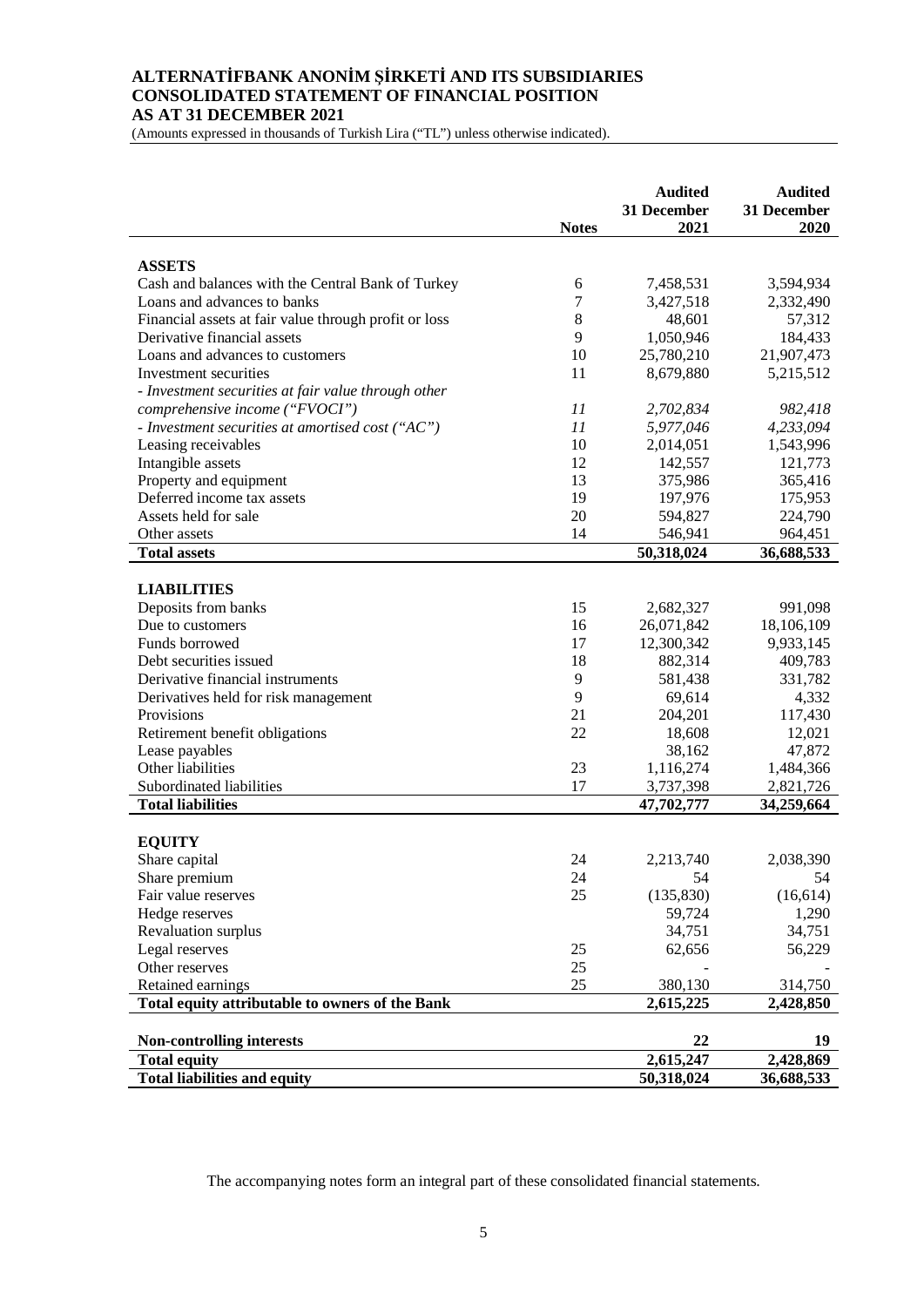# **ALTERNATİFBANK ANONİM ŞİRKETİ AND ITS SUBSIDIARIES CONSOLIDATED STATEMENT OF PROFIT OR LOSS FOR THE YEAR ENDED 31 DECEMBER 2021**

(Amounts expressed in thousands of Turkish Lira ("TL") unless otherwise indicated).

|                                                                                                                                       | <b>Note</b> | <b>Audited</b><br>31 December 2021 | <b>Audited</b><br>31 December 2020 |
|---------------------------------------------------------------------------------------------------------------------------------------|-------------|------------------------------------|------------------------------------|
|                                                                                                                                       |             |                                    |                                    |
| Interest income                                                                                                                       | 26          | 3,329,316                          | 2,343,295                          |
| Interest expense                                                                                                                      | 26          | (2,753,955)                        | (1,731,973)                        |
| Net interest income                                                                                                                   |             | 575,361                            | 611,322                            |
| Fee and commission income                                                                                                             | 27          | 198,338                            | 226,517                            |
| Fee and commission expense                                                                                                            | 27          | (11, 459)                          | (37,058)                           |
|                                                                                                                                       |             |                                    |                                    |
| Net fee and commission income                                                                                                         |             | 186,879                            | 189,459                            |
| Foreign exchange gains and losses, net                                                                                                |             | 151,478                            | 94,928                             |
| Trading gains and losses, net                                                                                                         | 28          | (95, 178)                          | (110, 859)                         |
| Gains/losses from investment securities, net                                                                                          |             | 20,357                             | 16,619                             |
| <b>Total operating income</b>                                                                                                         |             | 838,897                            | 801,469                            |
|                                                                                                                                       |             |                                    |                                    |
| Impairment losses on loans and credit related                                                                                         |             |                                    |                                    |
| commitments, net                                                                                                                      | 29          | (251, 507)                         | (269, 973)                         |
| Other operating expenses                                                                                                              | 29          | (486, 865)                         | (401, 596)                         |
|                                                                                                                                       |             |                                    |                                    |
| <b>Total operating expense</b>                                                                                                        |             | (738, 372)                         | (671, 569)                         |
|                                                                                                                                       |             |                                    |                                    |
| Profit before income tax                                                                                                              |             | 100,525                            | 129,900                            |
| Tax expense                                                                                                                           | 19          | (23,981)                           | (24, 337)                          |
|                                                                                                                                       |             |                                    |                                    |
| Profit for the year                                                                                                                   |             | 76,544                             | 105,563                            |
| Profit attributable to:                                                                                                               |             |                                    |                                    |
| Equity holders of the Bank                                                                                                            |             | 76,541                             | 105,561                            |
| Non-controlling interest                                                                                                              |             | 3                                  | 2                                  |
|                                                                                                                                       |             | 76,544                             | 105,563                            |
| <b>Earnings per share</b><br>Basic earnings per share attributable to the equity<br>holders of the Bank (expressed in TL per thousand |             |                                    |                                    |
| share)                                                                                                                                | 2.28        | 0.0350                             | 0.0536                             |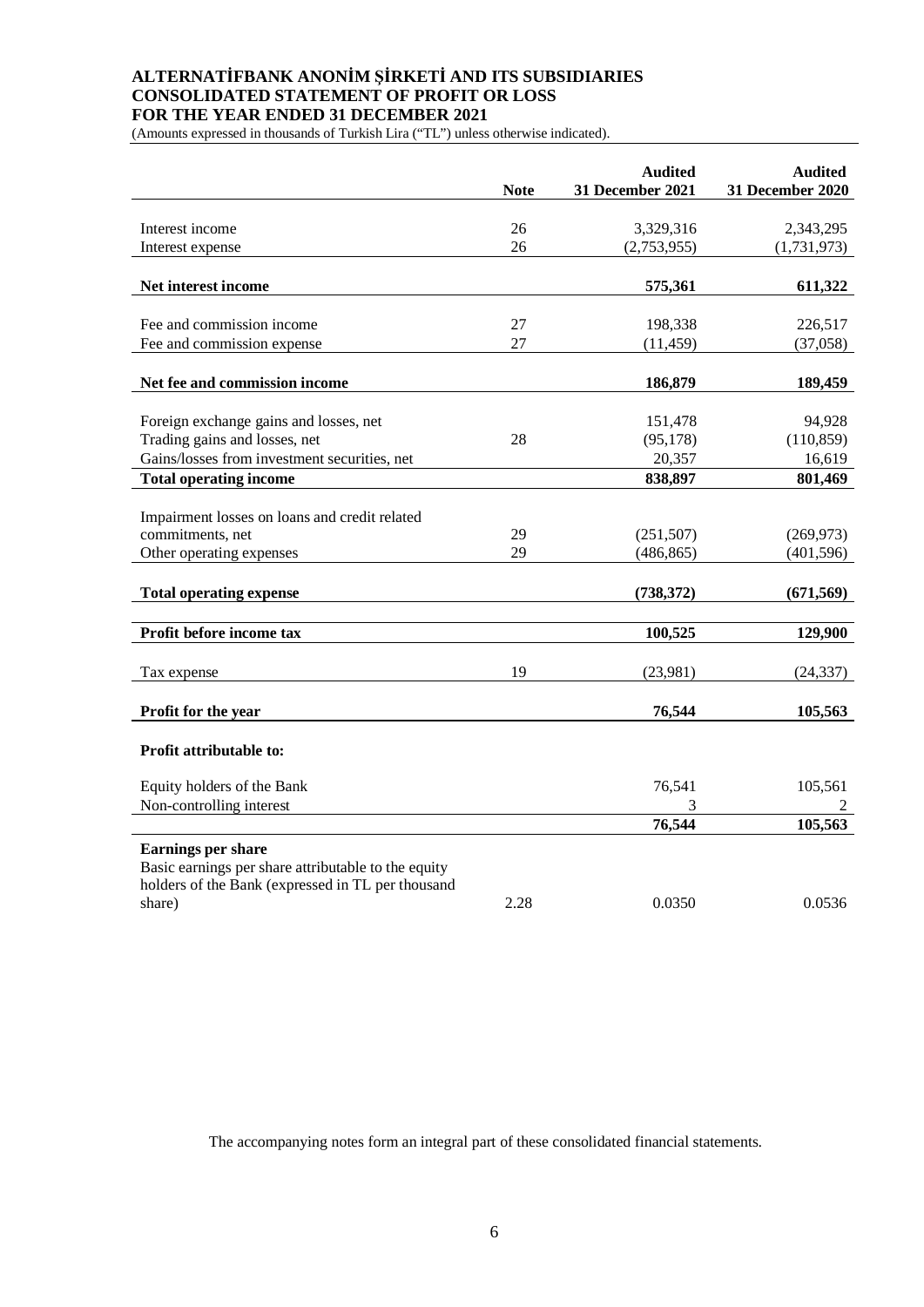#### **ALTERNATİFBANK ANONİM ŞİRKETİ AND ITS SUBSIDIARIES CONSOLIDATED STATEMENT OF OTHER COMPREHENSIVE INCOME FOR THE YEAR ENDED 31 DECEMBER 2021**

(Amounts expressed in thousands of Turkish Lira ("TL") unless otherwise indicated).

|                                                                                    | <b>Notes</b> | <b>Audited</b><br>1 January -<br>31 December 2021 | <b>Audited</b><br>1 January -<br>31 December 2020 |
|------------------------------------------------------------------------------------|--------------|---------------------------------------------------|---------------------------------------------------|
| Profit for the year                                                                |              | 76,544                                            | 105,563                                           |
|                                                                                    |              | (4,734)                                           |                                                   |
| Items that will not be reclassified to profit or loss                              |              |                                                   | 5,329                                             |
| Remeasurements of defined benefit liability                                        | 22           | (5,918)                                           | (2,050)                                           |
| Property and Plant Revaluation Differences                                         |              |                                                   | 8,711                                             |
| Related tax                                                                        |              | 1,184                                             | (1, 332)                                          |
|                                                                                    |              |                                                   |                                                   |
| Items that are or may be reclassified subsequently to<br>profit or loss:           |              | (60, 782)                                         | 30,765                                            |
| Changes in the fair value of debt instruments at fair value<br>through OCI         |              | (155, 123)                                        | 24,386                                            |
| Net change in financial assets at fair value through other<br>comprehensive income |              |                                                   |                                                   |
| Gain/(Loss) from cash flow hedges                                                  |              | 75,905                                            | 11,539                                            |
| Related tax                                                                        |              | 18,436                                            | (5,160)                                           |
| Other comprehensive income, net of tax                                             |              | (65, 516)                                         | 36,094                                            |
|                                                                                    |              |                                                   |                                                   |
| <b>Total comprehensive income</b>                                                  |              | 11,028                                            | 141,657                                           |
|                                                                                    |              |                                                   |                                                   |
| Total comprehensive income attributable to                                         |              |                                                   |                                                   |
| Equity holders of the Bank                                                         |              | 11,025                                            | 141,655                                           |
| Non-controlling interests                                                          |              | 3                                                 | 2                                                 |
| <b>Total comprehensive income</b>                                                  |              | 11,028                                            | 141,657                                           |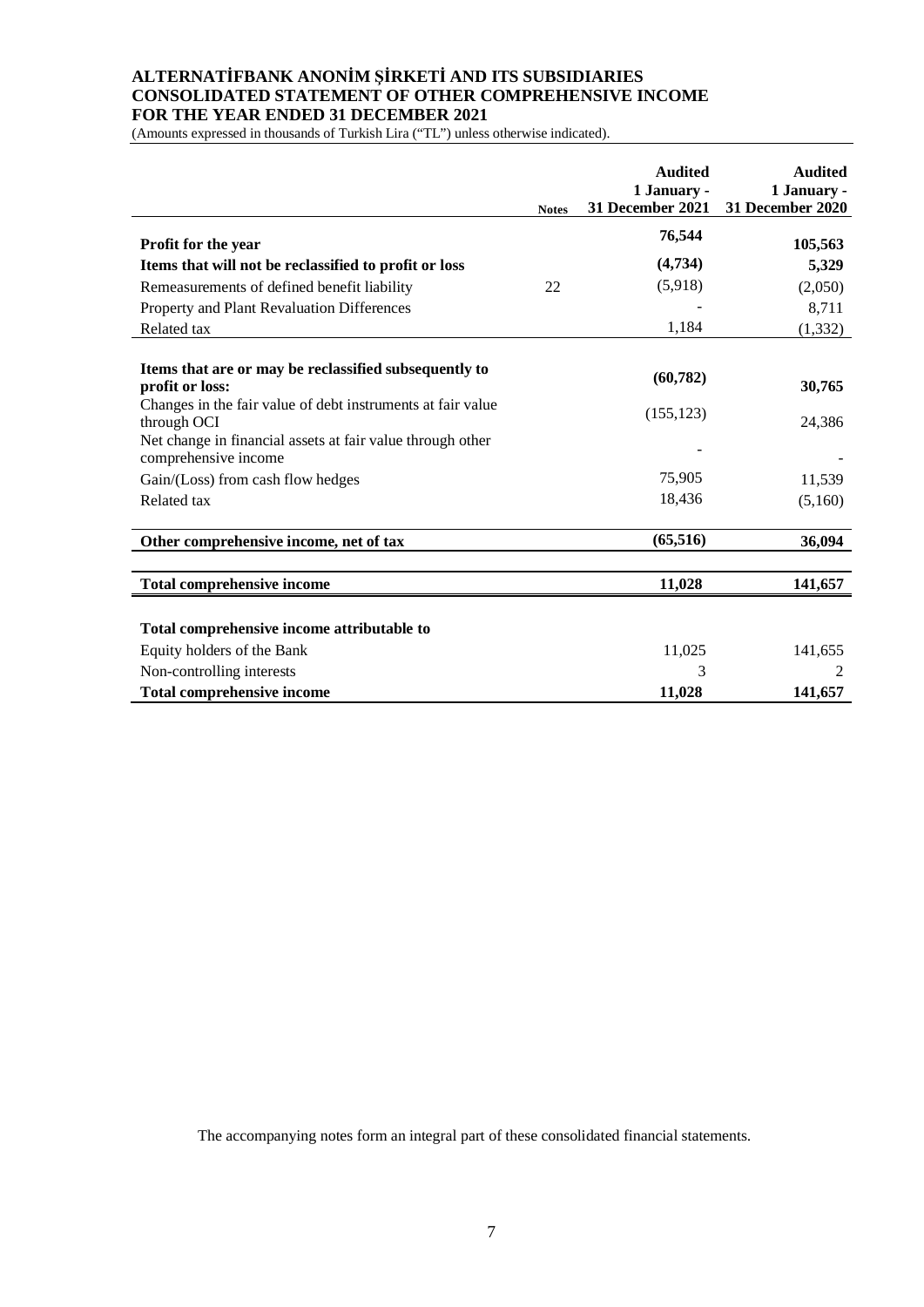#### **ALTERNATİFBANK ANONİM ŞİRKETİ AND ITS SUBSIDIARIES CONSOLIDATED STATEMENT OF CHANGES IN EQUITY FOR THE YEAR ENDED 31 DECEMBER 2021**

(Amounts expressed in thousands of Turkish Lira ("TL") unless otherwise indicated).

|                                                                |             |                         |                          |                          |                                      | Attributable to equity holders of the Bank                                              |                                      |                          |                                    |              |                             |                 |
|----------------------------------------------------------------|-------------|-------------------------|--------------------------|--------------------------|--------------------------------------|-----------------------------------------------------------------------------------------|--------------------------------------|--------------------------|------------------------------------|--------------|-----------------------------|-----------------|
|                                                                |             |                         |                          |                          | <b>Items</b> that<br>will not be     |                                                                                         |                                      |                          |                                    |              |                             |                 |
|                                                                |             |                         |                          |                          | profit or loss                       | reclassified to Items that are or may be reclassified<br>subsequently to profit or loss |                                      |                          |                                    |              |                             |                 |
|                                                                | <b>Note</b> | <b>Share</b><br>Capital | <b>Share</b><br>Premium  | Legal<br><b>Reserves</b> | <b>Revaluation</b><br><b>Surplus</b> | Hedge<br><b>Reserves</b>                                                                | <b>Fair Value</b><br><b>Reserves</b> | Other<br><b>Reserves</b> | <b>Retained</b><br><b>Earnings</b> | <b>Total</b> | Non-controlling<br>Interest | Total<br>Equity |
| <b>Balance at 1 January 2020</b>                               |             | 1,730,655               | 54                       | 46,650                   | 27,782                               | (7,930)                                                                                 | (38, 159)                            |                          | 220,408                            | 1,979,460    | 17                          | 1,979,477       |
| Corrections Made According to IAS 8                            |             |                         |                          |                          |                                      |                                                                                         |                                      |                          |                                    |              |                             |                 |
| Restated balances at 1 January 2020                            |             | 1,730,655               | 54                       | 46,650                   | 27,782                               | (7,930)                                                                                 | (38, 159)                            |                          | 220,408                            | 1,979,460    | 17                          | 1,979,477       |
| Total comprehensive income for the year                        |             |                         |                          |                          |                                      |                                                                                         |                                      |                          |                                    |              | $\blacksquare$              |                 |
| Profit for the year                                            |             |                         |                          |                          |                                      |                                                                                         |                                      |                          | 105,561                            | 105,561      | $\overline{2}$              | 105,563         |
| Other comprehensive income                                     |             |                         |                          |                          | 6.969                                | 9,220                                                                                   | 21,545                               |                          | (1,640)                            | 36,094       |                             | 36,094          |
| Net change in fair value of debt instruments measured at FVOCI |             |                         |                          |                          |                                      |                                                                                         | 21.545                               |                          |                                    | 21,545       |                             | 21,545          |
| Cash flow hedges                                               |             |                         |                          |                          |                                      | 9,220                                                                                   |                                      |                          |                                    | 9,220        |                             | 9,220           |
| Net change on revaluation surplus                              |             |                         |                          |                          | 6,969                                |                                                                                         |                                      |                          |                                    | 6,969        |                             | 6,969           |
| Remeasurements of defined benefit liability                    |             |                         |                          | ٠                        |                                      |                                                                                         |                                      |                          | (1,640)                            | (1,640)      |                             | (1,640)         |
| Total other comprehensive income                               |             |                         | ٠                        | ٠                        | 6,969                                | 9,220                                                                                   | 21,545                               | $\overline{a}$           | (1,640)                            | 36,094       | $\overline{a}$              | 36,094          |
| Total comprehensive income for the year                        |             |                         | $\overline{\phantom{a}}$ | $\overline{\phantom{a}}$ | 6.969                                | 9.220                                                                                   | 21.545                               |                          | 103.921                            | 141.655      | $\overline{2}$              | 141,657         |
| Contributions by and distributions to owners                   |             |                         |                          |                          |                                      |                                                                                         |                                      |                          |                                    |              |                             |                 |
| Transfer to legal reserves                                     |             |                         |                          | 9,579                    |                                      |                                                                                         |                                      |                          | (9,579)                            |              |                             |                 |
| Capital Increase                                               | 24          | 307,735                 | $\overline{\phantom{a}}$ |                          |                                      |                                                                                         |                                      | $\overline{\phantom{a}}$ |                                    | 307,735      | $\sim$                      | 307,735         |
| <b>Balance at 31 December 2020</b>                             | 24          | 2,038,390               | 54                       | 56,229                   | 34,751                               | 1,290                                                                                   | (16, 614)                            | $\sim$                   | 314,750                            | 2,428,850    | 19                          | 2,428,869       |
| <b>Balance at 1 January 2021</b>                               | 24          | 2,038,390               | 54                       | 56,229                   | 34,751                               | 1,290                                                                                   | (16,614)                             | $\sim$                   | 314,750                            | 2,428,850    | 19                          | 2,428,869       |
| Corrections Made According to IAS 8                            |             |                         |                          |                          |                                      |                                                                                         |                                      |                          |                                    |              |                             |                 |
| <b>Balances at 1 January 2021</b>                              |             | 2,038,390               | 54                       | 56,229                   | 34,751                               | 1,290                                                                                   | (16, 614)                            |                          | 314,750                            | 2,428,850    | 19                          | 2,428,869       |
| Total comprehensive income for the year                        |             |                         |                          |                          |                                      |                                                                                         |                                      |                          |                                    |              |                             |                 |
| Profit for the year                                            |             |                         |                          |                          |                                      |                                                                                         |                                      |                          | 76,541                             | 76,541       | 3                           | 76,544          |
| Other comprehensive income                                     |             |                         |                          |                          |                                      | 58,434                                                                                  | (119, 216)                           |                          | (4, 734)                           | (65, 516)    |                             | (65,516)        |
| Net change in fair value of debt instruments measured at FVOCI |             |                         |                          |                          |                                      |                                                                                         | (119,216)                            |                          | $\sim$                             | (119, 216)   |                             | (119,216)       |
| Cash flow hedges                                               |             |                         |                          |                          |                                      | 58,434                                                                                  |                                      |                          |                                    | 58,434       |                             | 58,434          |
| Net change on revaluation surplus                              |             |                         |                          |                          |                                      |                                                                                         |                                      |                          |                                    |              |                             |                 |
| Remeasurements gain/loss on defined benefit liability          |             |                         | $\overline{\phantom{a}}$ | $\sim$                   | $\sim$                               | $\overline{\phantom{a}}$                                                                |                                      | $\overline{\phantom{a}}$ | (4, 734)                           | (4,734)      | $\blacksquare$              | (4,734)         |
| Total other comprehensive income                               |             |                         | $\overline{a}$           | $\blacksquare$           | $\overline{a}$                       | 58,434                                                                                  | (119, 216)                           |                          | (4,734)                            | (65, 516)    |                             | (65, 516)       |
| Total comprehensive income for the year                        |             |                         | $\blacksquare$           | $\blacksquare$           | $\overline{\phantom{a}}$             | 58,434                                                                                  | (119, 216)                           |                          | 71,807                             | 11,025       | 3                           | 11,028          |
| Contributions by and distributions to owners                   |             |                         |                          |                          |                                      |                                                                                         |                                      |                          |                                    |              |                             |                 |
| Transfer to legal reserves                                     |             |                         |                          | 6,427                    |                                      |                                                                                         |                                      |                          | (6, 427)                           |              |                             |                 |
| Capital Increase                                               | 24          | 175,350                 | $\overline{a}$           |                          |                                      |                                                                                         |                                      |                          |                                    | 175,350      |                             | 175,350         |
| <b>Balance at 31 December 2021</b>                             | 24          | 2,213,740               | 54                       | 62,656                   | 34,751                               | 59,724                                                                                  | (135, 830)                           | $\blacksquare$           | 380,130                            | 2,615,225    | 22                          | 2,615,247       |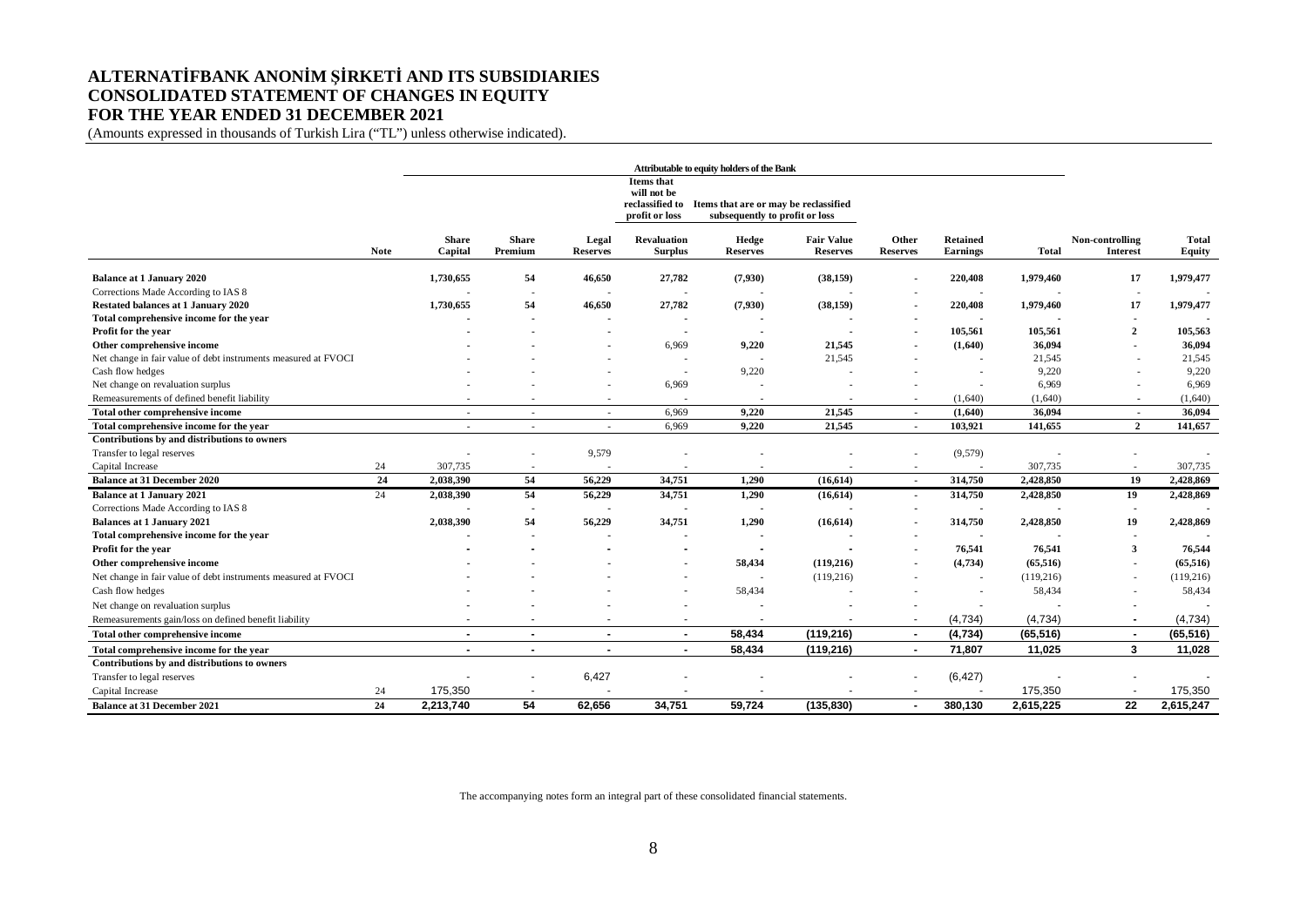#### **ALTERNATİFBANK ANONİM ŞİRKETİ AND ITS SUBSIDIARIES CONSOLIDATED STATEMENT OF CASH FLOWS AS AT 31 DECEMBER 2021**

(Amounts expressed in thousands of Turkish Lira ("TL") unless otherwise indicated).

|                                                                 |                         | <b>Audited</b><br>1 January-<br>31 December | <b>Audited</b><br>1 January -<br>31 December |
|-----------------------------------------------------------------|-------------------------|---------------------------------------------|----------------------------------------------|
|                                                                 | <b>Note</b>             | 2021                                        | 2020                                         |
| <b>Cash flows from operating activities</b>                     |                         |                                             |                                              |
| Interest received                                               |                         | 2,894,713                                   | 2,188,319                                    |
| Interest paid                                                   |                         | (2,643,997)                                 | (1,661,849)                                  |
| Fees and commissions received                                   |                         | 327,677                                     | 224,043                                      |
| Trading income                                                  |                         | 56,300                                      | (15, 931)                                    |
| Recoveries of loans previously impaired                         | 10                      | 630,345                                     | 184,602                                      |
| Fees and commissions paid                                       | 27                      | (11, 459)                                   | (37,058)                                     |
| Cash payments to employees and other parties                    |                         | (259, 278)                                  | (209, 967)                                   |
| Cash received from other operating activities                   |                         | 1,973,894                                   | 523,904                                      |
| Cash paid for other operating activities                        |                         | (11, 140, 406)                              | (2,090,486)                                  |
| Taxes paid                                                      |                         | (35,539)                                    | (41, 505)                                    |
| Cash flows from operating profits before changes in             |                         |                                             |                                              |
| operating assets and liabilities                                |                         | (8,207,750)                                 | (935, 928)                                   |
|                                                                 |                         |                                             |                                              |
| Changes in operating assets and liabilities:                    |                         |                                             |                                              |
| Trading securities                                              |                         | 8,420                                       | (36, 491)                                    |
| Loans and advances                                              |                         | (914, 226)                                  | (3,459,030)                                  |
| Other assets                                                    |                         | (1,200,881)                                 | (964,067)                                    |
| Deposits from other banks                                       |                         | 924,516                                     | 50,764                                       |
| Deposits due to customers                                       |                         | 6,962,510                                   | 485,771                                      |
| Other money market deposits                                     |                         | 781,988                                     | 700,250                                      |
| Other liabilities                                               |                         | 125,338                                     | 1,464,017                                    |
| Net cash from operating activities                              |                         | (1,520,085)                                 | (2,694,714)                                  |
|                                                                 |                         |                                             |                                              |
| <b>Cash flows from investing activities</b>                     |                         |                                             |                                              |
| Purchases of financial assets at fair value through other       |                         |                                             |                                              |
| comprehensive income securities                                 |                         | (2,690,734)                                 | (1,052,423)                                  |
| Proceeds from sale and redemption of investment                 |                         |                                             |                                              |
| securities through OCI                                          |                         | 257,988                                     | 326,935                                      |
| Purchases of investment securities at Amortized Cost            |                         |                                             |                                              |
| Redemption of investment securities at Amortized Cost           |                         | 121,121                                     | 304,375                                      |
| Purchases of premises and equipment                             | 11                      | (61, 856)                                   | (70, 964)                                    |
| Proceeds from sale property and equipment                       | 11<br>12                | 29,716                                      | 20,683                                       |
| Purchase of intangible assets, net                              |                         | (51,011)                                    | (12, 461)                                    |
| Net cash used in investing activities                           |                         | (2,394,776)                                 | (483, 855)                                   |
| <b>Cash flows from financing activities</b>                     |                         |                                             |                                              |
| Proceeds from funds borrowed                                    | 17<br>17                | 9,799,804                                   | 7,697,703                                    |
| Payments for funds borrowed                                     |                         | (8,109,193)                                 | (5,451,600)                                  |
| Proceeds from bond issue                                        |                         | 3,376,540                                   | 451,503                                      |
| Payments for bonds issued                                       | 23                      | (2,444,599)<br>175,350                      | (1,009,950)                                  |
| Share capital increase<br>Payments of finance lease liabilities |                         |                                             | 307,735<br>(59,204)                          |
| Net cash from financing activities                              |                         | (22, 389)<br>2,775,513                      |                                              |
| Net increase in cash and cash equivalents                       |                         |                                             | 1,936,187                                    |
|                                                                 |                         | (1, 139, 348)                               | (1,242,382)                                  |
| Effects of foreign exchange-rate changes on cash and cash       |                         |                                             |                                              |
| equivalents                                                     |                         | 4,146,947                                   | 961,154                                      |
| Cash and cash equivalents at beginning of the year              | 5                       | 4,208,493                                   | 4,489,721                                    |
| Cash and cash equivalents at end of the year                    | $\overline{\mathbf{5}}$ | 7,216,092                                   | 4,208,493                                    |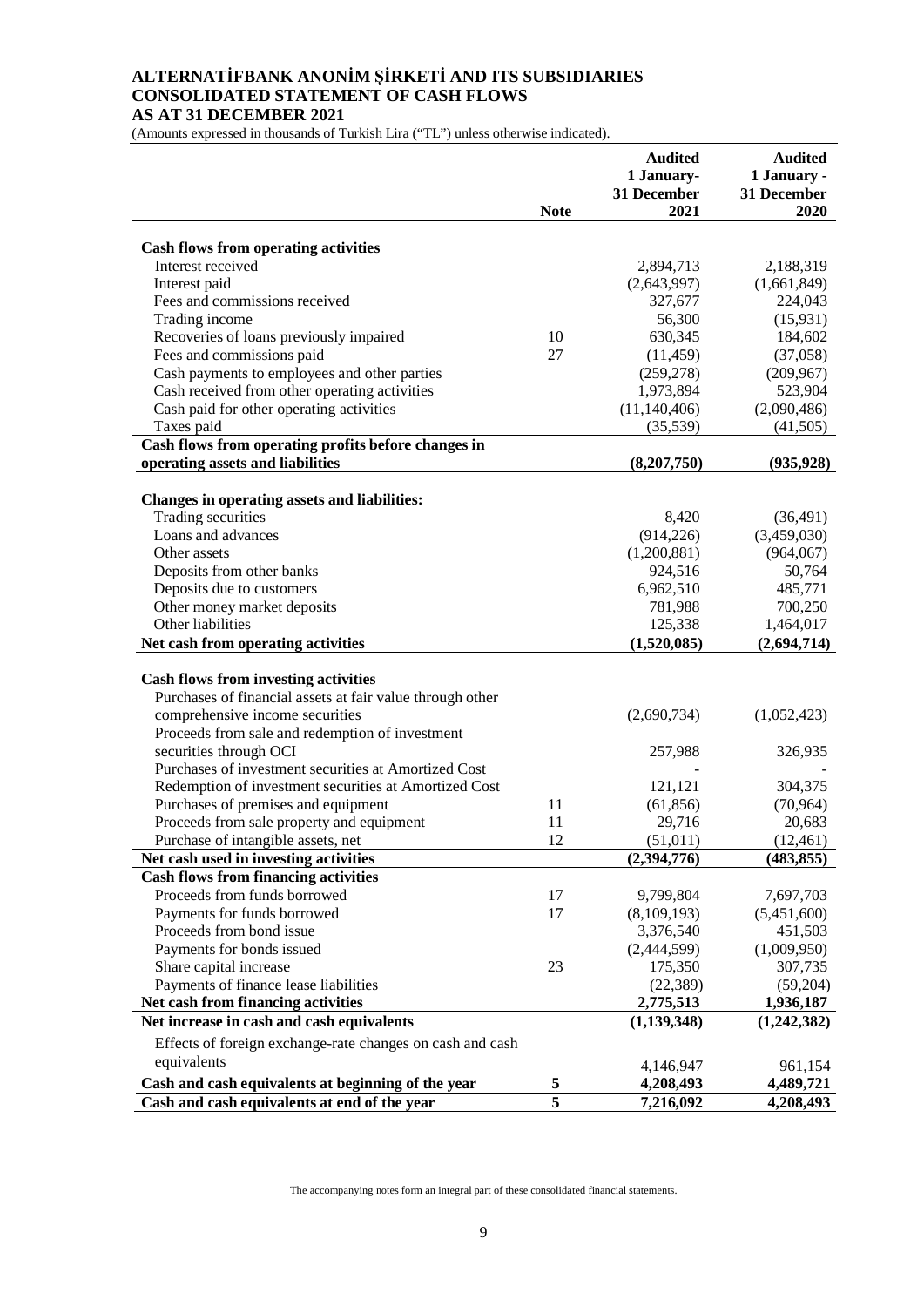(Amounts expressed in thousands of Turkish Lira ("TL") unless otherwise indicated).

#### **NOTE 1 - GENERAL INFORMATION**

Alternatifbank A.Ş. ("the Bank" or "the Parent Bank"), was established in Istanbul on 6 November 1991 and started Banking activities on February 1992. The Bank's ordinary shares started to be traded in Istanbul Stock Exchange on 3 July 1995.

The sale of the shares of the Bank belonging to Anadolu Group companies to The Commercial Bank (P.S.Q.C.) has been finalised on 18 July 2013 and the share transfer has been registered in accordance with the Board of Directors meeting at the same date.

The Bank made an application to Capital Market Boards of Turkey (CMB) and Borsa İstanbul A.Ş. about to delisting from the stock-exchange quotation in accordance with clauses of Capital Market Board "Squeeze-out and Sell-out Rights Communiqué" on 11 July 2014. "Capital Issue Document" prepared for the capital increase allocated to controlling shareholder Commercial Bank of Qatar in the context of the process of squeeze-out and sell-out rights from the minority in accordance with "Squeeze-out and Sell-out Rights Communiqué" has been approved by Capital Market Board on 23 July 2015. As of this date, Alternatifbank A.Ş. is not quoted to stock-exchange.

In March 2018, the Bank has changed its brand name, formerly known as ABank, to Alternatif Bank. As of 31 December 2021, The shareholder structure of the Bank is as follows:

|                                | 31 December 2021 $(*)$ |               | 31 December 2020 |               |  |
|--------------------------------|------------------------|---------------|------------------|---------------|--|
| <b>Name of Shareholders</b>    | Paid in capital        | $\frac{0}{0}$ | Paid in capital  | $\frac{6}{6}$ |  |
| The Commercial Bank (P.S.O.C.) | 2.213.740              | 100           | 2,038,390        | 100           |  |
| <b>Total</b>                   | 2,213,740              | 100           | 2,038,390        | 100           |  |

(\*) With the decision of number 20 of the Board of Directors dated on 18 February 2021 and with the approval of BRSA dated on 11 March 2021, the capital increase is registered in Commercial Registry Gazette number of 10312 and the capital is increased from TL 2,038,390 to TL 2,213,740. In this respect, The Commercial Bank (P.S.Q.C) was included in the capital increase with TL 175,350 by cash and this amount transferred it to the capital account.

The registered office address of the Bank is at Ayazağa Mah. Azerbaycan Cad. No: 3M/1 2D Blok Sarıyer/İstanbul.

The consolidated financial statements of the Group were authorized for issue by the Management of the Bank on 4 March 2022. The General Assembly has the power to amend the consolidated financial statements after its issue.

For the purposes of the consolidated financial statements, the Bank and its consolidated subsidiaries are referred to as "the Group".

The operations of the Group consist of banking, leasing and portfolio management conducted mainly with local customers.

The Bank provides banking services through 41 branches (31 December 2020: 44) in Turkey. At 31 December 2021, the Group has 961 employees (31 December 2020: 933).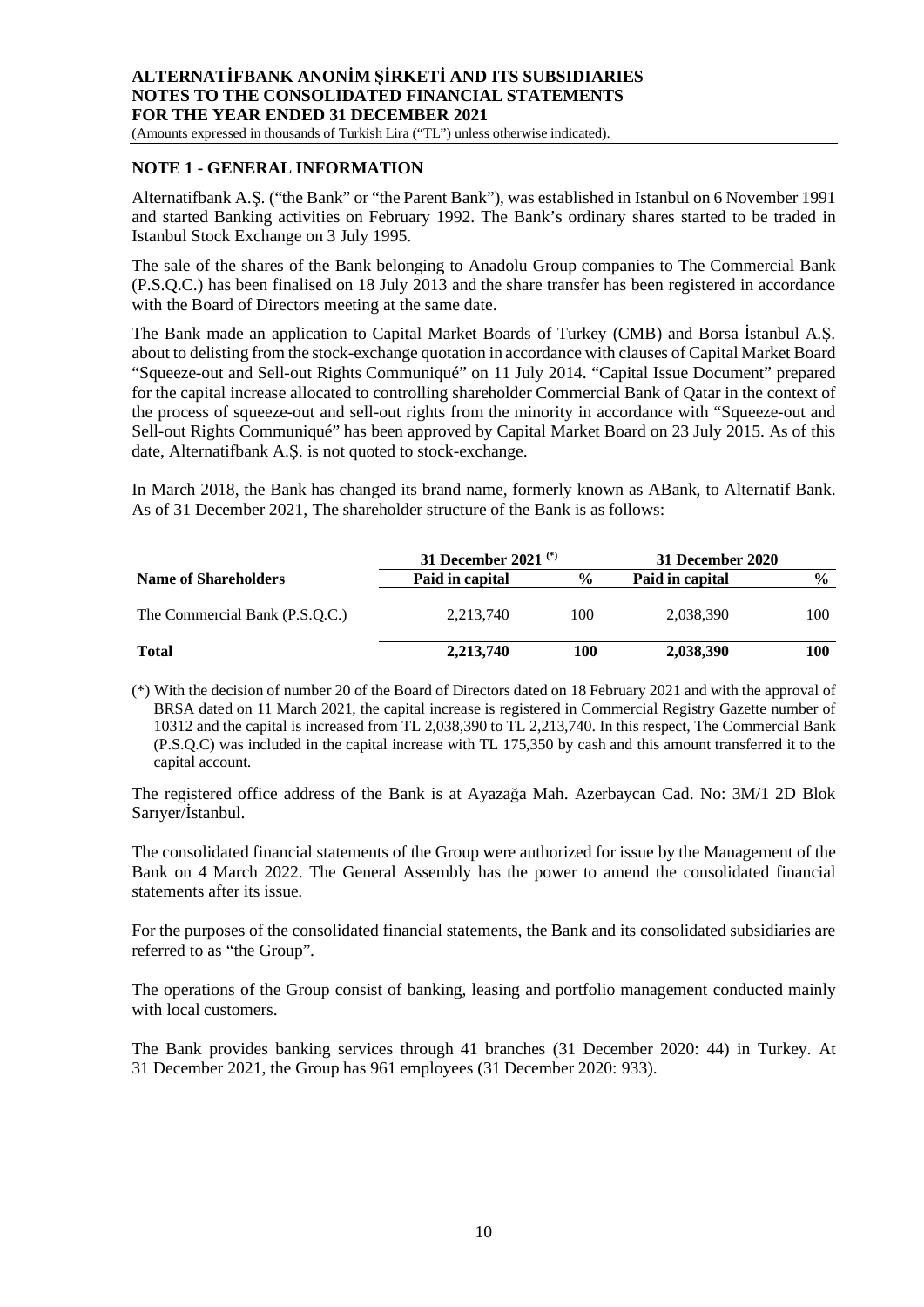(Amounts expressed in thousands of Turkish Lira ("TL") unless otherwise indicated).

# **NOTE 1 - GENERAL INFORMATION (Continued)**

The subsidiaries and the Bank's shareholding interest as at 31 December 2021 and 31 December 2020 are as follows:

|                                         | <b>Place of</b><br>Incorporation | <b>Effective</b><br>shareholding $(\% )$<br>31 December 2021 | <b>Effective</b><br>shareholding $(\% )$<br>31 December 2020 |
|-----------------------------------------|----------------------------------|--------------------------------------------------------------|--------------------------------------------------------------|
| Alternatif Yatırım Menkul Değerler A.Ş. | Istanbul/Turkey                  | 100.00                                                       | 100.00                                                       |
| Alternatif Finansal Kiralama A.S.       | Istanbul/Turkey                  | 99.99                                                        | 99.99                                                        |

The principal accounting policies applied in the preparation of these consolidated financial statements are set out below. These policies have been consistently applied to all the periods presented, unless otherwise stated.

#### **NOTE 2 - SUMMARY OF SIGNIFICANT ACCOUNTING POLICIES**

#### **2.1 Basis of Presentation of Financial Statements**

The Bank and its subsidiaries located in Turkey maintain their books of account and prepare their statutory financial statements in Turkish Lira ("TL") in accordance with the accounting practices as promulgated by the Banking Regulation and Supervision Agency ("BRSA"), regulations promulgated by the Capital Markets Board of Turkey and also the Turkish Commercial Code.

These consolidated financial statements are prepared in accordance with International Financial Reporting Standards ("IFRS") including International Accounting Standards and Interpretations issued by the International Accounting Standards Board ("IASB").

The consolidated financial statements have been prepared under the historical cost convention, except for financial assets at fair value through profit and loss, investment securities at fair value through other comprehensive income, derivative financial instruments and headquarter building that have been measured at fair value.

The accounting policies set out below have been applied consistently to all periods presented in these consolidated financial statements, and have been applied consistently by Group entities.

In the announcement published by the Public Oversight Accounting and Auditing Standards Authority on January 20, 2022, it is stated that IAS 29 Financial Reporting in Hyperinflationary Economies does not apply to the IFRS financial statements as of December 31, 2021, since the cumulative change in the general purchasing power of the last three years according to Consumer Price Index (CPI) is 74.41%. In this respect, consolidated financial statements as of December 31, 2021 are not adjusted for inflation in accordance with IAS 29.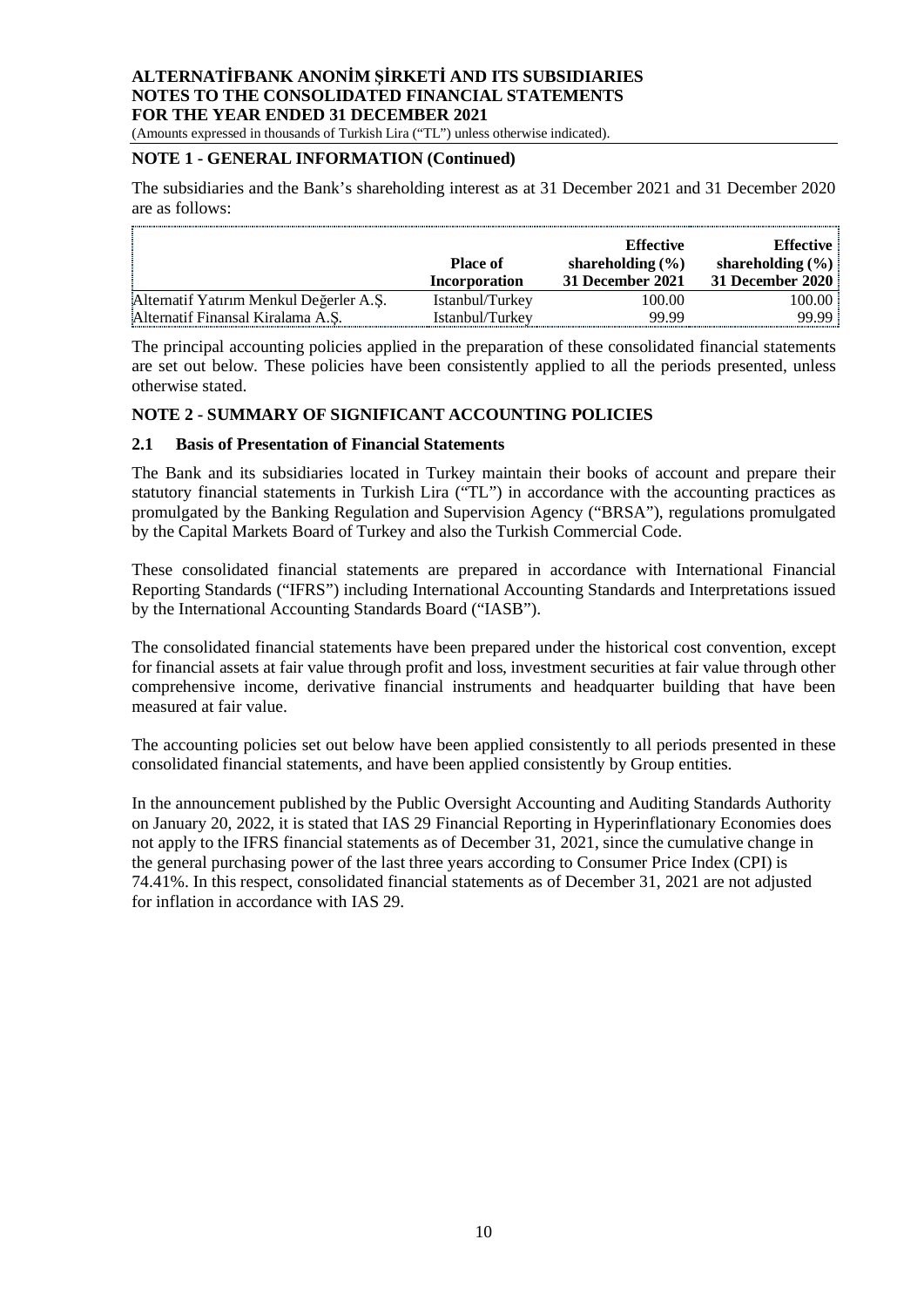#### **NOTE 2 - SUMMARY OF SIGNIFICANT ACCOUNTING POLICIES (Continued)**

#### **2.2 Basis of Consolidation**

These consolidated financial statements are presented in Turkish Lira ("TL"), which is the Bank's functional currency. Except as otherwise indicated, financial information presented in TL has been rounded to the nearest thousand.

The consolidated financial statements comprise the financial statements of the Bank and all its subsidiaries, as of 31 December 2021 and 31 December 2020.

Subsidiaries are all entities over which the Group has the power to govern the financial and operating policies so as to benefit from its activities. This control is normally evidenced when the Group owns, either directly or indirectly, more than 50% of the voting rights of a company's share capital and is able to govern the financial and operating policies of an enterprise so as to benefit from its activities.

The Bank also consolidates a subsidiary in which it has less than 50% shareholding since it has power to govern the financial and operating policies of such subsidiary under a statute, to appoint or remove the majority of the members of the board of directors and to cast the majority of votes at the meetings of board of directors.

Subsidiaries are consolidated from the date on which control is transferred to the Group and cease to be consolidated from the date on which control is transferred out of the Group.

The financial statements of the subsidiaries are prepared for the same reporting period as the Bank, using consistent accounting policies.

The equity and net income attributable to non-controlling interests are shown separately in the consolidated statement of financial position and statement of profit or loss, respectively.

All intra-group balances, transactions and unrealized gains on intra-group transactions are eliminated including inter-company profits and unrealized profits and losses. Unrealized losses are also eliminated unless the transaction provides evidence of impairment of the asset transferred.

#### **2.3 Use of Estimates and Judgments**

The preparation of consolidated financial statements requires management to make judgments, estimates and assumptions that affect the application of accounting policies and the reported amounts of assets and liabilities, income and expense. Actual results may differ from these estimates.

Estimates and judgments are continually evaluated and are based on historical experience and other factors, including expectations of future events that are believed to be reasonable under the circumstances. These estimates are reviewed periodically, and, as adjustments become necessary, they are reported in earnings in the periods in which they become known. The areas involving a higher degree of judgment or complexity, or areas where assumptions and estimates are significant to the consolidated financial statements are disclosed in related accounting policies (Note 3).

The COVID-19 epidemic, which has emerged in China, has spread to various countries around the world, causing potentially fatal respiratory infections, affects both regional and global economic conditions negatively, as well as causing malfunctions in operations, especially in countries exposed to the epidemic. As a result of the spread of COVID-19 around the world, various measures have been taken in our country as well as in the world in order to prevent the transmission of the virus and it is still being taken. In addition to these measures, economic measures are also taken to minimize the economic impact of the virus outbreak on individuals and businesses in our country and worldwide. While preparing the financial statements as of December 31, 2021, the Group reflected the possible effects of the COVID-19 outbreak on the estimates ad judgments used in the preparation of the financial statements. The estimates and assumptions used in the calculation of expected loan losses are explained in the statements on impairment of financial assets.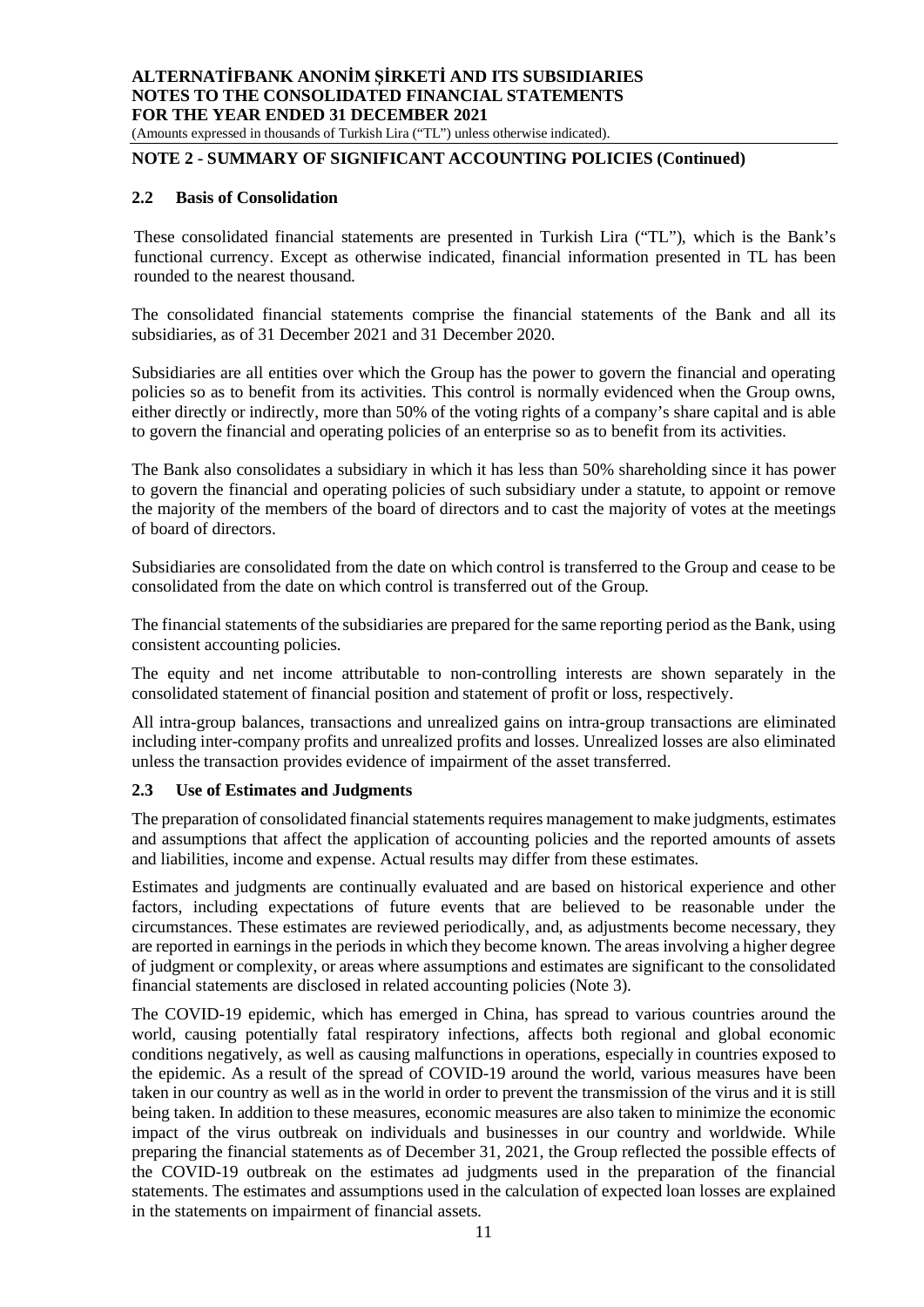(Amounts expressed in thousands of Turkish Lira ("TL") unless otherwise indicated).

# **NOTE 2 - SUMMARY OF SIGNIFICANT ACCOUNTING POLICIES (Continued)**

#### **2.4 Functional and Presentation Currency**

Items included in the financial statements of each of the Group's entities are measured using the currency of the primary economic environment in which the entity operates ("the functional currency").

The consolidated financial statements are presented in Turkish Lira ("TL"), which is the Group's functional and the presentation currency.

#### **2.5 Foreign Currency Transactions and Translation**

Transactions in currencies other than the entity's functional currency (foreign currencies) are recorded at the rates of exchange prevailing at the dates of the transactions. At the end of each reporting period, monetary items denominated in foreign currencies are retranslated at the rates prevailing at the reporting date. Non-monetary items carried at fair value that are denominated in foreign currencies are retranslated at the rates prevailing at the date when the fair value was determined. Non-monetary items that are measured in terms of historical cost in a foreign currency are not retranslated. Exchange differences are recognized in profit or loss in the period in which they arise.

#### **2.6 Due from Banks**

Amounts due from other banks are recorded when the Group advances money to counterparty banks with no intention of trading the resulting unquoted non-derivative receivable due on fixed or determinable dates. Amounts due from other banks are carried at amortised cost.

#### **2.7 Premises and Equipment**

Premises and equipment are stated at cost less accumulated depreciation and any impairment in value.

Depreciation is calculated on a straight-line basis over the estimated useful life of the asset as follows:

| Furniture and fixtures and motor vehicles | 3 years to 15 years                      |
|-------------------------------------------|------------------------------------------|
| Office equipment                          | 5 years                                  |
| Leasehold improvements                    | 5 years, or over the period of the lease |
|                                           | if less than 5 years                     |
| <b>Buildings</b>                          | 50 years                                 |

The residual values, useful lives and depreciation methods are reviewed, and adjusted if appropriate, at each reporting date. The carrying values of premises and equipment are reviewed for impairment when events or changes in circumstances indicate the carrying value may not be recoverable. If any such indication exists and where the carrying values exceed the estimated recoverable amount, the assets of cash generating units are written down to their recoverable amount. The recoverable amount is defined as the amount that is the higher of the asset's fair value less costs to sell and value in use. Impairment losses are recognized in the income statement. There is no impairment recorded related to premises and equipment.

An item of premises and equipment is derecognized upon disposal or when no future economic benefits are expected from its use or disposal. Any gain or loss arising on derecognizing of the asset (calculated as the difference between the net disposal proceeds and the carrying amount of the asset) is included in the income statement in the year the asset is derecognized.

The Bank has started to account properties under the tangible assets with their revalued amount instead of cost values in accordance with "IAS 16 Plant and Equipment" on 31 December 2018. The revaluation difference arising from the valuations made by the appraisal firms authorized by Capital Markets Board ("CMB") and BRSA is accounted in Investment Properties Revaluation Differences line under the Shareholders' Equity.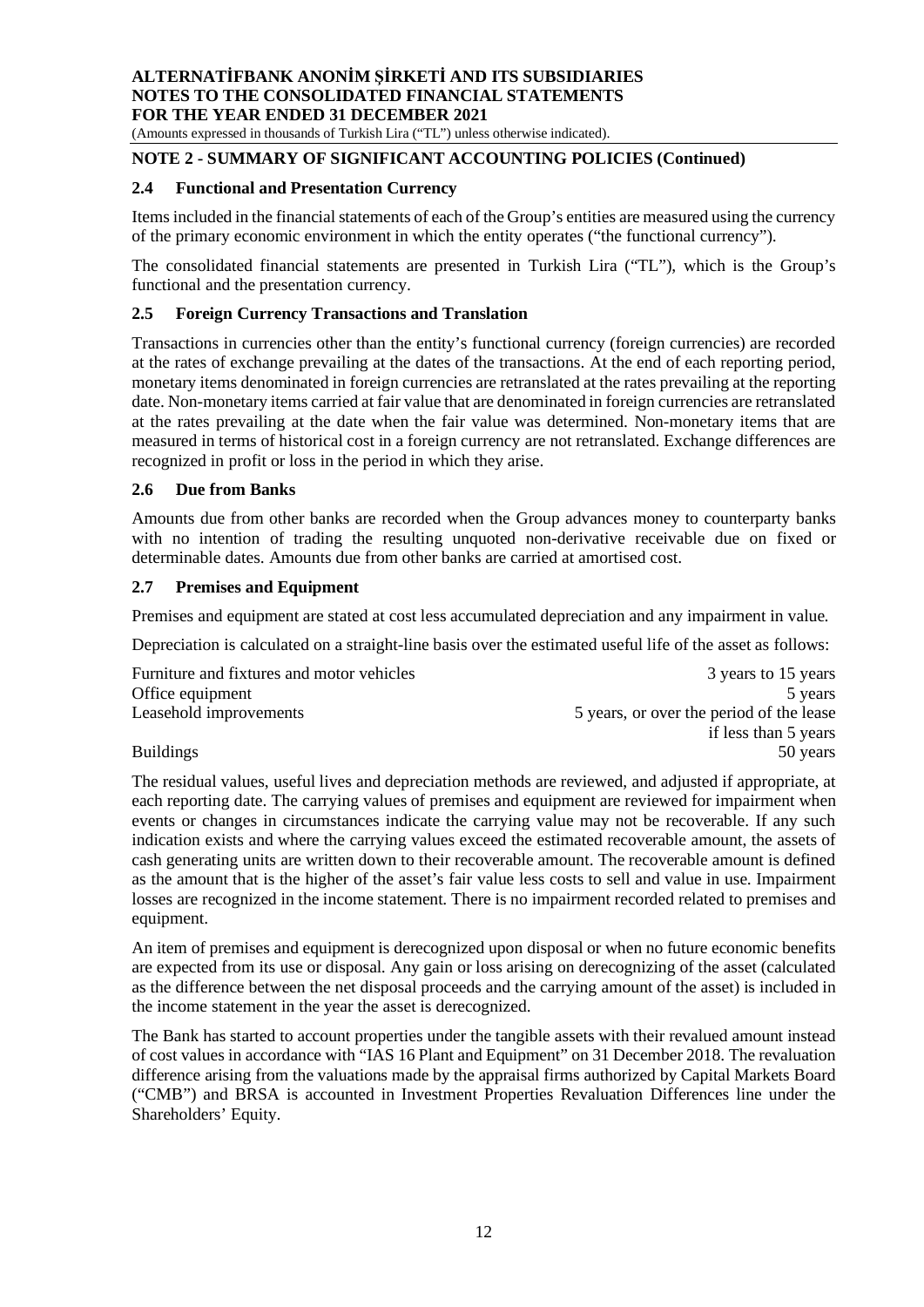(Amounts expressed in thousands of Turkish Lira ("TL") unless otherwise indicated).

# **NOTE 2 - SUMMARY OF SIGNIFICANT ACCOUNTING POLICIES (Continued)**

#### **2.7 Premises and Equipment (Continued)**

#### **Financial leasing transactions as lessee**

The Parent Bank assesses whether the contract has the quality of a lease or whether the lease includes the transaction at the beginning of a contract. In case the contract is transferred for a certain period of time to control the use of the asset defined for a price, it is either leased or includes a lease. The Parent Bank reflects the existence of a right of use and a lease liability to the financial statements at the effective date of the lease.

#### **Right of use assets**

The right to use asset is first recognized by cost method and includes:

- The initial measurement amount of the lease obligation,
- The amount obtained by deducting all the rental incentives received from all lease payments made at or before the beginning of the lease;
- All initial direct costs incurred by the Bank and

When the Bank applying the cost method, the existence of the right to use:

- Accumulated depreciation and accumulated impairment losses are deducted and
- Measures the restatement of the lease obligation at the restated cost.

The Parent Bank applies depreciation provisions in IAS 16 "Tangible Fixed Assets" while depreciating the right of use asset.

#### **The Lease Obligations**

At the effective date of the lease, the Parent Bank measures its leasing liability at the present value of the lease payments not paid at that time. Lease payments are discounted using the the Parent Bank's average borrowing interest rates. The lease payments included in the measurement of the lease liability consist of the payments to be made for the right of use during the lease term of the underlying asset and the unpaid payments at the effective date of the lease.

After the effective date of the lease, the Parent Bank measures the leasing liability as follows:

- Increase the book value to reflect the interest on the lease obligation
- Reduces the book value to reflect the lease payments made and
- The book value is measured to reflect reassessments and restructuring, or reflect to fixed lease payments as of revised nature.

The interest on the lease liability for each period in the lease period is the amount calculated by applying a fixed periodic interest rate to the remaining balance of the lease liability. "IFRS 16 Leasing" Standard was promulgated in Official Gazette No. 29826, dated 16 April 2018 to be applied in the accounting period starting on 31 December 2018. The Parent Bank applied IFRS 16 "Leasing" standard, which replaced IAS 17 "Leasing", as of 1 January 2019, the date of first implementation.

As of 31 December 2021, net right of use assets and net lease liabilities are amounting to TL 28,967 and TL 38,162 respectively.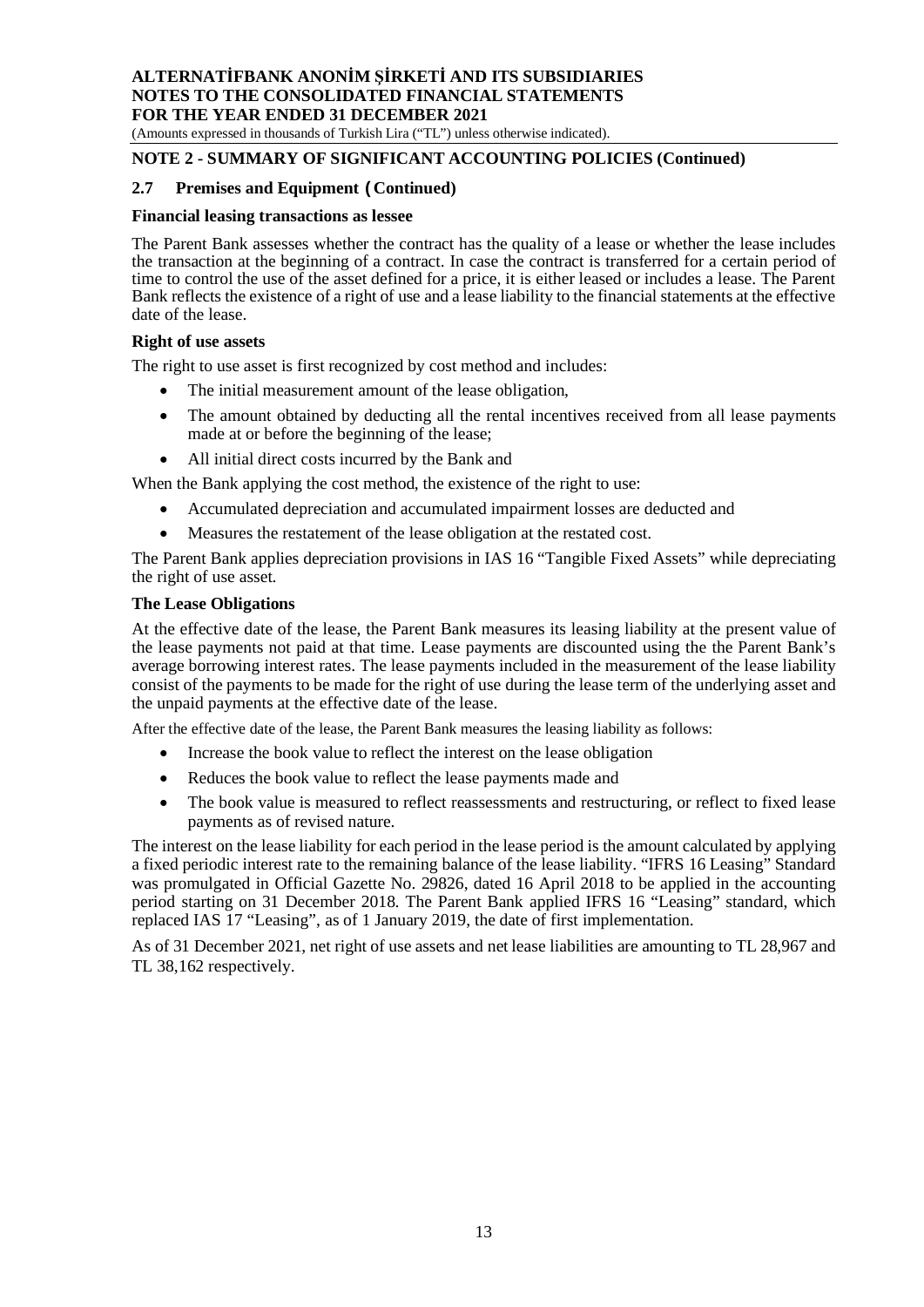(Amounts expressed in thousands of Turkish Lira ("TL") unless otherwise indicated).

#### **NOTE 2 - SUMMARY OF SIGNIFICANT ACCOUNTING POLICIES (Continued)**

#### **2.8 Goodwill**

The acquisition method of accounting is used for acquired businesses. The acquisition method of accounting includes allocating the cost of the business combination to the fair value of assets acquired and liabilities and contingent liabilities assumed at the date of acquisition. Goodwill is measured as the excess of the sum of the consideration transferred, the amount of any non-controlling interests in the acquire and the fair value of the acquirer's previously held equity interest in the acquire (if any) over the net of the acquisition-date amounts of the identifiable assets acquired and the liabilities assumed. The Group has TL 49,017 goodwill (31 December 2020: TL 49,017). If, after reassessment, the net of the acquisition-date amounts of the identifiable assets acquired and liabilities assumed exceeds the sum of the consideration transferred, the amount of any non-controlling interests in the acquire and the fair value of the acquirer's previously held interest in the acquire (if any), the excess is recognized immediately in the income statement as a bargain purchase gain. Goodwill is reviewed for impairment, annually or more frequently if events or changes in circumstances indicate that the carrying value may be impaired. This requires an estimation of the value in use of the cash-generating units to which the goodwill is allocated. For the purpose of impairment testing, goodwill acquired in a business combination is, from the acquisition date, allocated to cash generating units.

#### **2.9 Intangible Assets**

Intangible assets acquired separately from a business are capitalized at cost. Following initial recognition intangible assets are carried at cost less any accumulated amortization and any accumulated impairment losses. Intangible assets with finite lives are amortized on a straight-line basis over the best estimate of their useful lives and assessed for impairment whenever there is an indication that the intangible asset may be impaired. There is no impairment recorded related to intangible assets. The amortization period and the amortization method for an intangible asset with a finite useful life are reviewed at least at each financial year-end. Changes in the expected useful life or the expected pattern of consumption of future economic benefits embodied in the asset is accounted for by changing the amortization period or method, as appropriate, and treated as changes in accounting estimates. Patents and licenses were amortized over their useful economic lives of 15 years. Software and development costs for software were amortized over their useful economic lives of 3 years.

Gains or losses arising from de-recognition of an intangible asset are measured as the difference between the net disposal proceeds and the carrying amount of the asset and are recognized in the profit or loss when the asset is derecognized.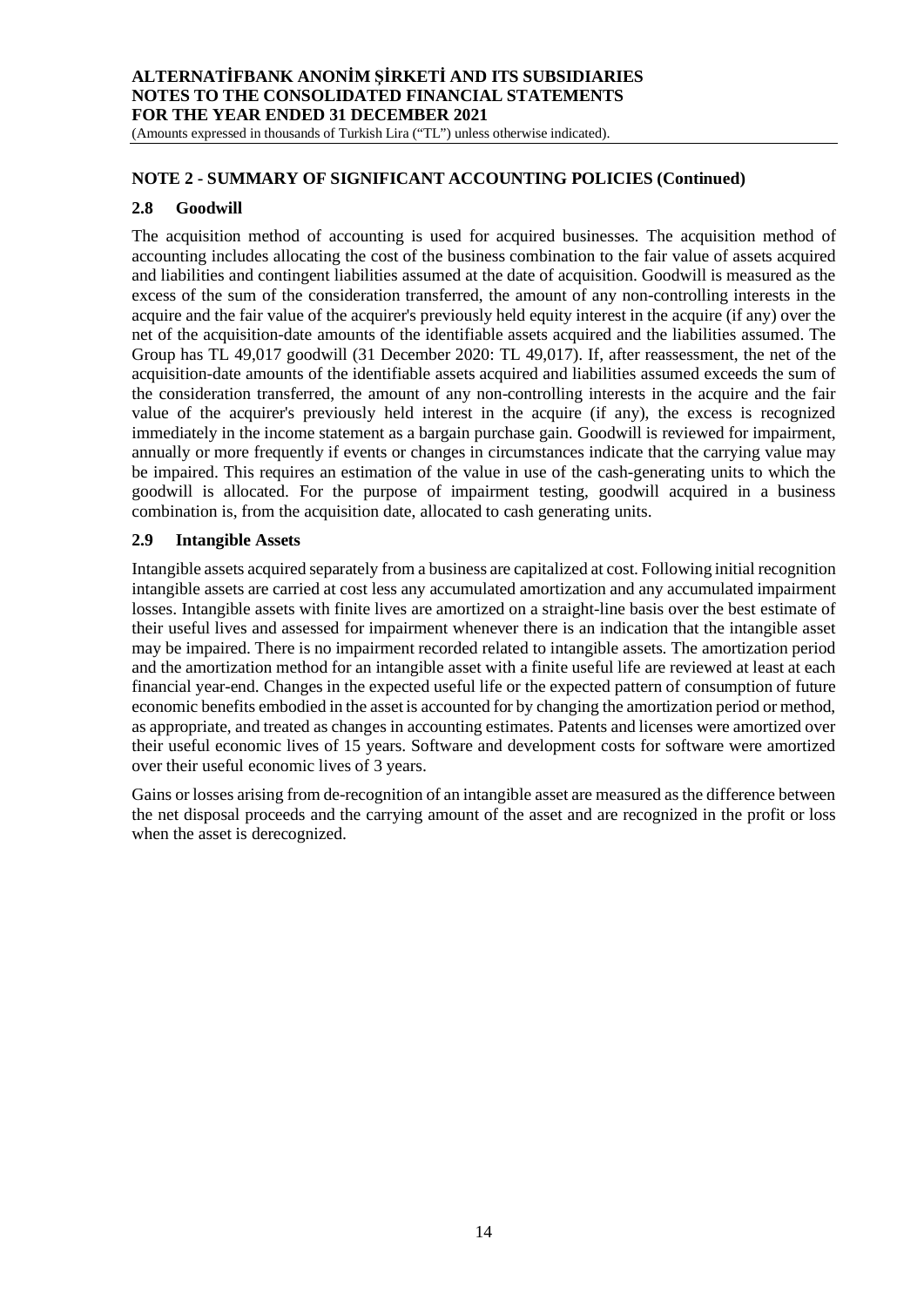(Amounts expressed in thousands of Turkish Lira ("TL") unless otherwise indicated).

# **NOTE 2 - SUMMARY OF SIGNIFICANT ACCOUNTING POLICIES (Continued)**

#### **2.10 Financial Assets**

The Group categorizes its financial assets as "Fair Value through Profit/Loss", "Fair Value through Other Comprehensive Income" or "Measured at Amortized Cost". Such financial assets are recognized or derecognized according to IFRS 9 Financial Instruments. Financial assets are measured at fair value at initial recognition in the financial statements. During the initial recognition of financial assets other than "Financial Assets at Fair Value through Profit or Loss", transaction costs are added to fair value or deducted from fair value.

The Group recognizes a financial asset into financial statements when it becomes a party to the contractual terms of a financial instrument. During the first recognition of a financial asset into the financial statements, business model determined by Bank management and the nature of contractual cash flows of the financial asset are taken into consideration. When the business model determined by the Bank's management is changed, all affected financial assets are reclassified and this reclassification is applied prospectively. In such cases, no adjustments are made to earnings, losses or interests that were previously recorded in the financial statements.

#### *Financial Assets at Fair Value through Profit or Loss*

Financial assets at fair value through profit/loss" are financial assets other than the ones that are managed with business model that aims to hold to collect contractual cash flows or business model that aims to collect both the contractual cash flows and cash flows arising from the sale of the assets; and if the contractual terms of the financial asset do not lead to cash flows representing solely payments of principal and interest at certain date; that are either acquired for generating a profit from short-term fluctuations in prices or are financial assets included in a portfolio aiming to short-term profit making. Financial assets at the fair value through profit or loss are initially recognized at fair value and remeasured at their fair value after recognition. All gains and losses arising from these valuations are reflected in the income statement.

#### *Financial Assets at Fair Value through Other Comprehensive Income*

A financial asset is measured at fair value through other comprehensive income when both of the following conditions are provided:

- Financial assets within a business model that aims to hold to collect contractual cash flows and aims to hold to sell,

- Financial asset with contractual terms that lead to cash flows are solely payments of principal and interest at certain dates.

Valuation of such assets is based on its fair value. "Unrealized gains and losses" arising from the difference between the amortized cost and the fair value of financial assets at fair value through other comprehensive income reflected and impairment of the asset and they are accounted under the "Accumulated other comprehensive income or expense to be reclassified through profit or loss" under shareholders' equity. In case of sales, the realized gain/losses are recognized directly in the income statement.

During initial recognition an entity may irrevocably elect to record the changes of the fair value of the investment in an equity instrument that is not held for trading purposes in the other comprehensive income.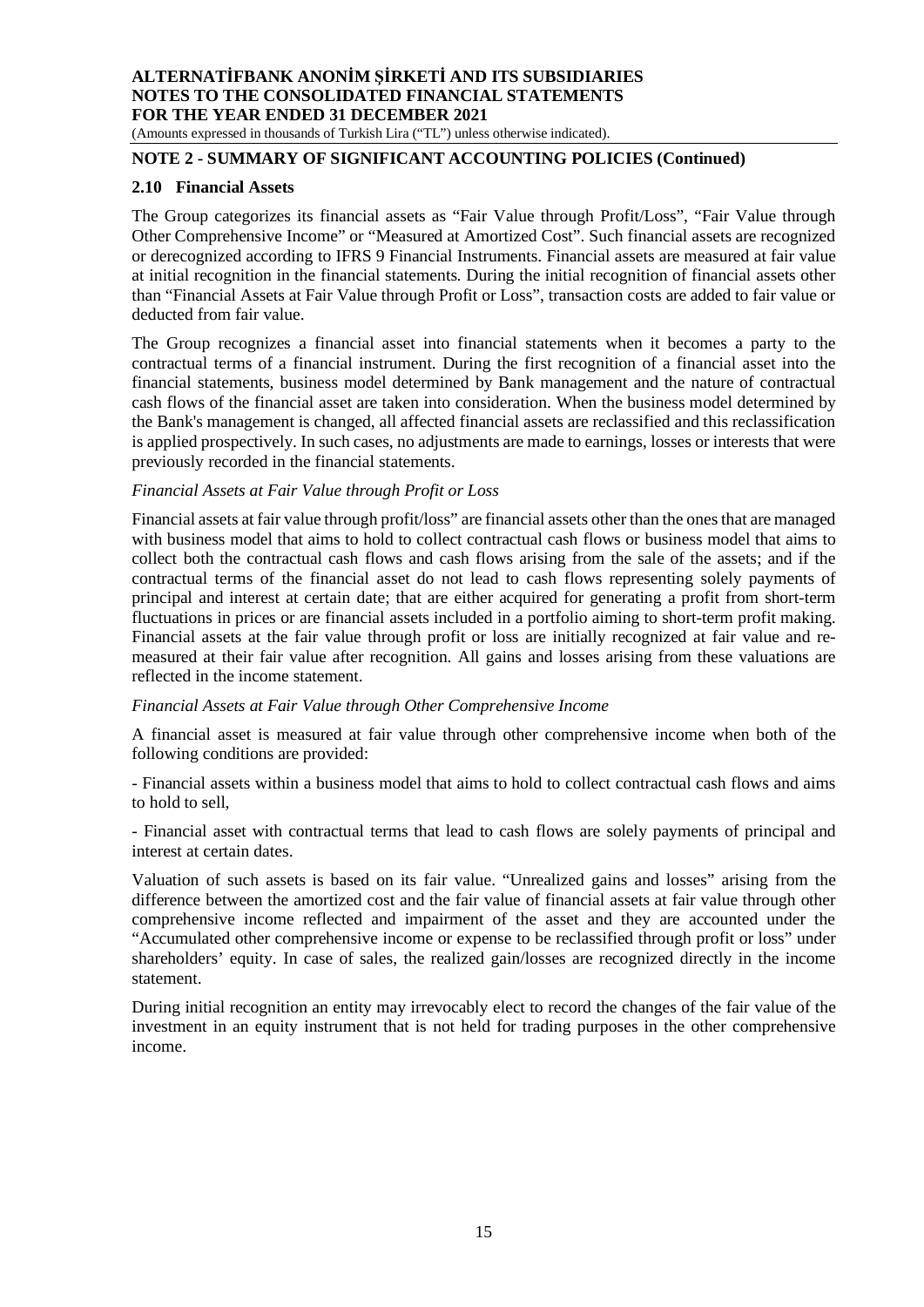(Amounts expressed in thousands of Turkish Lira ("TL") unless otherwise indicated).

# **NOTE 2 - SUMMARY OF SIGNIFICANT ACCOUNTING POLICIES (Continued)**

#### **2.10 Financial Assets (Continued)**

#### *Financial Assets Measured at Amortized Cost*

A financial asset is measured at amortized cost when both of the following conditions are provided:

- Financial assets within a business model that aims to hold to collect contractual cash flows,

- Financial asset with contractual terms that lead to cash flows are solely payments of principal and interest at certain dates.

Financial assets measured at amortized cost are initially recognized at acquisition cost including the transaction costs which reflect the fair value of those instruments and subsequently recognized at amortized cost by using "Effective Interest Rate Method". Interest income obtained from financial assets measured at amortized cost is accounted in income statement.

#### *Derivative Financial Assets*

The Group uses derivative financial instruments to hedge its foreign currency and interest rate risk.

The major derivative instruments utilized by the Group are foreign currency swaps, interest rate swaps, currency forwards, currency futures and currency options.

Derivatives are initially recorded with their fair values and related transaction costs as of the contract date are recorded on gain or loss. The following periods of initial reporting, they are measured with their fair values. The result of this assessment, offsetting debit and credits stemming from each contract debit and credits are reflected to the financial statements as a contract-based single asset and liability. The recognition method of profit/loss is based on whether the related derivative is hedged or not, and the content of the hedged instrument.

The Group notifies in written the relationship between hedging instrument and related account, risk management aims of hedge and strategies and the methods using to measure of the hedge effectiveness. The Group evaluates the method of hedge whether to be effective on the expected changes in fair values in this process or not or each result of hedge effectiveness whether to be between the range of 80% and 125%.

Changes in fair values of derivative transactions determined as hedge for fair value are recorded in profit or loss together with changes in hedging asset or liability. The difference in current values of derivative transactions fair value hedge is shown in "Trading Gains/Losses on derivative financial instruments" account. In the balance sheet, change in fair value of hedge asset or liability during the hedge accounting to be effective is shown with the related asset or liability. In case of inferring hedge accounting, corrections made to the value of hedge account using straight-line amortization method within the days to maturity are reflected to "Trading gains/losses on derivative financial instruments" account in income statement.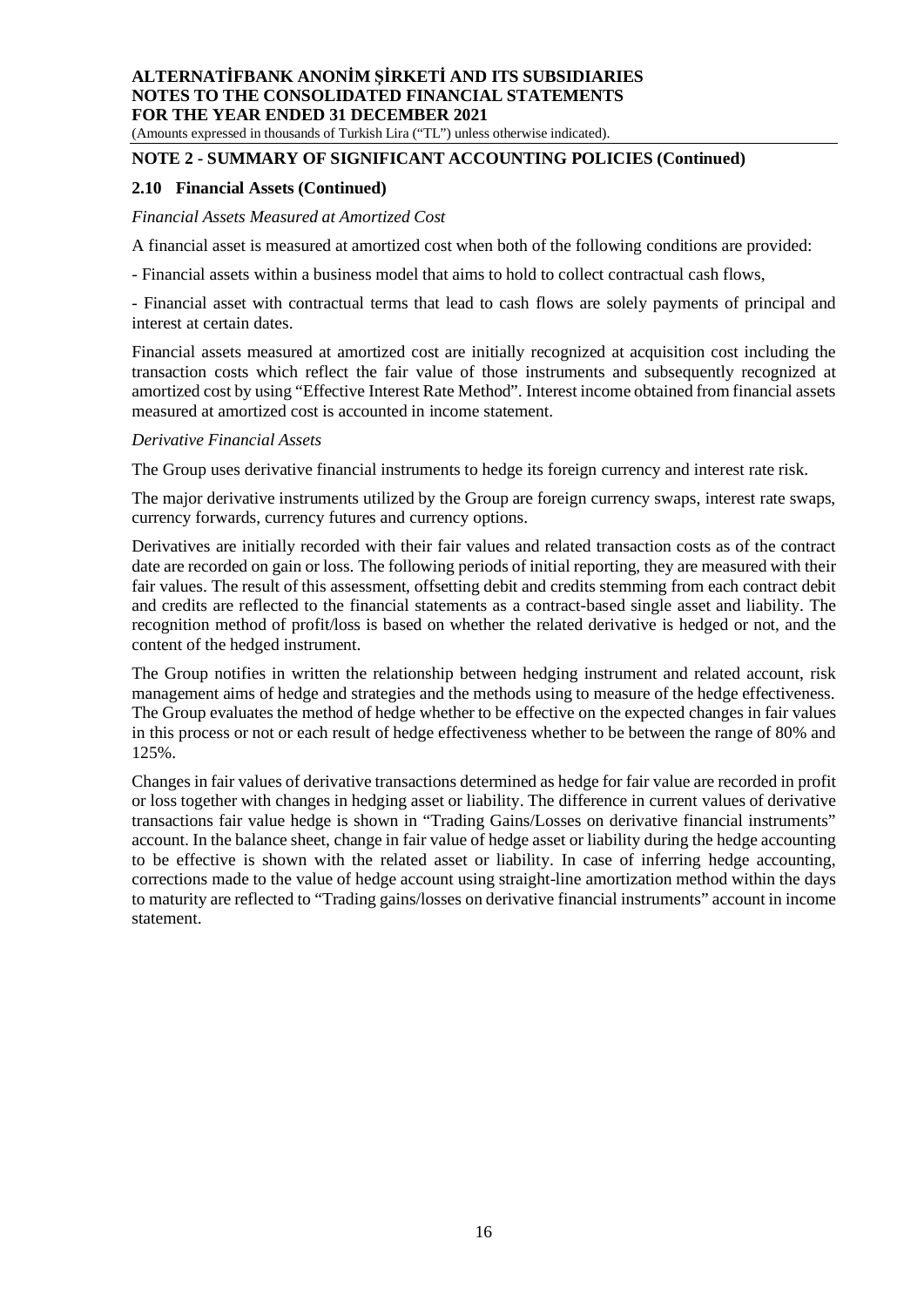# (Amounts expressed in thousands of Turkish Lira ("TL") unless otherwise indicated).

# **NOTE 2 - SUMMARY OF SIGNIFICANT ACCOUNTING POLICIES (Continued)**

#### **2.10 Financial Assets (Continued)**

#### *Derivative Financial Assets* (Continued)

Derivative financial instruments of the Group are classified under "IFRS 9 Financial Instruments" ("IFRS 9"), "Derivative Financial Assets Designated at Fair Value through Profit or Loss" or "Derivative Financial Assets Designated at Fair Value through Other Comprehensive Income". In accounting policy choice, IFRS 9 provides the option of postponing the acceptance of IFRS 9 hedge accounting and continuing with IAS 39 "Hedge accounting". In this context, the Group continued to apply IAS 39 "Hedge accounting".

The notional amounts of derivative transactions are recorded in off-balance sheet accounts based on their contractual amounts. "Financial instruments at fair value through profit or loss" are measured at fair value. If the fair value of derivative financial instruments is positive, it is disclosed under the main account "financial assets at fair value through profit or loss" in "derivative financial assets held for trading" and if the fair value difference is negative, it is disclosed under "derivative financial liabilities held for trading". Fair value changes are recorded under "Derivative Financial Transactions Gains/(Losses)" in the income statement. The fair values of the derivative financial instruments are calculated using quoted market prices or by using discounted cash flow models.

Referring to to the regulations by BRSA on swap markets, regulations dated 9th February 2020 and 12nd February 2020, the Bank has updated the yield curves used in the fair value calculations of the forward-swap derivatives from FX Implied Swap (up to 2 years) and FX CCS (for more than 2 years) to Overnight Index Swap (up to 3 months, inclusive), FX Implied Swap (from 3 months to 2 years), and FX CCS (for more than 2 years). The changes in question did not cause any significant impact on financial statements.

#### *Loans*

Loans are financial assets which are created by providing money, goods or services to the debtor. Loans are recognized at acquisition cost which is reflecting the fair value after that measured at amortized cost using the effective interest rate method. Any fees and other similar charges paid for assets received as collateral are not considered as part of the transaction cost and reflected in the expense accounts.

Cash loans in personal and corporate loans, according to the Uniform Chart of Accounts ("UCA") and Prospectus are recognized in accordance with their original balances in the account specified.

The foreign exchange indexed commercial and individual loans are being monitored by the exchange rate of the opening date over Turkish Lira in the TL accounts. Repayments are calculated at the exchange rate at the date of payment, the resulting exchange differences are recognized in the income and expense account.

Starting from 24 March 2014, the Parent Bank has hedged the fair value effects of changes in libor interest rates, fixed interest rate with maturity 5 years funding by using interest rate swap. The nominal value of interest rate swap is TL 55,000 with maturity 5 years respectively.

As of 24 March 2019, the difference of TL 379 resulting from the changes in the fair values of the loans that are subject to fair value hedge accounting will be amortized until 25 December 2023.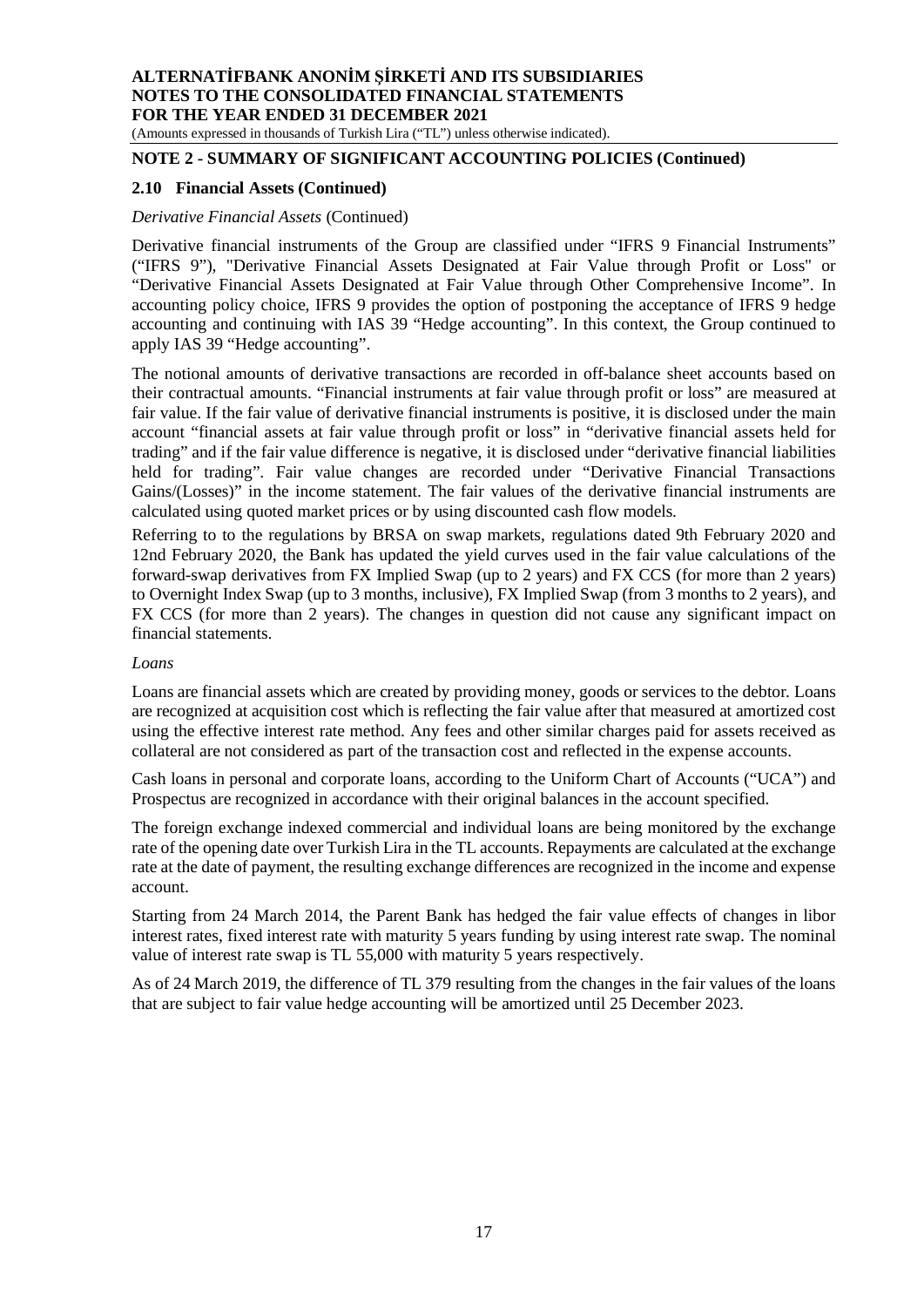(Amounts expressed in thousands of Turkish Lira ("TL") unless otherwise indicated).

# **NOTE 2 - SUMMARY OF SIGNIFICANT ACCOUNTING POLICIES (Continued)**

#### **2.10 Financial Assets (Continued)**

#### *Repurchase and Resale Transactions*

The Group enters into sales of securities under agreements to repurchase such securities at a fixed price at a fixed future date. Such securities, which have been sold subject to a repurchase agreement ("repos"), are recognized in the statement of financial position and are measured in accordance with the accounting policy of the security portfolio which they are part of. The difference between sale and repurchase price is treated as interest expense and accrued over the life of the repurchase agreement using the effective interest method. Securities sold subject to repurchase agreements ("repos") are reclassified in the financial statements as loaned securities when the transferee has the right by contract or custom to sell or re-pledge the collateral. The counterparty liability for amounts received under these agreements is included in deposits from banks.

Securities purchased with a corresponding commitment to resell at a fixed price at a specified future date ("reverse repos") are not recognized in the statement of financial position, as the Group does not obtain control over the assets. Amounts paid under these agreements are included in other money market placements. The difference between purchase and resale price is treated as interest income and accrued over the life of the reverse repurchase agreement using the effective interest method.

#### *Netting off Financial Assets and Liabilities*

Financial assets and liabilities are offset and the net amount reported in the statement of financial position when there is a legally enforceable right to set off the recognized amounts and there is an intention to settle on a net basis or realize the asset and settle the liability simultaneously.

#### *Recognition and Derecognition of Financial Instruments*

The Group recognizes a financial asset or financial liability in its statement of financial position when and only when it becomes a party to the contractual provisions of the instrument.

The Group derecognizes a financial asset (or, where applicable a part of a financial asset or part of a group of similar financial assets) when the rights to receive cash flows from the asset have expired; or while retaining the right to receive cash flows from the asset the Group has also assumed an obligation to pay them in full without material delay to a third party; or the Group has transferred its rights to receive cash flows from the asset and either has transferred substantially all the risks and rewards of the asset, or has transferred the control of the asset.

Where the Group has transferred its rights to receive cash flows from an asset and has neither transferred nor retained substantially all the risks and rewards of the asset nor transferred control of the asset, the asset is recognized to the extent of the Group's continuing involvement in the asset. Continuing involvement that takes the form of a guarantee over the transferred asset is measured at the lower of the original carrying amount of the asset and the maximum amount of the consideration that the Group could be required to repay.

The Group derecognizes a financial liability when the obligation under the liability is discharged or cancelled or expires. When an existing liability is replaced by another from the same lender on substantially different terms, or the terms of an existing liability are substantially modified, such an exchange or modification is treated as a de-recognition of the original liability and the recognition of a new liability, and the difference in the respective carrying amounts is recognized in profit or loss.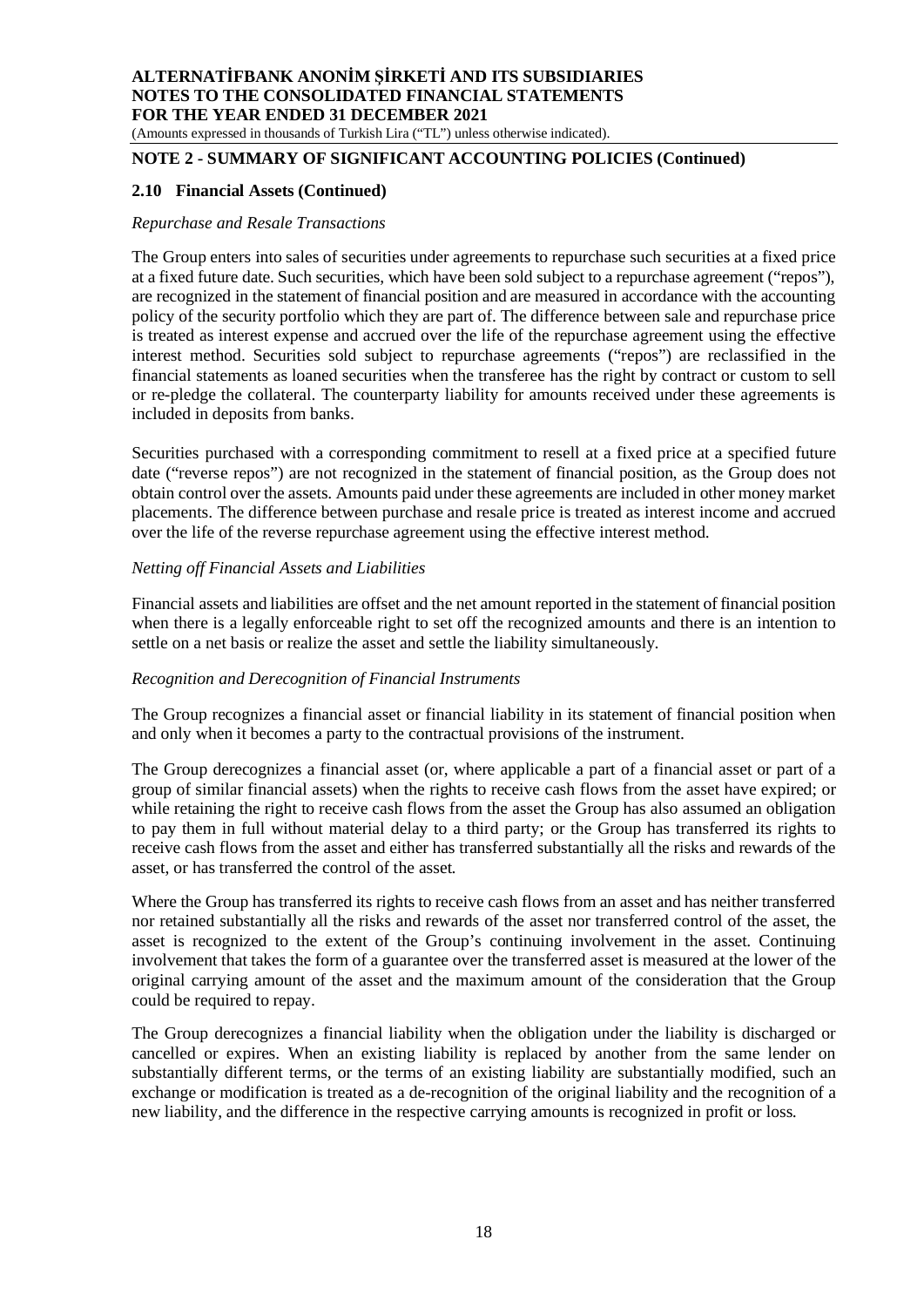(Amounts expressed in thousands of Turkish Lira ("TL") unless otherwise indicated).

# **NOTE 2 - SUMMARY OF SIGNIFICANT ACCOUNTING POLICIES (Continued)**

#### **2.11 Impairment of Financial Assets**

The Group allocates impairment for expected loss on financial assets measured at amortized cost and measured at fair value through other comprehensive income.

The Group estimates the expected credit losses for a financial lease based on the probabilities determined by taking into account the probable outcomes and estimates the fair value of the money and the estimates of past events, current conditions and future economic conditions at reasonable rates, and reflects supportable information during the reporting period.

Within the scope of internal policies, the Group, evaluates the calculation of credit losses in accordance with IFRS 9, as an individual assessment based on expert opinion. In this context, the Bank takes into account the weight of the estimating the probability of scenario of the occurrence or failure of the related loan losses and reduced expected cash flows to the reporting date with effective interest rate.

The Group uses three basic parameters in the calculation of expected credit loss as default rate, loss in default and default amount. The calculation is also based on these scenarios, time value of money, the historical observed data and the forecasting of the macroeconomic situation.

In the calculation of expected credit loss, the Group includes the prospective macroeconomic information in to the credit risk parameters. In this context, economic models based on the relationship of credit risk parameters with macroeconomic variables are established based on multi-scenario, and the models mainly take into account the basic macroeconomic variables such as Gross Domestic Product (GDP) and Unemployment Rates. The efficiency and adequacy of the models used in the calculation of credit losses are reviewed at regular intervals. In this context, as of 31 December 2021, The Parent Bank separately calculated the possible effects of the COVID-19 outbreak on the estimates and judgments used in the calculation of Expected Credit Losses with the best estimation method. In the light of the said data, the Parent Bank has been revised the macroeconomic indicators for the future in the expected credit loss calculation.

- Stage 1: For the financial assets at initial recognition or that do not have a significant increase in credit risk since initial recognition. Impairment for credit risk is recorded in the amount of 12 month expected credit losses.
- Stage 2: In the event of a significant increase in credit risk since initial recognition, the financial asset is transferred to Stage 2. For these assets, lifetime expected credit losses are recognized.
- Stage 3: Stage 3 includes financial assets that have objective evidence of impairment at the reporting date. For these assets, lifetime expected credit losses are recognized.

#### *Definition of Default:*

Default means, when the borrower's payment obligations which against to the Bank, delays more than 90 days from the date of payment in part or in full, or he is not pay.

*Considered as a significant increase in credit risk:*

- Overdue receivables of more than 30 days
- Receivables followed in close monitoring portfolio
- Restructured receivables due to payment difficulties
- Receivables from non-problematic consumer loans from individual customers with problematic consumer loans.
- Receivables exceeding the established thresholds for the differences between the default probabilities measured at the time of the financial statements and the default probabilities observed at the reporting date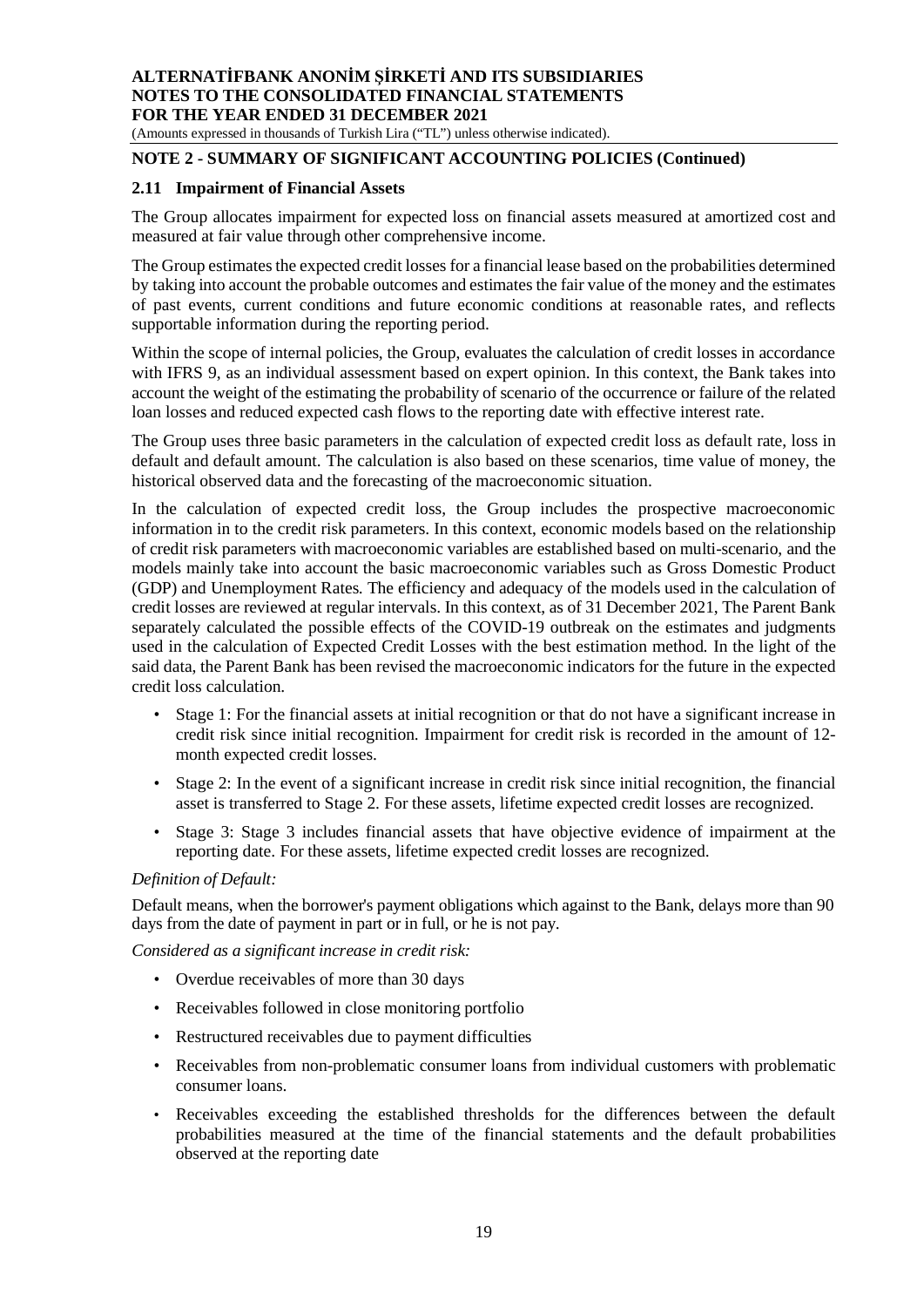(Amounts expressed in thousands of Turkish Lira ("TL") unless otherwise indicated).

# **NOTE 2 - SUMMARY OF SIGNIFICANT ACCOUNTING POLICIES (Continued)**

#### **2.12 Cash and Cash Equivalents**

For the purposes of the consolidated cash flow statement, cash and cash equivalents comprise cash and balances with the Central Bank of Republic of Turkey, deposits with banks and other financial institutions and other money market placements with an original maturity of three months or less.

#### **2.13 Financial Liabilities**

Financial liabilities including deposits from banks, due to customers and other borrowed funds are recognised initially at cost. Subsequently, financial liabilities are stated at amortised cost, including transaction costs, and any difference between net proceeds and the redemption value is recognised in the income statement over the period of the financial liability using the effective interest method.

#### **2.14 Employee Benefits**

Obligations related to employee termination and vacation rights are accounted for in accordance with "Turkish Accounting Standard for Employee Rights" ("IAS 19") and are classified under "Reserve for Employee Rights" account in the statement of financial position.

Under the Turkish Labour Law, the Group is required to pay a specific amount to the employees who have retired or whose employment is terminated other than the reasons specified in the Turkish Labour Law. The reserve for employment termination benefits represents the present value of the estimated total reserve for the future probable obligation of the Group arising from this liability.

According to the IAS 19 that is revised by Public Oversight Accounting and Auditing Standards Authority with the Communiqué published in Official Gazette on 12 March 2013 numbered 28585, in the calculation of the employment termination benefit liabilities of the Bank, the recognition option of the actuarial gains and losses derived from the changes in actuarial assumptions or the differences between actuarial assumptions and realizations in the income statement has been eliminated which is effective for annual periods beginning on or after 1 January 2013.

#### *Defined Contribution Plans*

For defined contribution plans the Group pays contributions to the Social Security Institution of Turkey on a mandatory basis. The Group has no further payment obligations once the contributions have been paid. The contributions are recognized as employee benefit expense when they are due.

# **2.15 Provisions**

Provisions are recognized when the Group has a present obligation (legal or constructive) as a result of a past event, it is probable that an outflow of resources embodying economic benefits will be required to settle the obligation and a reliable estimate can be made of the amount of the obligation. The expense relating to any provision is presented in the income statement net of any reimbursement. If the effect of the time value of money is material, provisions are determined by discounting the expected future cash flows at a pre-tax rate that reflects current market assessments of the time value of money and, where appropriate, the risks specific to the liability. Where discounting is used, the increase in the provision due to the passage of time is recognized as interest expense.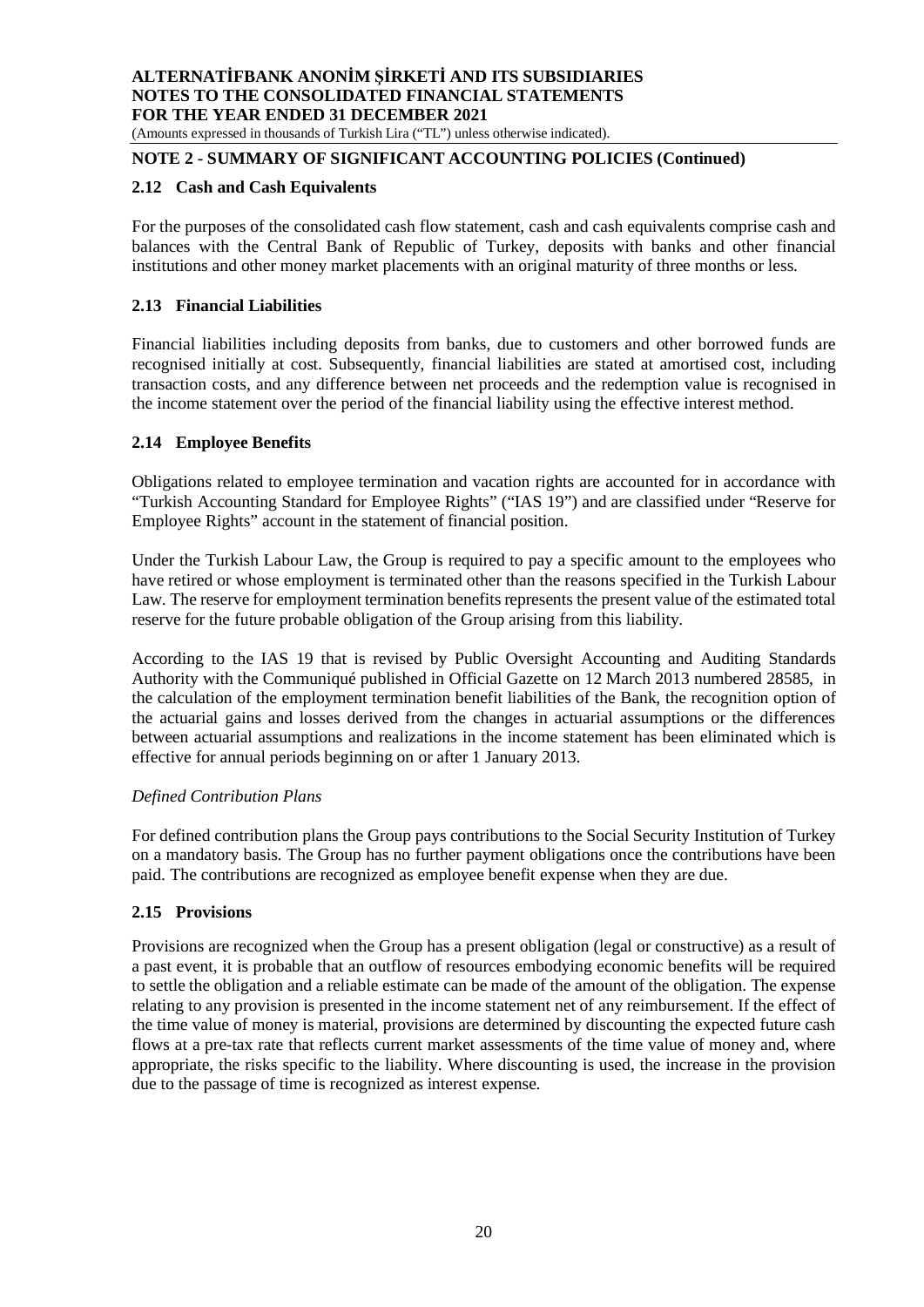(Amounts expressed in thousands of Turkish Lira ("TL") unless otherwise indicated).

# **NOTE 2 - SUMMARY OF SIGNIFICANT ACCOUNTING POLICIES (Continued)**

#### **2.16 Share Capital**

Share capital is recognized at the nominal amount and amounts received in excess of the par value are recognized in share premium account. Incremental costs directly attributable to the issue of new shares or options or to the acquisition of a business are shown in equity as a deduction.

### **2.17 Leases**

#### **The Group as the lessee**

#### *Finance leases*

Leases are classified as finance leases whenever the terms of the lease transfer substantially all the risks and rewards of ownership to the lessee.

Minimum lease payments made under finance leases are apportioned between the finance expense and the reduction of the outstanding liability. The finance expense is allocated to each period during the lease term so as to produce a constant periodic rate of interest on the remaining balance of the liability.

Capitalised leased assets are depreciated over the estimated useful life of the asset.

#### **The Group as the lessee**

#### *Operating leases*

Leases where a significant portion of the risks and rewards of ownership are retained by the lessor are classified as operating leases. Payments made under operating leases (net of any incentives received from the lessor) are charged to the statement of income on a straight-line basis over the period of the lease.

#### **The Group as the lessor**

#### *Finance leases*

When the Group is the lessor in a lease agreement that transfers substantially all of the risks and rewards incidental to ownership of the asset to the lessee, the arrangement is classified as a finance lease and a receivable equal to the net investment in the lease is recognised.

#### *Operating leases*

Assets leased out under operating leases are included in investment property in the consolidated financial statements. They are depreciated over their expected useful lives on a basis consistent with similar owned property and equipment. Rental income is recognised in the profit or loss on a straight-line basis over the lease term.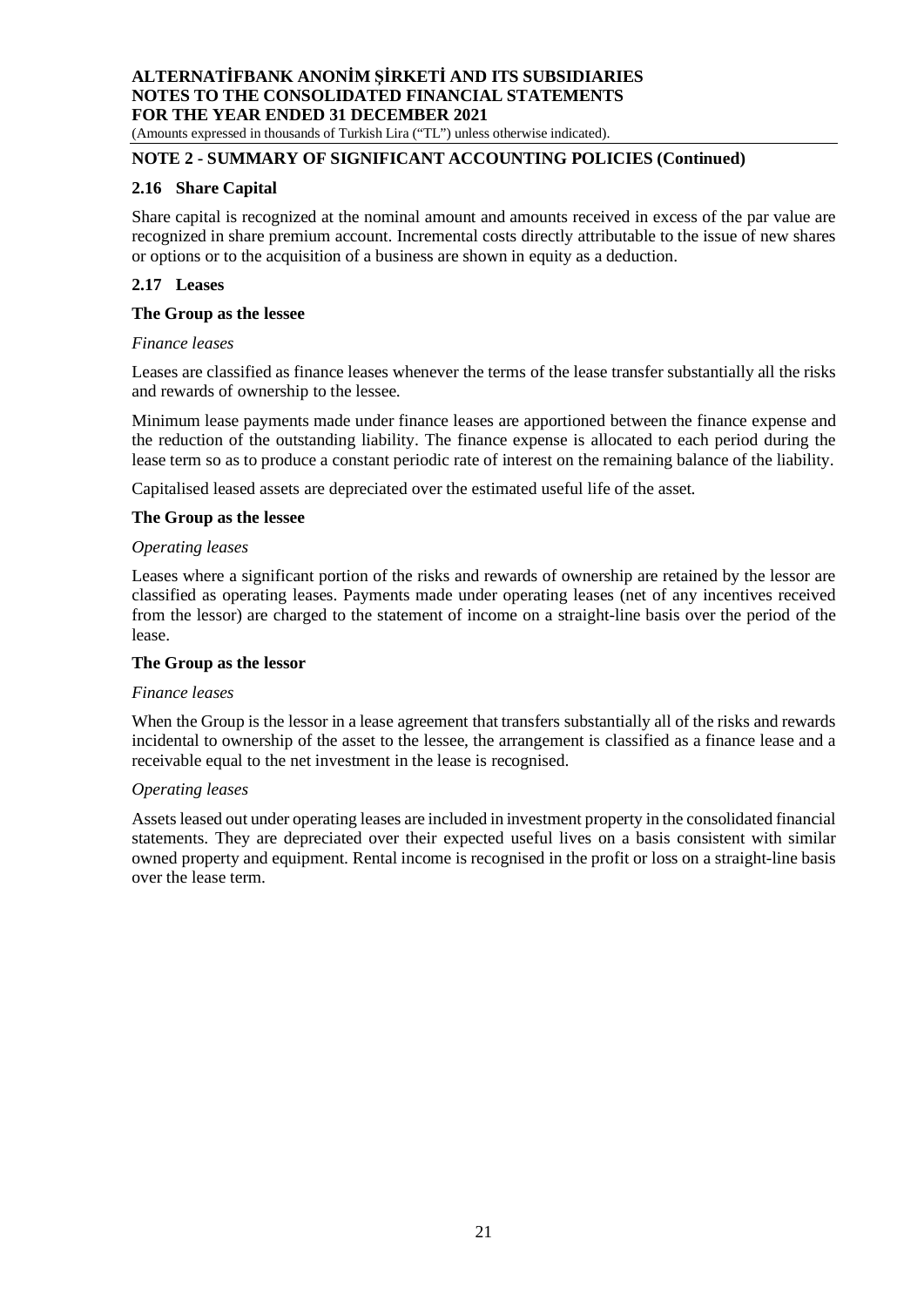(Amounts expressed in thousands of Turkish Lira ("TL") unless otherwise indicated).

# **NOTE 2 - SUMMARY OF SIGNIFICANT ACCOUNTING POLICIES (Continued)**

#### **2.18 Income and Expense Recognition**

Interest income and expense are recognized in the profit or loss for all interest bearing instruments on an accrual basis using the effective interest method. The effective interest method is a method of calculating the amortized cost of a financial asset or a financial liability (or group of financial assets or financial liabilities) and of allocating the interest income or interest expense over the relevant period.

The effective interest rate is the rate that exactly discounts estimated future cash payments or receipts through the expected life of the financial instrument or, when appropriate, a shorter period to the net carrying amount of the financial asset or financial liability. When calculating the effective interest rate, the Group estimates cash flows considering all contractual terms of the financial instrument but does not consider future credit losses. The calculation includes all fees paid or received between parties to the contract that are an integral part of the effective interest rate, transaction costs, and all other premiums or discounts.

Fees and commissions are generally recognized on an accrual basis when the service has been provided. Commission and fees arising from negotiating or participating in the negotiation of a transaction for a third party are recognized on completion of the underlying transaction. Portfolio and other management advisory and service fees are recognized based on the applicable service contracts. Asset management fees and custody service fees that are continuously provided over an extended period of time are recognized over the period service is provided. Fee for bank transfers and other banking transaction services are recorded as income when collected. Borrowing fees and commissions expenses paid to other financial institutions are recognized as transaction costs and recorded using the "Effective interest rate method".

#### **2.19 Income Tax**

Tax expense/(income) is the aggregate amount included in the determination of net profit or loss for the period in respect of current and deferred taxes.

#### *Income taxes currently payable*

Current tax assets and liabilities for the current and prior periods are measured at the amount expected to be recovered or paid to the taxation authorities. The tax rates and tax laws used to compute the amount are those that are enacted or substantively enacted by the reporting date.

Taxes other than on income are recorded within operating expenses (Note 28).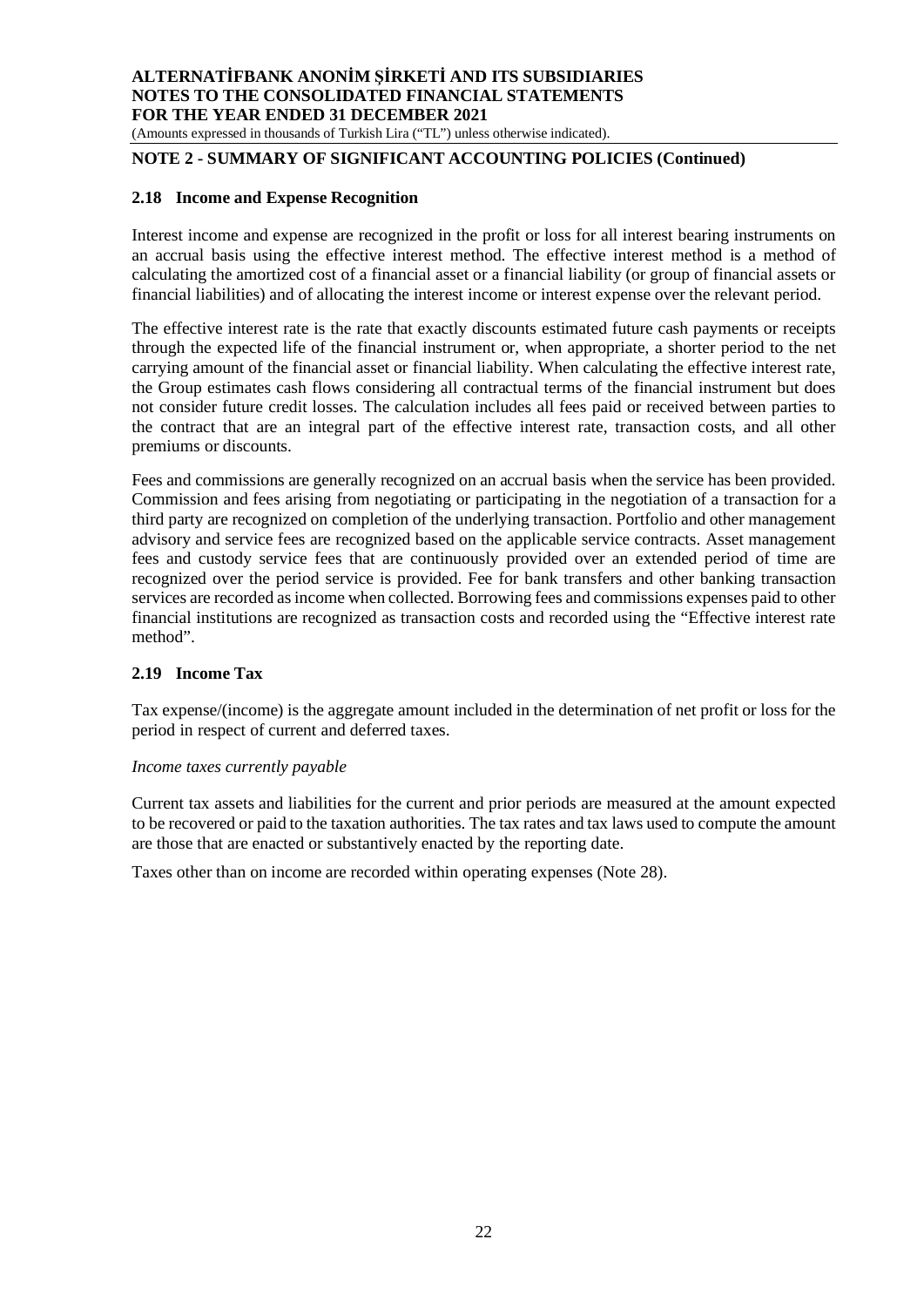#### **ALTERNATİFBANK ANONİM ŞİRKETİ AND ITS SUBSIDIARIES NOTES TO THE CONSOLIDATED FINANCIAL STATEMENTS FOR THE YEAR ENDED 31 DECEMBER 2021** (Amounts expressed in thousands of Turkish Lira ("TL") unless otherwise indicated).

# **NOTE 2 - SUMMARY OF SIGNIFICANT ACCOUNTING POLICIES (Continued)**

#### **2.19 Income Tax (Continued)**

#### *Deferred taxes*

Deferred tax is recognized, on all temporary differences arising between the tax bases of assets and liabilities and their carrying amounts in the financial statements.

The rates enacted, or substantively enacted, at the reporting date are used to determine deferred income tax. The principal temporary differences arise from measurement of financial assets and liabilities at fair value, loan loss provisions and provision for employment termination benefits.

Deferred tax liabilities and assets are recognised when it is probable that the future economic benefit resulting from the reversal of temporary differences will flow to or from the Group. Deferred income tax assets resulting from temporary differences are recognised to the extent that it is probable that future taxable profit will be available against which the deferred tax asset can be utilised (Note 19).

Deferred tax assets and deferred tax liabilities are offset, if a legally enforceable right exists to set off current tax assets against current tax liabilities, and deferred taxes related to the same taxable entity and the same taxation authority.

Income tax relating to items recognized directly in equity is recognized in equity and not in the profit or loss.

As of 31 December 2021, the corporate tax rate has been applied as 25% in the financial statements. In accordance with the Law No. 7316 published in the Official Gazette dated April 22, 2021, the corporate tax rate has been increased to 25% for the taxation period of 2021, starting from the declarations that must be submitted as of July 1, 2021 and being effective for the taxation period starting from January 1, 2021, this rate will be applied as 23% for the taxation period of 2022 and 20% for the taxation periods of 2023 and beyond.

# **2.20 Derivative Financial Instruments**

The Group enters into transactions with derivative instruments including forwards, swaps and options in the foreign exchange and capital markets. Most of these derivative transactions are considered as effective economic hedges under the Group's risk management policies; however since they do not qualify for hedge accounting under the specific provisions of IAS 39, they are treated as derivatives held-for-trading. Derivative financial instruments are initially recognized at fair value on the date which a derivative contract is entered into and subsequently re-measured at fair value. Any gains or losses arising from changes in fair value on derivatives that do not qualify for hedge accounting are recognized in the profit or loss.

Fair values are obtained from quoted market prices in active markets, including recent market transactions, to the extent publicly available, and the fair value of financial instruments that are not quoted in active markets are determined by using valuation techniques. If there is a valuation technique commonly used by market participants to price the instrument and that technique has been demonstrated to provide reliable estimates of prices obtained in actual market transactions, the Group uses that technique. All derivatives are carried as assets when fair value is positive and as liabilities when fair value is negative.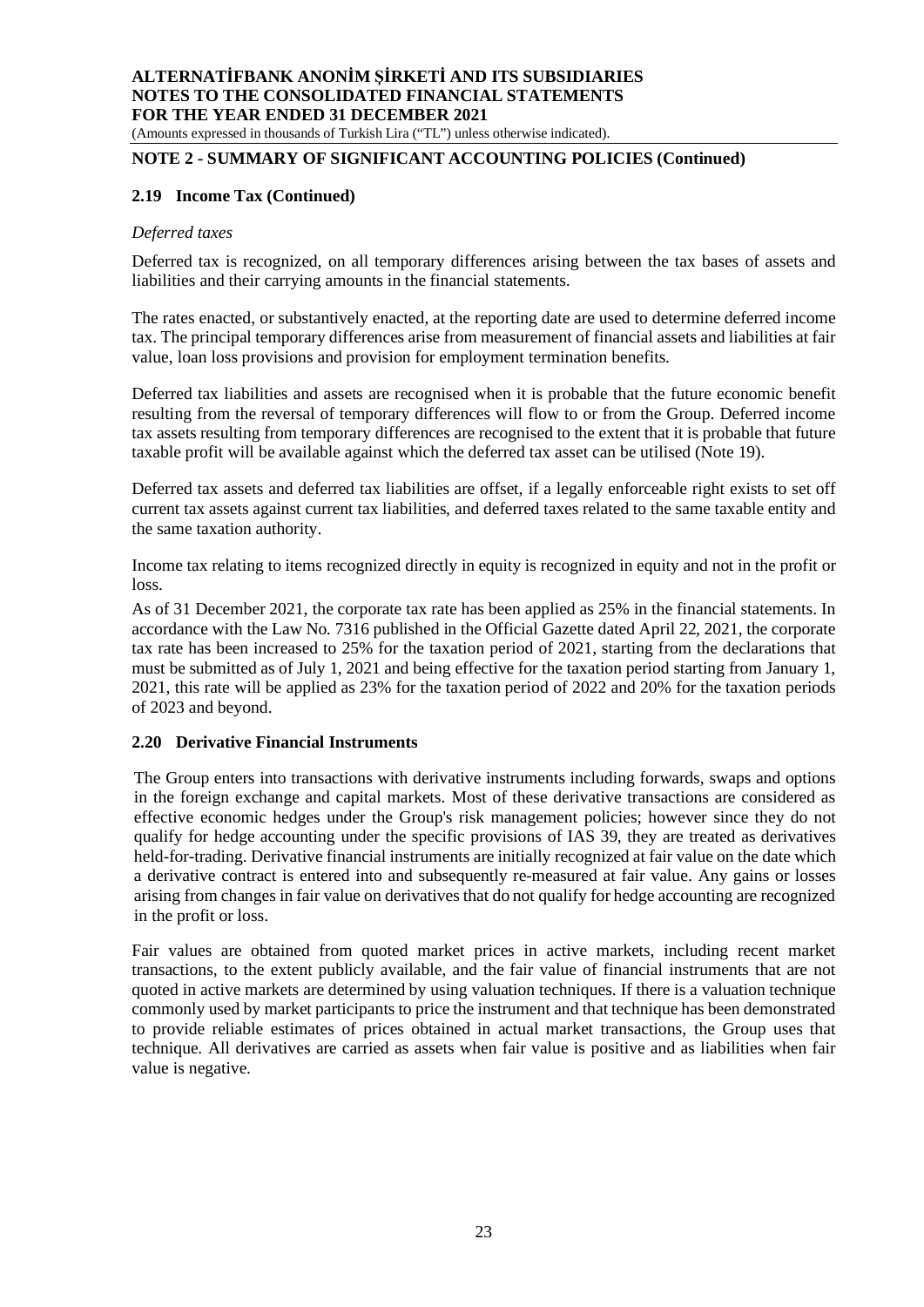(Amounts expressed in thousands of Turkish Lira ("TL") unless otherwise indicated).

# **NOTE 2 - SUMMARY OF SIGNIFICANT ACCOUNTING POLICIES (Continued)**

### **2.20 Derivative Financial Instruments (Continued)**

In the absence of forward foreign currency market rates and reliable forward rate estimations in a volatile market, values of foreign currency forward and swap transactions are determined by comparing the period end foreign exchange rates with the forward rates discounted to the reporting date. The resulting gain or loss is reflected to the income statement. In determination of the fair values of interest rate swaps, discounted values calculated using the fixed and floating interest rates between the transaction date and re-pricing date are used. Changes in assumptions about these factors could affect the reported fair values of financial instruments.

#### **Embedded derivatives**

Derivatives may be embedded in another contractual arrangement (a host contract). The Group accounts for an embedded derivative separately from the host contract when:

- The host contract is not itself carried at fair value through profit or loss;
- The terms of the embedded derivative would meet the definition of a derivative if they were contained in a separate contract; and
- The economic characteristics and risks of the embedded derivative are not closely related to the economic characteristics and risks of the host contract

Separated embedded derivatives are measured at fair value, with all changes in fair value recognised in profit or loss unless they form part of a qualifying cash flow or net investment hedging relationship. Separated embedded derivatives are presented in the statement of financial position together with the host contract.

#### **Derivatives held for risk management purposes and hedge accounting**

Starting from 24 March 2014, the Bank has hedged the fair value effects of changes in libor interest rates, fixed interest rate loan with maturity 5 years funding by using interest rate swap. The nominal value of interest rate swap is TL 55,000 with maturity 5 years respectively.

As of 24 March 2019, the difference of TL 379 resulting from the changes in the fair values of the loans that are subject to fair value hedge accounting will be amortized until 25 December 2023.

The Bank evaluates the method of hedge whether to be effective on the expected changes in fair values in this process or not or each result of hedge effectiveness whether to be between the range of 80% and 125%.

Changes in fair values of derivative transactions determined as hedge for fair value are recorded in profit or loss together with changes in hedging asset or liability. The difference in current values of derivative transactions fair value hedge is shown in "Trading Gains/Losses on derivative financial instruments" account. In the balance sheet, change in fair value of hedge asset or liability during the hedge accounting to be effective is shown with the related asset or liability. If the underlying hedge does not conform to the hedge accounting requirements, according to the adjustments made to the carrying value (amortised cost) of the hedged item, for which the risk is hedged by a portfolio hedge, are amortized with the straight line method within the time to maturity and recognized under the "Trading Gains/Losses on derivative financial instruments" account.

The Bank applies cash flow hedge accounting using interest rate swaps to hedge its TL deposits with short term cyclical basis. The Parent Bank implements effectiveness tests at the balance sheet dates for hedge accounting; the effective parts are accounted as defined in IAS 39, in financial statements under equity "Hedging reserves", whereas the amount concerning ineffective part is associated with income statement.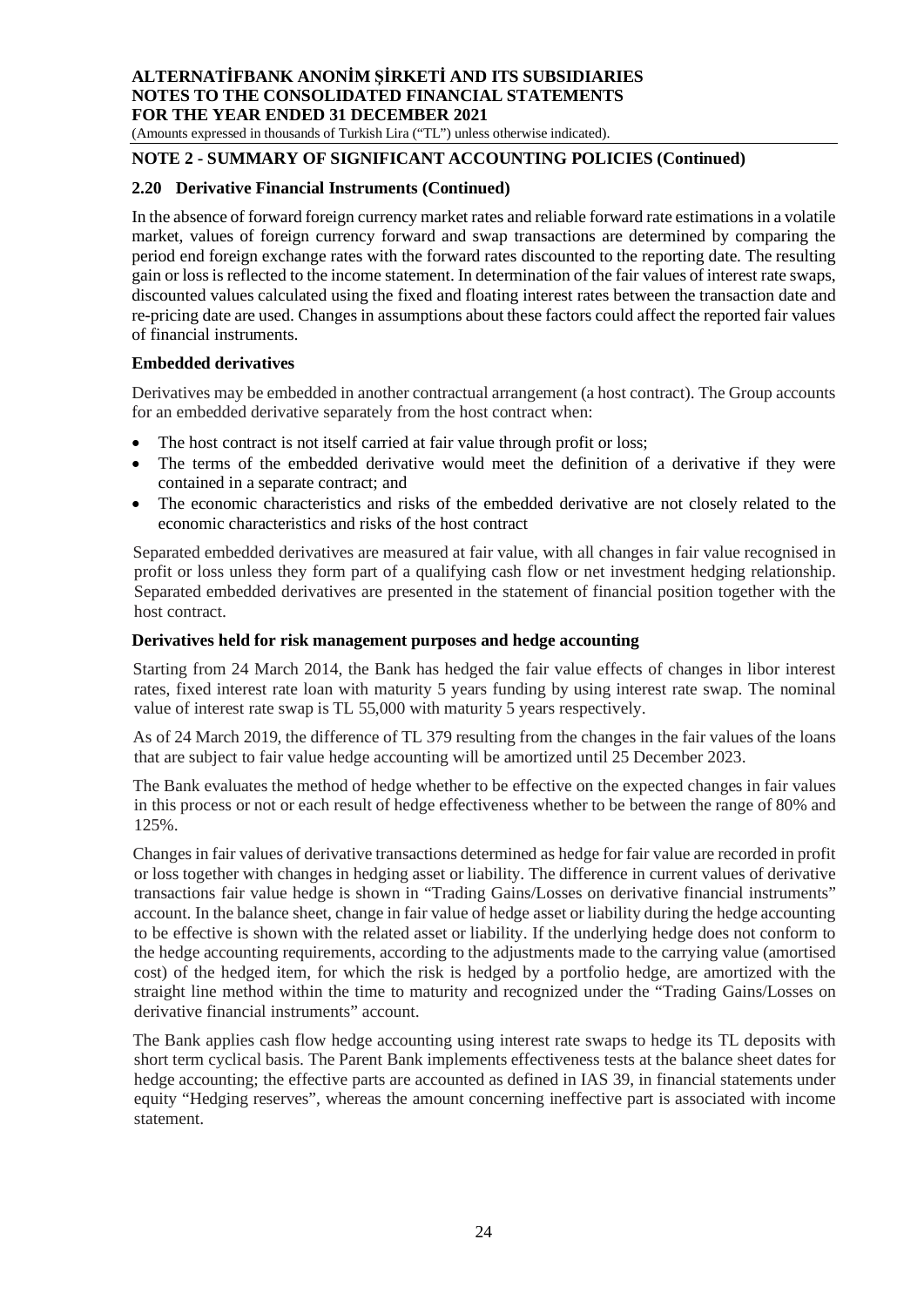(Amounts expressed in thousands of Turkish Lira ("TL") unless otherwise indicated).

# **NOTE 2 - SUMMARY OF SIGNIFICANT ACCOUNTING POLICIES (Continued)**

#### **2.20 Derivative Financial Instruments (Continued)**

**Derivatives held for risk management purposes and hedge accounting (Continued)**

|                      | 31 December 2021                                                                 |        |        | 31 December 2020          |                    |       |  |
|----------------------|----------------------------------------------------------------------------------|--------|--------|---------------------------|--------------------|-------|--|
|                      | <b>Principal</b><br><b>Liabilities</b><br><b>Amount</b><br><b>Assets</b><br>(* ) |        |        | Principal<br>Amount $(*)$ | <b>Liabilities</b> |       |  |
| Derivative financial |                                                                                  |        |        |                           |                    |       |  |
| <i>instruments</i>   |                                                                                  |        |        |                           |                    |       |  |
| Interest rate swaps  | 15,562,132                                                                       | 88.498 | 69.614 | 5,787,446                 | 7.778              | 4,332 |  |
| <b>Total</b>         | 15,562,132                                                                       | 88,498 | 69.614 | 5,787,446                 | 7.778              | 4,332 |  |

(\*) The sum of buy and sell legs of the transactions.

In cash flow hedge accounting, when the hedging instrument expires, is executed or sold and when the hedge relationship becomes ineffective or is discontinued as a result of the hedge relationship being revoked; the hedging gains and losses that were previously recognized under equity are transferred to profit or loss when the cash flows of the hedged items are realized.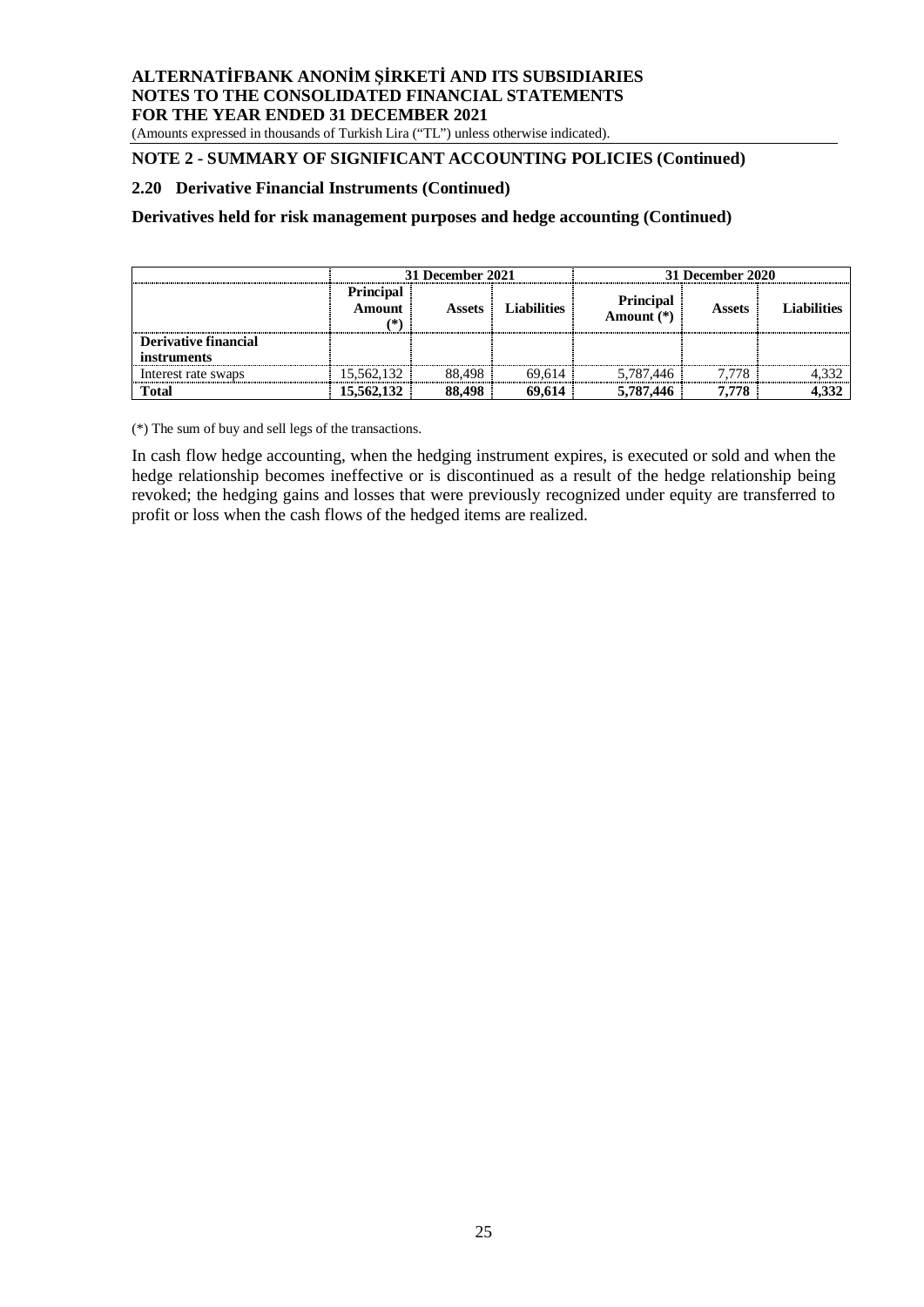(Amounts expressed in thousands of Turkish Lira ("TL") unless otherwise indicated).

# **NOTE 2 - SUMMARY OF SIGNIFICANT ACCOUNTING POLICIES (Continued)**

#### **2.21 Provisions, contingent assets and contingent liabilities**

Provisions are recognised when the Group has a present legal or constructive obligation as a result of past events, it is probable that an outflow of resources will be required to settle the obligation, and a reliable estimate of the amount can be made.

Where the effect of the time value of money is material, the amount of a provision shall be the present value of the expenditures expected to be required to settle the obligation. The discount rate reflects current market assessments of the time value of money and the risks specific to the liability. The discount rate shall be a pre-tax rate and shall not reflect risks for which future cash flow estimates have been adjusted.

Possible assets or obligations that arise from past events and whose existence will be confirmed only by the occurrence or non-occurrence of one or more uncertain future events not wholly within the control of the Group are not included in the consolidated financial statements and are treated as contingent assets or liabilities.

#### **2.22 Fiduciary Assets**

Assets held by the Group in a fiduciary, agency or custodian capacity for its customers are not included in the statement of financial position, since such items are not treated as assets of the Group.

#### **2.23 Other credit related commitments**

In the normal course of business, the Group enters into other credit related commitments including loan commitments, letters of credit and guarantees. These are reported as off-balance sheet items at their notional amounts and are assessed using the same criteria as originated loans. Specific provisions are therefore established when losses are considered probable and recorded as other provisions. The provision for credit related commitments also covers losses from the collective assessment where the commitments are grouped using the internal models developed by the Group stemming from the classification of credit related commitments into risk rating classes based on the observation of a series of parameters related to the borrower and/or to the utilisation of the loan.

#### **2.24 Segment Reporting**

A business segment is a group of assets and operations engaged in providing products or services that are subject to risks and returns that are different from those of other business segments (Note 32).

#### **2.25 Related Parties**

For the purpose of these consolidated financial statements, shareholders, companies controlled by or affiliated with them and other companies within the shareholders are considered and referred to as related parties (Note 33).

#### **2.26 Explanations on Accounting Policies, Changes in Accounting Estimates and Errors Standard**

None.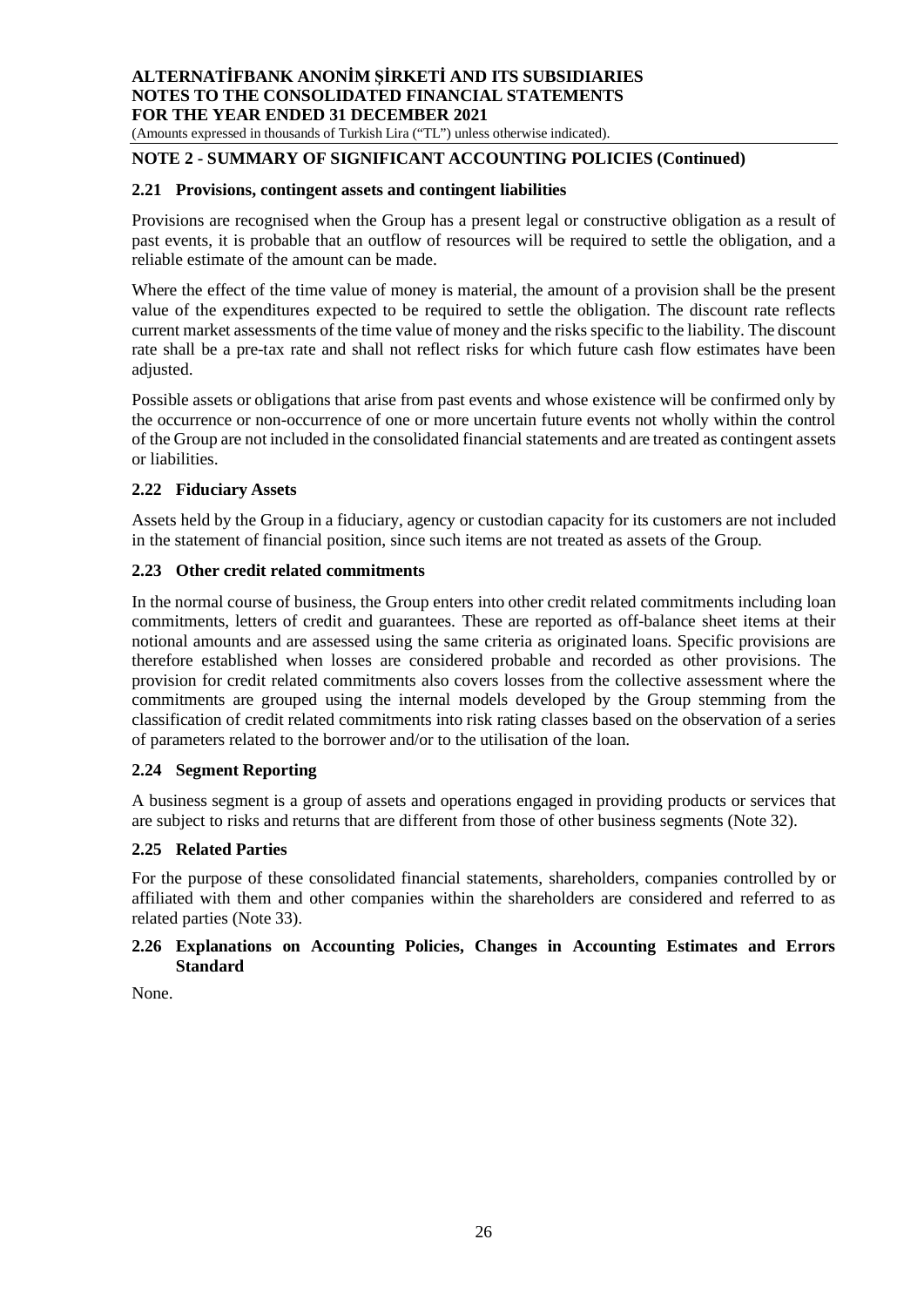(Amounts expressed in thousands of Turkish Lira ("TL") unless otherwise indicated).

### **NOTE 2 - SUMMARY OF SIGNIFICANT ACCOUNTING POLICIES (Continued)**

#### **2.27 The new standards, amendments and interpretations**

The accounting policies adopted in preparation of the consolidated financial statements as at December 31, 2021 are consistent with those of the previous financial year, except for the adoption of new and amended IFRS and IFRIC interpretations effective as of 1 January 2021 and thereafter. The effects of these standards and interpretations on the Group's financial position and performance have been disclosed in the related paragraphs.

The new standards, amendments and interpretations which are effective as at 1 January 2021 are as follows:

#### *Interest Rate Benchmark Reform – Phase 2 – Amendments to IFRS 9, IAS 39, IFRS 7, IFRS 4 and IFRS 16*

In August 2020, the IASB issued Interest Rate Benchmark Reform – Phase 2, Amendments to IFRS 9, IAS 39, IFRS 7, IFRS 4 and IFRS 16 to provide temporary reliefs which address the financial reporting effects when an interbank offering rate (IBOR) is replaced with an alternative nearly risk-free rate (RFR, amending the followings:

#### **Practical expedient for changes in the basis for determining the contractual cash flows as a result of IBOR reform**

The amendments include a practical expedient to require contractual changes, or changes to cash flows that are directly required by the reform, to be treated as changes to a floating interest rate, equivalent to a movement in a market rate of interest. Under this practical expedient, if the interest rates applicable to financial instruments change as a result of the IBOR reform, the situation is not considered as a derecognition or contract modification; instead, this would be determined by recalculating the carrying amount of the financial instrument using the original effective interest rate to discount the revised contractual cash flows.

The practical expedient is required for entities applying IFRS 4 Insurance Contracts that are using the exemption from IFRS 9 Financial Instruments (and, therefore, apply IAS 39 Financial Instruments: Classification and Measurement) and for IFRS 16 Leases, to lease modifications required by IBOR reform.

#### *Relief from discontinuing hedging relationships*

- The amendments permit changes required by IBOR reform to be made to hedge designations and hedge documentation without the hedging relationship being discontinued.
- Amounts accumulated in the cash flow hedge reserve are deemed to be based on the RFR.
- For the IAS 39 assessment of retrospective hedge effectiveness, on transition to an RFR, entities may elect on a hedge-by-hedge basis, to reset the cumulative fair value changes to zero.

The amendments provide relief for items within a designated group of items (such as those forming part of a macro cash flow hedging strategy) that are amended for modifications directly required by IBOR reform. The reliefs allow the hedging strategy to remain and not be discontinued.

As instruments transition to RFRs, a hedging relationship may need to be modified more than once. The phase two reliefs apply each time a hedging relationship is modified as a direct result of IBOR reform.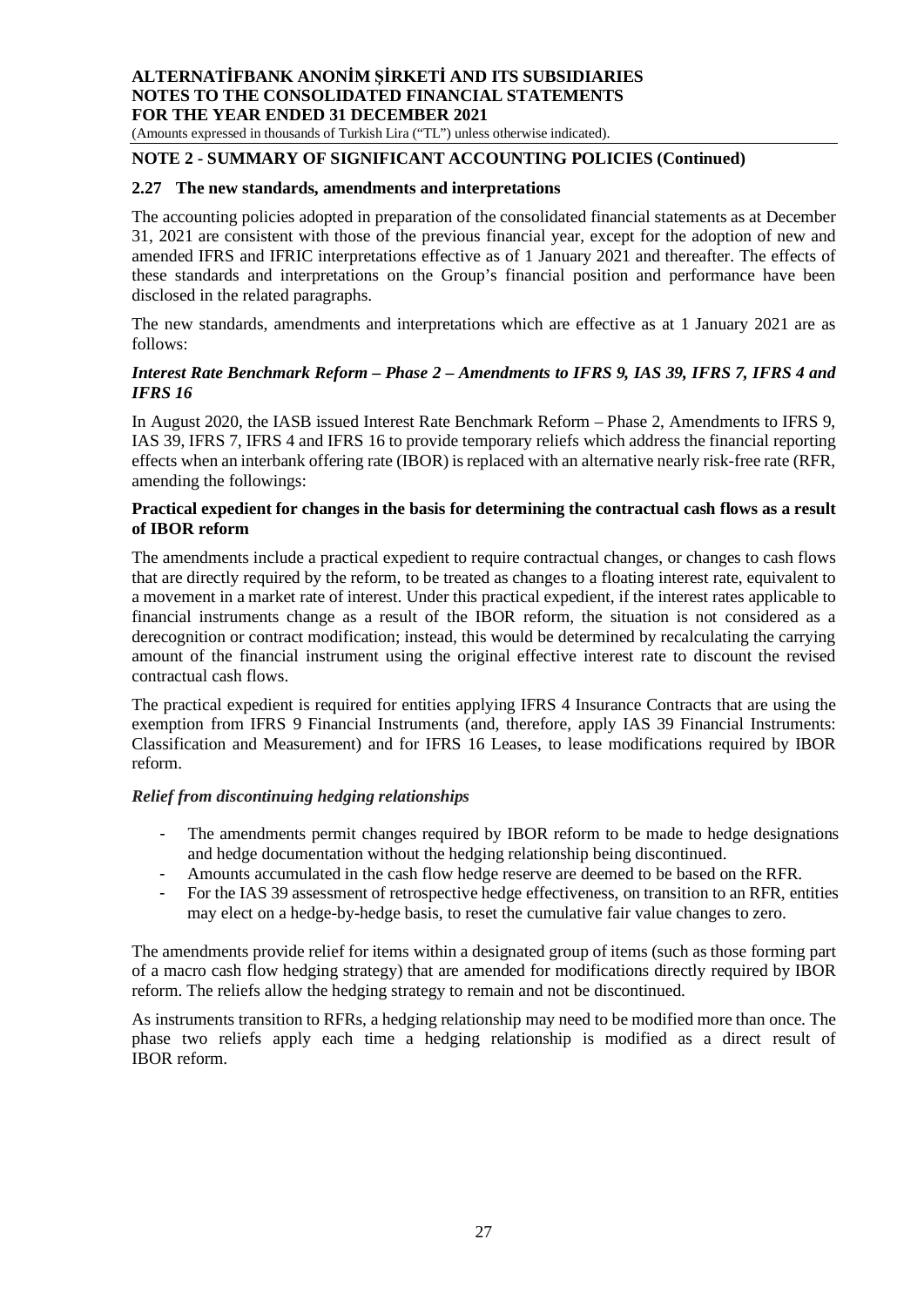(Amounts expressed in thousands of Turkish Lira ("TL") unless otherwise indicated).

#### **NOTE 2 - SUMMARY OF SIGNIFICANT ACCOUNTING POLICIES (Continued)**

#### **2.27 The new standards, amendments and interpretations (Continued)**

#### *Separately identifiable risk components*

The amendments provide temporary relief to entities from having to meet the separately identifiable requirement when an RFR instrument is designated as a hedge of a risk component.

#### *Additional disclosures*

Amendments need additional IFRS 7 Financial Instruments disclosures such as;

How the entity is managing the transition to RFRs, its progress and the risks to which it is exposed arising from financial instruments due to IBOR reform, quantitative information about financial instruments that have yet to transition to RFRs and if IBOR reform has given rise to changes in the entity's risk management strategy, a description of these changes.

The amendments are mandatory, with earlier application permitted. While application is retrospective, an entity is not required to restate prior periods.

The amendments did not have a significant impact on the financial position or performance of the Group.

#### *Amendments to IFRS 16 - Covid-19-Related Rent Concessions and Covid-19-Related Rent Concessions beyond 30 June 2021*

In May 2020, the IASB amended IFRS 16 to provide relief to lessees from applying the IFRS 16 guidance on lease modifications to rent concessions arising as a direct consequence of the covid-19 pandemic (2020 amendment). The 2020 amendment does not apply to lessors. In March 2021, the Board amended IFRS 16 to extend the availability of the practical expedient by one year (2021 amendment). The practical expedient in the 2021 amendment applies to rent concessions for which any reduction in lease payments affects only payments originally due on or before 30 June 2022, provided the other conditions for applying the practical expedient are met. The amendment applies to annual reporting periods beginning on or after 1 April 2021.

The amendments are not applicable for the Group and will not have an impact on the financial position or performance of the Group.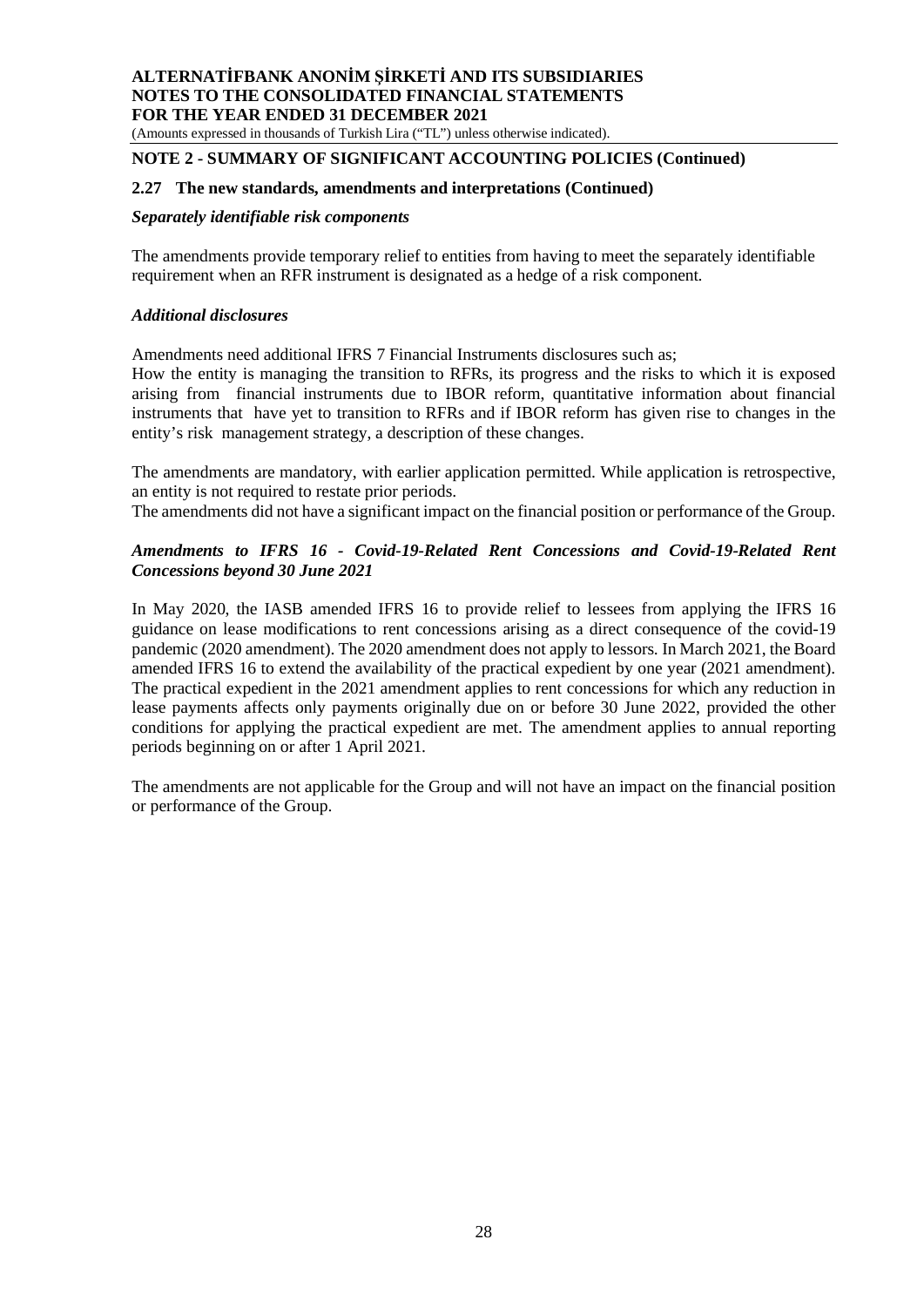(Amounts expressed in thousands of Turkish Lira ("TL") unless otherwise indicated).

#### **NOTE 2 - SUMMARY OF SIGNIFICANT ACCOUNTING POLICIES (Continued)**

#### **2.27 The new standards, amendments and interpretations (Continued)**

#### **Standards issued but not yet effective and not early adopted**

Standards, interpretations and amendments to existing standards that are issued but not yet effective up to the date of issuance of the consolidated financial statements are as follows. The Group will make the necessary changes if not indicated otherwise, which will be affecting the consolidated financial statements and disclosures, when the new standards and interpretations become effective.

#### *IFRS 10 and IAS 28: Sale or Contribution of Assets between an Investor and its Associate or Joint Venture (Amendments)*

In December 2015, the IASB postponed the effective date of this amendment indefinitely pending the outcome of its research project on the equity method of accounting. Early application of the amendments is still permitted. The Group will wait until the final amendment to assess the impacts of the changes.

#### *Amendments to IFRS 3 – Reference to the Conceptual Framework*

In May 2020, the IASB issued amendments to IFRS 3 Business combinations. The amendments are intended to replace to a reference to a previous version of the IASB's Conceptual Framework (the 1989 Framework) with a reference to the current version issued in March 2018 (the Conceptual Framework) without significantly changing requirements of IFRS 3. At the same time, the amendments add a new paragraph to IFRS 3 to clarify that contingent assets do not qualify for recognition at the acquisition date. The amendments issued to IFRS 3 which are effective for periods beginning on or after 1 January 2022 and must be applied prospectively. Earlier application is permitted if, at the same time or earlier, an entity also applies all of the amendments contained in the Amendments to References to the Conceptual Framework in IFRS standards (March 2018).

The amendments are not applicable for the Group and will not have an impact on the financial position or performance of the Group.

#### *Amendments to IAS 16 – Proceeds before intended use*

In May 2020, the IASB issued amendments to IAS 16 Property, plant and equipment. The amendments prohibits entities from deducting from the cost of an item of property, plant and equipment (PP&E), any proceeds of the sale of items produced while bringing that asset to the location and condition necessary for it to be capable of operating in the manner intended by management. Instead, an entity recognizes the proceeds from selling such items, and costs of producing those items, in profit or loss. The amendments issued to IAS 16 which are effective for periods beginning on or after 1 January 2022. Amendments must be applied retrospectively only to items of PP&E made available for use on or after beginning of the earliest period presented when the entity first applies the amendment.

There is no transition relief for the first time adopters.

The amendments are not applicable for the Group and will not have an impact on the financial position or performance of the Group.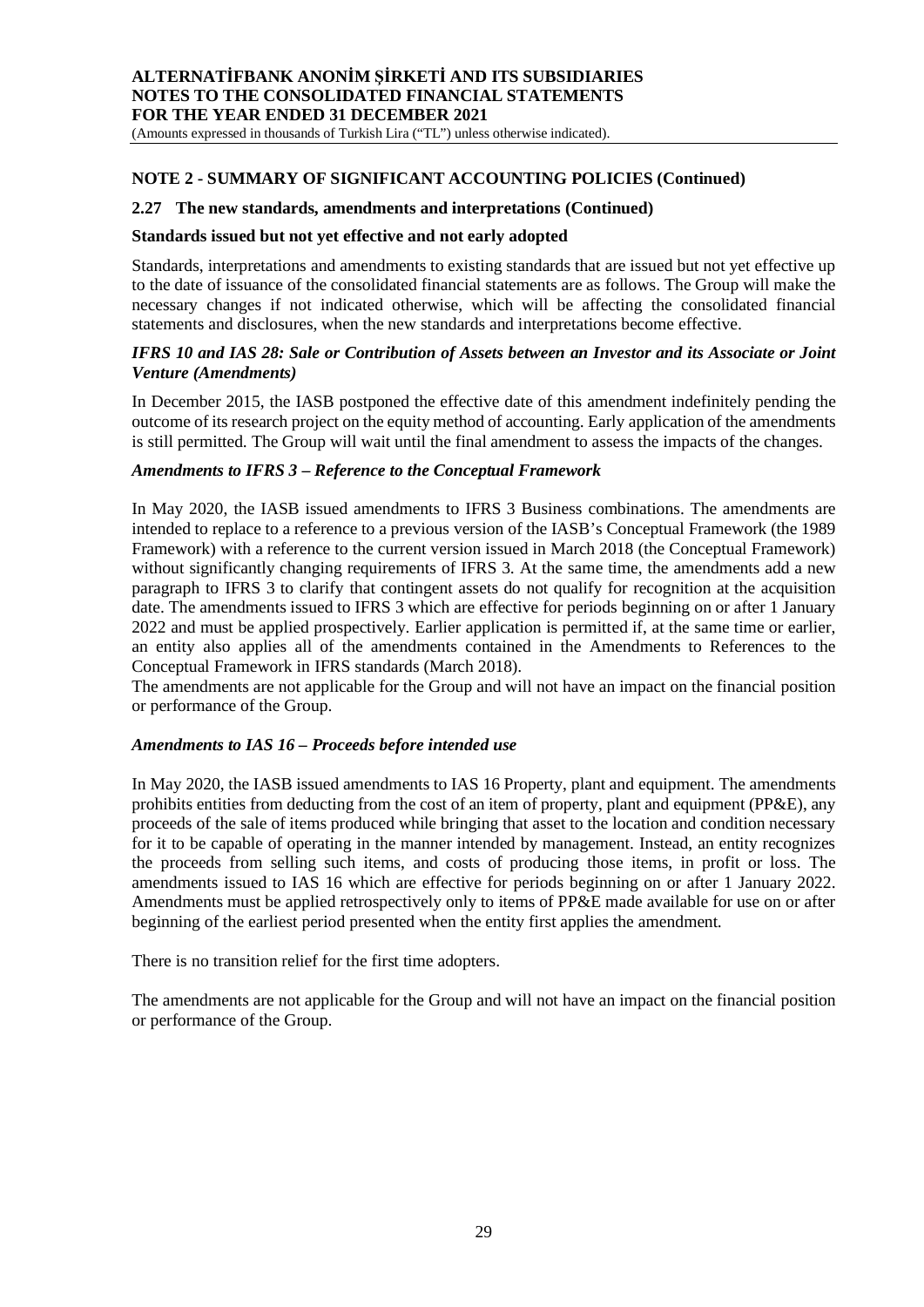(Amounts expressed in thousands of Turkish Lira ("TL") unless otherwise indicated).

# **NOTE 2 - SUMMARY OF SIGNIFICANT ACCOUNTING POLICIES (Continued)**

#### **2.27 The new standards, amendments and interpretations (Continued)**

#### *Amendments to IAS 37 – Onerous contracts – Costs of Fulfilling a Contract*

In May 2020, the IASB issued amendments to IAS 37 Provisions, Contingent Liabilities and Contingent assets. . The amendments issued to IAS 37 which are effective for periods beginning on or after 1 January 2022, to specify which costs an entity needs to include when assessing whether a contract is onerous or loss-making and also apply a "directly related cost approach". Amendments must be applied retrospectively to contracts for which an entity has not fulfilled all of its obligations at the beginning of the annual reporting period in which it first applies the amendments (the date of initial application). Earlier application is permitted and must be disclosed. The amendments are not applicable for the Group and will not have an impact on the financial position or performance of the Group.

#### *IFRS 17 - The new Standard for insurance contracts*

The IASB issued IFRS 17, a comprehensive new accounting standard for insurance contracts covering recognition and measurement, presentation and disclosure. IFRS 17 model combines a current balance sheet measurement of insurance contract liabilities with the recognition of profit over the period that services are provided. IFRS 17 will become effective for annual reporting periods beginning on or after 1 January 2023; early application is permitted. The standard is not applicable for the Group and will not have an impact on the financial position or performance of the Group.

#### *Amendments to IAS 1- Classification of Liabilities as Current and Non-Current Liabilities*

In January 2020, the IASB issued amendments to IAS 1 Presentation of Financial Statements. The amendments issued to IAS 1 which are effective for periods beginning on or after 1 January 2023, clarify the criteria for the classification of a liability as either current or non-current. Amendments must be applied retrospectively in accordance with IAS 8 Accounting Policies, Changes in Accounting Estimates and Errors. Early application is permitted.

The amendments are not applicable for the Group and will not have an impact on the financial position or performance of the Group.

#### *Amendments to IAS 8 - Definition of Accounting Estimates*

In February 2021, the Board issued amendments to IAS 8, in which it introduces a new definition of 'accounting estimates'. The amendments issued to IAS 8 are effective for annual periods beginning on or after 1 January 2023. The amendments clarify the distinction between changes in accounting estimates and changes in accounting policies and the correction of errors. Also, the amended standard clarifies that the effects on an accounting estimate of a change in an input or a change in a measurement technique are changes in accounting estimates if they do not result from the correction of prior period errors. The previous definition of a change in accounting estimate specified that changes in accounting estimates may result from new information or new developments. Therefore, such changes are not corrections of errors. This aspect of the definition was retained by the Board. The amendments apply to changes in accounting policies and changes in accounting estimates that occur on or after the start of the effective date. Earlier application is permitted.

The amendments are not applicable for the Group and will not have an impact on the financial position or performance of the Group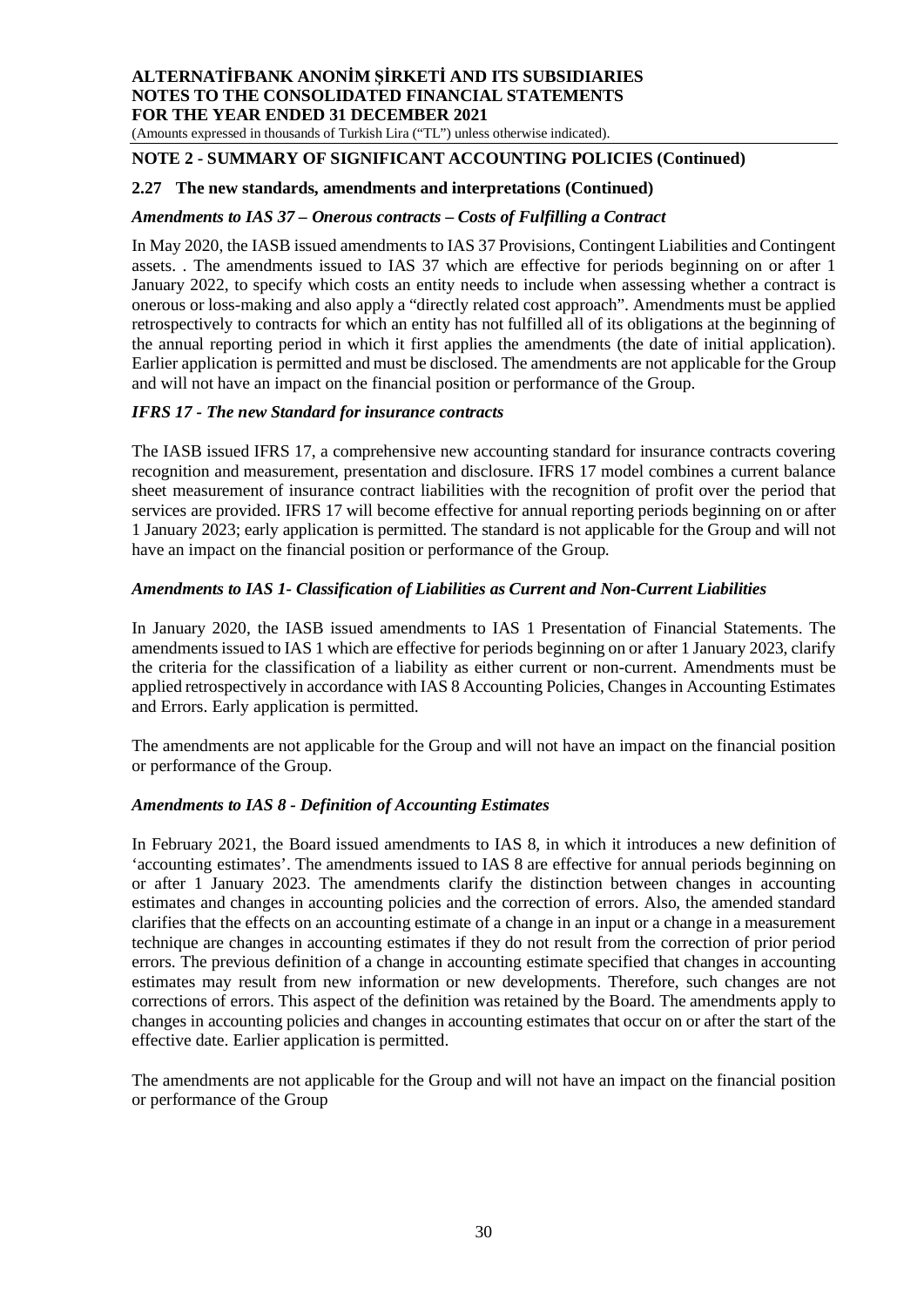(Amounts expressed in thousands of Turkish Lira ("TL") unless otherwise indicated).

# **NOTE 2 - SUMMARY OF SIGNIFICANT ACCOUNTING POLICIES (Continued)**

#### **2.27 The new standards, amendments and interpretations (Continued)**

#### *Amendments to IAS 1 and IFRS Practice Statement 2 - Disclosure of Accounting Policies*

In February 2021, the Board issued amendments to IAS 1 and IFRS Practice Statement 2 Making Materiality Judgements, in which it provides guidance and examples to help entities apply materiality judgements to accounting policy disclosures. The amendments issued to IAS 1 are effective for annual periods beginning on or after 1 January 2023. In the absence of a definition of the term 'significant' in IFRS, the Board decided to replace it with 'material' in the context of disclosing accounting policy information. 'Material' is a defined term in IFRS and is widely understood by the users of financial statements, according to the Board. In assessing the materiality of accounting policy information, entities need to consider both the size of the transactions, other events or conditions and the nature of them. Examples of circumstances in which an entity is likely to consider accounting policy information to be material have been added.

The amendments are not applicable for the Group and will not have an impact on the financial position or performance of the Group.

#### *Amendments to IAS 12 – Deferred Tax related to Assets and Liabilities arising from a Single Transaction*

In May 2021, the Board issued amendments to IAS 12, which narrow the scope of the initial recognition exception under IAS 12, so that it no longer applies to transactions that give rise to equal taxable and deductible temporary differences. The amendments issued to IAS 12 are effective for annual periods beginning on or after 1 January 2023. The amendments clarify that where payments that settle a liability are deductible for tax purposes, it is a matter of judgement (having considered the applicable tax law) whether such deductions are attributable for tax purposes to the liability recognised in the financial statements (and interest expense) or to the related asset component (and interest expense). This judgement is important in determining whether any temporary differences exist on initial recognition of the asset and liability. The amendments apply to transactions that occur on or after the beginning of the earliest comparative period presented. In addition, at the beginning of the earliest comparative period presented, a deferred tax asset (provided that sufficient taxable profit is available) and a deferred tax liability for all deductible and taxable temporary differences associated with leases and decommissioning obligations should be recognized.

The amendments are not applicable for the Group and will not have an impact on the financial position or performance of the Group.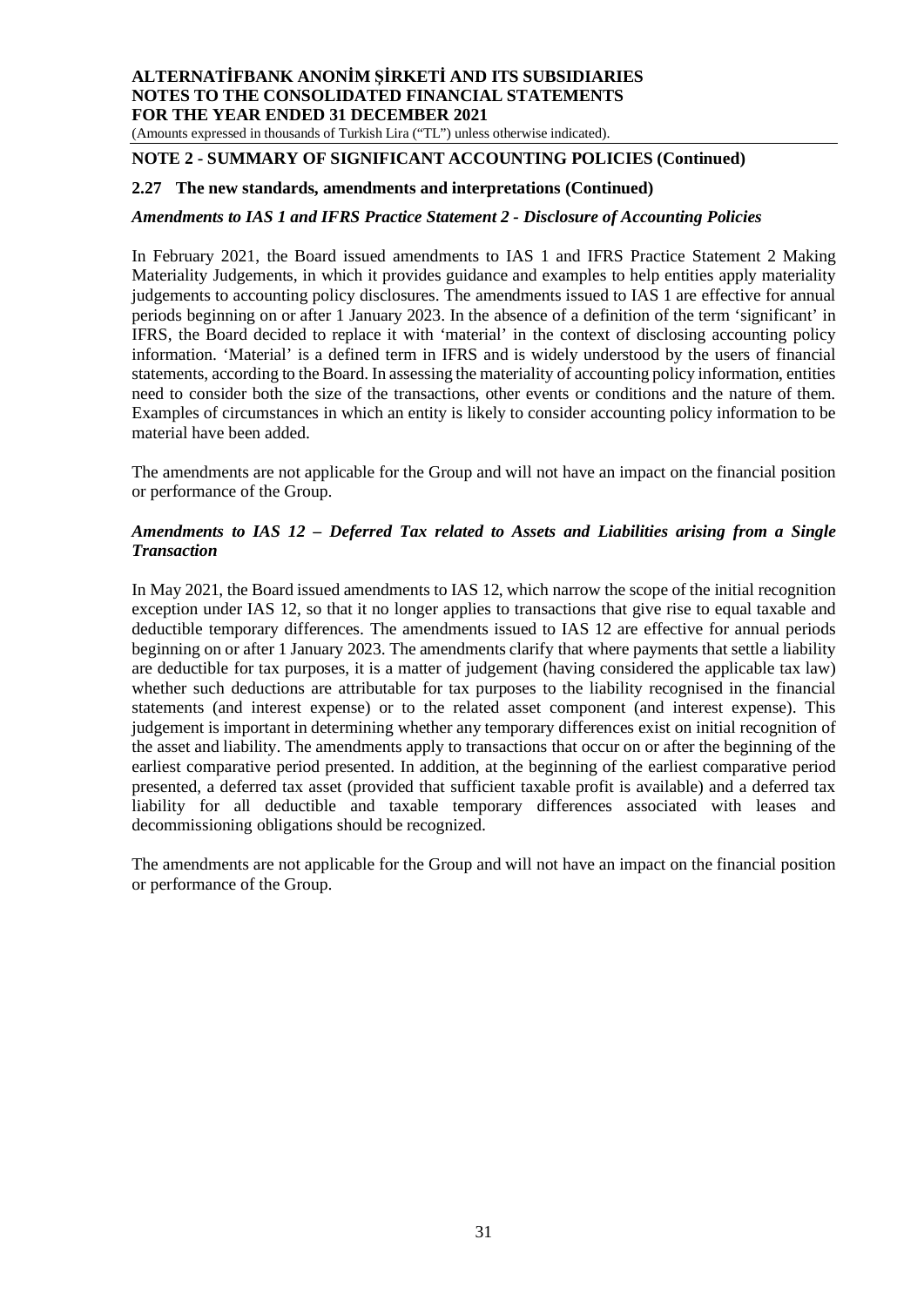(Amounts expressed in thousands of Turkish Lira ("TL") unless otherwise indicated).

#### **NOTE 2 - SUMMARY OF SIGNIFICANT ACCOUNTING POLICIES (Continued)**

#### **2.27 The new standards, amendments and interpretations (Continued)**

#### *Annual Improvements – 2018–2020 Cycle*

In May 2020, the IASB issued Annual Improvements to IFRS Standards 2018–2020 Cycle, amending the followings:

IFRS 1 First-time Adoption of International Financial Reporting Standards – Subsidiary as a first-time adopter: The amendment permits a subsidiary to measure cumulative translation differences using the amounts reported by the parent. The amendment is also applied to an associate or joint venture.

IFRS 9 Financial Instruments – Fees in the "10 per cent test" for derecognition of financial liabilities: The amendment clarifies the fees that an entity includes when assessing whether the terms of a new or modified financial liability are substantially different from the terms of the original financial liability. These fees include only those paid or received between the borrower and the lender, including fees paid or received by either borrower or lender on the other's behalf.

IAS 41 Agriculture – Taxation in fair value measurements: The amendment removes the requirement in paragraph 22 of IAS 41 that entities exclude cash flows for taxation when measuring fair value of assets within the scope of IAS 41.

Improvements are effective for annual reporting periods beginning on or after 1 January 2022.Earlier application is permitted for all.

 The Group is in the process of assessing the impact of the amendments on financial position or performance of the Group.

#### **2.28 Earnings per share**

Earnings per share disclosed in the consolidated statement of profit or loss are determined by dividing net income by the weighted average number of shares outstanding during the period concerned.

|                                                                         | <b>31 December 2021</b> | 31 December 2020 |
|-------------------------------------------------------------------------|-------------------------|------------------|
| Profit attributable to equity holders of the Bank                       | 76.544                  | 105,563          |
| Weighted average number of ordinary shares in                           |                         |                  |
| issue (thousand) $(*)$                                                  | 2,184,515               | 1,968,074        |
| Basic earnings and diluted per thousand<br>share (expressed in full TL) | 0.0350                  | 0.0536           |
| The Depth do not heve diluted shapes                                    |                         |                  |

The Bank do not have diluted shares.

(\*) Earnings per share disclosed in the consolidated statement of profit or loss are determined by dividing net income by the weighted average number of shares outstanding during the period concerned.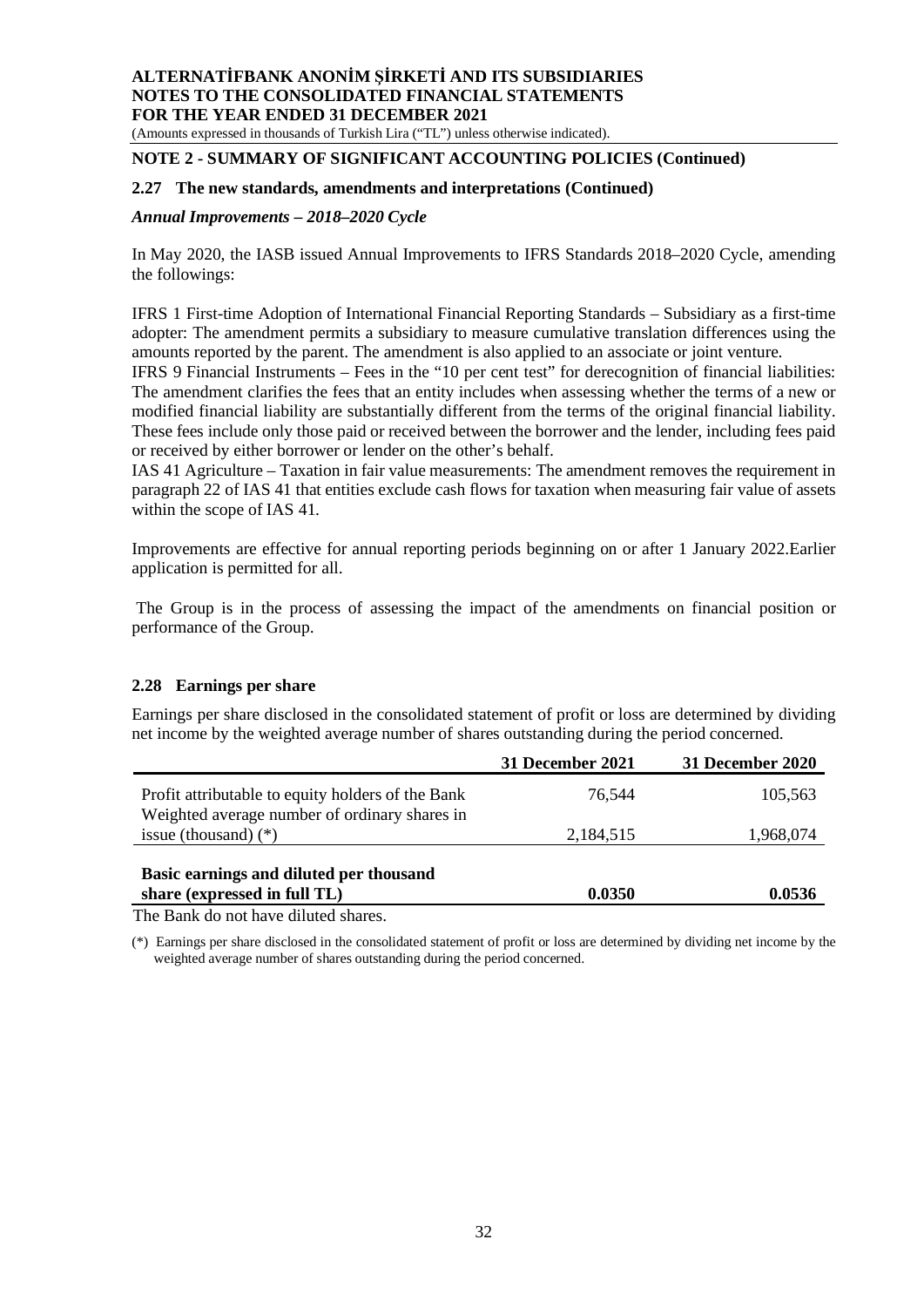(Amounts expressed in thousands of Turkish Lira ("TL") unless otherwise indicated).

#### **NOTE 3 - CRITICAL ACCOUNTING ESTIMATES AND JUDGEMENTS IN APPLYING ACCOUNTING POLICIES**

The Group makes estimates and assumptions that affect the reported amounts of assets and liabilities within the next financial year. Estimates and judgements are continually evaluated and are based on Management's experience and other factors, including expectations of future events that are believed to be reasonable under the circumstances. Management also makes certain judgements, apart from those involving estimations, in the process of applying the accounting policies. These disclosures supplement the commentary significant accounting policies (Note 2) and financial risk management (Note 4).

Information about assumptions and estimation uncertainties that have a significant risk of resulting in a material adjustment in the year ended 31 December 2021 is set out below in relation to the impairment of financial instruments and in the following notes in relation to other areas:

- **Notes 2.11** -Impairment of financial assets;
- Note 4 (H)-determination of the fair value of financial instruments with significant unobservable inputs;
- Note 12-impairment testing for CGUs containing goodwill: key assumptions underlying recoverable amounts; and
- Note 19-recognition of deferred tax assets: availability of future taxable profit against which carryforward tax losses can be used;
- **Note 21**-measurement of defined benefit obligations: key actuarial assumptions;

#### **NOTE 4 - FINANCIAL RISK MANAGEMENT**

#### *Strategy in using financial instruments*

To maintain and improve the soundness of its operations, the Bank accords top management priority to upgrading its risk management systems and capabilities.

Risk Management is responsible for monitoring and managing all potential risks for the Bank in a centralized and efficiently coordinated manner. The primary goal of Risk Management is to provide business lines appropriate capital allocation for risks they are exposed to and increase value-added by maximizing risk adjusted return on capital. In this connection, each business line is geared to design appropriate cost-benefit schedule to maximize its return expectation with minimum cost of capital.

The Bank's Risk Management Policy covers market, structural interest rate, credit, operational and liquidity risks management.

The risk management governance at the Bank starts with the Board of Directors. The Bank Risk Committee, Asset Liability Committee (ALCO), Credit Risk Committee (CRC), Management Risk Committee (MRC), Operational Risk Committee (ORC) and the Risk Management Department are the most important bodies of the risk management structure.

The Board of Directors determines the general risk policy and the risk appetite of the Bank. The Bank Risk Committee defines risk policies and strategies, reviews all types of risks the Bank is exposed to in its quarterly meetings, monitors the implementation of the risk management strategies and brings the important risk issues to the attention of the Board. The ALCO, meeting bi-weekly, is responsible for monitoring and managing any structural asset liability mismatch of the Bank, as well as monitoring and controlling liquidity risk and foreign currency exchange rate risk. The CRC meets quarterly and is responsible for monitoring and evaluating the Bank's lending portfolio and determining principles and policies regarding credit risk management processes, such as loan approval, limit setting, rating, monitoring and problem management. The MRC is responsible for implementing risk policies regarding both the trading book and the investment book and establishing relevant control systems. In addition, it defines certain limits and regularly reviews these in order to limit and minimize the potential adverse effects of market conditions on the Bank's profitability and economic value. The ORC also meets quarterly and is responsible for reviewing the Bank's operational risks and defining the necessary actions to be taken to minimize these risks.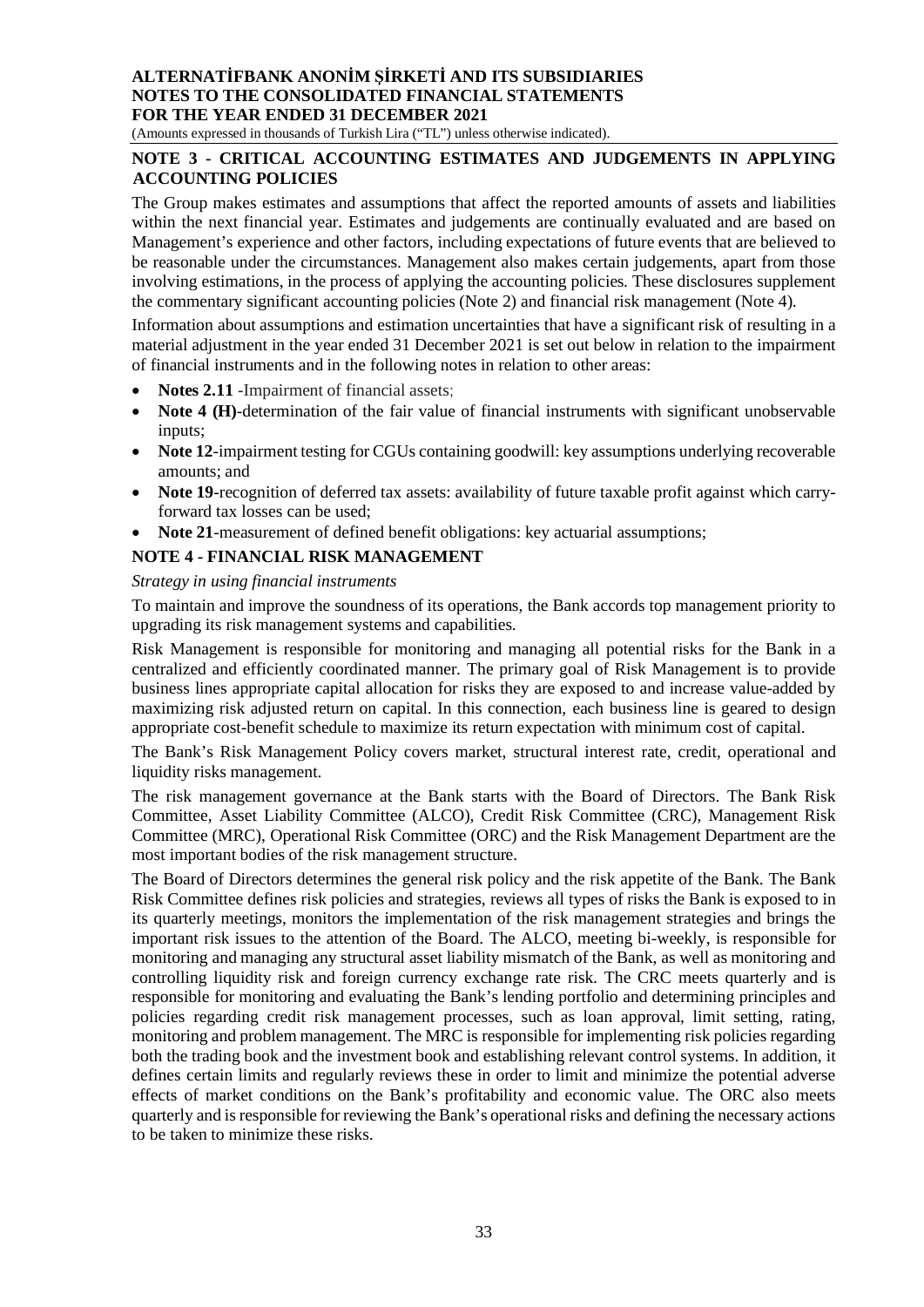(Amounts expressed in thousands of Turkish Lira ("TL") unless otherwise indicated).

# **NOTE 4 - FINANCIAL RISK MANAGEMENT (Continued)**

#### **A. Credit risk**

Credit risk is defined as the potential loss arising from a borrower's inability to meet its financial obligations to the Bank. Credit risk is the risk of highest concern due to its large presence on the statement of financial position. Consequently, the Bank's credit risk management framework was designed in a manner to ensure that non-performing loans are kept as low as possible. In order to keep the quality of the Bank's credit portfolio at a predefined level, the credit portfolio is regularly analysed and reported in terms of economic sectors, large exposures, rating distribution, collateral structure, nonperforming loans amount, and other various aspects. In measuring credit risk, the Bank estimates the probability of default and the potential size of loss in the event of such default. Probability of default is generated by the Bank's internal rating tool and outputs for potential size of loss are derived from assessments of collateral quality and recovery rates. This grading process draws upon a scorecard containing quantitative and qualitative measures and the expertise of the Bank's credit officers. The validation and on-going monitoring of the grading models are the responsibilities of the Risk Management Department and depending on validation results models are continuously reviewed and improved if necessary.

Credit quality per class of financial assets is as follows;

#### **a. Information on types of loans and allowance for impairment:**

|                                                                                          | Corporate/        |            |                 |                     |              |
|------------------------------------------------------------------------------------------|-------------------|------------|-----------------|---------------------|--------------|
| 31 December 2021                                                                         | <b>Commercial</b> | <b>SME</b> | Consumer        | <b>Credit Cards</b> | <b>Total</b> |
| <b>Standard Loans</b>                                                                    | 18,831,835        | 4,726,245  | 229,486         | 60.631              | 23,848,197   |
| Loans under Close Monitoring                                                             | 3,347,234         | 979.127    | 17.495          | 3,399               | 4.347.255    |
| Non-performing Loans                                                                     | 461,277           | 397,479    | 13,657          | 1,051               | 873,464      |
| Allowance for impairment (-)                                                             | 947,751           | 313,004    | 12,282          | 1,618               | 1,274,655    |
| $Total(*)$                                                                               | 21,692,595        | 5,789,847  | 248,356         | 63.463              | 27,794,261   |
| (*) Net leasing receivables for 31 December 2021 amounting to TL 2,014,051 are included. |                   |            |                 |                     |              |
|                                                                                          | Corporate/        |            |                 |                     |              |
| 31 December 2020                                                                         | <b>Commercial</b> | <b>SME</b> | <b>Consumer</b> | <b>Credit Cards</b> | <b>Total</b> |
| Standard Loans                                                                           | 15,745,361        | 3,575,692  | 245,805         | 40.665              | 19,607,523   |
| Loans under Close Monitoring                                                             | 2,531,300         | 934.857    | 33,225          | 1.900               | 3,501,282    |
| Non-performing Loans                                                                     | 779.507           | 409,499    | 12,292          | 1.035               | 1,202,333    |
| Allowance for impairment (-)                                                             | 635.491           | 213.441    | 9.695           | 1.042               | 859.669      |

**Total(\*) 18,420,677 4,706,607 281,627 42,558 23,451,469** (\*) Net leasing receivables for 31 December 2020 amounting to TL 1,543,996 are included.

#### **b. Information on loans and receivables past due but not impaired:**

| 31 December 2021       | Corporate | <b>SME</b> | <b>Consumer</b> | <b>Credit Card</b> | <b>Total</b> |
|------------------------|-----------|------------|-----------------|--------------------|--------------|
| Past due up to 30 days | 372,242   | 308,854    | 13,127          | 744                | 694,967      |
| Past due 30-60 days    | 18,283    | 3.914      | 2,046           | 118                | 24,361       |
| Past due 60-90 days    | 16.707    | 15,510     | 5,638           | 53                 | 37,908       |
| <b>Total</b>           | 407,232   | 328,278    | 20,811          | 915                | 757,236      |
|                        |           |            |                 |                    |              |
| 31 December 2020       | Corporate | <b>SME</b> | <b>Consumer</b> | <b>Credit Card</b> | <b>Total</b> |
| Past due up to 30 days | 368,754   | 11,827     | 16,996          | 623                | 398,200      |
| Past due 30-60 days    | 34,334    | 91.005     | 7,251           | 50                 | 132,640      |
| Past due 60-90 days    | 80.081    | 77.605     | 4.100           | 69                 | 161,855      |
| <b>Total</b>           | 483.169   | 180,437    | 28,347          | 742                | 692.695      |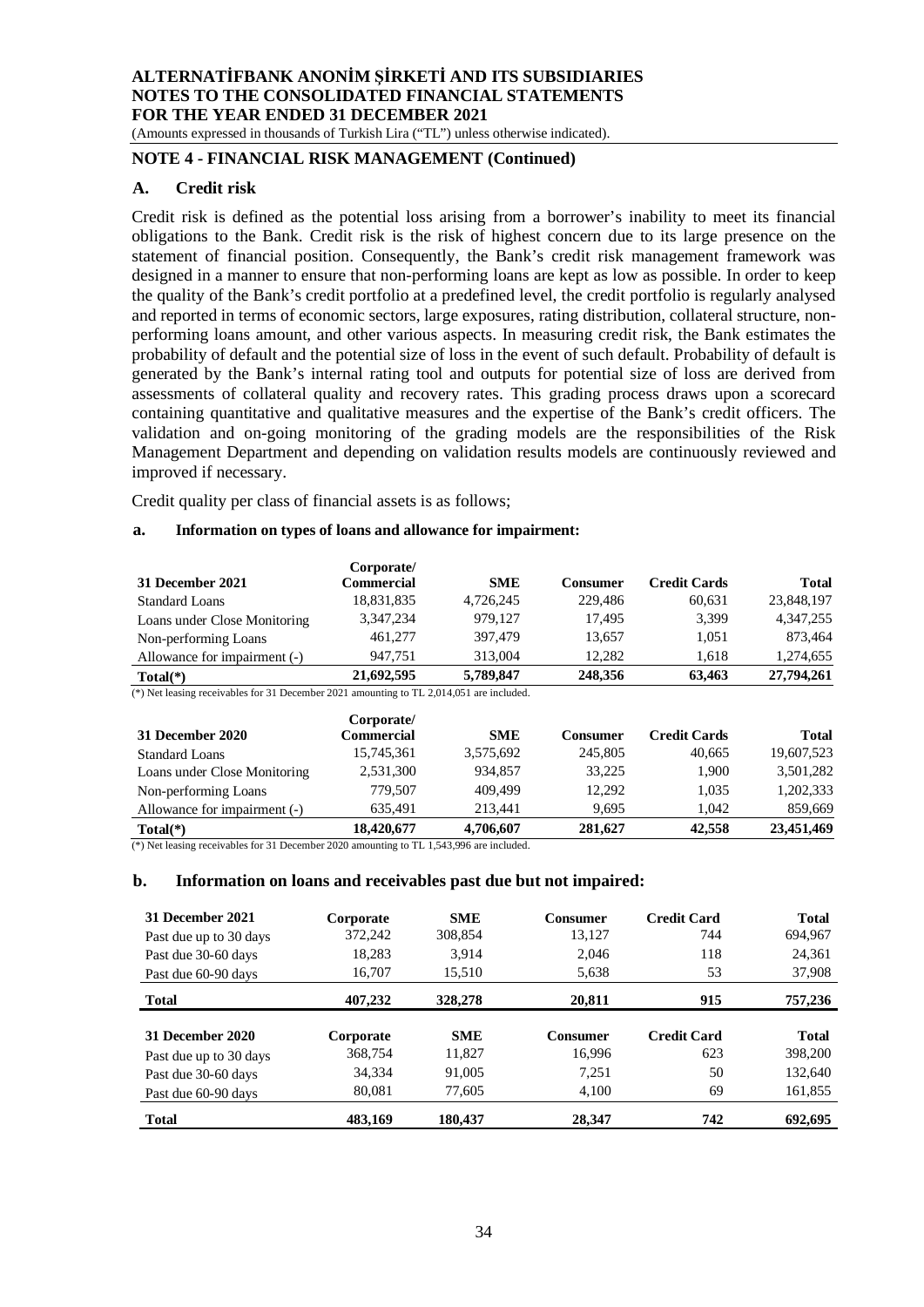(Amounts expressed in thousands of Turkish Lira ("TL") unless otherwise indicated).

# **NOTE 4 - FINANCIAL RISK MANAGEMENT (Continued)**

#### **Credit risk (Continued)**

#### **c. Information on debt securities, treasury bills and other bills:**

To determine the risk weights of the risk categories as per the Article 6 of the "Regulation on Measurement and Assessment of Capital Adequacy Ratios of Banks", international rating firm Japan Credit Rating Agency (JCR) is started to be used as a result of rotation with 31 October 2016 instead of Fitch Ratings` external risk ratings which had been used since 31 December 2012.

| <b>Japan Credit Rating Agency</b> | <b>Credit Quality Level</b> |
|-----------------------------------|-----------------------------|
| AAA to AA-                        |                             |
| $A+$ to $A-$                      |                             |
| $BBB+$ to $BBB$                   |                             |
| $BB+$ to $BB-$                    |                             |
| $B+$ to $B-$                      |                             |
| CCC and lower                     |                             |

| 31 December 2021   | <b>Fair Value</b> | Financial Assets at Financial Assets at | <b>Fair Value</b> Financial Assets at |           |
|--------------------|-------------------|-----------------------------------------|---------------------------------------|-----------|
| Japan JCR's Rating | through P/L (Net) | through OCI                             | <b>Amortised Cost</b>                 | Total     |
| $BB+$ (*)          | 48.601            | 2.663.058                               | 5.978.142                             | 8,689,801 |
| <b>Total</b>       | 48.601            | 2.663,058                               | 5,978,142                             | 8,689,801 |

(\*) Consist of Turkish Republic government bonds, private sector bonds and treasury bills.

| 31 December 2020   | <b>Fair Value</b>   | <b>Financial Assets at Financial Assets at</b> | <b>Fair Value</b> Financial Assets at |           |
|--------------------|---------------------|------------------------------------------------|---------------------------------------|-----------|
| Japan JCR's Rating | through $P/L$ (Net) | through OCI                                    | <b>Amortised Cost</b>                 | Total     |
| $BB+$ (*)          | 57.312              | 943.818                                        | 4.233.900                             | 5,235,030 |
| Total              | 57,312              | 943.818                                        | 4,233,900                             | 5,235,030 |

(\*) Consist of Turkish Republic government bonds, private sector bonds and treasury bills.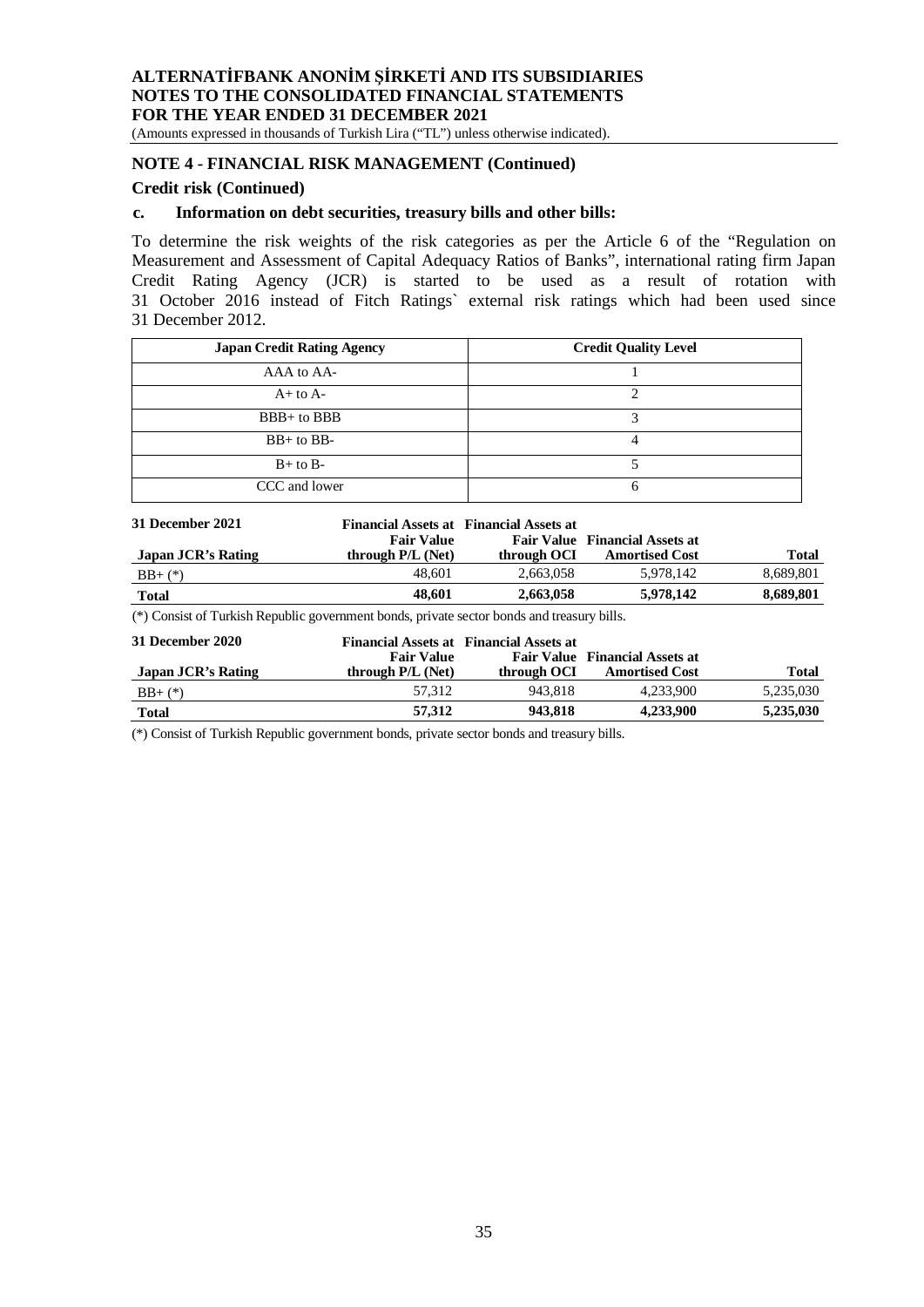(Amounts expressed in thousands of Turkish Lira ("TL") unless otherwise indicated).

# **NOTE 4 - FINANCIAL RISK MANAGEMENT (Continued)**

#### **A. Credit risk (Continued)**

#### **d. Information on rating concentration:**

The credit risk is evaluated according to Bank's internal rating system. The loans rated according to probability of default, from the best rating (above standard), to the lowest rate (substandard) are presented in the below table and at the bottom of the table there is past due loans (impaired).

"Above standard" category means that the debtor has a strong financial structure,"standard" category means that debtor has a good and sufficient financial structure, "substandard" category means that the debtor's financial structure under risk in the short and medium term.

|                       | 31 December 2021         | 31 December 2020 |
|-----------------------|--------------------------|------------------|
|                       |                          |                  |
| High standard $(A,B)$ | 96.94%                   | 94.04%           |
| Standard $(C)$        | 0.08%                    | 0.54%            |
| Substandard (D)       | 0.13%                    | 0.66%            |
| Impaired $(E)$        | 2.84%                    | 4.75%            |
| Not rated             | $\overline{\phantom{0}}$ |                  |

#### **e. Fair value of collaterals (loans and advances to customers):**

Collateral mainly comprises the following: cash funds, deposits, mortgages of real estate at the land registry and mortgages of real estate built on allocated land, export documents, guarantees, and acceptances and pledge on vehicles.

| Corporate | <b>SME</b> | <b>Consumer</b> | <b>Credit Card</b> | <b>Total</b>                                                                                        |
|-----------|------------|-----------------|--------------------|-----------------------------------------------------------------------------------------------------|
|           |            |                 |                    |                                                                                                     |
| 2,986,657 | 1,124,881  | 2,698           | 11                 | 4,114,247                                                                                           |
| 277,183   | 487,234    | 5,736           | 1,649              | 771,802                                                                                             |
| 3,263,840 | 1,612,115  | 8,434           | 1,660              | 4,886,049                                                                                           |
|           |            |                 |                    |                                                                                                     |
|           |            |                 |                    | <b>Total</b>                                                                                        |
| 2,142,029 | 1,280,163  | 8,993           | 215                | 3,431,400                                                                                           |
| 624,332   | 520,373    | 6,388           | 1,326              | 1,152,419                                                                                           |
| 2,766,361 | 1,800,536  | 15,381          | 1,541              | 4,583,819                                                                                           |
|           |            |                 |                    |                                                                                                     |
|           |            |                 |                    | 31 December 2020                                                                                    |
|           |            |                 |                    | 1,660,599                                                                                           |
|           |            |                 |                    | 242,626                                                                                             |
|           |            |                 |                    | 361,212                                                                                             |
|           |            |                 |                    | 2,319,382                                                                                           |
|           |            |                 |                    | 4,583,819                                                                                           |
|           | Corporate  | <b>SME</b>      | <b>Consumer</b>    | <b>Credit Card</b><br>31 December 2021<br>1,114,492<br>182,519<br>947,643<br>2,641,395<br>4,886,049 |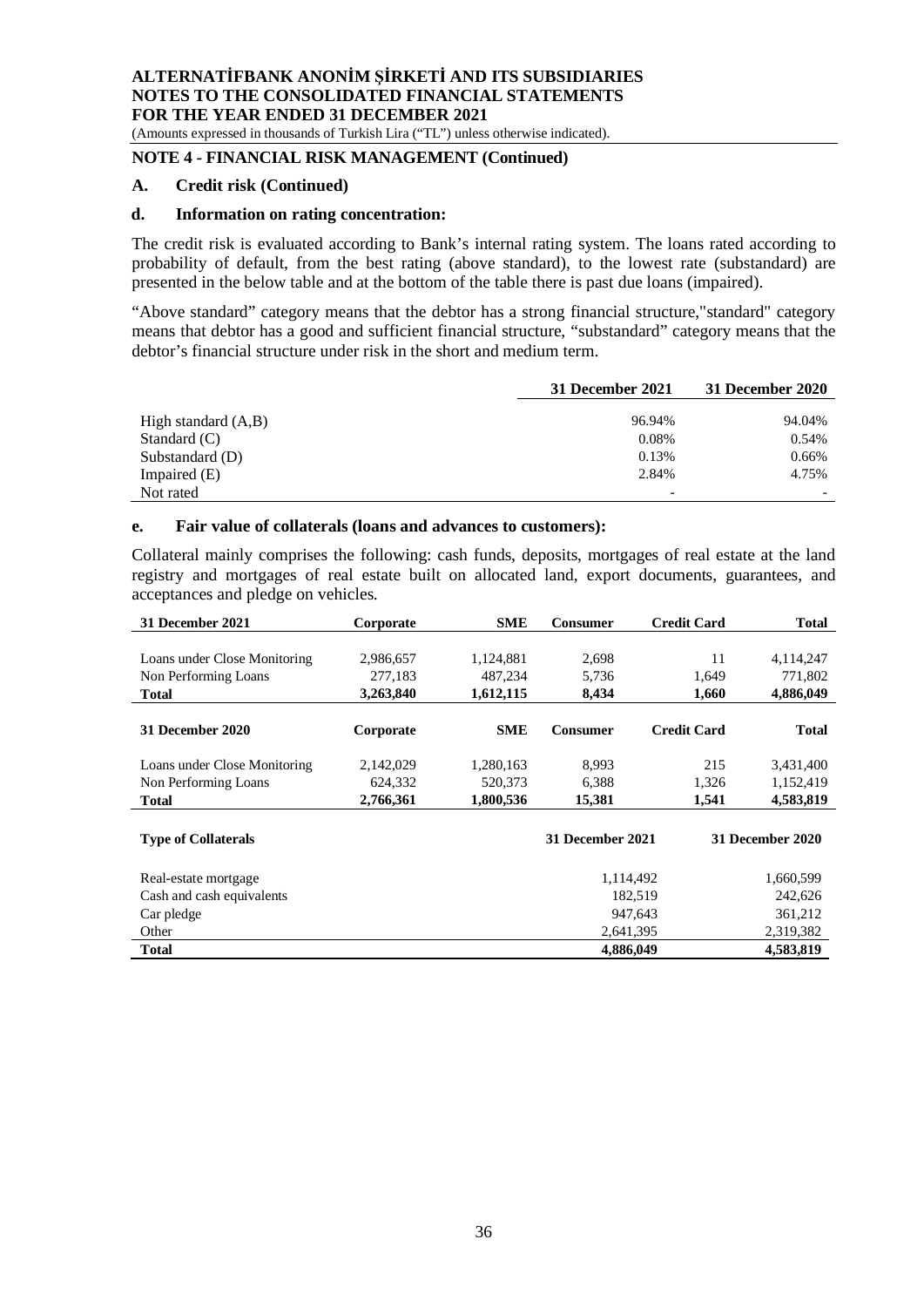(Amounts expressed in thousands of Turkish Lira ("TL") unless otherwise indicated).

# **NOTE 4 - FINANCIAL RISK MANAGEMENT (Continued)**

## **A. Credit risk (Continued)**

# **f. Concentration of credit risk based on geographical regions:**

|                                                                             | <b>Turkey</b> | EU      | Other     | <b>Total</b> |
|-----------------------------------------------------------------------------|---------------|---------|-----------|--------------|
| Cash and balances with the Central Bank of Turkey                           | 7,458,531     |         |           | 7,458,531    |
| Loans and advances to banks                                                 | 2,323,553     | 67,129  | 1,036,836 | 3,427,518    |
| Financial assets at fair value through profit or loss                       | 48,601        |         |           | 48,601       |
| Derivative financial instruments                                            | 1,050,946     |         |           | 1,050,946    |
| Loans and advances to customers, net                                        | 25,774,812    | 2,618   | 2,780     | 25,780,210   |
| - Corporate                                                                 | 19,735,119    | 2,618   | 2,780     | 19,740,517   |
| - SME                                                                       | 5,789,847     |         |           | 5,789,847    |
| - Consumer                                                                  | 185,819       |         |           | 185,819      |
| - Credit card                                                               | 64,027        |         |           | 64,027       |
| Investment securities                                                       | 8,679,880     |         |           | 8,679,880    |
| - Investment securities at fair value through other<br>comprehensive income | 2,702,834     |         |           | 2,702,834    |
| - Investment securities at amortised cost                                   | 5,977,046     |         |           | 5,977,046    |
| Leasing receivables                                                         | 2,014,051     |         |           | 2,014,051    |
| Intangible assets                                                           | 142,557       |         |           | 142,557      |
| Property and equipment                                                      | 375,986       |         |           | 375,986      |
| Deferred income tax assets                                                  | 197,976       |         |           | 197,976      |
| Asset held for sale                                                         | 594,827       |         |           | 594,827      |
| Other assets                                                                | 546,941       |         |           | 546,941      |
|                                                                             |               |         |           |              |
| As of 31 December 2021                                                      | 49,208,661    | 69,747  | 1,039,616 | 50,318,024   |
| As of 31 December 2020                                                      | 36,086,629    | 217,858 | 384,046   | 36,688,533   |
|                                                                             |               |         |           |              |
| Letter of guarantees                                                        | 9,710,120     | 4,705   | 22,397    | 9,737,222    |
| Letter of credits                                                           | 3,578,372     | 254,369 | 191,062   | 4,023,803    |
| Acceptance credits                                                          | 124,158       |         | 240,173   | 364,331      |
| Other commitments and contingencies                                         | 1,828,275     | 93,478  | 10,290    | 1,932,043    |
| As of 31 December 2021                                                      | 15,240,925    | 352,552 | 463,922   | 16,057,399   |
|                                                                             |               |         |           |              |
| As of 31 December 2020                                                      | 8,971,207     | 821,148 | 143,684   | 9,936,039    |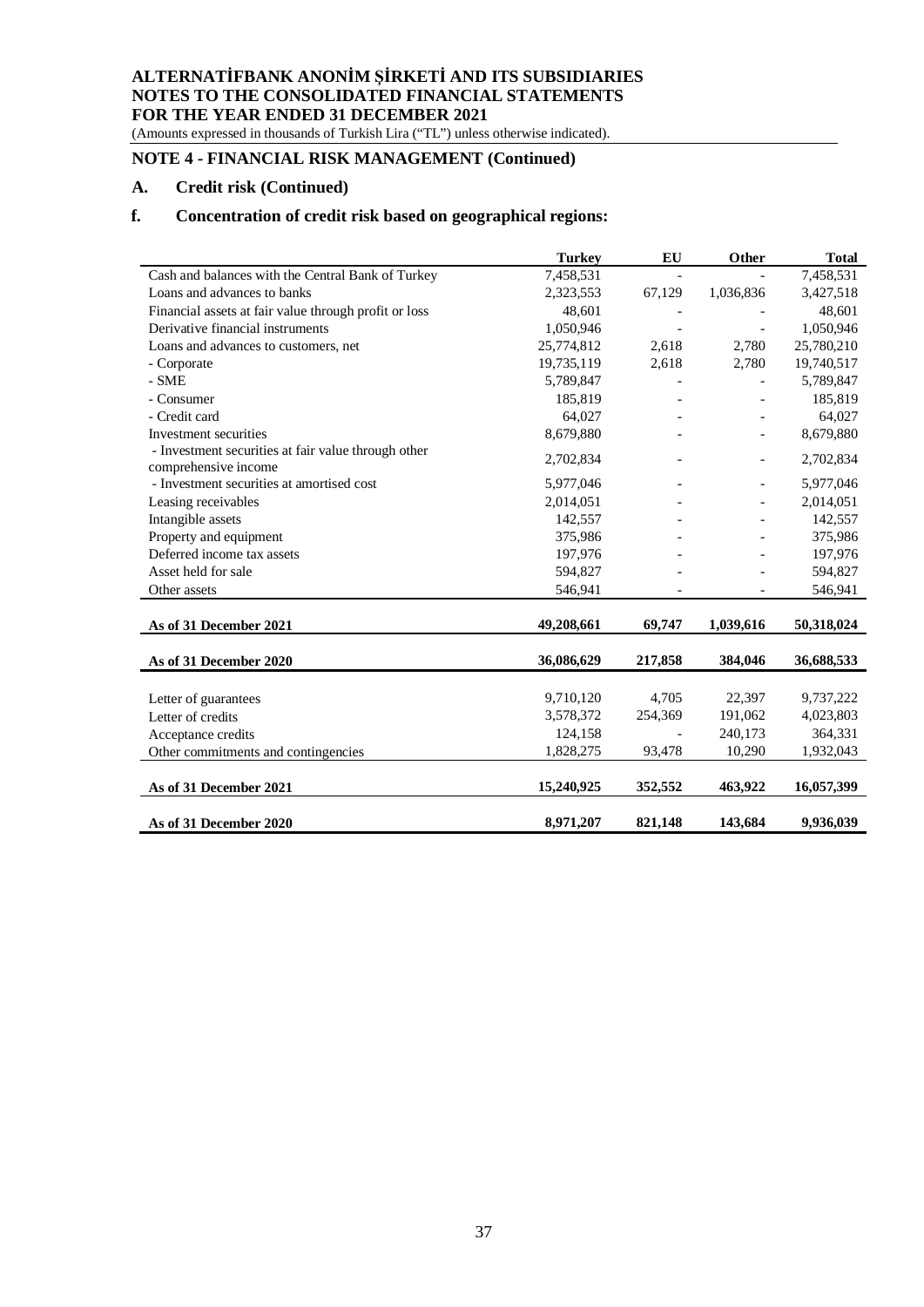(Amounts expressed in thousands of Turkish Lira ("TL") unless otherwise indicated).

# **NOTE 4 - FINANCIAL RISK MANAGEMENT (Continued)**

## **A. Credit risk (Continued)**

## **g. Sectoral concentration:**

|                                      | 31 December 2021 |            | 31 December 2020 |           |
|--------------------------------------|------------------|------------|------------------|-----------|
|                                      | Cash             | Non-cash   | Cash             | Non-cash  |
| <b>Agricultural</b>                  | 234,434          | 86,682     | 167,204          | 83,631    |
| Farming and raising livestock        | 228,934          | 85,999     | 148,412          | 83,483    |
| Forestry                             | 5,272            | 602        | 3,129            | 102       |
| Fishery                              | 228              | 81         | 15,663           | 46        |
| <b>Manufacturing</b>                 | 9,497,465        | 6,187,676  | 8,211,645        | 3,706,126 |
| Mining                               | 388,468          | 1,846,804  | 279,967          | 425,723   |
| Production                           | 7,790,716        | 4,260,184  | 6,491,444        | 3,147,134 |
| Electric, gas and water              | 1,318,281        | 80,688     | 1,440,234        | 133,269   |
| <b>Construction</b>                  | 3,450,465        | 2,216,038  | 2,601,554        | 1,503,771 |
| <b>Services</b>                      | 10,660,456       | 5,055,153  | 10,308,749       | 3,221,660 |
| Wholesale and retail trade           | 3,599,952        | 1,359,539  | 2,706,538        | 539,558   |
| Hotel, food and beverage services    | 482,400          | 22,066     | 443,773          | 35,504    |
| Transportation and telecommunication | 1,599,656        | 611,354    | 2,060,451        | 355,567   |
| <b>Financial institutions</b>        | 1,838,965        | 2,428,782  | 1,953,694        | 1,983,026 |
| Real estate and renting services     | 1,560,222        | 392,860    | 1,965,557        | 120,197   |
| Self-employment services             | 1,468,686        | 118,873    | 1,078,433        | 81,398    |
| <b>Education services</b>            | 4,663            | 417        | 5,755            | 414       |
| Health and social services           | 105,912          | 121,262    | 94,548           | 105,996   |
| Other                                | 2,348,980        | 579,807    | 274,621          | 11,217    |
| Total $(*)$                          | 26,191,800       | 14,125,356 | 21,563,773       | 8,526,405 |
|                                      |                  |            |                  |           |
| Non-performing loans                 | 679,829          | 109,988    | 1,086,121        | 70,683    |
| Expected credit losses               | (1,091,419)      | (97, 439)  | (742, 421)       | (64, 402) |
| Total(*)                             | 25,780,210       | 14,137,905 | 21,907,473       | 8,532,686 |

(\*) Net leasing receivables for 31 December 2021 and 2020 amounting to TL 2,014,051 and TL 1,543,996 respectively are not included.

### **h. Carrying amounts per class of financial assets whose terms have been renegotiated:**

|                                 | 31 December 2021 | 31 December 2020 |
|---------------------------------|------------------|------------------|
| Loans and advances to customers |                  |                  |
| - Corporate lending             | 1,970,854        | 1,338,022        |
| - Small business lending        | 70.775           | 53,209           |
| - Consumer lending              | 360              | 600              |
| <b>Total</b>                    | 2,041,989        | 1,391,831        |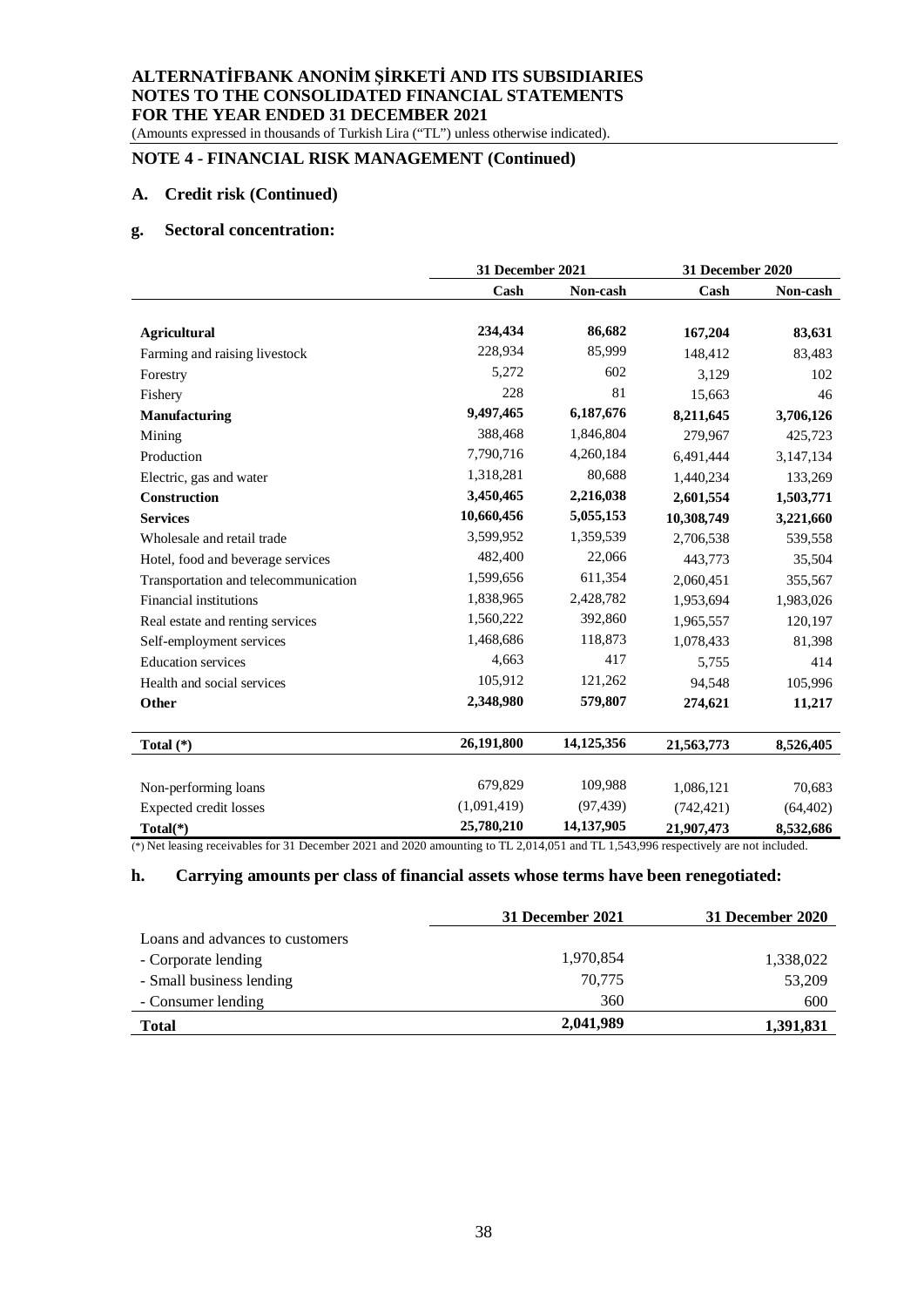(Amounts expressed in thousands of Turkish Lira ("TL") unless otherwise indicated).

#### **NOTE 4 - FINANCIAL RISK MANAGEMENT (Continued)**

#### **i. Offsetting financial assets and financial liabilities:**

The disclosures set out in the tables below include financial assets and financial liabilities that:

• are offset in the Group's statement of financial position; or

• are subject to an enforceable master netting arrangement or similar agreement that covers similar financial instruments, irrespective of whether they are offset in the statement of financial position.

The similar agreements include derivative clearing agreements. Similar financial instruments include derivatives. Financial instruments such as loans and deposits are not disclosed in the tables below unless they are offset in the statement of financial position.

Such collateral is subject to each agreement terms. The terms also give each party the right to terminate the related transactions on the counterparty's failure to post collateral.

The Group receives and gives collateral in the form of cash in respect of the derivative transactions.

|                         |                                     |                                                                 |                                                                                                                                    |                                                                                                              |                                                                                  | Related amounts not offset in the<br>statement of financial position |                      |
|-------------------------|-------------------------------------|-----------------------------------------------------------------|------------------------------------------------------------------------------------------------------------------------------------|--------------------------------------------------------------------------------------------------------------|----------------------------------------------------------------------------------|----------------------------------------------------------------------|----------------------|
|                         | <b>Types of</b><br>financial assets | <b>Gross</b><br>amounts of<br>recognised<br>financial<br>assets | <b>Gross amounts</b><br>of recognised<br>financial<br><b>liabilities</b><br>offset in the<br>statement<br>of financial<br>position | <b>Net amounts</b><br>of financial<br>assets<br>presented<br>in the<br>statement<br>of financial<br>position | <b>Financial</b><br>instruments<br><i>(including)</i><br>non-cash<br>collateral) | Cash<br>collateral<br>received                                       | <b>Net</b><br>amount |
| 31 December 2021        | Derivative financial<br>instruments | 1,050,946                                                       | $\overline{\phantom{a}}$                                                                                                           | 1,050,946                                                                                                    | $\qquad \qquad \blacksquare$                                                     | (37, 722)                                                            | 1,013,224            |
| <b>31 December 2020</b> | Derivative financial<br>instruments | 184,433                                                         | ۰                                                                                                                                  | 184,433                                                                                                      | $\qquad \qquad \blacksquare$                                                     | (9,114)                                                              | 175,319              |

|                  |                                             |                                                                             |                                                                                                                                    |                                                                                                                          |                                                                               | Related amounts not offset in the<br>statement of financial position |                      |
|------------------|---------------------------------------------|-----------------------------------------------------------------------------|------------------------------------------------------------------------------------------------------------------------------------|--------------------------------------------------------------------------------------------------------------------------|-------------------------------------------------------------------------------|----------------------------------------------------------------------|----------------------|
|                  | <b>Types of</b><br>financial<br>liabilities | <b>Gross</b><br>amounts of<br>recognised<br>financial<br><b>liabilities</b> | <b>Gross amounts</b><br>of recognised<br>financial<br><b>liabilities</b><br>offset in the<br>statement<br>of financial<br>position | <b>Net amounts</b><br>of financial<br><b>liabilities</b><br>presented<br>in the<br>statement<br>of financial<br>position | Financial<br>instrument<br>s<br><i>(including)</i><br>non-cash<br>collateral) | Cash<br>collateral<br>pledged                                        | <b>Net</b><br>amount |
| 31 December 2021 | Derivative financial<br>instruments         | 581,438                                                                     | $\overline{\phantom{a}}$                                                                                                           | 581,438                                                                                                                  | $\overline{\phantom{a}}$                                                      | 920,937                                                              | 1,502,375            |
| 31 December 2020 | Derivative financial<br>instruments         | 331,782                                                                     | $\overline{\phantom{a}}$                                                                                                           | 331,782                                                                                                                  | ۰.                                                                            | 441,948                                                              | 773,730              |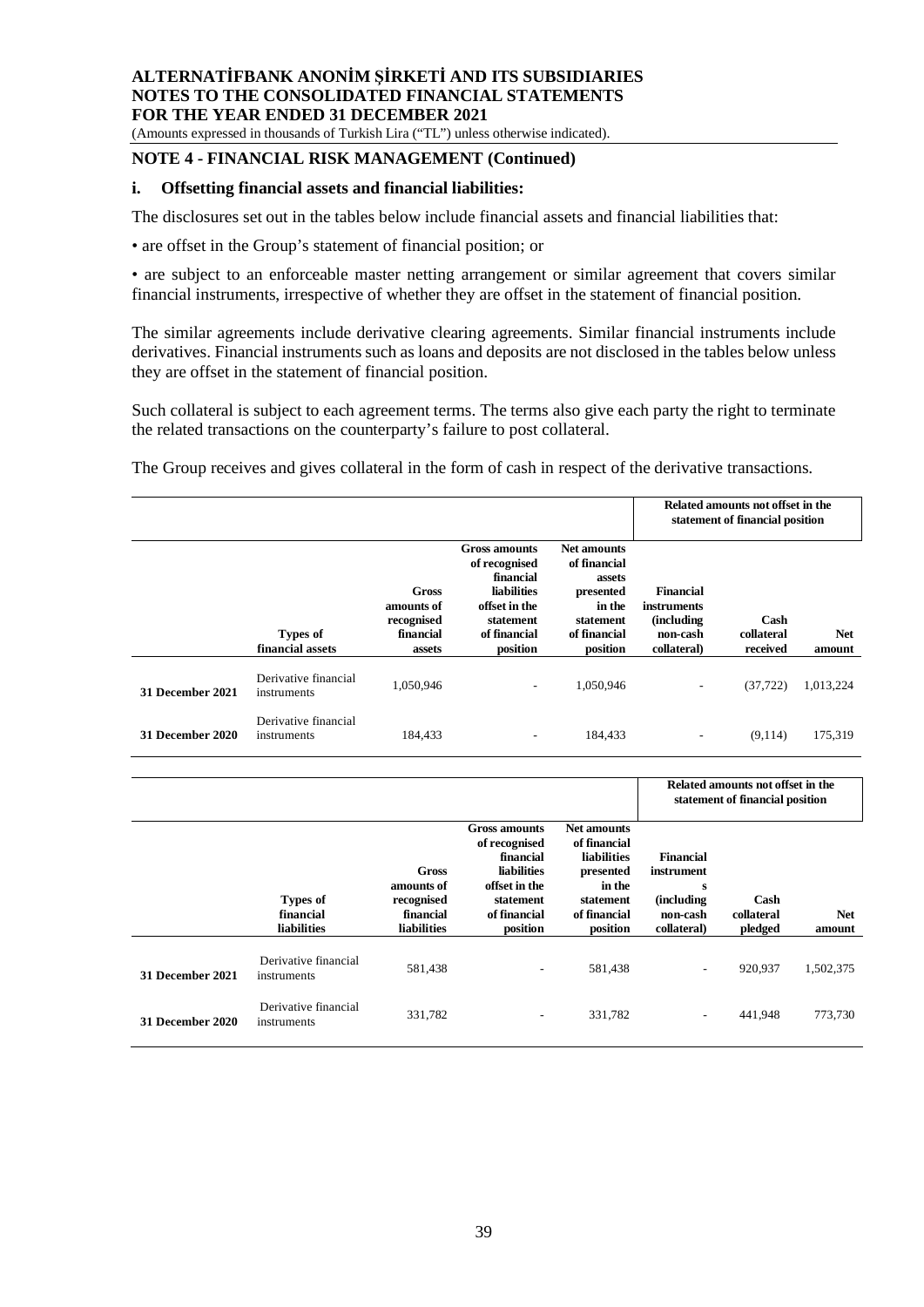(Amounts expressed in thousands of Turkish Lira ("TL") unless otherwise indicated).

# **NOTE 4 - FINANCIAL RISK MANAGEMENT (Continued)**

## **B. Market Risk**

Market risk is the risk of potential loss arising from the adverse effects of interest rates, exchange rates and equity price volatility inherent in the Bank's trading portfolio. The Bank calculates the regulatory capital requirement for market risk using the standardized method within the framework of Banking Regulatory and Supervision Agency guidelines. In accordance with international best practices, Value at Risk (VaR) is measured daily. VaR, which is a measure of the maximum potential loss on the trading portfolio, is calculated using the historical simulation VaR method, adjusted for EWMA (Exponentially Weighted Moving Average). In order to manage the market risk efficiently and to be consistent with the risk appetite, position limits for asset classes, an overall "Bank Risk Tolerance" and VaR limits for each risk factor are determined. Limit monitoring is done daily by the Risk Management Group. VaR results are supported by regular stress tests and scenario analysis.

The Bank utilizes back testing to verify the predictive power of the value-at-risk calculations. In back testing, theoretical gains/losses calculated by VAR on positions at the close of each business day are compared with the actual gains/losses arising from these positions on the next business day. The assumptions used in the VaR model are reviewed and revised as needed based on the results of the back testing process.

## **C. Currency Risk**

Foreign exchange exposure is the result of the mismatch of foreign currency denominated assets and liabilities (including foreign currency indexed ones) together with exposures resulting from off-balance sheet foreign exchange derivative instruments. The Group takes on exposure to the effects of fluctuations in the prevailing foreign currency exchange rates on its financial position and cash flows.

The table below summarizes the Group's exposure to foreign currency exchange rate risk. Included in the table are the Group's assets and liabilities at carrying amounts, categorised by currency. The offbalance sheet gap represents the difference between the notional amounts of purchase and sale foreign currency derivative financial instruments.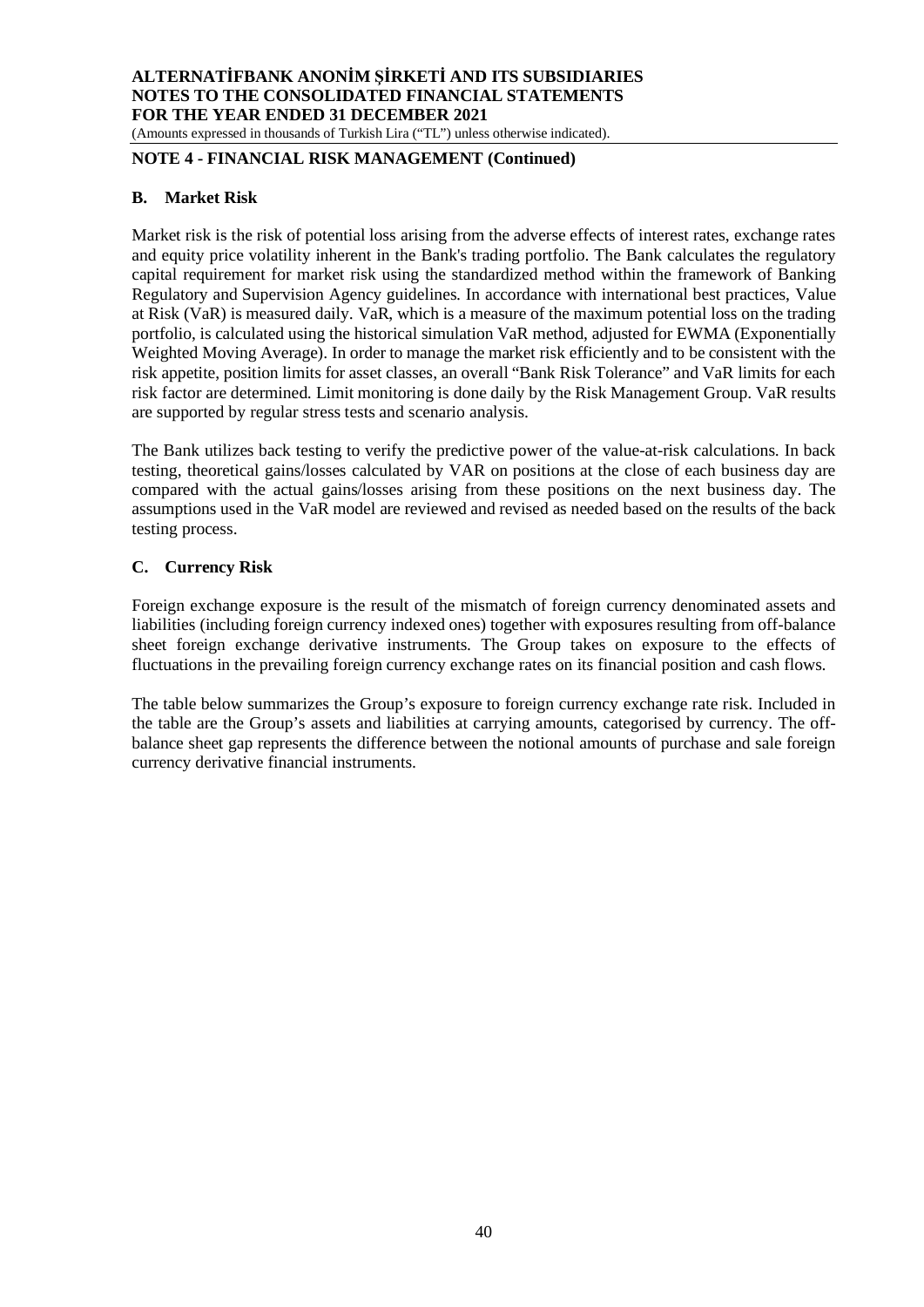(Amounts expressed in thousands of Turkish Lira ("TL") unless otherwise indicated).

# **NOTE 4 - FINANCIAL RISK MANAGEMENT (Continued)**

#### **C. Currency Risk (Continued)**

#### **31 December 2021**

|                                                                             | <b>USD</b>  | <b>EUR</b>  | Other                        | <b>Subtotal</b>          | TL          | <b>Total</b> |
|-----------------------------------------------------------------------------|-------------|-------------|------------------------------|--------------------------|-------------|--------------|
| Cash and balances with the Central Bank                                     | 5,923,389   | 470,889     | 239.789                      | 6,634,067                | 824,464     | 7,458,531    |
| of Turkey                                                                   |             |             |                              |                          |             |              |
| Loans and advances to banks                                                 | 2,641,955   | 434,970     | 246,225                      | 3,323,150                | 104,368     | 3,427,518    |
| Financial assets at fair value through profit<br>or loss                    | 14,739      |             | 133                          | 14,872                   | 33,729      | 48,601       |
| Derivative financial assets                                                 | 457,667     | 25,597      | L,                           | 483,264                  | 567,682     | 1,050,946    |
| Loans and advances to customers(***)                                        | 6,197,053   | 8,487,370   | 2,074                        | 14,686,497               | 13,107,764  | 27,794,261   |
| Investment securities                                                       | 7,419,906   |             |                              | 7,419,906                | 1,259,974   | 8,679,880    |
| - Investment securities at fair value<br>through other comprehensive income | 1,517,272   |             |                              | 1,517,272                | 1,185,562   | 2,702,834    |
| - Investment securities at amortised cost                                   | 5,902,634   |             |                              | 5,902,634                | 74,412      | 5,977,046    |
| Intangible assets                                                           |             |             |                              |                          | 142,557     | 142,557      |
| Property and equipment                                                      |             |             |                              | L,                       | 375,986     | 375,986      |
| Deferred income tax assets                                                  |             |             |                              |                          | 197,976     | 197,976      |
| Other assets <sup>(*)</sup>                                                 | 2,641       | 13,062      |                              | 15,703                   | 1,126,065   | 1,141,768    |
| <b>Total assets</b>                                                         | 22,657,350  | 9,431,888   | 488,221                      | 32,577,459               | 17,740,565  | 50,318,024   |
|                                                                             |             |             |                              |                          |             |              |
| <b>Liabilities</b>                                                          |             |             |                              |                          |             |              |
| Deposits from banks                                                         | 2,032,804   | 40,343      | 32,435                       | 2,105,582                | 576,745     | 2,682,327    |
| Due to customers                                                            | 13,051,650  | 3,757,655   | 475,896                      | 17,285,201               | 8,786,641   | 26,071,842   |
| Funds borrowed and subordinated<br>liabilities                              | 13,184,251  | 2,203,579   | $\qquad \qquad \blacksquare$ | 15,387,830               | 649,910     | 16,037,740   |
| Debt securities issued                                                      |             |             |                              |                          | 882,314     | 882,314      |
| Derivative financial instruments                                            | 287,538     | 81,769      |                              | 369,307                  | 212,131     | 581,438      |
| Derivatives held for risk management                                        | 703         |             |                              | 703                      | 68,911      | 69,614       |
| Provisions                                                                  | 29,700      | 16,413      | 2,625                        | 48,738                   | 155,463     | 204,201      |
| Retirement benefit obligations                                              |             |             |                              | $\overline{\phantom{a}}$ | 18,608      | 18,608       |
| Other liabilities(**)                                                       | 145,544     | 69,584      | 20,385                       | 235,513                  | 3,534,427   | 3,769,940    |
| <b>Total liabilities</b>                                                    | 28,732,190  | 6,169,343   | 531,341                      | 35,432,874               | 14,885,150  | 50,318,024   |
|                                                                             |             |             |                              |                          |             |              |
| Net balance sheet position                                                  | (6,074,840) | 3,262,545   | (43, 120)                    | (2,855,415)              | 2,855,415   | (0)          |
| Off balance sheet derivative<br>instruments net notional position           | 6,681,615   | (2,977,299) | 82,749                       | 3,787,065                | (3,779,091) | 7,974        |
| Net foreign currency position                                               | 606,775     | 285,246     | 39,629                       | 931,650                  | (923, 676)  | 7,974        |
|                                                                             |             |             |                              |                          |             |              |
| 31 December 2020                                                            |             |             |                              |                          |             |              |
| <b>Total assets</b>                                                         | 12,000,813  | 8,094,259   | 179,308                      | 20,274,380               | 16,414,153  | 36,688,533   |
| <b>Total liabilities</b>                                                    | 17,326,695  | 5,542,099   | 340,972                      | 23,209,766               | 13,478,767  | 36,688,533   |
| Net balance sheet position                                                  | (5,325,882) | 2,552,160   | (161, 664)                   | (2,935,386)              | 2,935,386   |              |
| Off-balance sheet derivative instruments                                    |             |             |                              |                          |             |              |
| net notional position                                                       | 5,072,967   | (2,440,155) | 176,858                      | 2,809,670                | (3,054,543) | (244, 873)   |
| Net foreign currency position                                               | (252, 915)  | 112,005     | 15,194                       | (125, 716)               | (119, 157)  | (244, 873)   |

(\*) Includes held for sale amount of TL 594,827 (31 December 2020: TL 224,790).

(\*\*) Other liabilities balance contains equity.

(\*\*\*)FC indexed loans and accruals are amounting to TL 182,463 (31 December 2020: TL 234,280). Lease receivables are included.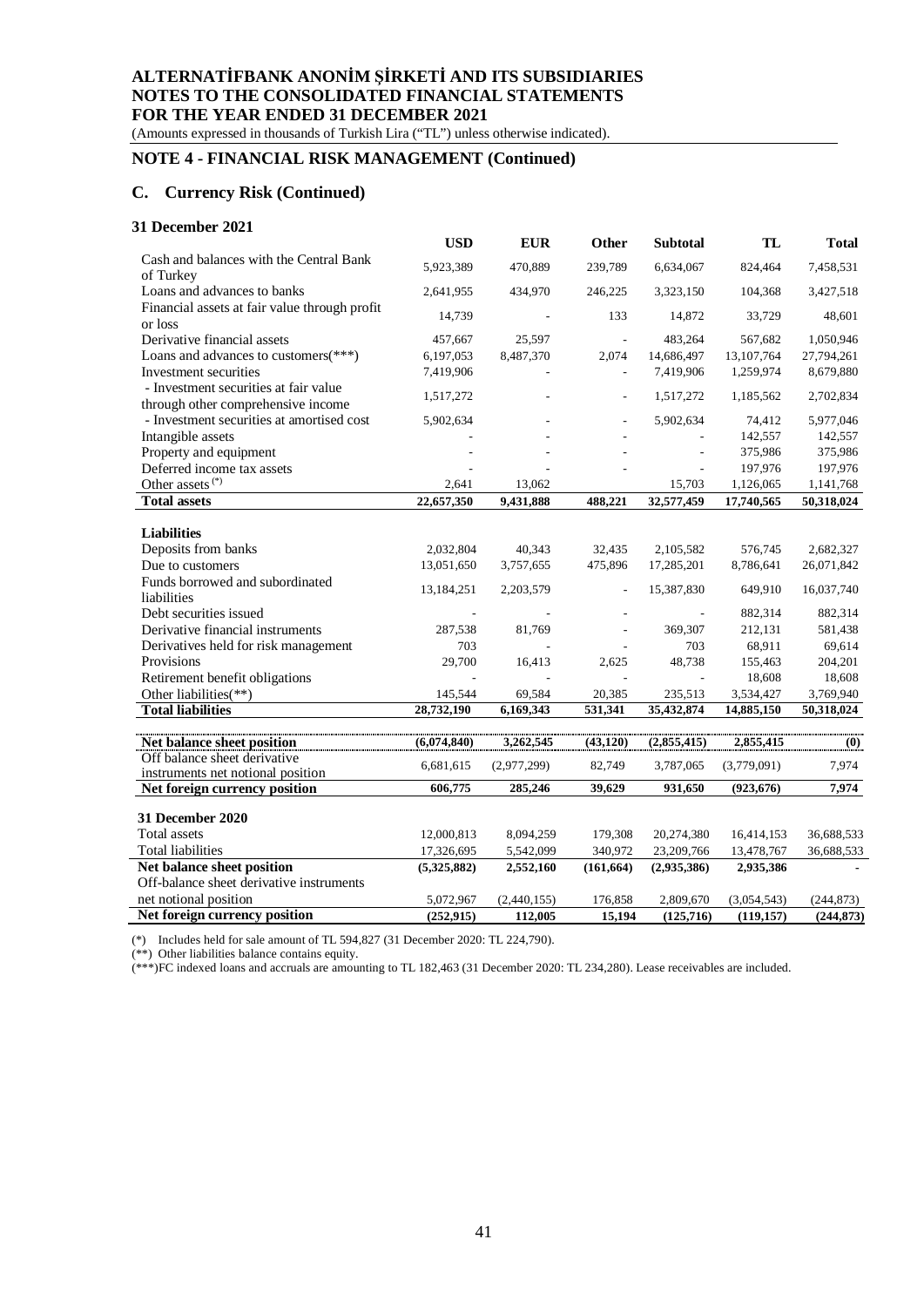(Amounts expressed in thousands of Turkish Lira ("TL") unless otherwise indicated).

#### **NOTE 4 - FINANCIAL RISK MANAGEMENT (Continued)**

#### **C. Currency Risk (Continued)**

The Group's financial risk management objectives and policies are consistent with that disclosed in the consolidated financial statements as at and for the year ended 31 December 2021. The Group's foreign currency risk sensitivity is presented below:

#### *Foreign currency sensitivity*

The Group is mainly exposed to EUR and USD currencies.

The following table details the Group's sensitivity to a 10% increase and decrease in the TL against the relevant foreign currencies in 31 December 2021 and sensitivity to a 10% increase and decrease in the TL against the relevant foreign currencies in 31 December 2020. A positive number indicates an increase in profit or loss and other equity where the TL strengthens against the relevant currency.

|                  | 31 December 2021 |         | 31 December 2020 |               |
|------------------|------------------|---------|------------------|---------------|
| Income statement |                  | Equity  | Income statement | <b>Equity</b> |
| USD              | 57,049           | 57,049  | (25,291)         | (25,291)      |
| <b>EUR</b>       | 121,355          | 121,355 | 11,200           | 11,200        |
| Other            | 7.926            | 7.926   | 1.519            | 1.519         |
| Total, net       | 186.330          | 186.330 | (12,572)         | (12,572)      |

|            | 31 December 2021 |            | 31 December 2020 |               |  |
|------------|------------------|------------|------------------|---------------|--|
|            | Income statement | Equity     | Income statement | <b>Equity</b> |  |
| <b>USD</b> | (57,049)         | (57,049)   | 25,291           | 25,291        |  |
| <b>EUR</b> | (121, 355)       | (121, 355) | (11,200)         | (11,200)      |  |
| Other      | (7.926)          | (7.926)    | (1,519)          | (1,519)       |  |
| Total, net | (186, 330)       | (186, 330) | 12.572           | 12,572        |  |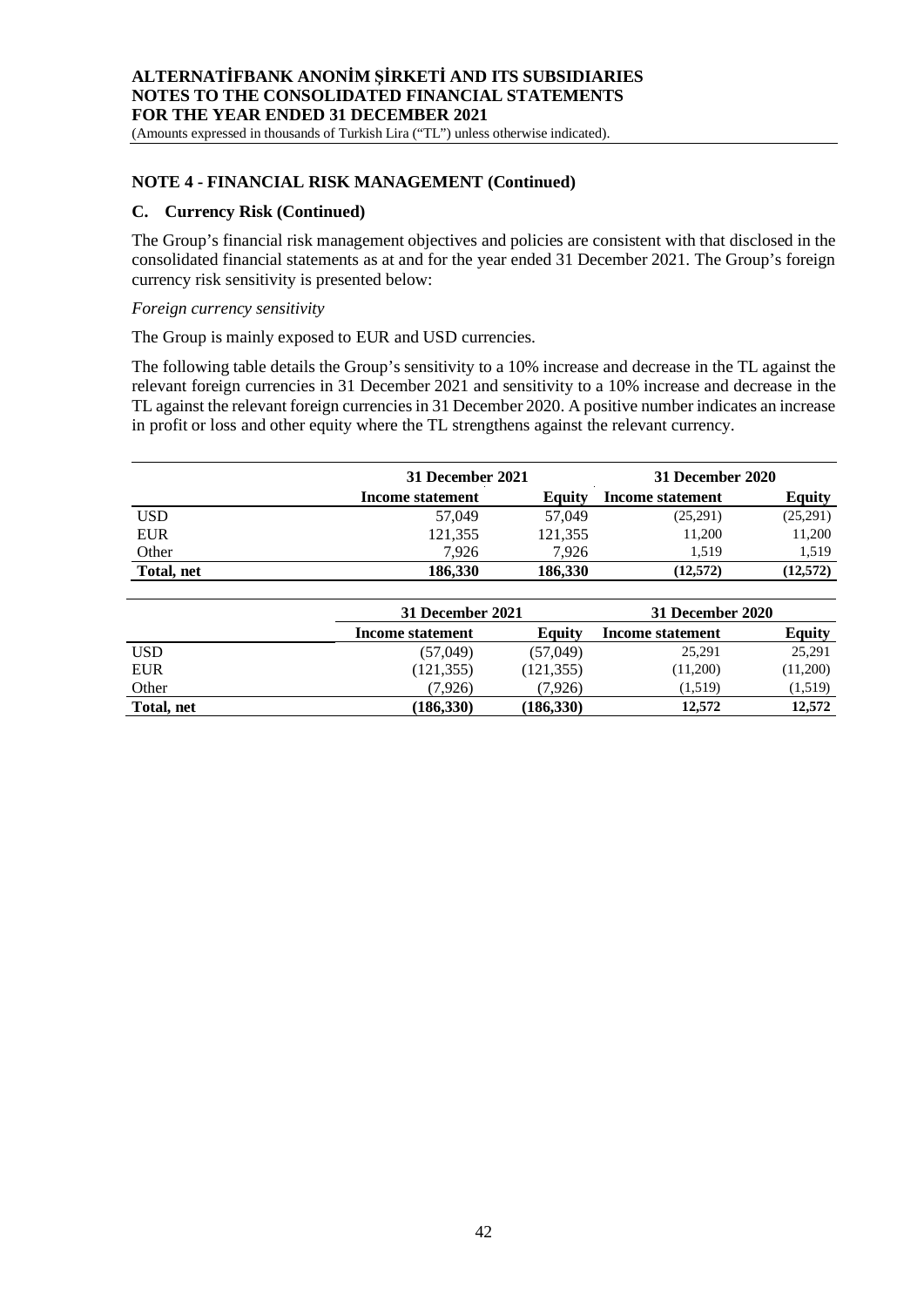(Amounts expressed in thousands of Turkish Lira ("TL") unless otherwise indicated).

# **NOTE 4 - FINANCIAL RISK MANAGEMENT (Continued)**

#### **D. Interest Rate Risk**

Even though the Bank is exposed to structural interest rate risk on its statement of financial position due to the nature of its existing activities, it ensures that this risk remains within pre-defined limits. The ALCO aims to protect the economic value of equity, while sustaining a stable earnings profile. Duration/GAP analyses, which rely on calculations of net discounted future cash flows of interest rate sensitive statement of financial position items, are conducted to manage this risk.

The Bank runs net economic value sensitivity scenarios with changes in interest rates and interest rate

margins, so as to calculate their impact on net economic value, as defined in the relevant regulation published by BRSA. Beside the BRSA standard interest rate shock scenario, other internally defined scenarios are also simulated.

Trading and non-trading risks are approved separately in the policy documents and the Market Risk Committee is given discretion in defining the tools and methodology used in measuring, monitoring and managing both trading and non-trading risks.

## **Interest rate sensitivity:**

|                                    |                                                                   |            | <b>Gains/</b>                          |
|------------------------------------|-------------------------------------------------------------------|------------|----------------------------------------|
|                                    | <b>Applied Shock</b>                                              |            | Gains/ Equity-Losses/<br>Losses Equity |
| <b>31 December 2021</b> (*)        | $(+/- x \bar{b} \bar{a} \bar{s} \bar{s} \bar{b} \bar{c} \bar{b})$ |            |                                        |
|                                    | $+500$ bps                                                        | (141,949)] | (2.09)%                                |
| $1$ TRY                            | $-400$ bps                                                        | 129.978    | 192%                                   |
|                                    | $+200$ bps                                                        | (106, 384) | 1.57)%                                 |
| 2.EURO                             | $-200$ bps                                                        | 116,324    | 71%                                    |
|                                    | $+200$ bps                                                        | 86,436     | 27%                                    |
| 3.USD                              | $-200$ bps                                                        | (147, 287) | (2.17)%                                |
| <b>Total (For Negative Shocks)</b> |                                                                   | (161, 897) | $(2.39)\%$                             |
| <b>Total (For Positive Shocks)</b> |                                                                   | 99,015     | 1.46%                                  |

 $(*)$  The analysis is based on Parent Bank's financial position.

|                                    |                                          |               | Gains/                |
|------------------------------------|------------------------------------------|---------------|-----------------------|
|                                    | Applied Shock<br>$(+/- x \text{ basis})$ |               | Gains/ Equity-Losses/ |
| 31 December 2020 (*)               | point)                                   | <b>LOSSES</b> | Equity                |
|                                    | $+500$ bps                               | 312.065)      | $(5.88\%)$            |
| 1 TRY                              | $-400$ hns                               | 284.824       | 536%                  |
|                                    | $+200$ bps                               |               | 34%                   |
| 2.EURO                             | $-200$ bps                               | 79.027        |                       |
|                                    | $+200$ bps                               | (547)         | $(0.01\%)$            |
| 3.USD                              | $-200$ bps                               |               | $(0.72\%)$            |
| <b>Total (For Negative Shocks)</b> |                                          | (383,883)     | $(7.23\%)$            |
| <b>Total (For Positive Shocks)</b> |                                          | 325,674       | 6.13%                 |

(\*) The analysis is based on Parent Bank's financial position.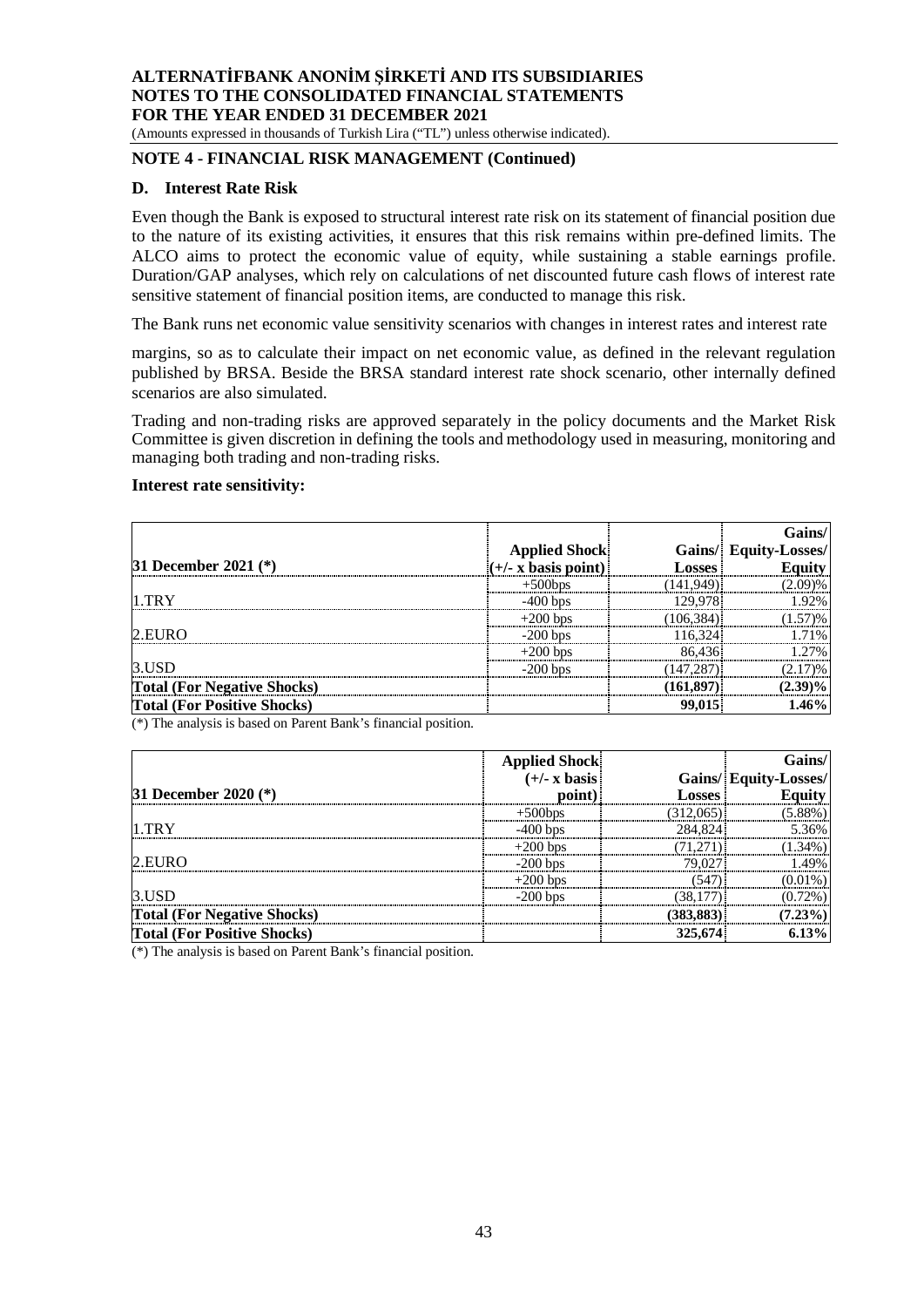(Amounts expressed in thousands of Turkish Lira ("TL") unless otherwise indicated).

## **NOTE 4 - FINANCIAL RISK MANAGEMENT (Continued)**

## **D. Interest Rate Risk (Continued)**

| 31 December 2021                                                         | Up to<br>3 months | 3 months<br>to 1 year | 1 year to<br>5 years | Over<br>5 years          | Non-interest<br>bearing | <b>Total</b> |
|--------------------------------------------------------------------------|-------------------|-----------------------|----------------------|--------------------------|-------------------------|--------------|
| <b>Assets</b>                                                            |                   |                       |                      |                          |                         |              |
| Cash and balances with the Central Bank of Turkey                        | 6,164,644         |                       |                      | $\overline{a}$           | 1,293,887               | 7,458,531    |
| Loans and advances to banks                                              | 1,473,883         | 977                   |                      | ٠                        | 1,952,658               | 3,427,518    |
| Financial assets at fair value through profit or loss                    | 43,560            | 5,041                 |                      |                          |                         | 48,601       |
| Derivative financial assets                                              | 596,957           | 392,387               | 61,261               | 341                      |                         | 1,050,946    |
| Loans and advances to customers (*)                                      | 8,789,481         | 10,910,221            | 7,306,214            | 1,161,719                | (373, 374)              | 27,794,261   |
| Investment securities                                                    | 4,519,206         | 3,926,030             |                      | 195,954                  | 38,690                  | 8,679,880    |
| - Investment securities at fair value through other comprehensive income | 1,367,609         | 1,167,328             |                      | 128,118                  | 39,779                  | 2,702,834    |
| - Investment securities at amortised cost                                | 3,151,597         | 2,758,702             |                      | 67,836                   | (1,089)                 | 5,977,046    |
| Intangible assets                                                        |                   |                       |                      |                          | 142,557                 | 142,557      |
| Property and equipment                                                   |                   |                       |                      | $\overline{\phantom{a}}$ | 375,986                 | 375,986      |
| Deferred income tax assets                                               |                   |                       |                      |                          | 197,976                 | 197,976      |
| Other assets $(**)$                                                      | 261,857           |                       |                      | 16,905                   | 863,006                 | 1,141,768    |
| <b>Total assets</b>                                                      | 21,849,588        | 15,234,656            | 7,367,475            | 1,374,919                | 4,491,386               | 50,318,024   |
|                                                                          |                   |                       |                      |                          |                         |              |
| <b>Liabilities</b>                                                       |                   |                       |                      |                          |                         |              |
| Deposits from bank                                                       | 1,844,909         |                       | 798,751              |                          | 38,667                  | 2,682,327    |
| Due to customers                                                         | 22,446,417        | 455,714               | 39,491               | $\overline{\phantom{a}}$ | 3,130,220               | 26,071,842   |
| Funds borrowed and subordinated liabilities                              | 6,746,689         | 5,401,501             | 2,889,341            | 1,000,209                | $\qquad \qquad -$       | 16,037,740   |
| Debt securities issued                                                   | 614,015           | 196,163               | 72,136               |                          |                         | 882,314      |
| Derivative financial instruments                                         | 288,967           | 268,251               | 24,220               |                          |                         | 581,438      |
| Derivatives held for risk management                                     | 3,814             | 65,800                |                      |                          |                         | 69,614       |
| Provisions                                                               |                   |                       |                      |                          | 204,201                 | 204,201      |
| Retirement benefit obligations                                           |                   |                       |                      |                          | 18,608                  | 18,608       |
| Other liabilities                                                        | 259,571           | 270,201               | 43,763               | (40, 327)                | 3,236,732               | 3,769,940    |
| <b>Total liabilities</b>                                                 | 32,204,382        | 6,657,630             | 3,867,702            | 959,882                  | 6,628,428               | 50,318,024   |
| Net interest re-pricing gap                                              | (10, 354, 794)    | 8,577,026             | 3,499,773            | 415,037                  | (2,137,042)             | (0)          |

(\*) Includes lease receivables.

(\*\*) Includes held for sale amount of TL 594,827.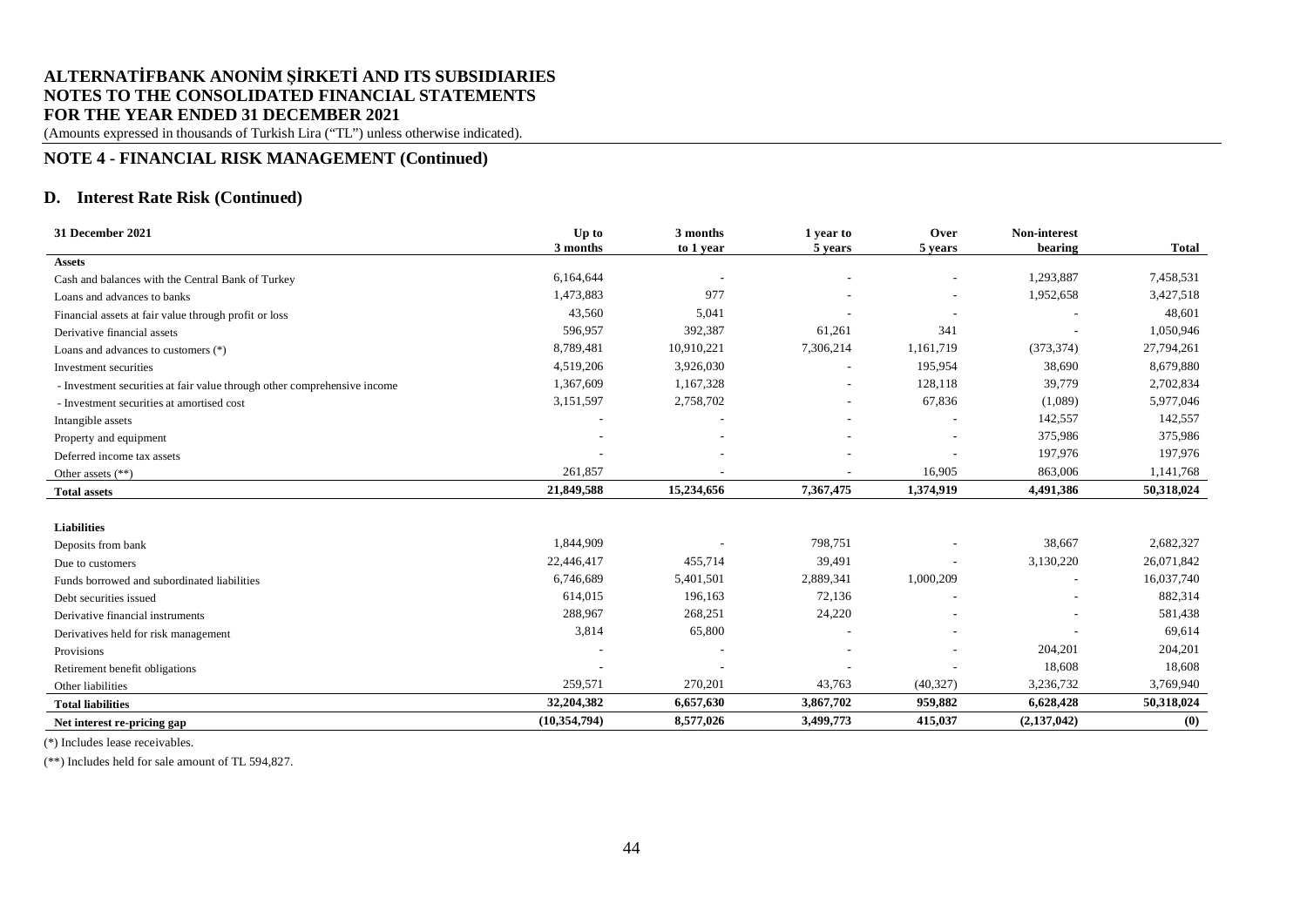(Amounts expressed in thousands of Turkish Lira ("TL") unless otherwise indicated).

# **NOTE 4 - FINANCIAL RISK MANAGEMENT (Continued)**

## **D. Interest Rate Risk (Continued)**

| 31 December 2020                                                            | Up to       | 3 months   | 1 year to | Over      | Non-interest |              |
|-----------------------------------------------------------------------------|-------------|------------|-----------|-----------|--------------|--------------|
|                                                                             | 3 months    | to 1 year  | 5 years   | 5 years   | bearing      | <b>Total</b> |
| <b>Assets</b>                                                               |             |            |           |           |              |              |
| Cash and balances with the Central Bank of Turkey                           | 3,064,102   |            |           |           | 530,832      | 3,594,934    |
| Loans and advances to banks                                                 | 1,850,900   | 3,057      | 1,768     |           | 476,765      | 2,332,490    |
| Financial assets at fair value through profit or loss                       | 20,535      | 26,155     | 10,622    |           |              | 57,312       |
| Derivative financial assets                                                 | 123,631     | 38,194     | 12,149    | 10,459    |              | 184,433      |
| Loans and advances to customers $(*)$                                       | 7,454,659   | 9,377,507  | 4,593,231 | 1,752,092 | 273,980      | 23,451,469   |
| Investment securities                                                       | 2,832,263   | 2,345,455  | 746       |           | 37,048       | 5,215,512    |
| - Investment securities at fair value through other<br>comprehensive income | 467,746     | 476,072    | 746       |           | 37,854       | 982,418      |
| - Investment securities at amortised cost                                   | 2,364,517   | 1,869,383  |           |           | (806)        | 4,233,094    |
| Intangible assets                                                           |             |            |           |           | 121,773      | 121,773      |
| Property and equipment                                                      |             |            |           |           | 365,416      | 365,416      |
| Deferred income tax assets                                                  |             |            |           |           | 175,953      | 175,953      |
| Other assets (**)                                                           | 82,279      |            |           |           | 1,106,962    | 1,189,241    |
| <b>Total assets</b>                                                         | 15,428,369  | 11,790,368 | 4,618,516 | 1,762,551 | 3,088,729    | 36,688,533   |
|                                                                             |             |            |           |           |              |              |
| <b>Liabilities</b>                                                          |             |            |           |           |              |              |
| Deposits from bank                                                          | 981,434     |            |           |           | 9,664        | 991,098      |
| Due to customers                                                            | 15,909,877  | 392,247    | 65,210    |           | 1,738,775    | 18,106,109   |
| Funds borrowed and subordinated liabilities                                 | 4,704,044   | 7,810,523  | 239,811   | 493       |              | 12,754,871   |
| Debt securities issued                                                      | 235,118     | 177,656    | (2,991)   |           |              | 409,783      |
| Derivative financial instruments                                            | 284,107     | 25,726     | 11,491    | 10,458    |              | 331,782      |
| Derivatives held for risk management                                        |             | 681        | 3,651     |           |              | 4,332        |
| Provisions                                                                  |             |            |           |           | 117,430      | 117,430      |
| Retirement benefit obligations                                              |             |            |           |           | 12,021       | 12,021       |
| Other liabilities                                                           | 286,841     | 31,639     | 65,913    | 50,975    | 3,525,739    | 3,961,107    |
| <b>Total liabilities</b>                                                    | 22,401,421  | 8,438,472  | 383,085   | 61,926    | 5,403,629    | 36,688,533   |
| Net interest re-pricing gap                                                 | (6,973,052) | 3,351,896  | 4,235,431 | 1,700,625 | (2,314,900)  |              |

(\*) Other assets include lease receivables.

(\*\*) Includes held for sale amount of TL 224,790.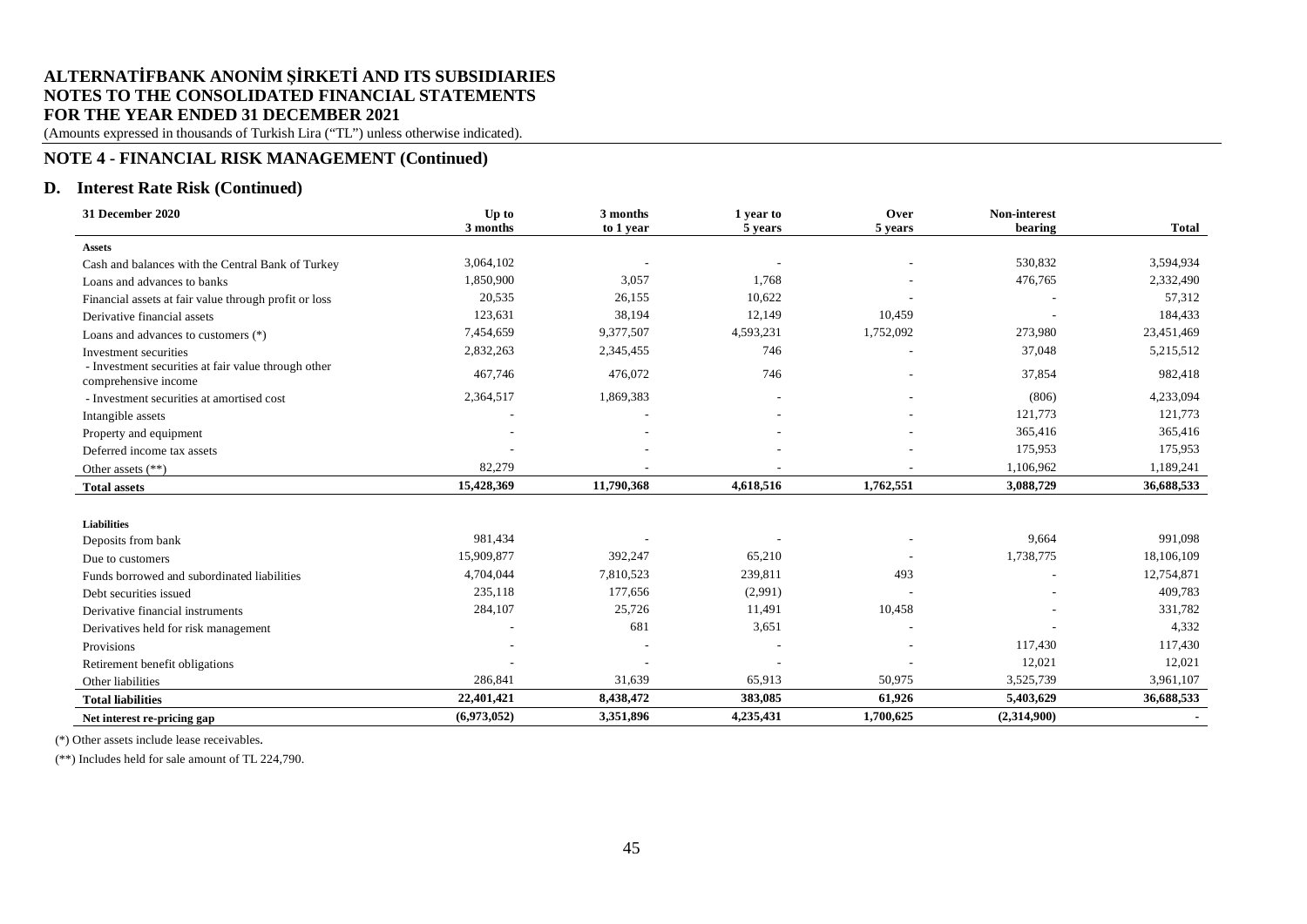(Amounts expressed in thousands of Turkish Lira ("TL") unless otherwise indicated).

# **NOTE 4 - FINANCIAL RISK MANAGEMENT (Continued)**

#### **D. Interest Rate Risk (Continued)**

The table below summarises weighted average interest rates for financial instruments by major currencies outstanding at 31 December 2021 and 31 December 2020 based on yearly contractual rates.

|                                                   | 31 December 2021 <sup>(*)</sup> |                 |                          |       |  |
|---------------------------------------------------|---------------------------------|-----------------|--------------------------|-------|--|
|                                                   | $\text{USD}~(\% )$              | EUR $(\% )$     | <b>Other</b>             | TL(%) |  |
|                                                   |                                 |                 |                          |       |  |
| <b>Assets</b>                                     |                                 |                 |                          |       |  |
| Cash and balances with the Central Bank of Turkey |                                 |                 | $\overline{\phantom{a}}$ | 8.50  |  |
| Loans and advances to banks                       |                                 | 0.10            |                          | 13.30 |  |
| Money Market Placements                           |                                 |                 |                          | 13.00 |  |
| Financial assets at FVTPL                         |                                 | 2.56            |                          | 10.68 |  |
| Investment securities                             |                                 |                 |                          |       |  |
| - FVTOCI                                          |                                 | 5.54            | $\overline{\phantom{a}}$ | 14.35 |  |
| $- AC$                                            |                                 | 5.49            | $\overline{\phantom{a}}$ | 7.10  |  |
| Loans and advances to customers <sup>(***)</sup>  | 4.08                            | 4.18            |                          | 19.74 |  |
| <b>Liabilities</b>                                |                                 |                 |                          |       |  |
| Deposits from banks                               |                                 | 0.21            | $\overline{a}$           | 14.66 |  |
| Other deposits <sup>(**)</sup>                    | 0.34                            | 1.37            | $\overline{\phantom{a}}$ | 19.76 |  |
| Money Market Funds                                |                                 | 1.82            | $\overline{\phantom{a}}$ | 15.50 |  |
| Due to customers                                  | 0.34                            | 1.37            |                          | 19.76 |  |
| Funds borrowed and subordinated liabilities       | 2.21                            | 4.53            | $\qquad \qquad -$        | 15.88 |  |
| Debt securities issued                            | $\overline{\phantom{a}}$        | $\qquad \qquad$ | $\overline{\phantom{a}}$ | 17.43 |  |
| $\sim$                                            |                                 |                 |                          |       |  |

**(\*)** Represents Parent Bank's average interest rates.

**(\*\*)** Demand deposit amounts are included.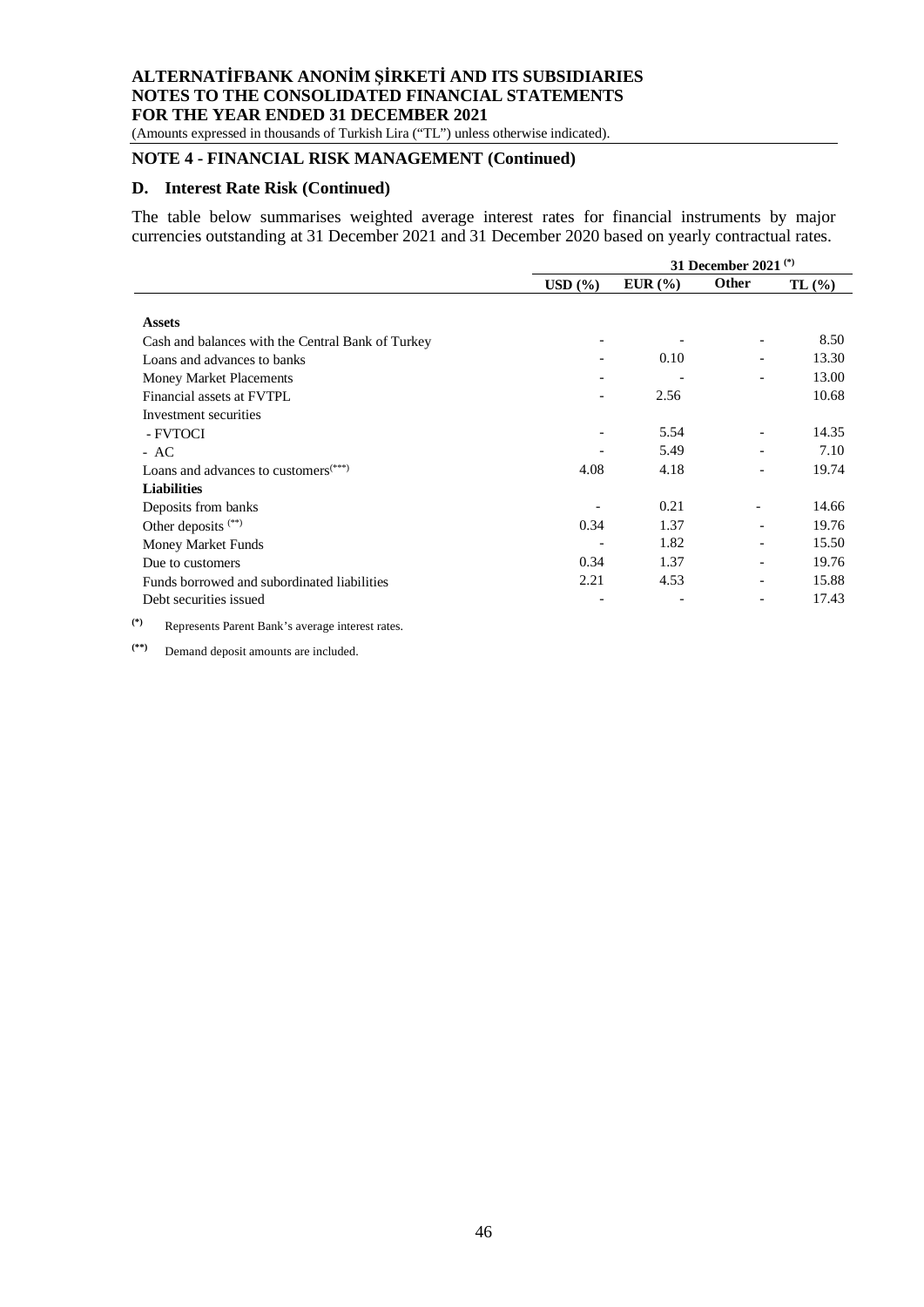(Amounts expressed in thousands of Turkish Lira ("TL") unless otherwise indicated).

# **NOTE 4 - FINANCIAL RISK MANAGEMENT (Continued)**

## **D. Interest Rate Risk (Continued)**

|                                                     | 31 December 2020 <sup>(*)</sup> |                 |                          |       |  |  |
|-----------------------------------------------------|---------------------------------|-----------------|--------------------------|-------|--|--|
|                                                     | $\text{USD}~($ %)               | EUR(%)          | <b>Other</b>             | TL(%) |  |  |
|                                                     |                                 |                 |                          |       |  |  |
| <b>Assets</b>                                       |                                 |                 |                          |       |  |  |
| Cash and balances with the Central Bank of Turkey   |                                 |                 |                          | 9.00  |  |  |
| Loans and advances to banks                         | 0.17                            |                 | $\overline{\phantom{a}}$ | 16.92 |  |  |
| Money Market Placements                             |                                 |                 | $\overline{\phantom{a}}$ | 17.15 |  |  |
| Financial assets held for trading                   |                                 | 2.19            | $\overline{\phantom{0}}$ | 13.31 |  |  |
| Investment securities                               |                                 |                 |                          |       |  |  |
| - FVTOCI                                            | 4.05                            |                 |                          | 11.34 |  |  |
| $- AC$                                              | 5.45                            |                 |                          | 7.10  |  |  |
| Loans and advances to customers $(**)$              | 4.59                            | 3.65            | $\overline{\phantom{0}}$ | 15.21 |  |  |
| <b>Liabilities</b>                                  |                                 |                 |                          |       |  |  |
| Deposits from banks                                 | 1.84                            |                 | $\overline{\phantom{a}}$ | 16.06 |  |  |
| Other deposits                                      | 2.80                            | 1.66            |                          | 17.60 |  |  |
| Money Market Funds                                  | 2.24                            | $\qquad \qquad$ | $\overline{\phantom{a}}$ | 16.29 |  |  |
| Due to customers                                    |                                 | $\qquad \qquad$ | $\overline{\phantom{a}}$ |       |  |  |
| Funds borrowed and subordinated liabilities         | 4.30                            | 1.47            | $\overline{\phantom{a}}$ | 10.36 |  |  |
| Debt securities issued                              |                                 |                 | $\overline{\phantom{a}}$ | 15.52 |  |  |
| $\rightarrow$<br>$\sim$ $\sim$ $\sim$ $\sim$ $\sim$ |                                 |                 |                          |       |  |  |

**(\*)** Represents Parent Bank's average interest rates

**(\*\*)**Demand deposit amounts are included.

# **E. Liquidity Risk**

Liquidity risk refers to the possibility of an institution being unable to access necessary funds due to declining fund-raising capacity; The Group closely monitors its overall liquidity level and operates under strict limits based on stress conditions. To address liquidity risk, the Group has adopted a unified approach to TL and foreign currency fund-raising opportunities. The key limit puts a ceiling on the share of overnight borrowing in the current funding pool and acts as a warning signal for the senior management to adjust the composition and/or the pricing of the borrowing instruments.

The Group uses domestic and foreign markets for its liquidity needs, Low level of liquidity needs enables an easy way of loan borrowing from the corresponding markets (Central Bank of the Republic of Turkey ("CBRT"), ISE, Interbank money market, ISE Settlement and Custody Bank and other markets). The potential cash resources are: money market debts which can be obtained from the domestic banks and repurchase transactions in foreign markets with Eurobonds in the portfolio.

The Group's fund resources consist mainly of deposits. The investments portfolio consists mainly of the property and equipment held for sale purpose and related to discontinued operations investments.

The liquidity position is assessed and managed under a variety of scenarios, giving due consideration to stress factors relating to both the market in general and specifically to the Group. In accordance with the "Communiqué on the Measurement and Assessment of Liquidity of the Banks", liquidity ratio of the banks on a weekly and monthly basis should not be less than 80% for foreign currency denominated assets and liabilities, and for total assets and liabilities it should not be less than 100%.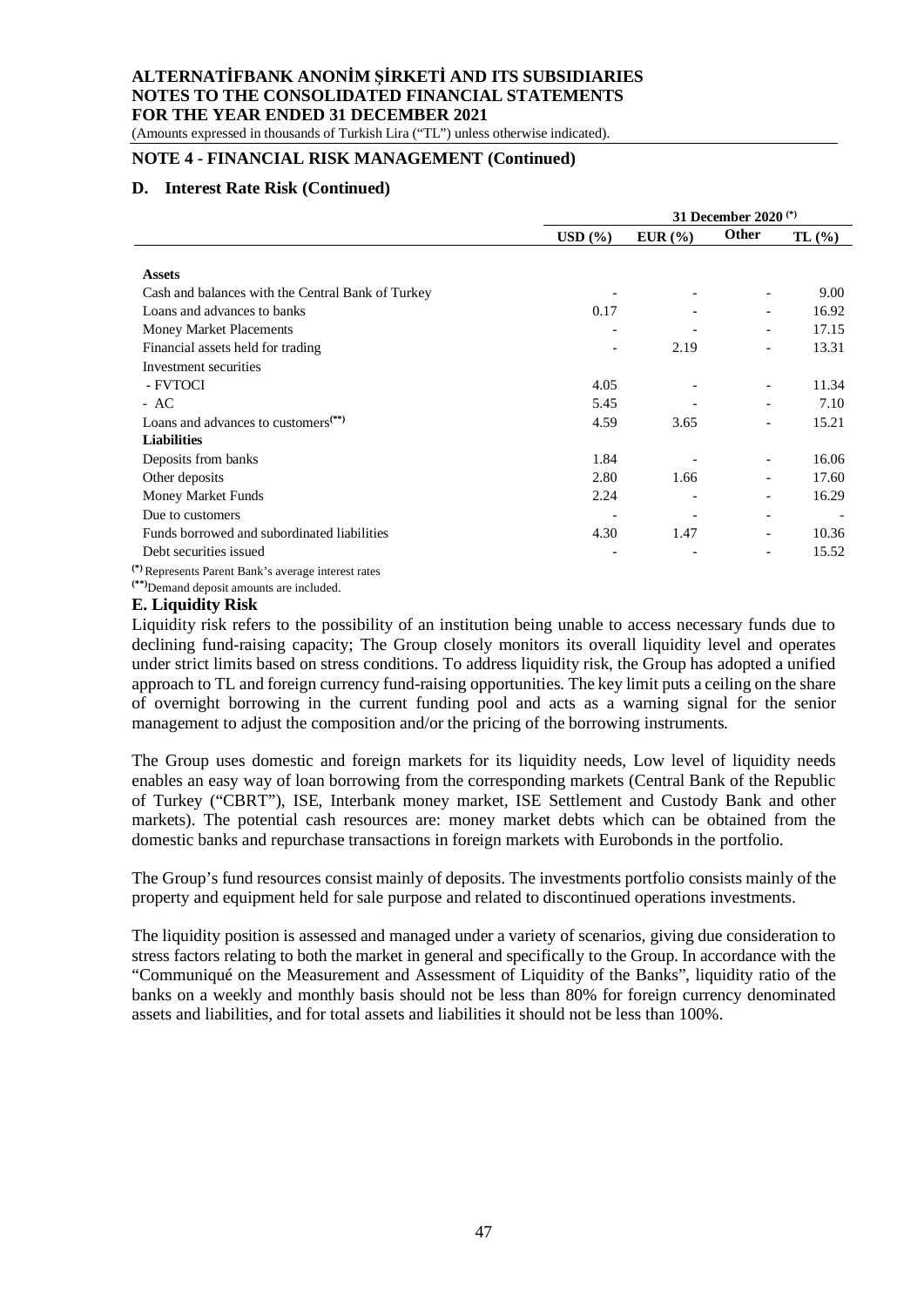(Amounts expressed in thousands of Turkish Lira ("TL") unless otherwise indicated).

# **NOTE 4 - FINANCIAL RISK MANAGEMENT (Continued)**

## **E. Liquidity Risk (Continued)**

The following tables analyses assets and liabilities of the Group into relevant maturity groupings based on the remaining period at the reporting date to the contractual maturity date.

|                                                                             | <b>Demand</b> |            |                          |            |               |              |
|-----------------------------------------------------------------------------|---------------|------------|--------------------------|------------|---------------|--------------|
|                                                                             | and up to     | 3 months   | 1 year to                | Over       |               |              |
| 31 December 2021                                                            | 3 months      | to 1 year  | 5 years                  | 5 years    | Undistributed | <b>Total</b> |
| <b>Assets</b>                                                               |               |            |                          |            |               |              |
| Cash and balances with the Central<br><b>Bank of Turkey</b>                 | 7,245,267     | 213,264    |                          |            |               | 7,458,531    |
| Loans and advances to banks                                                 | 3,427,626     | 977        | 34                       |            | (1,119)       | 3,427,518    |
| Financial assets at fair value through<br>profit or loss                    | 28,845        | 5,014      | 14,688                   | 54         |               | 48,601       |
| Derivative financial assets                                                 | 596,957       | 392,387    | 61,261                   | 341        |               | 1,050,946    |
| Loans and advances to customers                                             | 5,126,044     | 10,471,178 | 9,315,975                | 3,254,438  | (373, 374)    | 27,794,261   |
| Investment securities                                                       | 378,528       | 2,059,410  | 5,311,810                | 891,445    | 38,687        | 8,679,880    |
| - Investment securities at fair value<br>through other comprehensive income | 12,205        | 72,591     | 1,754,655                | 823,607    | 39,776        | 2,702,834    |
| - Investment securities at amortised<br>cost                                | 366,323       | 1,986,819  | 3,557,155                | 67,838     | (1,089)       | 5,977,046    |
| Intangible assets                                                           |               |            |                          |            | 142,557       | 142,557      |
| Property and equipment                                                      |               |            |                          |            | 375,986       | 375,986      |
| Deferred income tax assets                                                  |               |            |                          |            | 197,976       | 197,976      |
| Other assets                                                                | 396,342       | 28,658     | 6,321                    | 24,284     | 686,163       | 1,141,768    |
| <b>Total assets</b>                                                         | 17,199,609    | 13,170,888 | 14,710,089               | 4,170,562  | 1,066,876     | 50,318,024   |
| <b>Liabilities</b>                                                          |               |            |                          |            |               |              |
| Deposits from banks                                                         | 1,648,823     | 234,753    | $\overline{\phantom{a}}$ | 798,751    |               | 2,682,327    |
| Due to customers                                                            | 25,576,637    | 455,714    | 39,491                   |            |               | 26,071,842   |
| Funds borrowed and subordinated<br>liabilities                              | 4,195,792     | 6,715,977  | 1,388,573                | 3,737,398  |               | 16,037,740   |
| Debt securities issued                                                      | 614,014       | 196,164    | 72,136                   |            |               | 882,314      |
| Derivative financial instruments                                            | 288,966       | 268,251    | 24,221                   |            |               | 581,438      |
| Derivatives held for risk management                                        | 3,814         | 65,800     |                          |            |               | 69,614       |
| Provisions                                                                  |               |            |                          |            | 204,201       | 204,201      |
| Retirement benefit obligations                                              |               |            |                          |            | 18,608        | 18,608       |
| Other liabilities                                                           | 661,802       | 270,155    | 43,762                   | (40, 333)  | 2,834,554     | 3,769,940    |
| <b>Total liabilities and equity</b>                                         | 32,989,848    | 8,206,814  | 1,568,183                | 4,495,816  | 3,057,363     | 50,318,024   |
| Net liquidity gap                                                           | (15,790,239)  | 4,964,074  | 13,141,906               | (325, 254) | (1,990,487)   | $\bf{0}$     |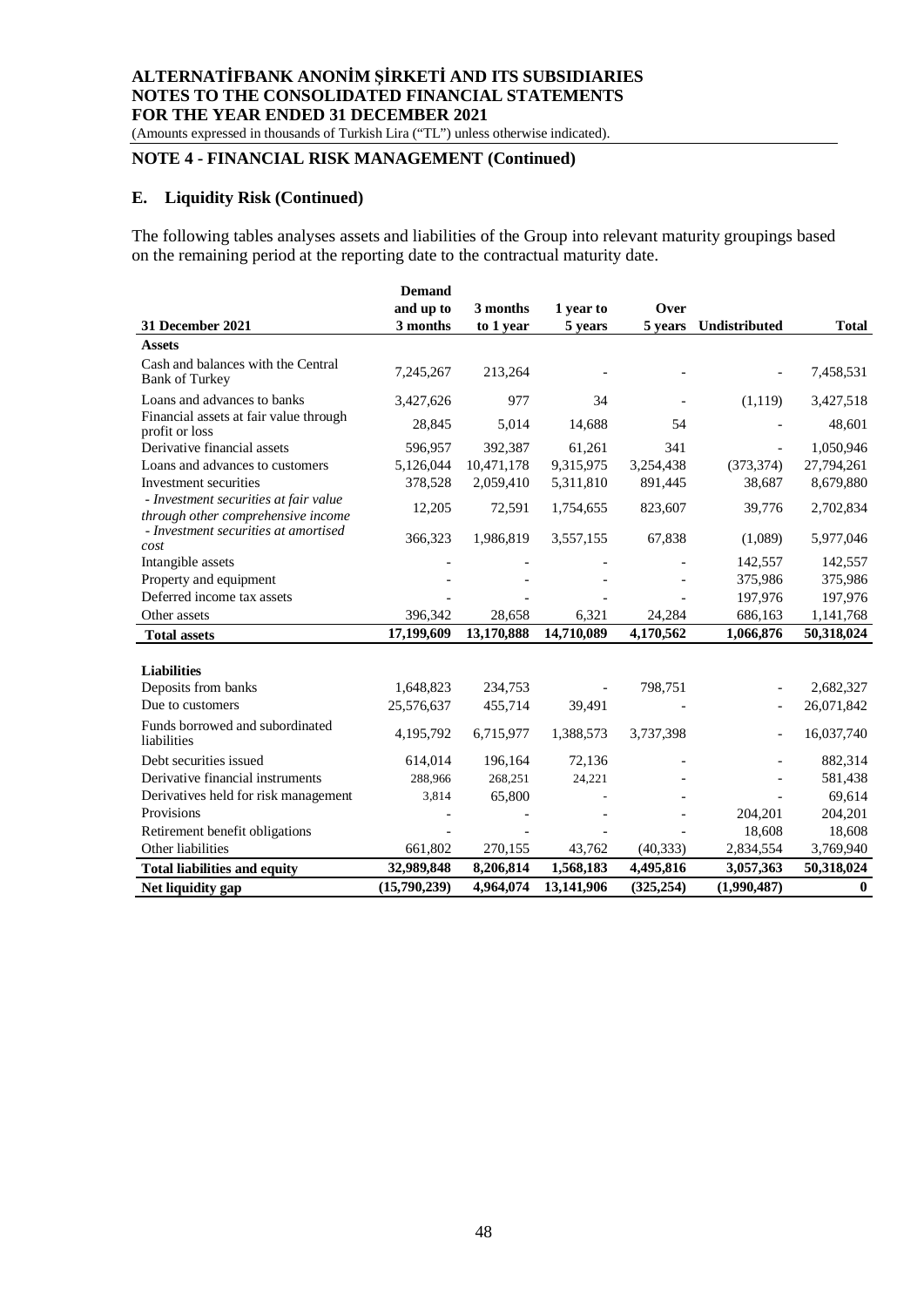(Amounts expressed in thousands of Turkish Lira ("TL") unless otherwise indicated).

## **NOTE 4 - FINANCIAL RISK MANAGEMENT (Continued)**

## **E. Liquidity Risk (Continued)**

|                                              | <b>Demand</b>  |           |           |           |               |              |
|----------------------------------------------|----------------|-----------|-----------|-----------|---------------|--------------|
|                                              | and up to      | 3 months  | 1 year to | Over      |               |              |
| 31 December 2020                             | 3 months       | to 1 year | 5 years   | 5 years   | Undistributed | <b>Total</b> |
| <b>Assets</b>                                |                |           |           |           |               |              |
| Cash and balances with the Central           |                |           |           |           |               |              |
| <b>Bank of Turkey</b>                        | 3,594,934      |           |           |           |               | 3,594,934    |
| Loans and advances to banks                  | 2,328,493      | 3,057     | 1,768     |           | (828)         | 2,332,490    |
| Financial assets at fair value through       |                |           |           |           |               |              |
| profit or loss                               | 15,740         | 24,266    | 10,622    | 6,684     |               | 57,312       |
| Derivative financial assets                  | 121,775        | 50,565    | 1,527     | 10,566    |               | 184,433      |
| Loans and advances to customers              | 5,311,770      | 8,244,523 | 6,271,990 | 3,137,737 | 485,449       | 23,451,469   |
| Investment securities                        | 561,096        | 359,117   | 2,475,742 | 1,781,766 | 37,791        | 5,215,512    |
| - Investment securities at fair value        |                |           |           |           |               |              |
| through other comprehensive income           | 10,514         | 25,098    | 586,105   | 322,104   | 38,597        | 982,418      |
| - Investment securities at amortised<br>cost | 550,582        | 334,019   | 1,889,637 | 1,459,662 | (806)         | 4,233,094    |
| Intangible assets                            |                |           |           |           | 121,773       | 121,773      |
| Property and equipment                       |                |           |           |           | 365,416       | 365,416      |
| Deferred income tax assets                   |                |           |           |           | 175,953       | 175,953      |
| Other assets                                 | 164,190        | 27,104    | 9,704     | 6,497     | 981,746       | 1,189,241    |
|                                              | 12,097,998     | 8,708,632 | 8,771,353 | 4,943,250 | 2,167,300     | 36,688,533   |
| <b>Total assets</b>                          |                |           |           |           |               |              |
|                                              |                |           |           |           |               |              |
| <b>Liabilities</b>                           |                |           |           |           |               |              |
| Deposits from banks                          | 958,464        | 32,634    |           |           |               | 991,098      |
| Due to customers                             | 17,648,655     | 392,247   | 65,207    |           |               | 18,106,109   |
| Funds borrowed and subordinated              |                |           |           |           |               |              |
| liabilities                                  | 2,741,781      | 5,380,603 | 1,810,265 | 2,822,222 |               | 12,754,871   |
| Debt securities issued                       | 235,118        | 177,656   | (2,991)   |           |               | 409,783      |
| Derivative financial instruments             | 279,878        | 26,963    | 11,491    | 10,458    | 2,992         | 331,782      |
| Derivatives held for risk management         |                | 681       | 3,651     |           |               | 4,332        |
| Provisions                                   |                |           |           |           | 117,430       | 117,430      |
| Retirement benefit obligations               |                |           |           |           | 12,021        | 12,021       |
| Other liabilities                            | 514,367        | 29,747    | 43,250    | 27,673    | 3,346,070     | 3,961,107    |
| <b>Total liabilities and equity</b>          | 22,378,263     | 6,040,531 | 1,930,873 | 2,860,353 | 3,478,513     | 36,688,533   |
| Net liquidity gap                            | (10, 280, 265) | 2,668,101 | 6,840,480 | 2,082,897 | (1,311,213)   |              |

The following table presents the cash flows payable by the Group under non-derivative financial liabilities remaining contractual maturities at the reporting date. The amounts disclosed in the table are the contractual undiscounted cash flows, whereas the Group manages the inherent liquidity risk based on expected undiscounted cash inflows.

|                          | <b>Demand</b><br>and up to 3 | 3 months                 | 1 year to | Over                     |              |
|--------------------------|------------------------------|--------------------------|-----------|--------------------------|--------------|
| 31 December 2021         | months                       | to 1 year                | 5 years   | 5 years                  | <b>Total</b> |
| <b>Liabilities</b>       |                              |                          |           |                          |              |
| Deposits from banks      | 1.942.443                    | $\overline{\phantom{a}}$ | 818,727   | $\overline{\phantom{a}}$ | 2,761,170    |
| Due to customers         | 25,717,982                   | 480.589                  | 42,322    | $\overline{\phantom{a}}$ | 26,240,893   |
| Funds borrowed           | 5,515,828                    | 7,154,563                | 3,216,691 | 4,547,499                | 20,434,581   |
| Debt securities issued   | 655,518                      | 196,500                  | 74,500    |                          | 926,518      |
| <b>Total liabilities</b> | 33,831,771                   | 7,831,652                | 4,152,240 | 4,547,499                | 50,363,162   |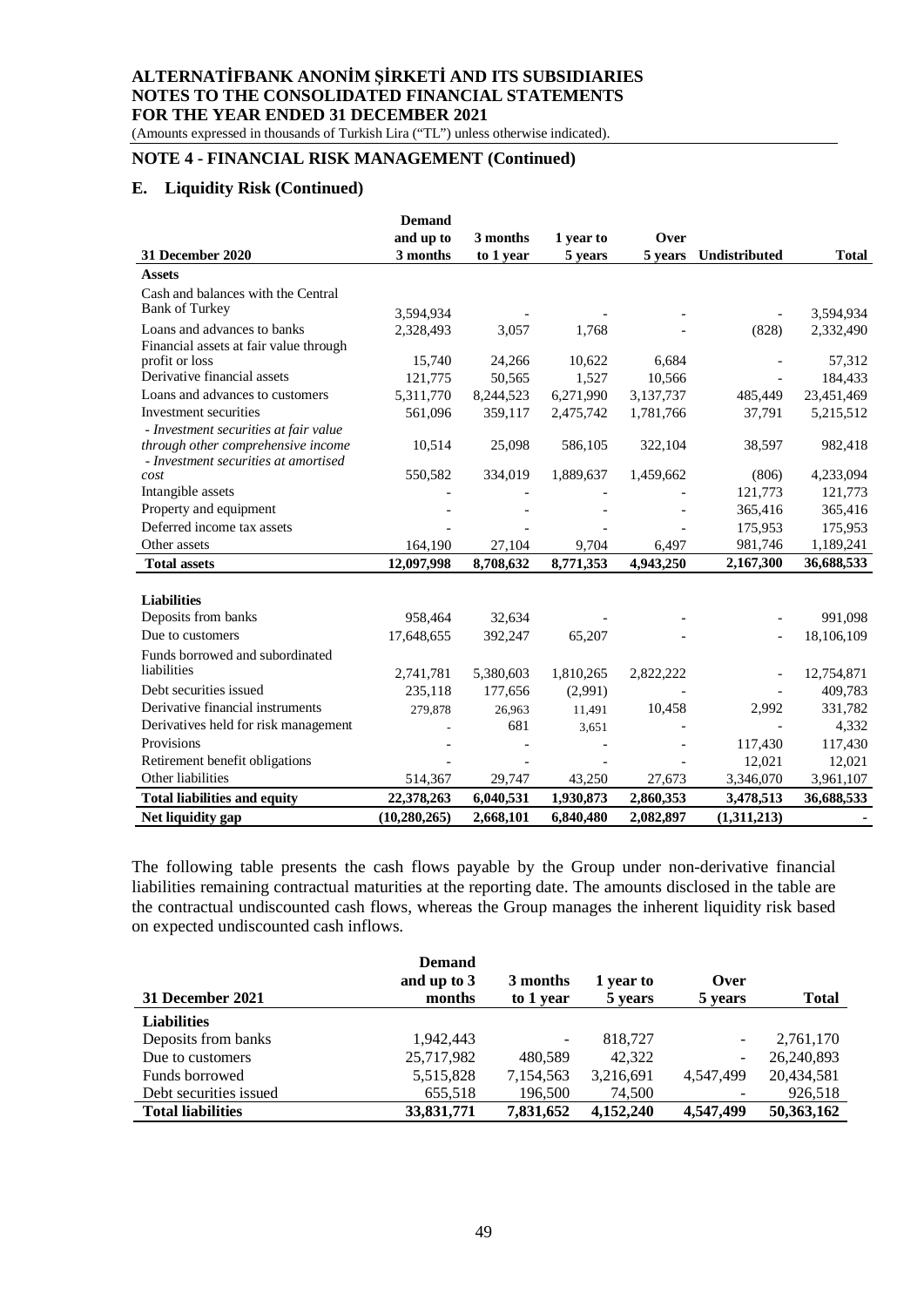(Amounts expressed in thousands of Turkish Lira ("TL") unless otherwise indicated).

## **NOTE 4 - FINANCIAL RISK MANAGEMENT (Continued)**

## **E. Liquidity Risk (Continued)**

|                          | <b>Demand</b> |           |           |           |              |
|--------------------------|---------------|-----------|-----------|-----------|--------------|
|                          | and up to 3   | 3 months  | 1 year to | Over      |              |
| 31 December 2020         | months        | to 1 year | 5 years   | 5 years   | <b>Total</b> |
| <b>Liabilities</b>       |               |           |           |           |              |
| Deposits from banks      | 994.558       | ۰         |           |           | 994.558      |
| Due to customers         | 17,754,315    | 424.075   | 71.750    | -         | 18.250.140   |
| Funds borrowed           | 3,248,177     | 6,005,130 | 3,722,676 | 3,632,323 | 16,608,306   |
| Debt securities issued   | 245,212       | 186,398   | (2,191)   |           | 429,419      |
| <b>Total liabilities</b> | 22, 242, 262  | 6,615,603 | 3,792,235 | 3,632,323 | 36,282,423   |

#### **F. Operational risk**

Operational risk is defined as the risk of direct or indirect loss resulting from inadequate or failed internal processes, people and systems or from external events.

Operational Risk is managed based on a framework for identifying, measuring, monitoring and managing all risks within the scope of the definition of operational risk. The Bank's risk management and internal controls allow it to control and minimize operational risks effectively under a detailed set of written procedures. These procedures are readily accessible and continuously updated and include procedures to handle all contingency events.

Studies of activity-based operational risks are continuing through the Risk Control Self-Assessment. These are categorized according to cause, event and effect categories as proposed by Basel II, and action has been taken for severe risks.

The Business Continuity Management Plan, prepared in order to minimize losses due to business disruption, has been implemented. Comprehensive annual testing of the Disaster Recovery Center (DRC) is conducted with the participation of business units and IT.

The "Basic Indicator Method" that is mentioned in "Regulation on Measurement and Assessment of Capital Adequacy of Banks" Communiqué published in the Official Gazette no. 29511 on 23 October 2015 and entered into force as of 31 March 2016, is used in the annual operational risk calculation of the Bank. The amount subject to operational risk as of 31 December 2021 is based on the gross income of the Group for the years ended 2018, 2019 and 2020. As of 31 December 2021 the total amount subject to operational risk is calculated as TL 1,454,675 (31 December 2020: TL 1,438,085) and the amount of the related capital requirement is TL 116,374 (31 December 2020: TL 115,047).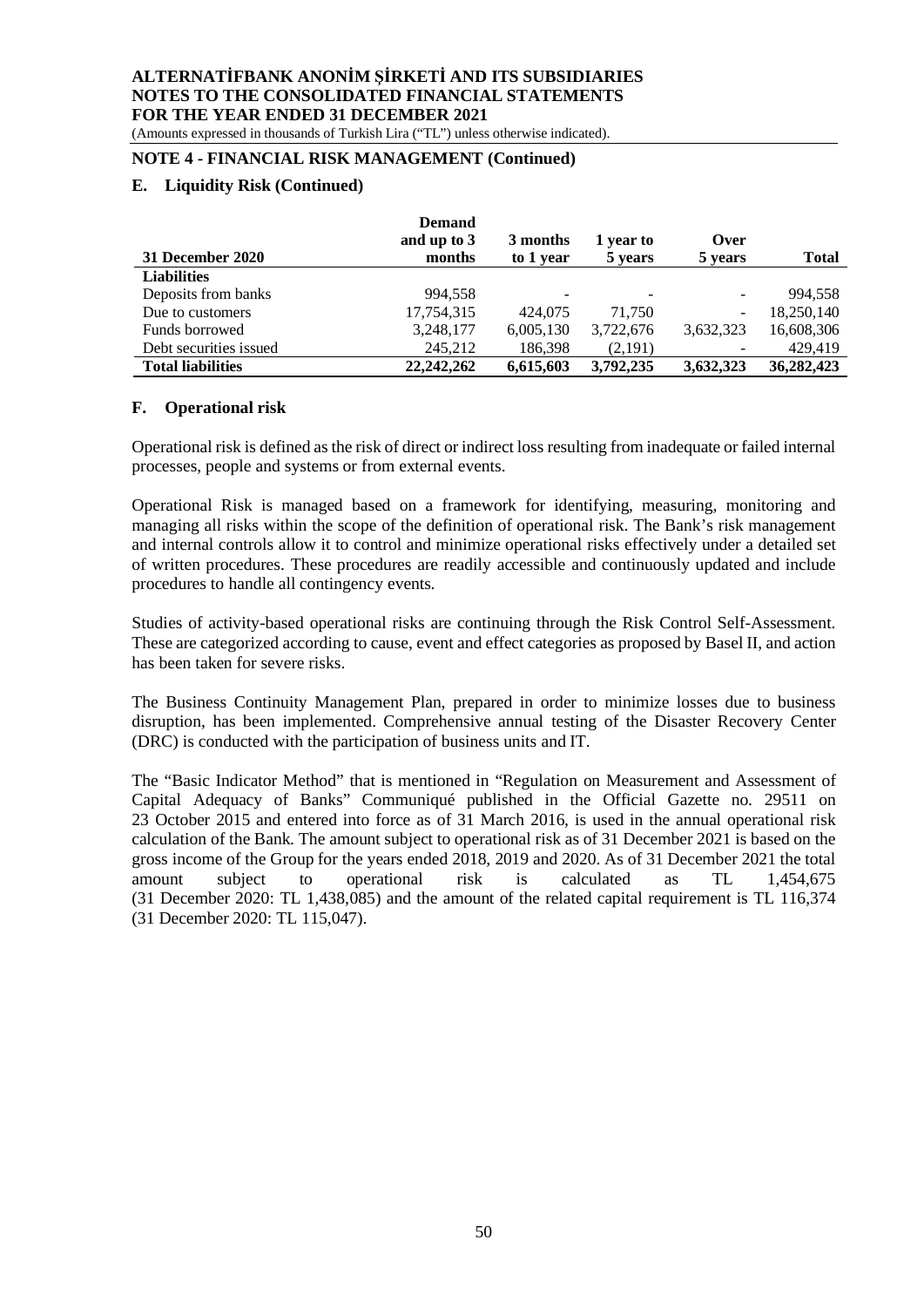(Amounts expressed in thousands of Turkish Lira ("TL") unless otherwise indicated).

# **NOTE 4 - FINANCIAL RISK MANAGEMENT (Continued)**

#### **G. Capital management**

Banks in Turkey are required to comply with capital adequacy guidelines promulgated by the BRSA, which are based upon the standards established by the Bank of International Settlements ("BIS"), these guidelines require banks to maintain adequate levels of regulatory capital against risk-bearing assets and off-balance sheet exposures.

A bank's capital adequacy ratio is calculated by taking the aggregate of its Tier I capital (which comprises paid-in capital, reserves, retained earnings and profit for the current periods minus period loss (if any)) its Tier II capital (which comprises general loan and free reserves, revaluation funds and subordinated loans obtained) and its Tier III capital (which comprises certain qualified subordinated loans in accordance with BIS guidelines) minus deductions (which comprises participations to financial institutions, special and preliminary and pre-paid expenses, subordinated loans extended, goodwill and capitalized costs), and dividing this aggregate by risk weighted assets, which reflect both credit risk and market risk, in accordance with these guidelines, banks must maintain a total capital adequacy ratio of a minimum of 8%.

The Bank and its individually regulated operations have complied with externally imposed capital requirements throughout the period.

The Group's regulatory capital position on a consolidated basis is as follows:

|                                    | 31 December 2021 | 31 December 2020 |
|------------------------------------|------------------|------------------|
| Tier I capital                     | 6,434,184        | 3,010,523        |
| Tier II capital                    | 369,358          | 2,359,529        |
| Deductions                         |                  | (1,779)          |
|                                    |                  |                  |
| <b>Total regulatory capital</b>    | 6,803,542        | 5,368,273        |
|                                    |                  |                  |
| Amount subject to credit risk      | 31,419,062       | 28,634,673       |
| Amount subject to market risk      | 205,400          | 113,188          |
| Amount subject to operational risk | 1,454,675        | 1,438,085        |
|                                    |                  |                  |
| Capital adequacy ratio $(\% )$     | 20.57            | 17.78            |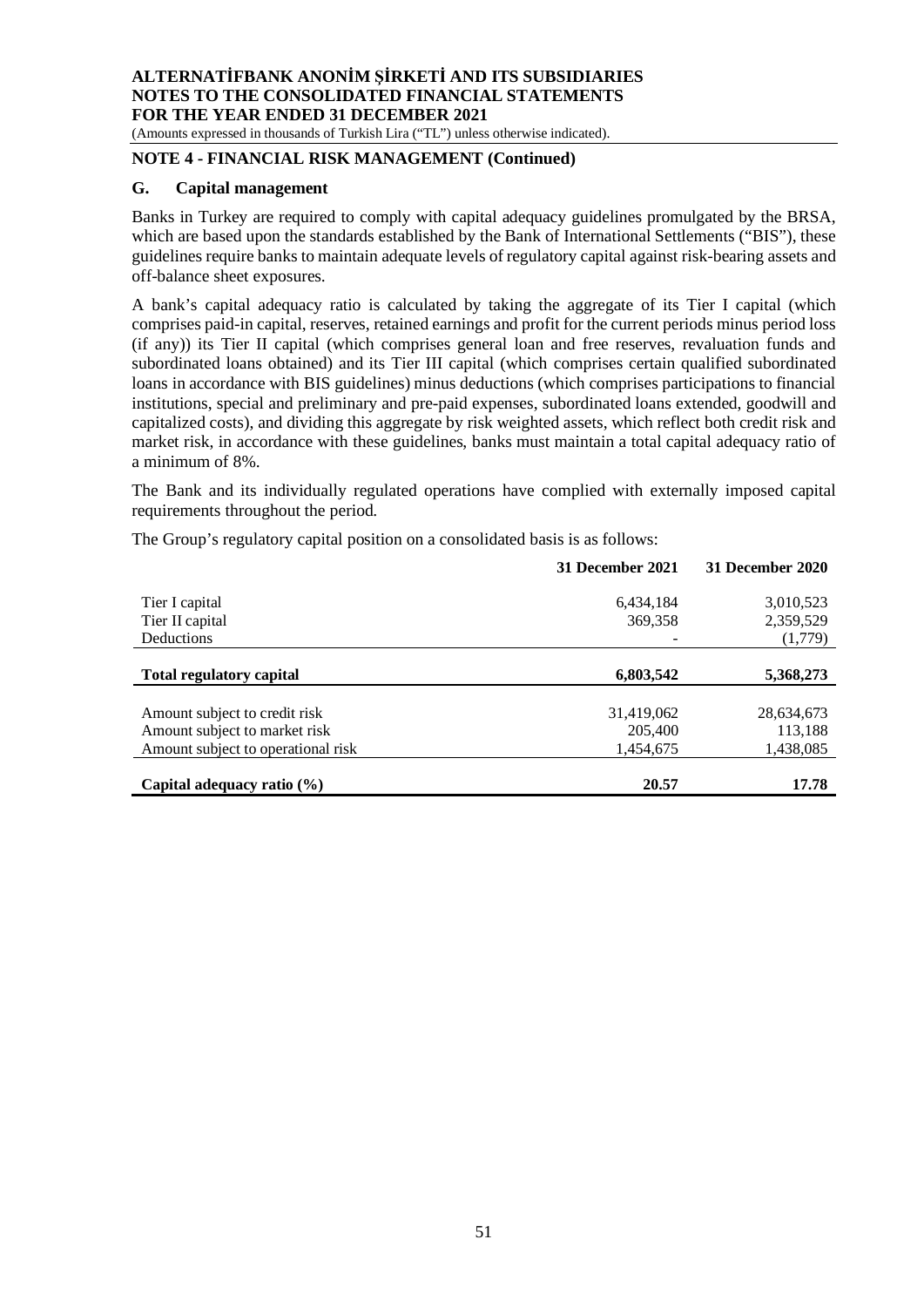(Amounts expressed in thousands of Turkish Lira ("TL") unless otherwise indicated).

## **NOTE 4 - FINANCIAL RISK MANAGEMENT (Continued)**

#### **H. Fair value of financial assets and liabilities measured at amortised cost**

Fair value is the price that would be received to sell an asset or paid to transfer a liability in an orderly transaction between market participants at the measurement date in the principal, or in its absence, the most advantageous market to which the Group has access at that date.

The estimated fair values of financial instruments have been determined by the Group using available market information and appropriate valuation methodologies. However, judgement is necessarily required to interpret market data to develop the estimated fair value. Accordingly, the estimates presented herein are not necessarily indicative of the amounts the Group could realise in a current market exchange.

The following table summarises the carrying amounts and fair values of those financial assets and liabilities not presented on the Group's statement of financial position at their fair value.

|                                             | 31 December 2021  |               | 31 December 2020         |               |
|---------------------------------------------|-------------------|---------------|--------------------------|---------------|
|                                             | Carrying<br>value | Fair<br>value | <b>Carrying</b><br>value | Fair<br>value |
| <b>Financial assets:</b>                    |                   |               |                          |               |
| Loans and advances to banks                 | 3,427,518         | 3,427,518     | 2,332,490                | 2,332,490     |
| Financial assets fair value through other   |                   |               |                          |               |
| comprehensive income                        | 2,702,834         | 2.702.834     | 982.418                  | 982,418       |
| Investment securities at amortised cost     | 5,977,046         | 5,668,672     | 4,233,094                | 4,272,054     |
| Loans and advances to customers             | 25,780,210        | 26,097,453    | 21,907,473               | 21,444,608    |
|                                             |                   |               |                          |               |
| <b>Financial liabilities:</b>               |                   |               |                          |               |
| Deposits from banks                         | 2,682,327         | 2,690,839     | 991,098                  | 991,705       |
| Due to customers                            | 26.071.842        | 26,062,979    | 18.106.109               | 15,824,066    |
| Funds borrowed and subordinated liabilities | 16,037,740        | 14,603,050    | 12,754,871               | 10,903,637    |
| Debt securities issued                      | 882,314           | 882,314       | 409.783                  | 409.783       |

The following methods and assumptions were used to estimate the fair value of the Group's financial instruments:

#### **Loans and advances to banks**

The fair value of overnight loans and advances to banks are considered to approximate its carrying amounts. The estimated fair values of long term interest bearing loans and advances to banks are based on discounted cash flows using prevailing money market interest rates at the reporting date with similar credit risk and remaining maturity.

#### **Loans and advances to customers**

Loans and advances to customers are net of allowances for impairment. The estimated fair value of loans and advances to customers represent the discounted amount of estimated future cash flows expected to be received. Expected cash flows are discounted at current market rates with similar credit risk, currency and remaining maturity to determine their fair value.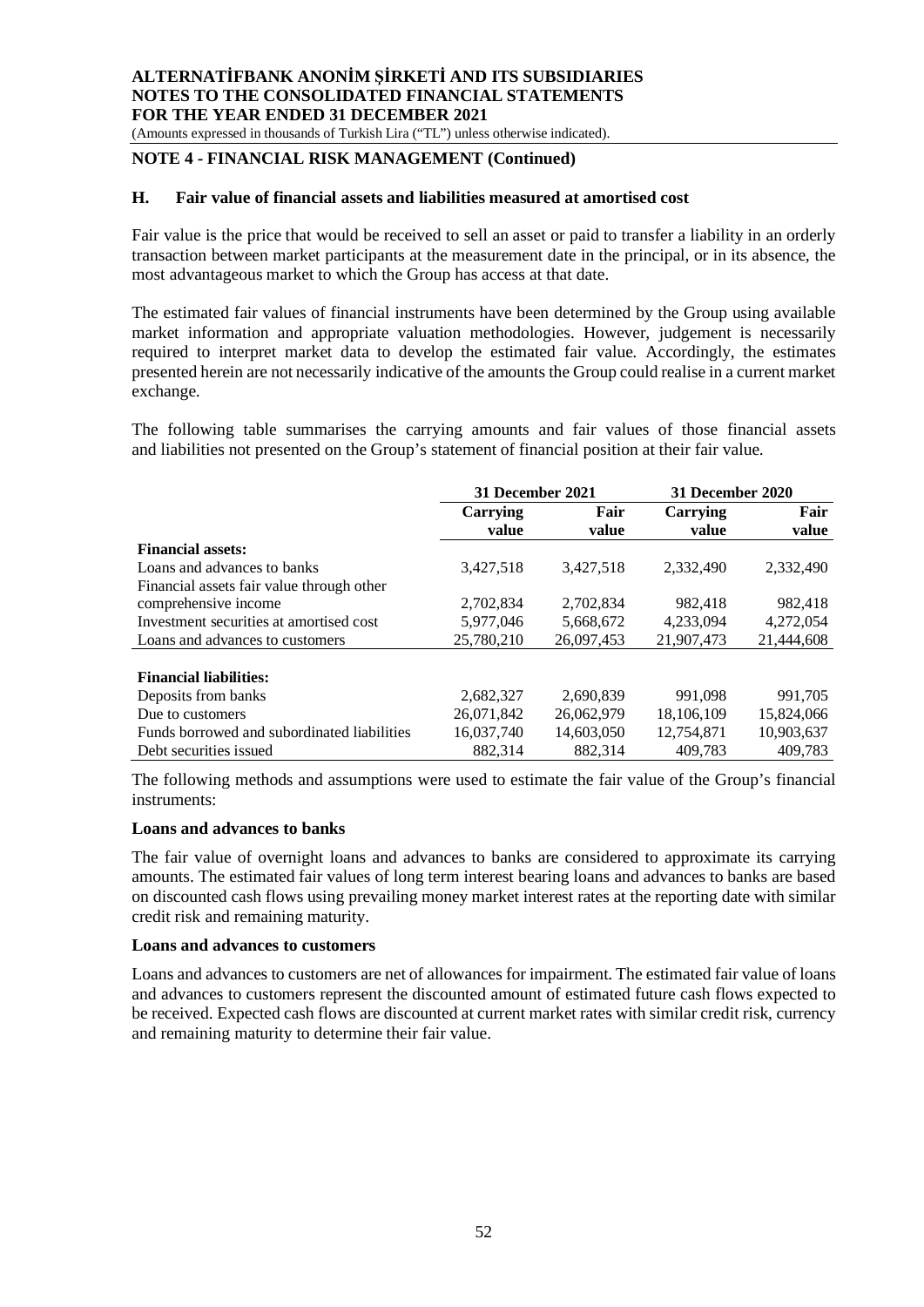(Amounts expressed in thousands of Turkish Lira ("TL") unless otherwise indicated).

## **NOTE 4 - FINANCIAL RISK MANAGEMENT (Continued)**

## **H. Fair value of financial assets and liabilities measured at amortised cost (Continued)**

#### **Due to customers, deposits from banks, funds borrowed**

The estimated fair value of deposits with no stated maturity, which includes non-interest bearing deposits, is the amount repayable on demand.

The estimated fair value of other borrowings and debt securities issued without quoted market price is of estimated future cash flows expected to be paid using money market interest rates prevailing at the reporting date with similar credit risk, currency and remaining maturity.

The estimated fair value of interest bearing liabilities due to customers is based on discounted cash flows of estimated future cash flows expected to be paid.

#### **Fair value estimation**

When applicable, the Group measures the fair value of an instrument using the quoted price in an active market for that instrument. A market is regarded as active if transactions for the asset or liability take place with sufficient frequency and volume to provide pricing information on an ongoing basis. When there is no quoted price in an active market, the Group uses valuation techniques that maximise the use of relevant observable inputs and minimise the use of unobservable inputs. The chosen valuation technique incorporates all the factors that market participants would take into account in pricing a transaction.

The table below analyses financial instruments carried at fair value, by valuation method. The different levels have been defined as follows:

- Quoted prices (unadjusted) in active markets for identical assets or liabilities (Level 1).
- Inputs other than quoted prices included within level 1 that are observable for the asset or liability, either directly (that is, as prices) or indirectly (that is, derived from prices) (Level 2).
- Inputs for the asset or liability that are not based on observable market data (that is, unobservable inputs) (Level 3).

There are not any significant transfers between Level 1 and Level 2 of the fair value hierarchy.

Level 2 trading derivatives comprise forward foreign exchange contracts, interest rate swaps and currency options. These forward foreign exchange contracts have been fair valued using forward exchange rates that are quoted in an active market. Interest rate swaps are fair valued using forward interest rates extracted from observable yield curves. Currency options are fair valued using by using Black & Scholes method and also active market values depending on the option type.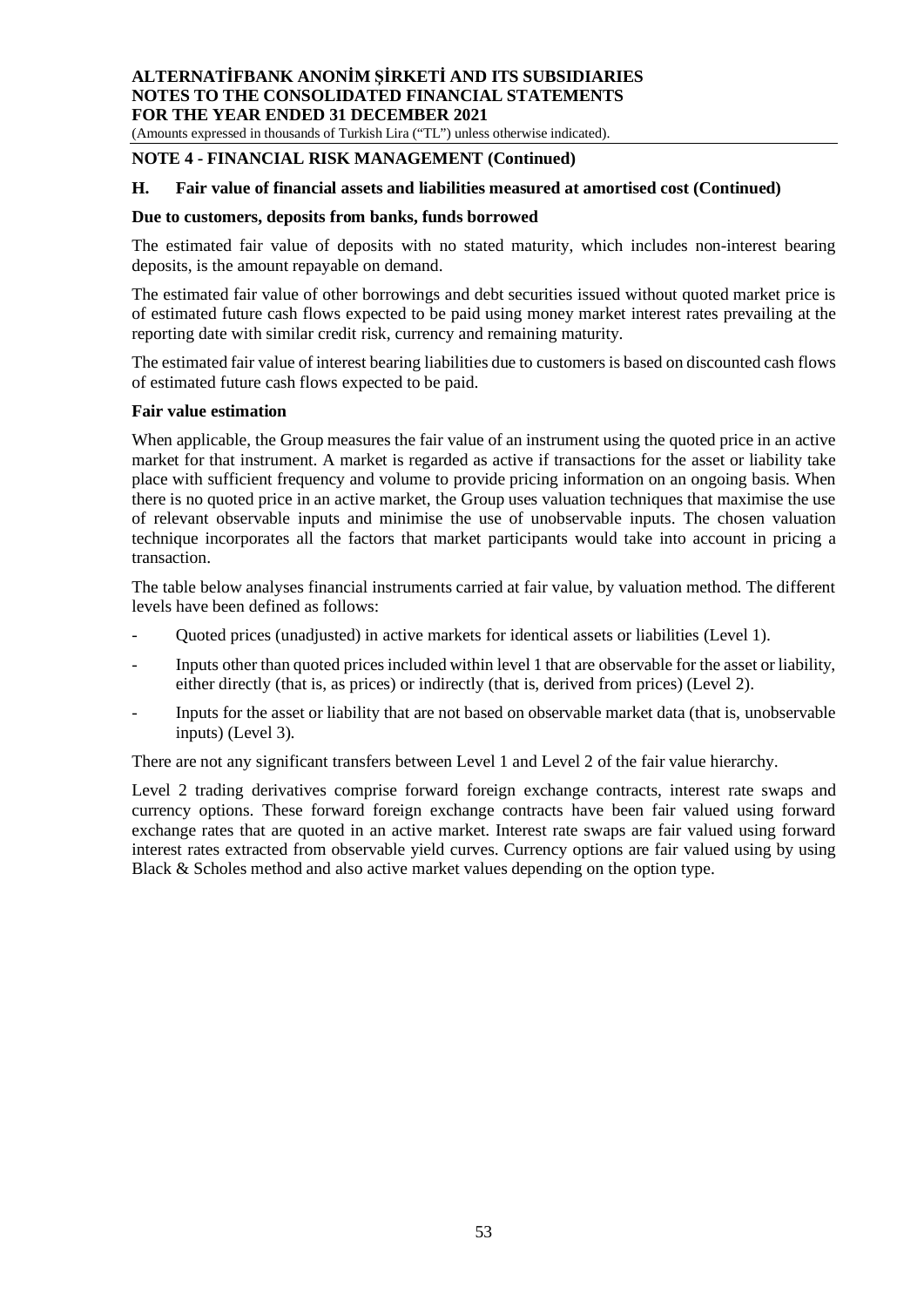(Amounts expressed in thousands of Turkish Lira ("TL") unless otherwise indicated).

#### **NOTE 4 - FINANCIAL RISK MANAGEMENT (Continued)**

#### **H. Fair value of financial assets and liabilities measured at amortised cost (Continued)**

#### **Fair value estimation (Continued)**

The following tables present the Group's assets and liabilities that are measured at fair value at 31 December 2021 and 2020.

| 31 December 2021                                                  | <b>Level 1</b>           | Level 2 <sup>(*)</sup> | Level $3^{(**)}$ | Total     |
|-------------------------------------------------------------------|--------------------------|------------------------|------------------|-----------|
| Financial assets at fair value through                            |                          |                        |                  |           |
| profit or loss                                                    | 25,507                   | 23,094                 |                  | 48,601    |
| Derivative financial assets                                       | $\overline{\phantom{a}}$ | 1,050,946              |                  | 1,050,946 |
| Financial assets fair value through other<br>comprehensive income | 2,690,824                |                        | 12,010           | 2,702,834 |
| <b>Hedged Loans</b>                                               |                          |                        |                  |           |
| <b>Total assets</b>                                               | 2,716,331                | 1,074,040              | 12,010           | 3,802,381 |
|                                                                   |                          |                        |                  |           |
| Derivative financial liabilities                                  |                          | 651,052                |                  | 651,052   |

| <b>Total liabilities</b> | 651,052 | 651,052 |
|--------------------------|---------|---------|
|                          |         |         |

(\*) Valuation techniques include net present value and discounted cash flow models. Assumptions and inputs used in valuation techniques include risk-free and benchmark interest rates, discount rates and foreign currency exchange rates.

(\*\*) Amounting of TL 12,010 of the other financial assets consists of the Omurga Gayrimenkul ve Girişim Sermayesi Portföy Yönetimi A.Ş. second real estate investment fund, it is 100% owned by Alternatifbank A.Ş..

| <b>31 December 2020</b>                                           | Level 1   | Level 2 <sup>(*)</sup> | Level $3^{(**)}$ | <b>Total</b> |
|-------------------------------------------------------------------|-----------|------------------------|------------------|--------------|
| Financial assets at fair value through                            |           |                        |                  |              |
| profit or loss                                                    | 35,476    | 21,836                 |                  | 57,312       |
| Derivative financial assets                                       |           | 184,433                |                  | 184,433      |
| Financial assets fair value through other<br>comprehensive income | 971,908   |                        | 10,510           | 982,418      |
| <b>Hedged Loans</b>                                               |           |                        |                  |              |
| <b>Total assets</b>                                               | 1,007,384 | 206,269                | 10,510           | 1,224,163    |
|                                                                   |           |                        |                  |              |
| Derivative financial liabilities                                  |           | 336,114                |                  | 336,114      |
| <b>Total liabilities</b>                                          |           | 336,114                |                  | 336,114      |

 (\*) Valuation techniques include net present value and discounted cash flow models. Assumptions and inputs used in valuation techniques include risk-free and benchmark interest rates, discount rates and foreign currency exchange rates.

(\*\*) Amounting of TL 10,510 of the other financial assets consists of the Omurga Gayrimenkul ve Girişim Sermayesi Portföy Yönetimi A.Ş. second real estate investment fund, it is 100% owned by Alternatifbank A.Ş..

#### **I. Fiduciary activities**

The Group provides custody services to third parties. Those assets that are held in a fiduciary capacity are not included in these consolidated financial statements. Fiduciary capacity of the Group is as follows:

|                                          |            | 31 December 2021 31 December 2020 |
|------------------------------------------|------------|-----------------------------------|
| Investment securities held in custody    | 798,352    | 377,949                           |
| Cheques received for collection          | 601,761    | 439,443                           |
| Customer investment security portfolio   | 6,365,279  | 2,873,750                         |
| Other Items Under Custody                | 16,319,781 | 12,310,843                        |
| Commercial notes received for collection | 107,870    | 42,739                            |
| <b>Total</b>                             | 24,193,043 | 16,044,724                        |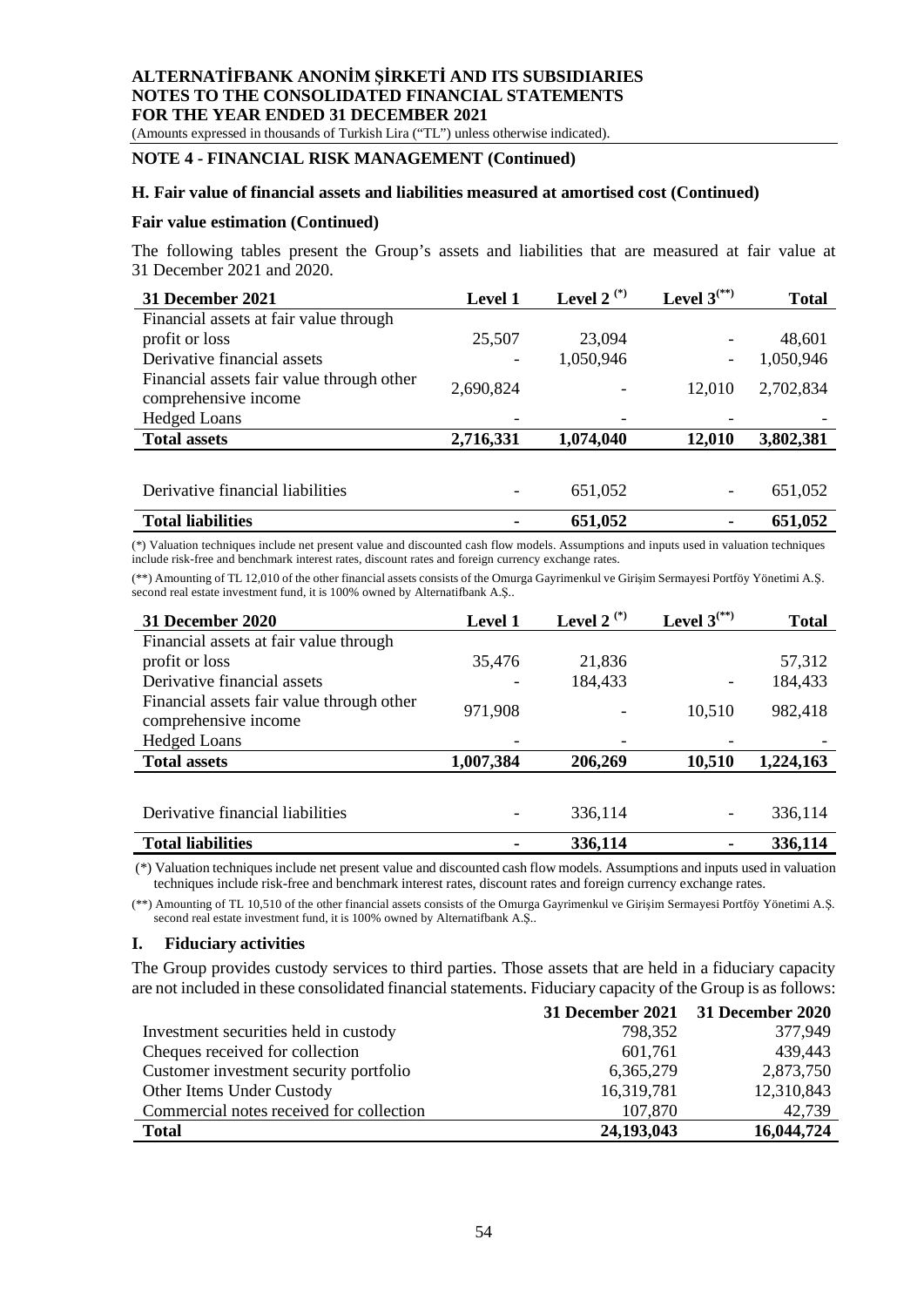(Amounts expressed in thousands of Turkish Lira ("TL") unless otherwise indicated).

## **NOTE 5 - CASH AND CASH EQUIVALENTS**

For the purposes of the cash flow statement, cash and cash equivalents comprise the following balances with less than three months maturity from the date of acquisition:

|                                                          |           | 31 December 2021 31 December 2020 |
|----------------------------------------------------------|-----------|-----------------------------------|
| Cash and cash equivalents                                | 571,371   | 185,613                           |
| Demand deposits with the Central Bank of Turkey (*)      | 3,216,132 | 1,690,001                         |
| Loans and advances to banks (with original maturity less |           |                                   |
| than three months) $(*)$ $(*)$                           | 3,428,589 | 2,332,879                         |
| Cash and cash equivalents <sup>(*)</sup>                 | 7,216,092 | 4,208,493                         |

(\*) Excluding accruals, restricted deposits with Central Bank of Turkey

(\*\*) Amount of TL 1,119 expected credit losses for banks excluded (31 December 2020: 828).

#### **NOTE 6 - CASH AND BALANCES WITH THE CENTRAL BANK OF TURKEY**

|                                   |           | 31 December 2021 31 December 2020 |
|-----------------------------------|-----------|-----------------------------------|
| Cash and cash equivalents         |           |                                   |
| Cash in hand - foreign currency   | 537,539   | 152,983                           |
| Cash in hand - TL                 | 33,832    | 32,630                            |
|                                   | 571,371   | 185,613                           |
| Demand deposits at central banks  |           |                                   |
| Foreign currency                  | 2,446,047 | 1,343,802                         |
| TL                                | 790,606   | 352,128                           |
|                                   | 3,236,653 | 1,695,930                         |
| Time deposits at central banks    |           |                                   |
| TL                                |           |                                   |
|                                   |           |                                   |
| Reserve deposits at central banks |           |                                   |
| Foreign currency                  | 3,650,439 | 1,713,358                         |
|                                   | 3,650,439 | 1,713,358                         |
| <b>Cash in transit</b>            | 68        | 33                                |
| <b>Total</b>                      | 7,458,531 | 3,594,934                         |

Banks that are established in Turkey or performing their operations by opening new branches in Turkey are subject to the Central Bank of the Republic of Turkey's Communiqué numbered 2005/1 "Required Reserves". The Bank's total domestic liabilities excluding the items stated in the Communiqué as deductibles, the deposits accepted on behalf of foreign branches from Turkey and loans obtained by the banks but followed under foreign branches constitute the required reserves liabilities.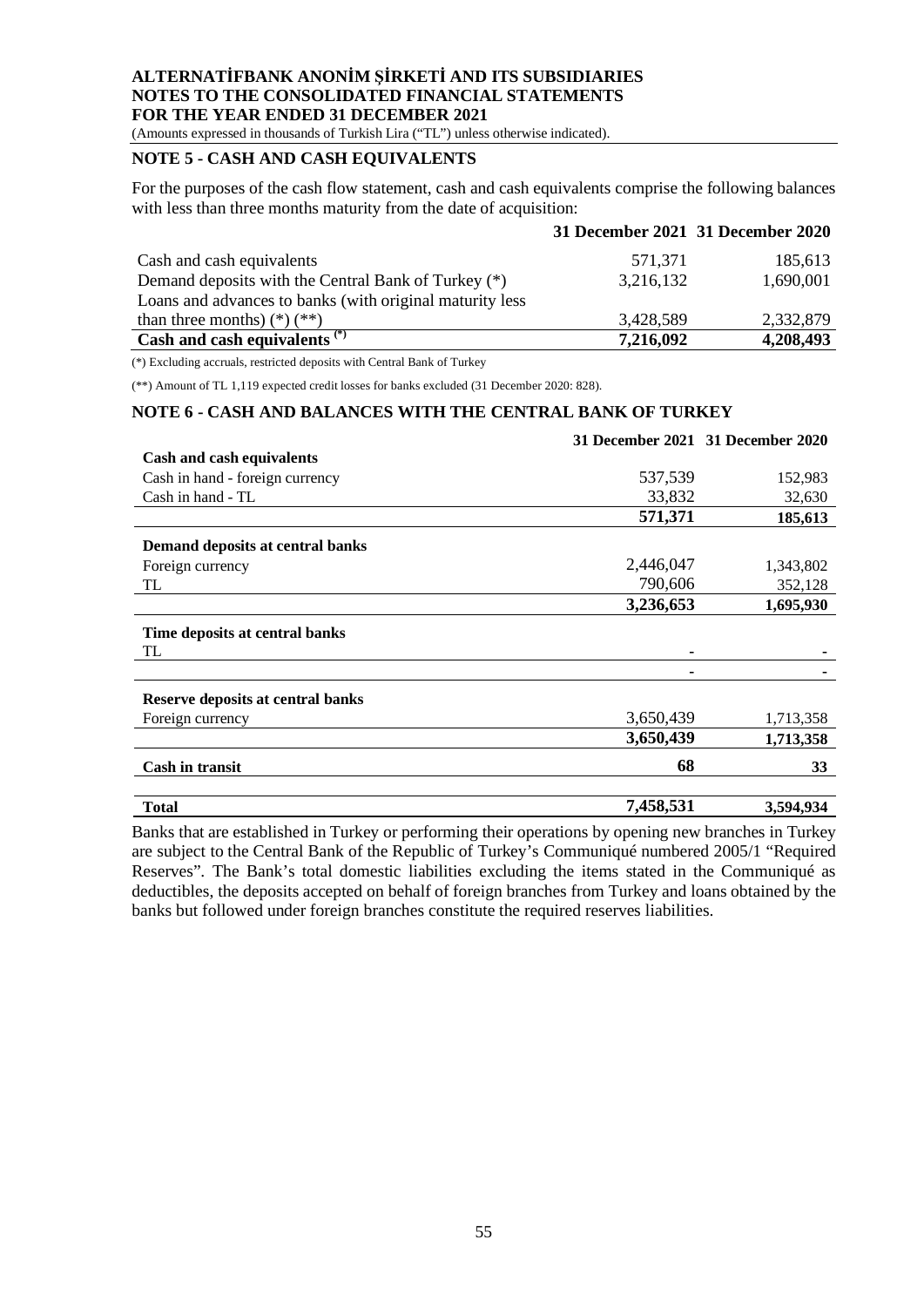(Amounts expressed in thousands of Turkish Lira ("TL") unless otherwise indicated).

## **NOTE 6 - CASH AND BALANCES WITH THE CENTRAL BANK OF TURKEY (Continued)**

The required reserves may keep in reserve in Central Bank of Turkey as Turkish Lira, USD and/or Euro and standard gold. As of 31 December 2021, the Turkish lira required reserve ratios are determined to be within the range of 3%-8% depending on the maturity structure of deposits denominated in Turkish Lira (31 December 2020: 1%-6% for all Turkish Lira liabilities), and other foreign currency liabilities within the range of 5%-26% (31 December 2020: 5%-22% for all foreign currency liabilities). According to the Communiqué No: 2019/15, which enforcement date of 9 August 2019, the required reserve ratios application was differentiated according to the loan growth was abolished on 11 December 2020.

Within the scope of the Communiqué No. 2021/14 on Supporting the Conversion of TL Deposit and Participation Accounts, the conversion rate from foreign currency deposit accounts in USD, EUR, GBP and participation fund accounts in foreign currency to time deposits and participation funds in TL as of the obligation date of April 15, 2022, it has been decided not to apply an annual commission of 1,5% to the banks that have reached the 10% level and the 20% level as of the 8/7/2022 obligation date, up to the amount to be kept for their liabilities until the end of 2022.

|                          | 31 December 2021 |                |              | <b>31 December 2020</b> |                          |              |
|--------------------------|------------------|----------------|--------------|-------------------------|--------------------------|--------------|
|                          | <b>Domestic</b>  | Foreign        | <b>Total</b> | <b>Domestic</b>         | Foreign                  | <b>Total</b> |
|                          |                  |                |              |                         |                          |              |
| TL:                      |                  |                |              |                         |                          |              |
| Nostro/demand deposits   | 6,021            | $\overline{a}$ | 6,021        | 2,077                   |                          | 2,077        |
| Time deposits            | 49,448           | $\overline{a}$ | 49,448       | 162,626                 | $\overline{\phantom{0}}$ | 162,626      |
| Interbank money market   | 50,018           | $\overline{a}$ | 50,018       | 600,294                 | -                        | 600,294      |
|                          | 105,487          | $\overline{a}$ | 105,487      | 764,997                 | $\qquad \qquad -$        | 764,997      |
|                          |                  |                |              |                         |                          |              |
| <b>Foreign currency:</b> |                  |                |              |                         |                          |              |
| Nostro/demand deposits   | 38.419           | 1,909,333      | 1,947,752    | 15,845                  | 457,736                  | 473,581      |
| Time deposits            | 946,773          | 427,502        | 1,374,275    | 1,057,633               | 37,107                   | 1,094,740    |
|                          | 985,192          | 2,336,835      | 3,322,027    | 1,073,478               | 494,843                  | 1,568,321    |
| <b>Expected credit</b>   |                  |                |              |                         |                          |              |
| $losses(-)$              | 941              | 178            | 1,119        | 650                     | 178                      | 828          |
| <b>Total</b>             | 1,089,738        | 2,336,657      | 3,426,395    | 1,837,825               | 494,665                  | 2,332,490    |

#### **NOTE 7 - LOANS AND ADVANCES TO BANK**

# **NOTE 8 - FINANCIAL ASSETS AT FAİR VALUE THROUGH PROFIT OR LOSS**

|                                                                |           | 31 December 2021 31 December 2020 |
|----------------------------------------------------------------|-----------|-----------------------------------|
| Government bonds and treasury bills( $*$ )                     | 48.601    | 57,312                            |
| <b>Total debt securities</b>                                   | 48,601    | 57,312                            |
| Derivative financial instruments                               | 1,050,946 | 184,433                           |
| Total financial assets at fair value<br>through profit or loss | 1,099,547 | 241,745                           |

(\*) Other financial assets amounting to TL 23,094 are included (31 December 2020: TL 21,836).

Government bonds and treasury bills are discount and coupon securities issued by the Government of the Republic of Turkey. Other debt securities represent corporate bonds issued by companies incorporated in Turkey.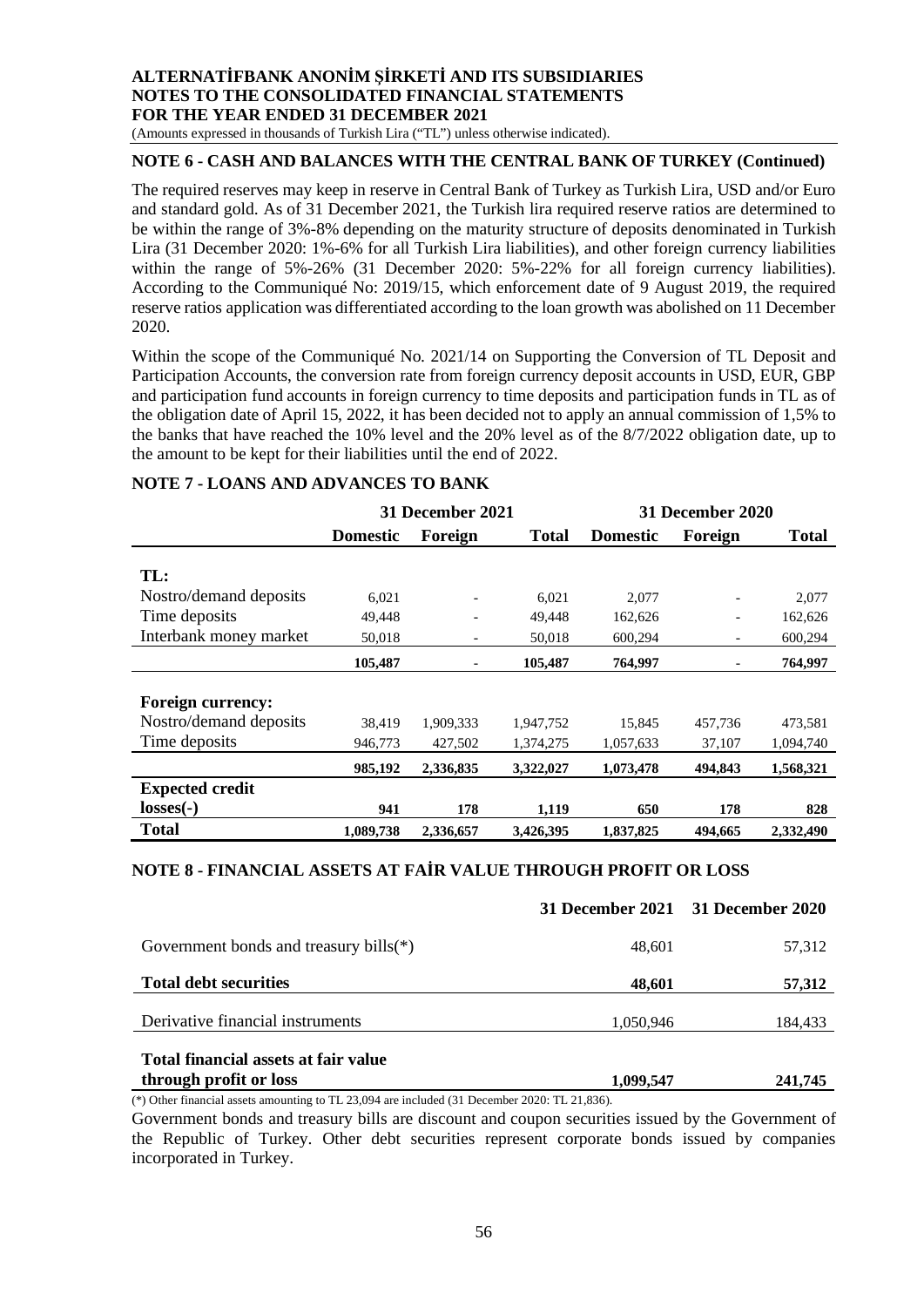(Amounts expressed in thousands of Turkish Lira ("TL") unless otherwise indicated).

## **NOTE 9 - DERIVATIVE FINANCIAL INSTRUMENTS**

The Group utilises the following derivative instruments:

"Currency forwards" represent commitments to purchase or sell foreign and domestic currency, including undelivered spot transactions.

 "Currency swaps" are commitments to exchange one set of cash flows for another. Swaps result in an economic exchange of currencies or interest rates. Currency swaps involve the exchange of the principal as well. The Group risks are represented by the potential cost of replacing the swap contracts if counterparties fail to perform their obligation. This risk is monitored on an on-going basis with reference to the current fair value and the liquidity of the market. To control the level of risk taken, the  $+Group$ assesses counterparties using the same techniques as for its lending activities.

Options are the right to buy or sell for the buyer and are the obligations for the writer an asset at a specified price until a specified expiration date. Options are traded for clients' needs.

The notional amounts of certain types of financial instruments provide a basis for comparison with instruments recognised on the statement of financial position but do not necessarily indicate the amounts of future cash flows involved or the current fair value of the instruments, and therefore, do not indicate the Group's exposure to credit or price risks. The derivative instruments become favourable (assets) or unfavourable (liabilities) as a result of fluctuations in foreign exchange rates and interest rates relative to their terms.

| 31 December 2021             | Contract/notional | <b>Fair values</b> |                    |
|------------------------------|-------------------|--------------------|--------------------|
|                              | amount            | <b>Assets</b>      | <b>Liabilities</b> |
| Derivatives held for trading |                   |                    |                    |
| Currency forwards            | 1,531,110         | 21.428             | (35,091)           |
| Currency swaps               | 26,419,809        | 540,402            | (252, 895)         |
| OTC currency options         | 4,354,400         | 400,618            | (293, 452)         |
| Other                        |                   |                    |                    |
| $Total(*)$                   | 32,305,319        | 962,448            | (581, 438)         |

(\*) Derivatives for hedging purpose are excluded

| 31 December 2020             | Contract/notional | <b>Fair values</b>       |                    |
|------------------------------|-------------------|--------------------------|--------------------|
|                              | amount            | <b>Assets</b>            | <b>Liabilities</b> |
| Derivatives held for trading |                   |                          |                    |
| Currency forwards            | 2,265,541         | 49,021                   | (2,207)            |
| Currency swaps               | 22,513,267        | 103,550                  | (323, 373)         |
| OTC currency options         | 1,088,007         | 24,084                   | (6,202)            |
| Other                        | 819,126           | $\overline{\phantom{0}}$ |                    |
| Total $(*)$                  | 26,685,941        | 176,655                  | (331, 782)         |

(\*) Derivatives for hedging purpose are excluded.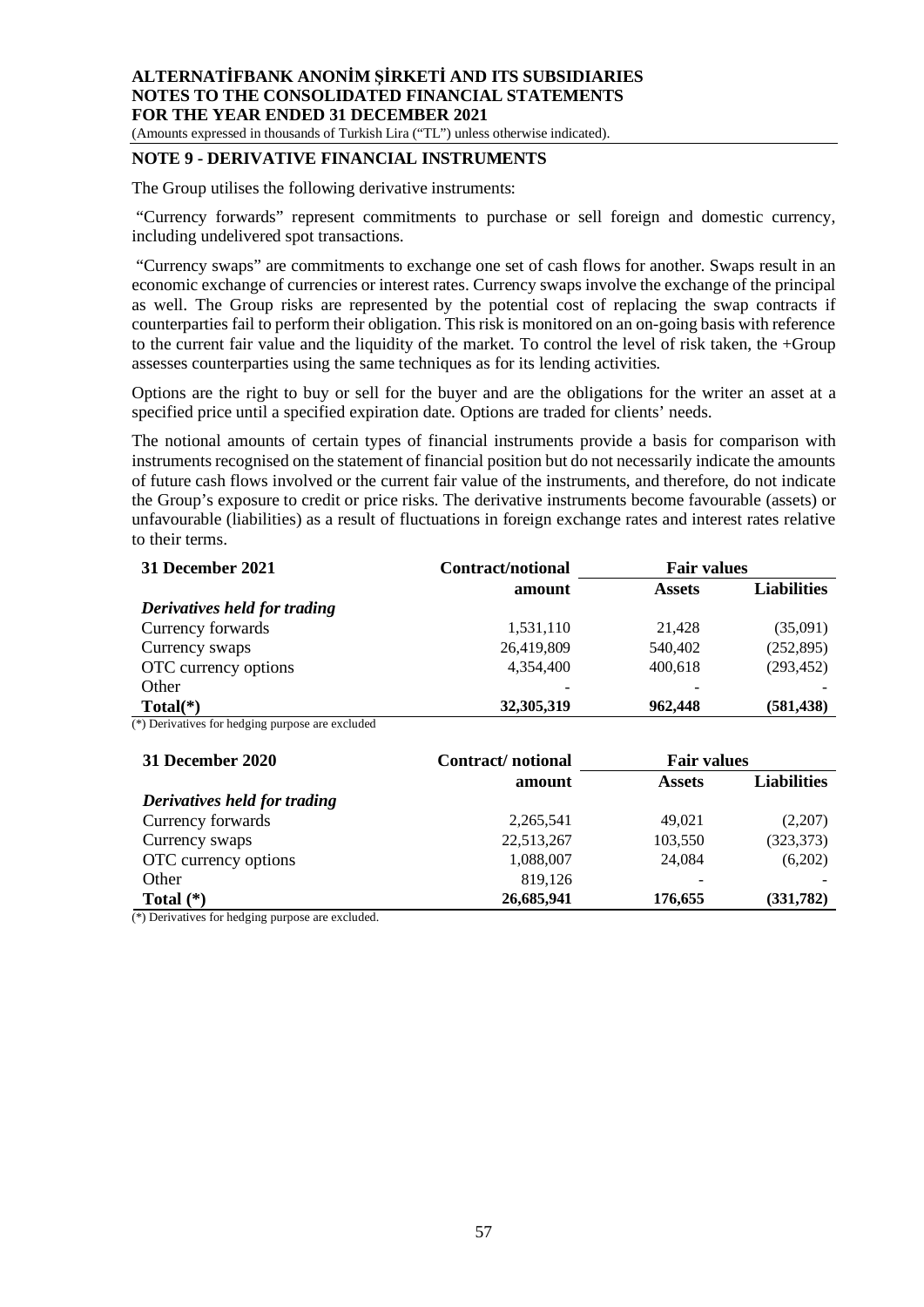(Amounts expressed in thousands of Turkish Lira ("TL") unless otherwise indicated).

# **NOTE 9 - DERIVATIVE FINANCIAL INSTRUMENTS (Continued)**

|                                                     | Contract/             |                    |                    |
|-----------------------------------------------------|-----------------------|--------------------|--------------------|
| 31 December 2021                                    | notional              | <b>Fair values</b> |                    |
|                                                     | amount                | <b>Assets</b>      | <b>Liabilities</b> |
| Derivatives held for risk management                |                       |                    |                    |
| Interest rate swaps <sup>(*)</sup>                  | 15,562,132            | 88,498             | 69,614             |
| <b>Total</b>                                        | 15,562,132            | 88,498             | 69,614             |
| (*) Explained in Note 2.<br><b>31 December 2020</b> | Contract/<br>notional | <b>Fair values</b> |                    |
|                                                     | amount                | <b>Assets</b>      | <b>Liabilities</b> |
| Derivatives held for risk management                |                       |                    |                    |
| Interest rate swaps <sup>(*)</sup>                  | 5,787,446             | 7.778              | 4,332              |
| <b>Total</b>                                        | 5,787,446             | 7,778              | 4,332              |
|                                                     |                       |                    |                    |

(\*) Explained in Note 2.

The impact of cash flow hedge accounting application is summarized below:

#### **31 December 2021**

|                           | <b>Asset liability</b> |                   | <b>Fair value</b><br>gain of hedged | Net fair value of hedging |                  |
|---------------------------|------------------------|-------------------|-------------------------------------|---------------------------|------------------|
| <b>Hedging Instrument</b> | hedging                | <b>Risk Hedge</b> | asset                               | account                   |                  |
|                           |                        |                   |                                     | Asset                     | <b>Liability</b> |
|                           | Fixed interest,        |                   |                                     |                           |                  |
|                           | fixed payment          |                   |                                     |                           |                  |
|                           | commercial             | Fixed interest    |                                     |                           |                  |
| Interest swap contract    | loans                  | rate risk         | 47                                  | 88,498                    | 69.614           |

#### **31 December 2020**

|                           | <b>Asset liability</b> |                   | <b>Fair value</b><br>gain of hedged | Net fair value of hedging |                  |
|---------------------------|------------------------|-------------------|-------------------------------------|---------------------------|------------------|
| <b>Hedging Instrument</b> | hedging                | <b>Risk Hedge</b> | asset                               | account                   |                  |
|                           |                        |                   |                                     | Asset                     | <b>Liability</b> |
|                           | Fixed interest.        |                   |                                     |                           |                  |
|                           | fixed payment          |                   |                                     |                           |                  |
|                           | commercial             | Fixed interest    |                                     |                           |                  |
| Interest swap contract    | loans                  | rate risk         | 19                                  | 7.778                     | 4,332            |

The Bank evaluates the method of hedge whether to be effective on the expected changes in fair values in this process or not or each result of hedge effectiveness whether to be between the range of 80% and 125%.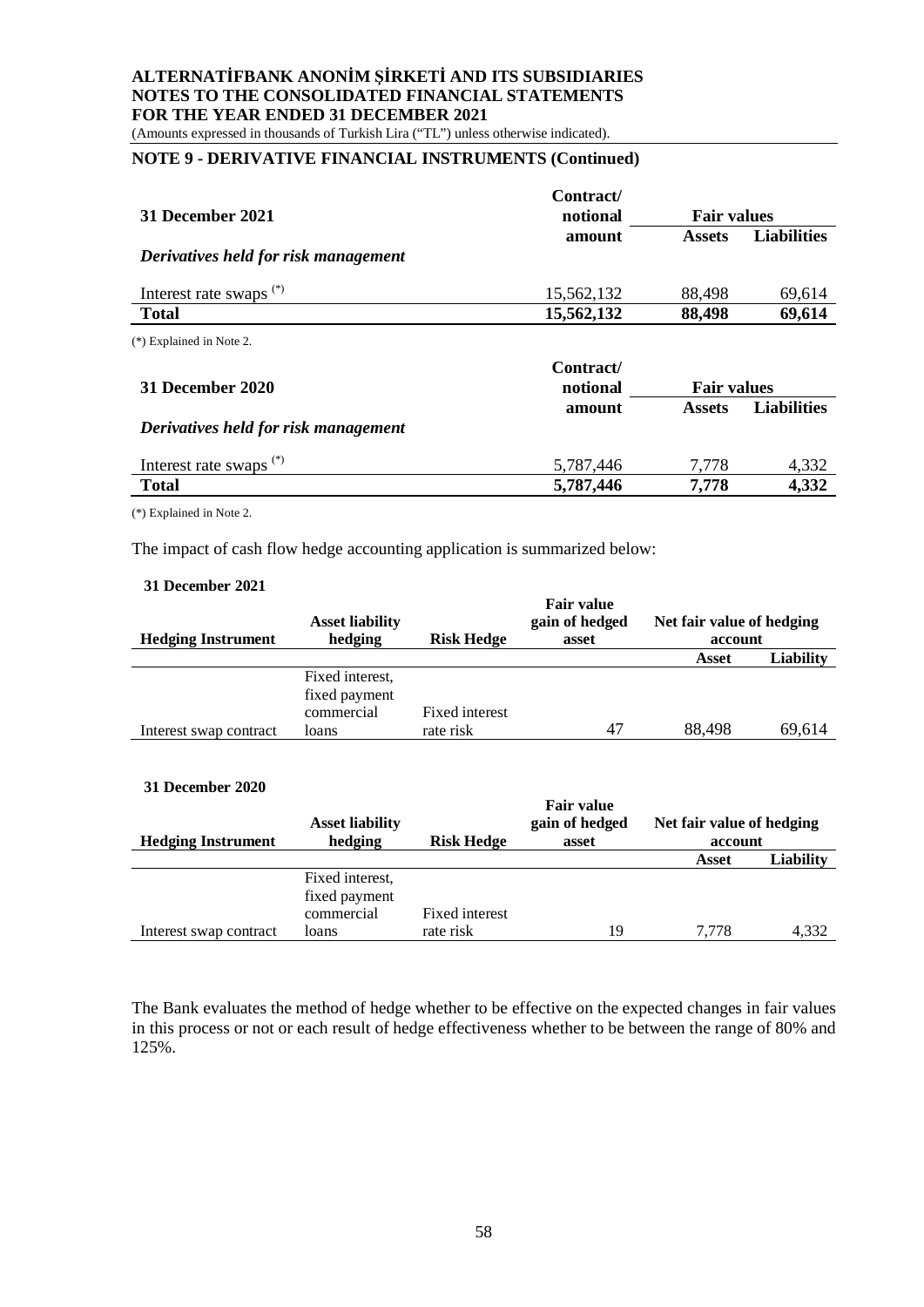(Amounts expressed in thousands of Turkish Lira ("TL") unless otherwise indicated).

## **NOTE 9 - DERIVATIVE FINANCIAL INSTRUMENTS (Continued)**

Changes in fair values of derivative transactions determined as hedge for fair value are recorded in profit or loss together with changes in hedging asset or liability. The difference in current values of derivative transactions fair value hedge is shown in "Trading gains and losses on derivative financial instruments" account. In the statement of financial position, change in fair value of hedge asset or liability during the hedge accounting to be effective is shown with the related asset or liability. If the underlying hedge does not conform to the hedge accounting requirements, according to the adjustments made to the carrying value (amortised cost) of the hedged item, for which the risk is hedged by a portfolio hedge, are amortized with the straight line method within the time to maturity and recognized under the "Trading gains and losses on derivative financial instruments" account.

#### **NOTE 10 - LOANS AND ADVANCES TO CUSTOMERS**

|                                       |            |            |                 | <b>Credit</b> | Lease              |              |
|---------------------------------------|------------|------------|-----------------|---------------|--------------------|--------------|
| 31 December 2021                      | Corporate  | <b>SME</b> | <b>Consumer</b> | Card          | <b>Receivables</b> | <b>Total</b> |
|                                       |            |            |                 |               |                    |              |
| Performing loans                      | 17,362,276 | 4,726,245  | 181,151         | 60.629        | 1,517,896          | 23,848,197   |
| Loans under close monitoring          | 2,874,872  | 979,127    | 4,101           | 3,399         | 485,756            | 4,347,255    |
| Loans under legal follow-up           | 277,798    | 397,479    | 3,502           | 1,050         | 193,635            | 873,464      |
|                                       |            |            |                 |               |                    |              |
| Gross                                 | 20,514,946 | 6,102,851  | 188,754         | 65,078        | 2,197,287          | 29,068,916   |
|                                       |            |            |                 |               |                    |              |
| Less: 12 month ECL (stage 1)          | 121,597    | 38.291     | 2,822           | 826           | 2,105              | 165,641      |
| Less: Lifetime ECL significant        | 377,948    | 89.873     | 82              | 104           | 68.707             | 536,714      |
| increase in credit risk (stage 2)     |            |            |                 |               |                    |              |
| Less: Lifetime ECL impaired           | 274.884    | 184,840    | 31              | 121           | 112.424            | 572,300      |
| credits (stage 3)                     |            |            |                 |               |                    |              |
| <b>Total allowance for impairment</b> | 774,429    | 313,004    | 2,935           | 1,051         | 183,236            | 1,274,655    |
| <b>Net</b>                            | 19,740,517 | 5,789,847  | 185,819         | 64,027        | 2,014,051          | 27,794,261   |
|                                       |            |            |                 |               |                    |              |

|                                       |            |            |                 | <b>Credit</b> | Lease              |            |
|---------------------------------------|------------|------------|-----------------|---------------|--------------------|------------|
| 31 December 2020                      | Corporate  | <b>SME</b> | <b>Consumer</b> | Card          | <b>Receivables</b> | Total      |
|                                       |            |            |                 |               |                    |            |
| Performing loans                      | 14,810,536 | 3,575,692  | 193,563         | 40,665        | 987,067            | 19,607,523 |
| Loans under close monitoring          | 1,999,758  | 934,857    | 6.802           | 1,900         | 557,965            | 3,501,282  |
| Loans under legal follow-up           | 671,489    | 409.499    | 4,098           | 1,035         | 116,212            | 1,202,333  |
| Gross                                 | 17,481,783 | 4,920,048  | 204,463         | 43,600        | 1,661,244          | 24,311,138 |
|                                       |            |            |                 |               |                    |            |
| Less: 12 month ECL (stage $1$ )       | 89.453     | 38,077     | 1,714           | 806           | 2.444              | 132,494    |
| Less: Lifetime ECL significant        |            |            |                 |               |                    |            |
| increase in credit risk (stage 2)     | 192,858    | 80,158     | 979             | 101           | 52,823             | 326,919    |
| Less: Lifetime ECL impaired           |            |            |                 |               |                    |            |
| credits (stage 3)                     | 242,923    | 95,206     | 11              | 135           | 61.981             | 400,256    |
| <b>Total allowance for impairment</b> | 525,234    | 213,441    | 2,704           | 1,042         | 117,248            | 859,669    |
| <b>Net</b>                            | 16,956,549 | 4,706,607  | 201,759         | 42,558        | 1.543.996          | 23,451,469 |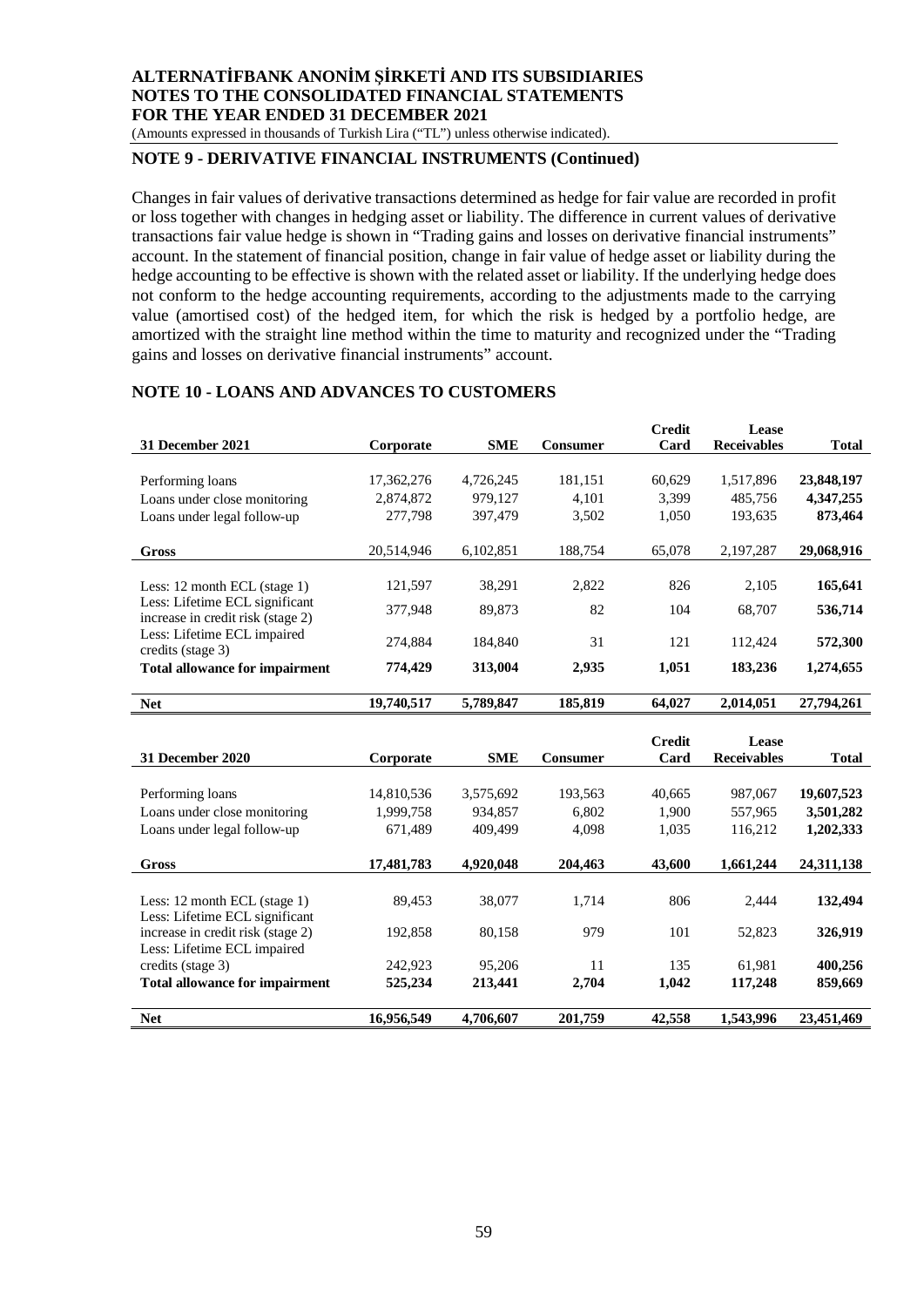(Amounts expressed in thousands of Turkish Lira ("TL") unless otherwise indicated).

# **NOTE 10 - LOANS AND ADVANCES TO CUSTOMERS (Continued)**

Information on the movement of total non-performing loans as follows:

|                                                             | <b>III.</b> Group                                                    | <b>IV.</b> Group                                                  | V. Group                                        |
|-------------------------------------------------------------|----------------------------------------------------------------------|-------------------------------------------------------------------|-------------------------------------------------|
|                                                             | <b>Loans and other</b><br>receivables with limited<br>collectability | Loans and other<br>receivables with<br>doubtful<br>collectability | Uncollectible<br>loans and<br>other receivables |
| 31 December 2020 (**)                                       | 115,200                                                              | 125,400                                                           | 961,733                                         |
| Addition $(+)$                                              | 225,072                                                              | 4,738                                                             | 72,018                                          |
| Transfers from Other Categories of Non-performing Loans (+) |                                                                      | 118,100                                                           | 147,858                                         |
| Transfers to Other Categories of Non-performing Loans (-)   | (118.100)                                                            | (147.858)                                                         |                                                 |
| Collections (-)                                             | (25.921)                                                             | (15.777)                                                          | (588, 647)                                      |
| Write-offs $(-)$ <sup>(*)</sup>                             |                                                                      |                                                                   | (352)                                           |
| Sold Portfolio (-)                                          |                                                                      |                                                                   |                                                 |
| Corporate and Commercial Loans                              |                                                                      |                                                                   |                                                 |
| <b>Consumer Loans</b>                                       |                                                                      |                                                                   |                                                 |
| Credit Cards                                                |                                                                      |                                                                   |                                                 |
| 31 December 2021                                            | 196,251                                                              | 84,603                                                            | 592,610                                         |
| Specific Provision (-)                                      | 86,076                                                               | 47,985                                                            | 438,239                                         |
| <b>Net Balance on Balance Sheet</b>                         | 110,175                                                              | 36.618                                                            | 154.371                                         |

 $(*)$  The Parent Bank's non-performing loans amounting to TL 352 have been write-off from assets due to the Board of Directors' decisions taken in 2021.

(\*\*) Non performing financial leasing receivables amounting to TL 193,636 has included.

Reconciliation of allowance account for losses on loans and advances by class is as follows:

| 31 December 2021                 | <b>Allowance for</b><br><b>Impairment</b> on<br>Stage 1& Stage 2 Loans | <b>Allowance for</b><br><b>Impairment</b> on<br><b>Stage 3 Loans</b> | <b>Total</b> |
|----------------------------------|------------------------------------------------------------------------|----------------------------------------------------------------------|--------------|
| At January 2020                  | 459,413                                                                | 400,256                                                              | 859,669      |
| Charge for the year              | 644.247                                                                | 230.634                                                              | 874.881      |
| <b>Collection and Recoveries</b> | (552, 932)                                                             | (70, 190)                                                            | (623, 122)   |
| Amounts written off and sold (*) | 151,627                                                                | 11,600                                                               | 163,227      |
| <b>Total</b>                     | 702,355                                                                | 572,300                                                              | 1,274,655    |

(\*) The Parent Bank's non-performing loans amounting to TL 352 have been write-off from assets due to the Board of Directors' decisions taken in 2021.

| 31 December 2020                   | <b>Allowance for</b><br><b>Impairment</b> on<br>Stage 1& Stage 2 Loans | <b>Allowance for</b><br><b>Impairment</b> on<br><b>Stage 3 Loans</b> | <b>Total</b> |
|------------------------------------|------------------------------------------------------------------------|----------------------------------------------------------------------|--------------|
| At January , 2019                  | 309.285                                                                | 286.932                                                              | 596,217      |
| Charge for the year                | 475,391                                                                | 171,571                                                              | 646,962      |
| <b>Collection and Recoveries</b>   | (312,506)                                                              | (68, 529)                                                            | (381, 035)   |
| Amounts written off and sold $(*)$ | (12,757)                                                               | 10,282                                                               | (2,475)      |
| <b>Total</b>                       | 459,413                                                                | 400,256                                                              | 859,669      |

(\*)The Parent Bank's non-performing loans amounting to TL 3,866 have been write-off from assets due to the Board of Directors' decisions taken in 2020.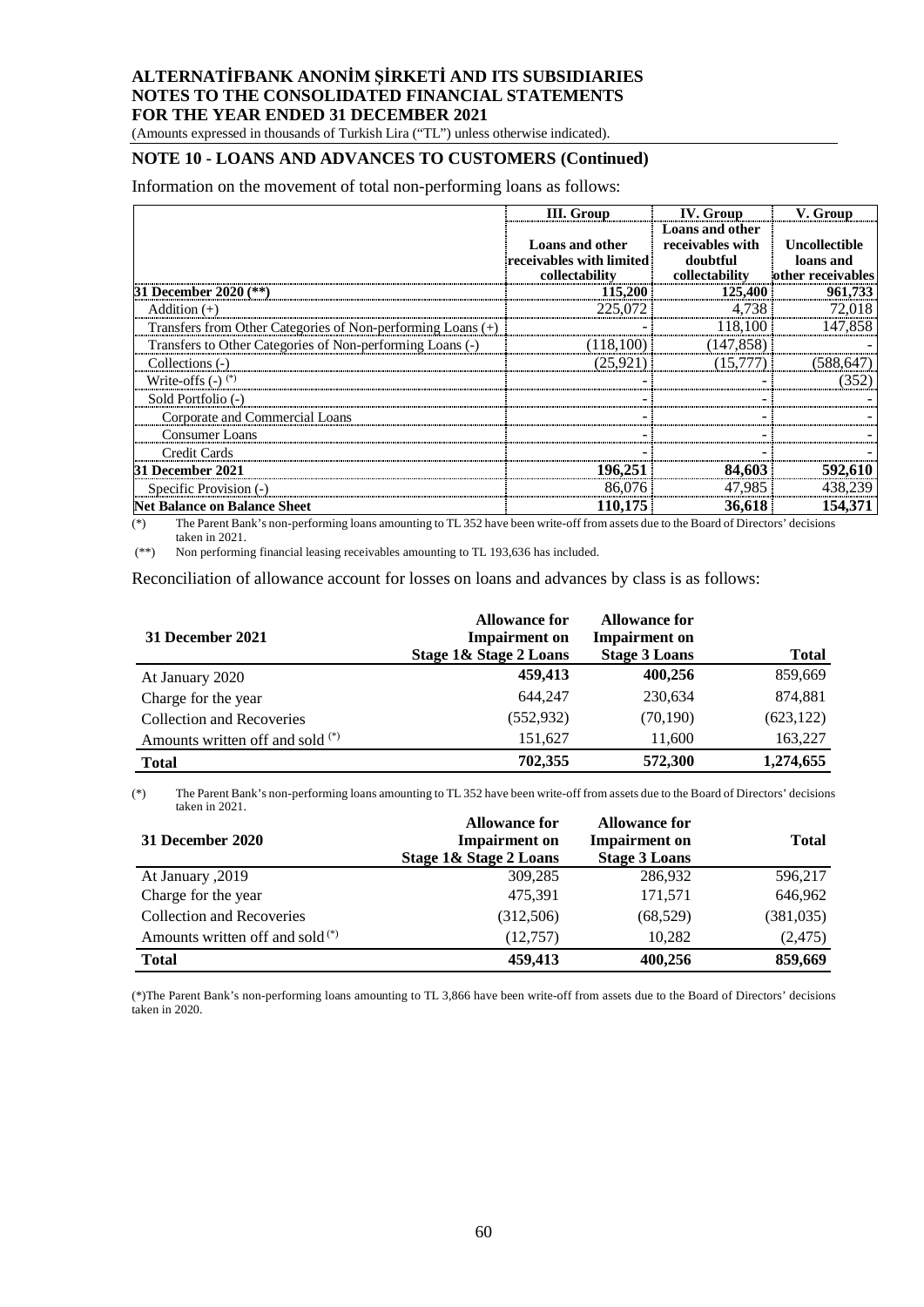(Amounts expressed in thousands of Turkish Lira ("TL") unless otherwise indicated).

#### **NOTE 11 - INVESTMENT SECURITIES**

#### **(i) Investment securities at fair value through other comprehensive income**

|                                                                        | 31 December 2021        |
|------------------------------------------------------------------------|-------------------------|
| Investment securities at fair value through other comprehensive income |                         |
| Government bonds and treasury bills                                    | 2,687,131               |
| Government bonds and treasury bills sold under repurchase agreements   | 15,703                  |
| Total securities at fair value through other comprehensive income      | 2,702,834               |
|                                                                        |                         |
|                                                                        | 31 December 2020        |
|                                                                        |                         |
| Investment securities at fair value through other comprehensive income |                         |
| Government bonds and treasury bills                                    | 721,802                 |
| Government bonds and treasury bills sold under repurchase agreements   | 260,616                 |
| Total securities at fair value through other comprehensive income      | 982,418                 |
|                                                                        |                         |
| <b>Investment securities at amortised cost</b><br>(ii)                 |                         |
|                                                                        |                         |
|                                                                        | <b>31 December 2021</b> |
|                                                                        |                         |
| Debt securities - at amortised cost - listed:                          |                         |
| Government bonds and treasury bills                                    |                         |
| Other financial assets                                                 | 3,668,001               |
| Government bonds and treasury bills                                    | 2,310,134               |
| sold under repurchase agreements<br>Expected credit losses (-)         |                         |
| <b>Total securities at amortised cost</b>                              | (1,089)<br>5,977,046    |
|                                                                        |                         |
|                                                                        | <b>31 December 2020</b> |
|                                                                        |                         |
| Debt securities - at amortised cost - listed:                          |                         |
| Government bonds and treasury bills                                    | 2,932,623               |
| Other financial assets                                                 |                         |
|                                                                        | 500,650                 |
| Government bonds and treasury bills                                    |                         |
| sold under repurchase agreements                                       | 800,627                 |
| Expected credit losses (-)                                             | (806)                   |

Government bonds and treasury bills are discount and coupon securities issued by the Government of the Republic of Turkey.

Amortised cost securities whose total carrying amount is TL 2,310,134 as at 31 December 2021 (31 December 2020: TL 800,627) are pledged to banks and other financial institutions against funds obtained under repurchase agreements.

Amortised cost securities are also pledged to regulatory authorities for legal requirements and other financial institutions as a guarantee for stock exchange and money market operations. These are mainly the CBRT, ISE Settlement and Custody Bank and other financial institutions and amount to TL 2,686,345 (31 December 2020: TL 1,536,527).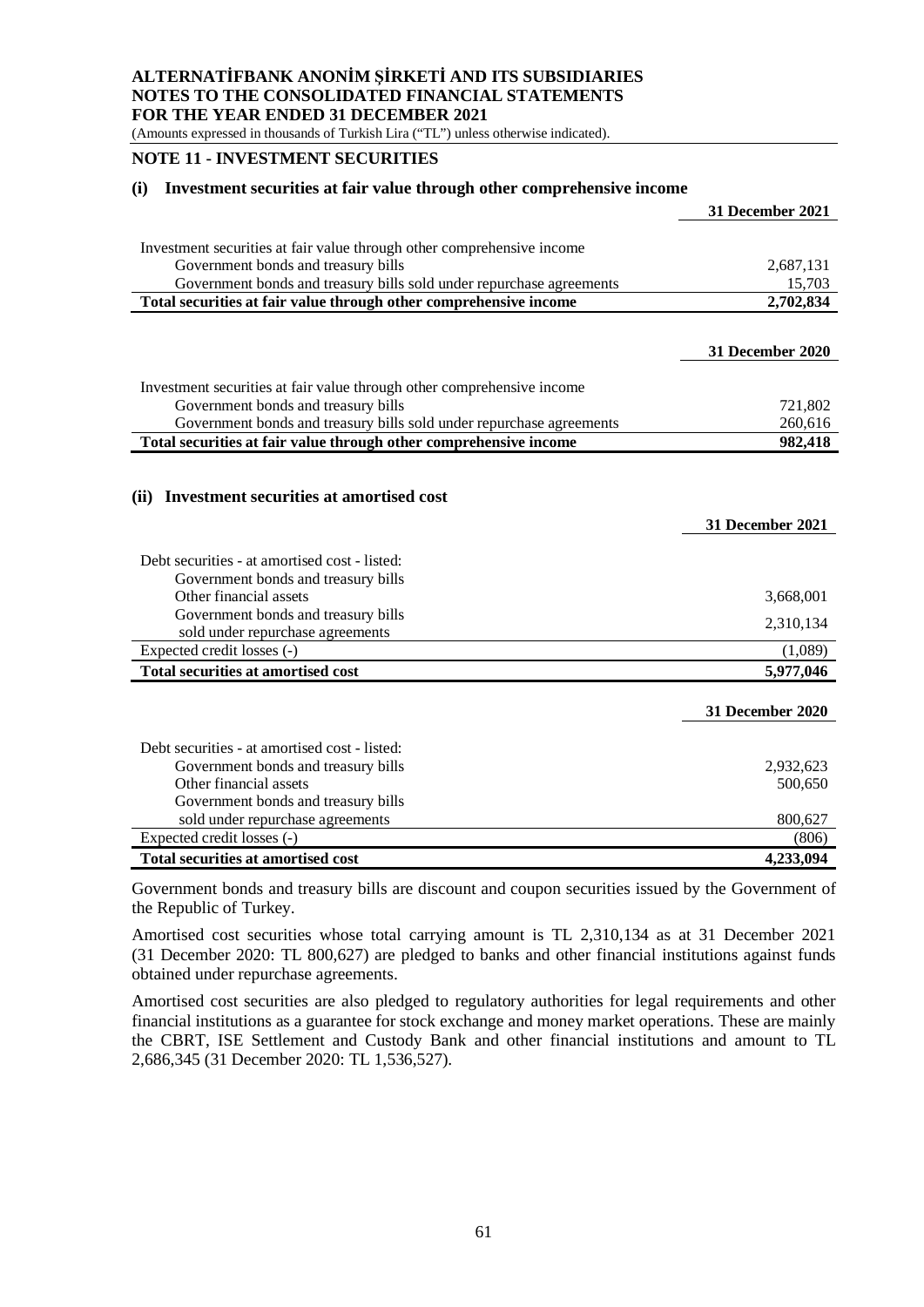(Amounts expressed in thousands of Turkish Lira ("TL") unless otherwise indicated).

# **NOTE 11 - INVESTMENT SECURITIES (Continued)**

#### **(ii) Investment securities at amortised cost (Continued)**

The movements in securities at amortised cost as at 31 December 2021 and 2020 are as follows:

|                                                | <b>31 December 2021</b> |
|------------------------------------------------|-------------------------|
| Balance at 1 January                           | 4,233,900               |
| Foreign Exchange Differences in Monetary Items | 1,798,463               |
| Disposals/redemption                           | (121, 121)              |
| Change in amortised cost (-)                   | 66,900                  |
| Expected credit losses (-)                     | (1,089)                 |
| <b>Total securities at amortised cost</b>      | 5,977,053               |

|                                                | 31 December 2020 |
|------------------------------------------------|------------------|
| Balance at 1 January                           | 3,732,494        |
| Foreign Exchange Differences in Monetary Items | 804,796          |
| Disposals/redemption                           | (303, 390)       |
| Change in amortised cost (-)                   |                  |
| Expected credit losses (-)                     | (806)            |
| <b>Total securities at amortised cost</b>      | 4,233,094        |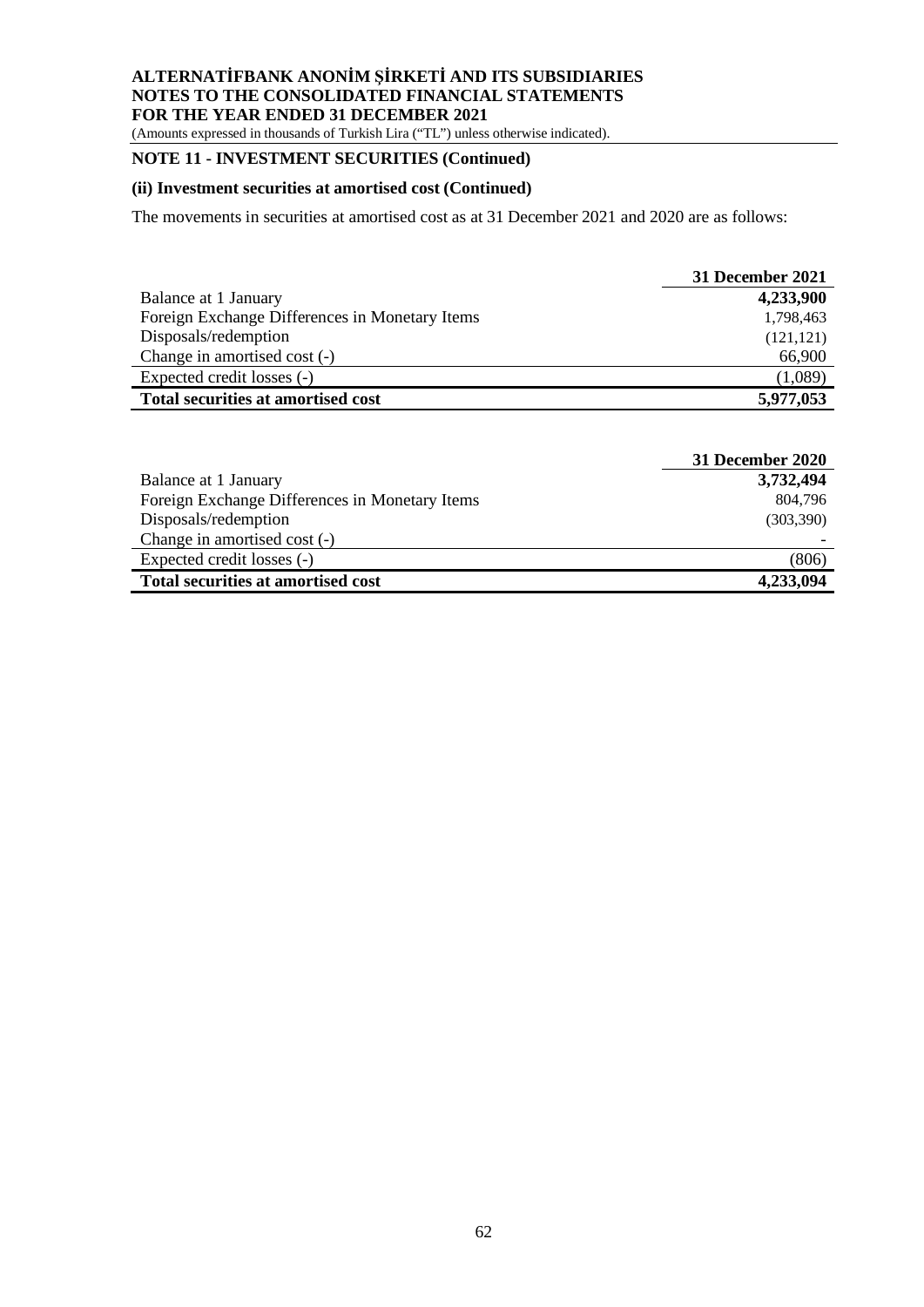(Amounts expressed in thousands of Turkish Lira ("TL") unless otherwise indicated).

# **NOTE 12 - INTANGIBLE ASSETS AND GOODWILL**

Carrying value and accumulated depreciation of intangible assets at the beginning and at the end of the period

|                          | 31 December 2021 | 31 December 2020 |
|--------------------------|------------------|------------------|
| Cost                     | 277,009          | 225,998          |
| Accumulated amortisation | (134.452)        | (104, 225)       |
| Net book amount          | 142,557          | 121,773          |

Movements of intangible assets are as follows:

#### **31 December 2021**

|                                    |          | <b>Rights and</b> |                 |                          |              |
|------------------------------------|----------|-------------------|-----------------|--------------------------|--------------|
|                                    | Goodwill | <b>Licenses</b>   | <b>Software</b> | <b>Other</b>             | <b>Total</b> |
| Cost                               |          |                   |                 |                          |              |
| At 1 January                       | 49,017   | 91.337            | 84.128          | 1,516                    | 225,998      |
| <b>Additions</b>                   |          | 8,000             | 43,011          |                          | 51,011       |
| Disposals                          |          |                   |                 | -                        |              |
| At 31 December                     | 49,017   | 99.337            | 127,139         | 1.516                    | 277,009      |
|                                    |          |                   |                 |                          |              |
| <b>Accumulated amortisation</b>    |          |                   |                 |                          |              |
| At 1 January                       | ۰        | (56, 374)         | (48, 085)       | 234                      | (104, 225)   |
| Amortisation charge (Note 29)      |          | (3,841)           | (26, 386)       | $\overline{\phantom{a}}$ | (30, 227)    |
| Disposals                          | ۰        |                   |                 | $\overline{\phantom{0}}$ |              |
| At 31 December                     |          | (60,215)          | (74, 471)       | 234                      | (134, 452)   |
|                                    |          |                   |                 |                          |              |
| Net carrying amount at 31 December | 49,017   | 39,122            | 52,668          | 1,750                    | 142,557      |

**31 December 2020**

|                                    |                          | <b>Rights and</b> |                 |              |              |
|------------------------------------|--------------------------|-------------------|-----------------|--------------|--------------|
|                                    | Goodwill                 | <b>Licenses</b>   | <b>Software</b> | <b>Other</b> | <b>Total</b> |
| Cost                               |                          |                   |                 |              |              |
| At 1 January                       | 49,017                   | 90.462            | 52,341          | 1,516        | 193,336      |
| <b>Additions</b>                   | -                        | 875               | 31.787          |              | 32,662       |
| Disposals                          | ٠                        |                   |                 |              |              |
| At 31 December                     | 49,017                   | 91.337            | 84,128          | 1.516        | 225,998      |
|                                    |                          |                   |                 |              |              |
| <b>Accumulated amortisation</b>    |                          |                   |                 |              |              |
| At 1 January                       | ٠                        | (52, 589)         | (31,669)        | 234          | (84, 024)    |
| Amortisation charge (Note 29)      |                          | (3,785)           | (16, 416)       |              | (20,201)     |
| Disposals                          | $\overline{\phantom{0}}$ |                   |                 |              |              |
| At 31 December                     | ۰                        | (56, 374)         | (48, 085)       | 234          | (104, 225)   |
|                                    |                          |                   |                 |              |              |
| Net carrying amount at 31 December | 49,017                   | 34,963            | 36,043          | 1.750        | 121,773      |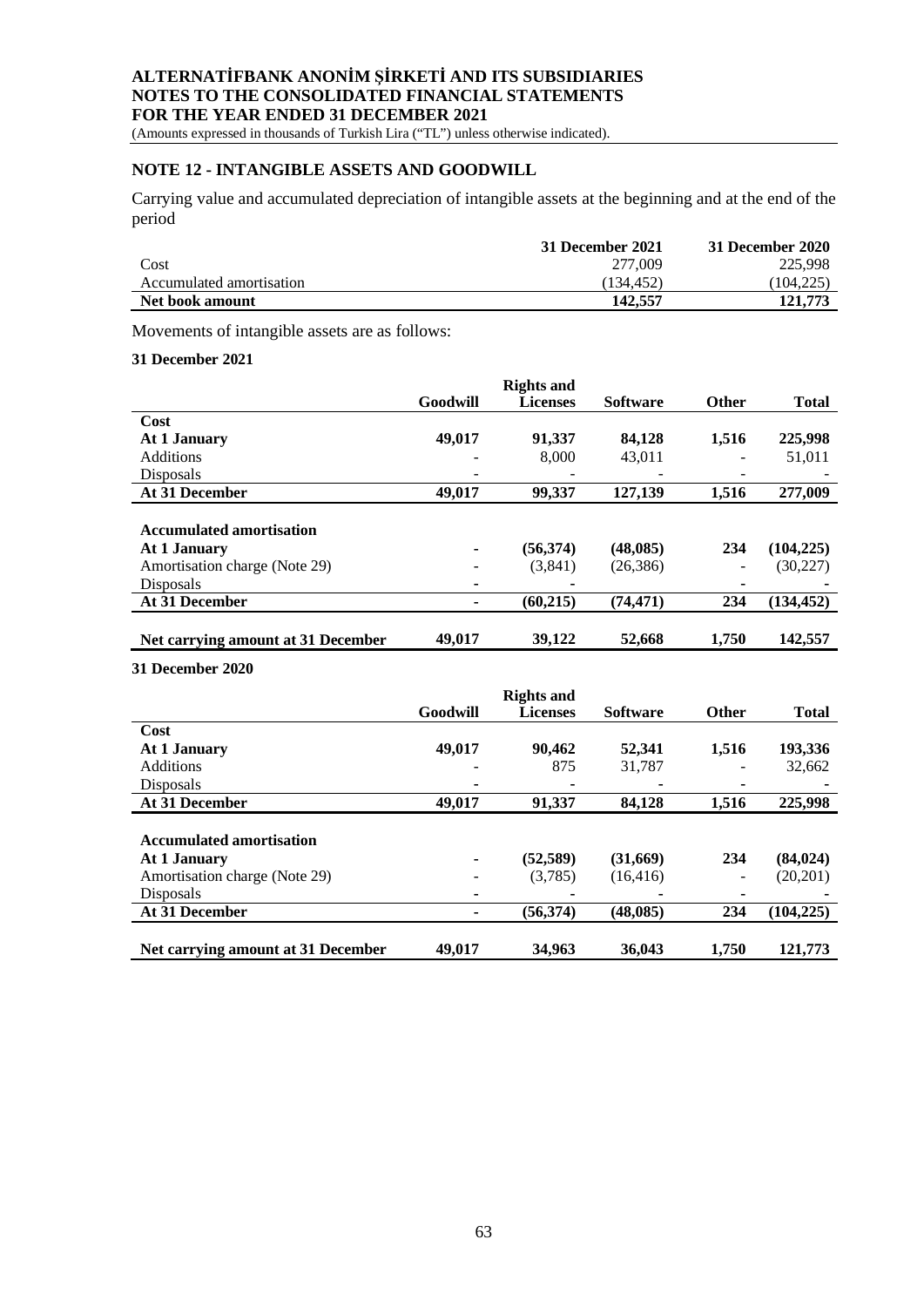(Amounts expressed in thousands of Turkish Lira ("TL") unless otherwise indicated).

## **NOTE 12 - INTANGIBLE ASSETS AND GOODWILL (Continued)**

Group has TL 49,017 goodwill in consolidated financial statements as of balance sheet date (31 December 2020: TL 49,017).

Goodwill is the amount that exceeds the cost of buying of fair value expressed as the amount of the group share in net identifiable assets of the Group's purchased subsidiaries.Annual impairment test is performed for goodwill every year and shown as deducting accumulated impairment from cost of goodwill. Provision for impairment on goodwill is not reversed.

As a result of the disposal of the business that gain or loss occurs includes the carrying amount goodwill related to disposed business.

Goodwill is distrubuted to cash generating units for impairment test. Distributions are made to benefit from the business combination in which the goodwill arose expected to cash-generating units or groups. The recoverable amount of the cash-generating unit is determined based on value in used calculations. These calculations require the use of estimates.

In accordance with the Share Transfer Agreement signed between Anadolu Endüstri Holding A.Ş (AEH) and Alternatifbank A.Ş. and the Banking Regulation and Supervision Agency's authorization numbered 5558 dated 24 October 2013, Alternatifbank A.Ş. purchased 2,727,259,500 shares which is 95.8% of Alternatif Finansal Kiralama ("Alternatif Lease"), the associate of AEH, with a consideration amount of TL 115,585 and 115,488,748 shares from other shareholders with a consideration amount of TL 4,894. The Bank has recognised TL 49,017 goodwill and TL 1,757 intangible assets on this transaction.

The valuation of the fair value of the equity of Alternatif Lease is made by the Bank in the current year. Discounted cash flow method was used for determining fair value by using 5 year business plan prepared by management of the company. Growing the business plan of the A Lease stems from the company's opportunities in the sector in which it operates and new customer acquisitions. The important assumptions about the calculating recoverable amount are discount rates and terminal growth rates. The discount rate used in the calculation is 4.09% and terminal growth rate is 13.8%.

# **31 December 2021 31 December 2020** Cost 533,699 501,559 Accumulated depreciation and impairment (157,713) (136,143) **Net carrying amount** 375,986 365,416

## **NOTE 13 - PROPERTY AND EQUIPMENT**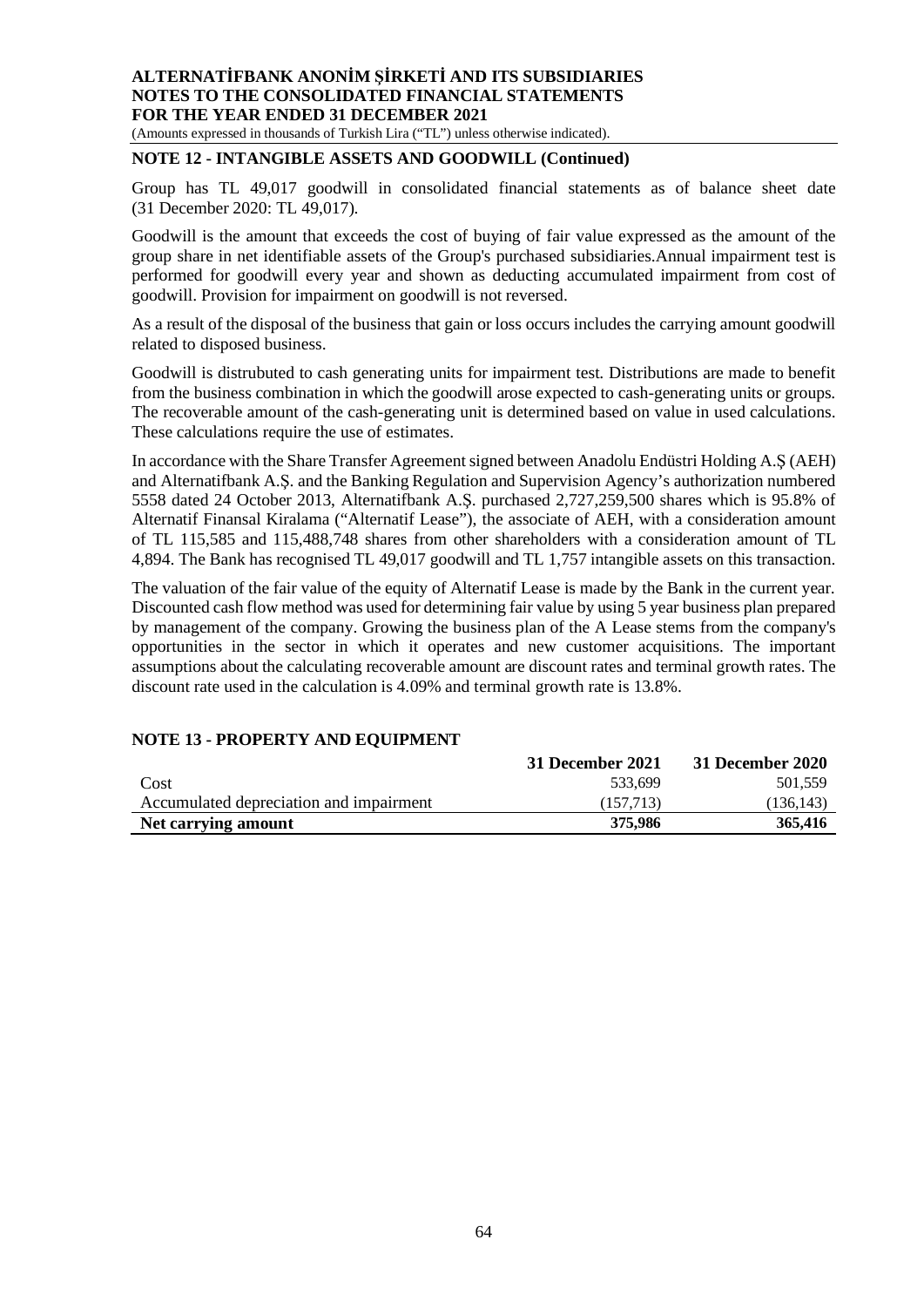(Amounts expressed in thousands of Turkish Lira ("TL") unless otherwise indicated).

## **NOTE 13 - PROPERTY AND EQUIPMENT (Continued)**

|                                                   | <b>Real Estates</b> | <b>Motor</b><br><b>Vehicles</b> | <b>Other Tangible</b><br><b>Assets</b> | <b>Financial</b><br><b>Leasings</b> | <b>Total</b> |
|---------------------------------------------------|---------------------|---------------------------------|----------------------------------------|-------------------------------------|--------------|
| Cost                                              | 252.192             | 20,376                          | 147.935                                | 81,056                              | 501,559      |
| Accumulated Depreciation (-)                      | 11.033              | 2.330                           | 82.783                                 | 39.997                              | 136.143      |
| 31 December 2020 Net Book Value                   | 241,159             | 18.046                          | 65,152                                 | 41,059                              | 365,416      |
| Additions                                         | 3.870               | 39,762                          | 18.224                                 |                                     | 61,856       |
| Disposals Cost                                    | 240                 | 9.200                           | 8.083                                  | 12.193                              | 29,716       |
| Disposals Depreciation (-)                        |                     | (1,417)                         | (5,072)                                |                                     | (6, 489)     |
| Impairment                                        |                     |                                 |                                        |                                     |              |
| Depreciation (-)                                  | 4.433               | 3.890                           | 4.825                                  | 14.911                              | 28,059       |
| <b>Cost at Period End</b>                         | 255,822             | 50.938                          | 158,076                                | 68.863                              | 533.699      |
| <b>Accumulated Depreciation at Period End (-)</b> | 15.466              | 4.803                           | 82.536                                 | 54,908                              | 157.713      |
| 31 December 2021 Net Book Value                   | 240,356             | 46,135                          | 75,540                                 | 13.955                              | 375,986      |

|                                                   |                     | Motor           | <b>Other Tangible</b> | <b>Financial</b> |              |
|---------------------------------------------------|---------------------|-----------------|-----------------------|------------------|--------------|
|                                                   | <b>Real Estates</b> | <b>Vehicles</b> | <b>Assets</b>         | <b>Leasings</b>  | <b>Total</b> |
| Cost                                              | 241,013             | 6.162           | 132,397               | 66.131           | 445,703      |
| Accumulated Depreciation (-)                      | 6.679               | 481             | 67.668                | 20.085           | 94,913       |
| 31 December 2019 Net Book Value                   | 234.334             | 5,681           | 64,729                | 46,046           | 350,790      |
| Additions                                         | 1.207               | 14.214          | 20,384                | 14.925           | 50,730       |
| Disposals Cost                                    | 102                 |                 | 4.846                 |                  | 4,948        |
| Disposals Depreciation (-)                        |                     |                 | (4.472)               |                  | (4, 472)     |
| Valuation (*)                                     | 10.074              |                 |                       |                  | 10,074       |
| Depreciation (-)                                  | 4.354               | 1.849           | 19.587                | 19.912           | 45.702       |
| <b>Cost at Period End</b>                         | 252,192             | 20,376          | 147,935               | 81.056           | 501,559      |
| <b>Accumulated Depreciation at Period End (-)</b> | 11.033              | 2.330           | 82,783                | 39,997           | 136.143      |
| 31 December 2020 Net Book Value                   | 241,159             | 18,046          | 65,152                | 41,059           | 365,416      |

(\*) The Group has started to account head-office building under the tangible assets with its revalued amount instead of cost value in accordance with "IAS 16 Plant and Equipment" on 31 December 2021. The revaluation difference amounting to TL 34,751 arising from the valuation made by the appraisal firms authorized by CMB and BRSA, is accounted in Property and Plant Revaluation Differences line under the Shareholders' Equity.

As at 31 December 2021, there is no provision for impairment on property and equipment.

#### **NOTE 14 - OTHER ASSETS**

|                                               | 31 December 2021 | 31 December 2020 |
|-----------------------------------------------|------------------|------------------|
| Collaterals given for derivative transactions | 245,810          | 441,948          |
| Prepaid expenses                              | 54,561           | 51,463           |
| Pos Receivables                               | 178,205          | 371,671          |
| Clearing cheques                              | 32,615           | 70,402           |
| Others                                        | 35,750           | 28,967           |
| <b>Total</b>                                  | 546,941          | 964,451          |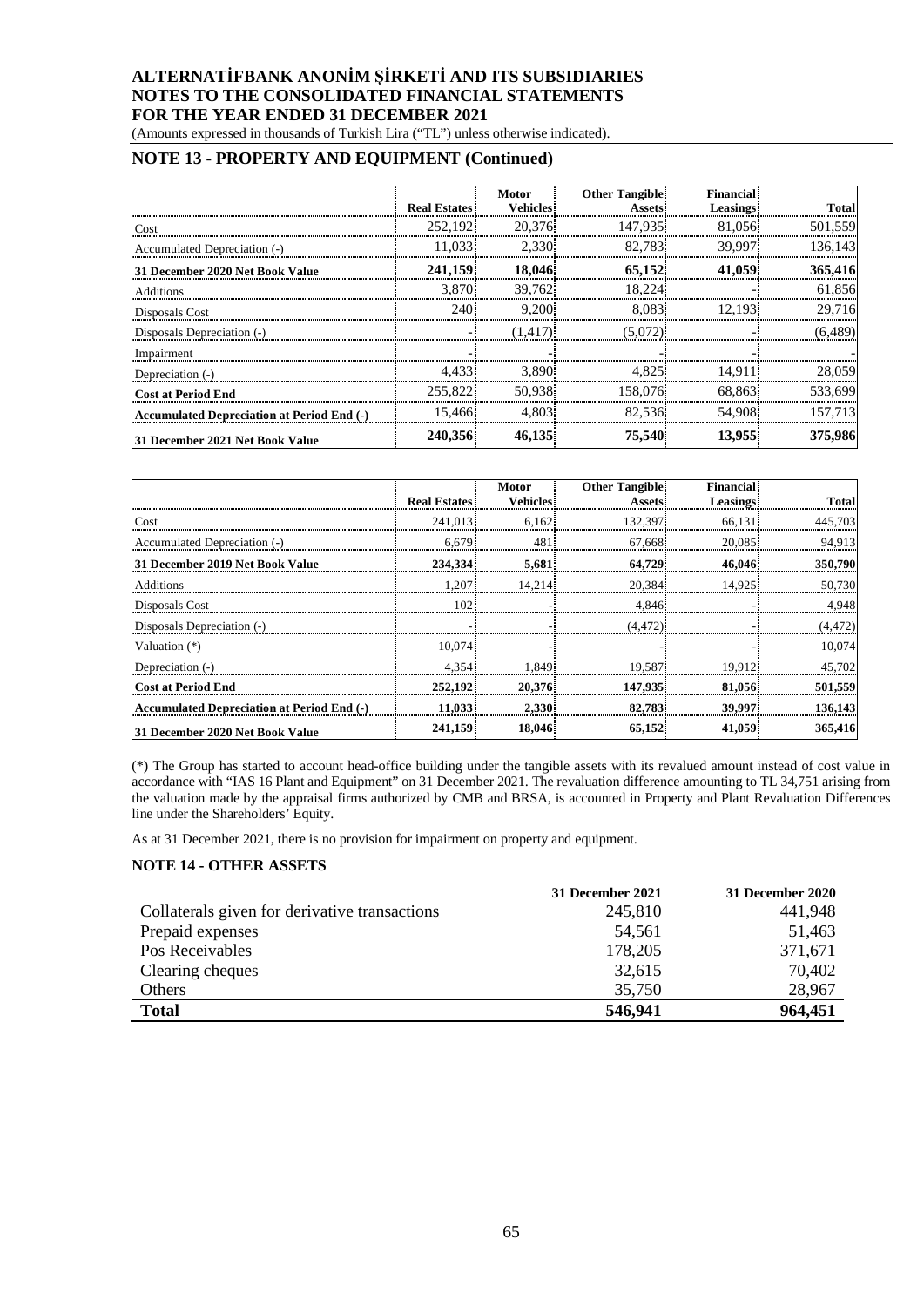(Amounts expressed in thousands of Turkish Lira ("TL") unless otherwise indicated).

# **NOTE 15 - DEPOSITS FROM BANKS**

|                                                | 31 December 2021         |             |              |               | 31 December 2020 |              |
|------------------------------------------------|--------------------------|-------------|--------------|---------------|------------------|--------------|
|                                                | <b>Demand</b>            | <b>Term</b> | <b>Total</b> | <b>Demand</b> | <b>Term</b>      | <b>Total</b> |
| <b>Foreign currency:</b>                       |                          |             |              |               |                  |              |
| Domestic banks                                 | 9,056                    |             | 9.056        | 11            | 14.485           | 14,496       |
| Foreign banks                                  | 35,613                   | 523,973     | 559,586      | 7.146         | 108.012          | 115,158      |
| Funds deposited under<br>repurchase agreements | $\overline{\phantom{a}}$ | 1.536.940   | 1,536,940    |               | 525,722          | 525,722      |
| <b>Subtotal</b>                                | 44.669                   | 2,060,913   | 2,105,582    | 7,157         | 648,219          | 655,376      |
| TL:                                            |                          |             |              |               |                  |              |
| Domestic banks                                 | 168                      | 475,906     | 476,074      | 153           | 6.417            | 6,570        |
| Foreign Banks                                  | 2,329                    | 59,449      | 61,778       | 2.354         | 58,675           | 61,029       |
| Funds deposited under<br>repurchase agreements |                          | 38.893      | 38,893       |               | 268,123          | 268,123      |
| <b>Subtotal</b>                                | 2,497                    | 574,248     | 576,745      | 2,507         | 333,215          | 335,722      |
| <b>Total</b>                                   | 47,166                   | 2,635,161   | 2,682,327    | 9,664         | 981.434          | 991,098      |

## **NOTE 16 - DEPOSITS FROM CUSTOMERS**

|                            | 31 December 2021 |            |              | 31 December 2020 |            |              |
|----------------------------|------------------|------------|--------------|------------------|------------|--------------|
|                            | <b>Demand</b>    | Term       | <b>Total</b> | <b>Demand</b>    | Term       | <b>Total</b> |
| Foreign currency deposits: |                  |            |              |                  |            |              |
| Saving deposits            | 751,398          | 3,847,230  | 4,598,628    | 308,332          | 3,847,230  | 4,155,562    |
| Commercial deposits        | 1,861,128        | 10,825,445 | 12,686,573   | 896,118          | 3,764,066  | 4,660,184    |
| <b>Subtotal</b>            | 2,612,526        | 14,672,675 | 17,285,201   | 1,204,450        | 7,611,296  | 8,815,746    |
| TL deposits:               |                  |            |              |                  |            |              |
| Saving deposits            | 106,850          | 5,476,704  | 5,583,554    | 59.586           | 5.042.201  | 5,101,787    |
| Commercial deposits        | 377,012          | 2,783,640  | 3,160,652    | 441,460          | 3,714,219  | 4,155,679    |
| Public sector deposits     | 42,435           |            | 42.435       | 32,897           |            | 32,897       |
| <b>Subtotal</b>            | 526,297          | 8,260,344  | 8,786,641    | 533,943          | 8,756,420  | 9,290,363    |
| <b>Total</b>               | 3,138,823        | 22,933,019 | 26,071,842   | 1,738,393        | 16,367,716 | 18,106,109   |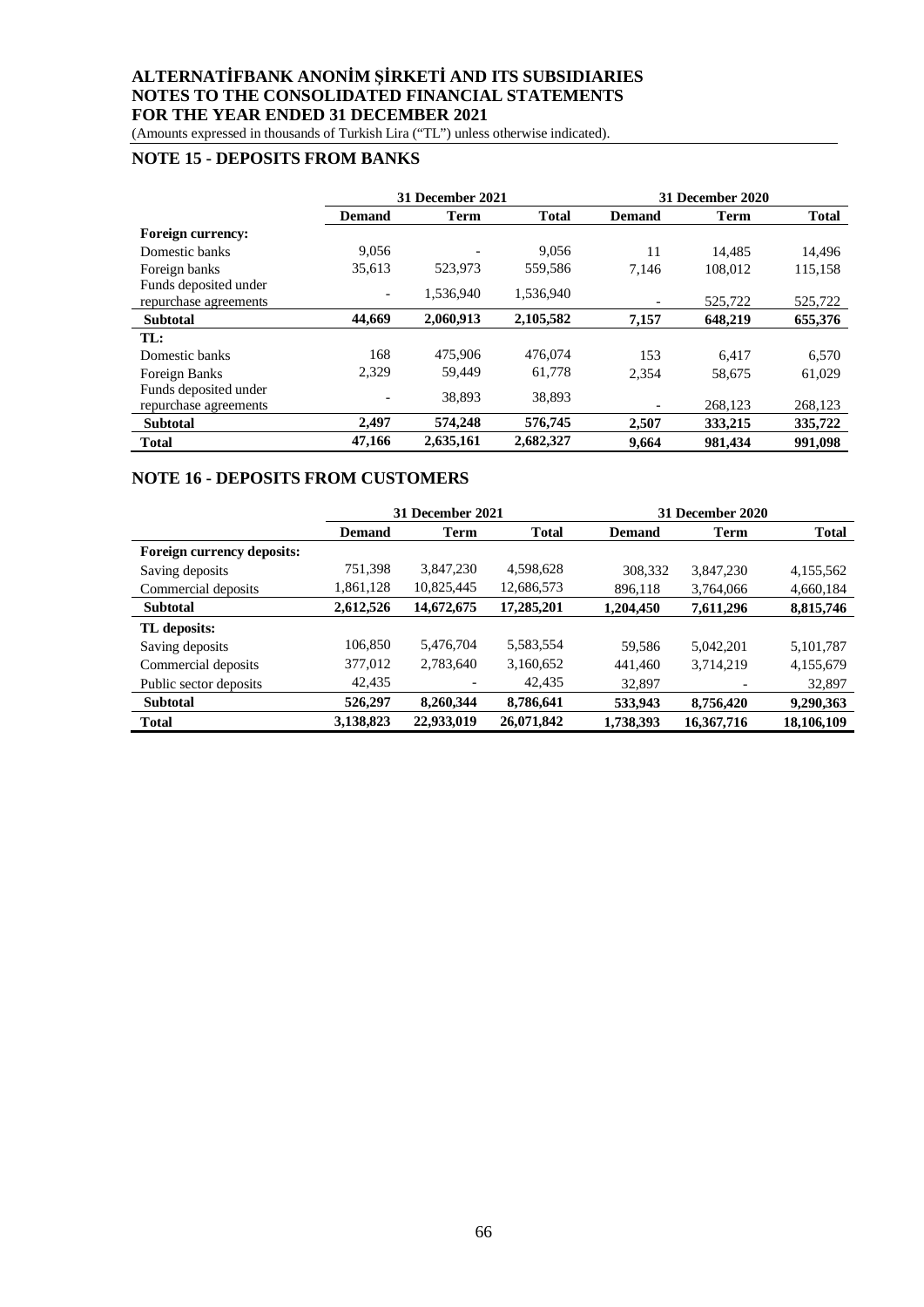#### **ALTERNATİFBANK ANONİM ŞİRKETİ AND ITS SUBSIDIARIES NOTES TO THE CONSOLIDATED FINANCIAL STATEMENTS FOR THE YEAR ENDED 31 DECEMBER 2021** (Amounts expressed in thousands of Turkish Lira ("TL") unless otherwise indicated).

# **NOTE 17 - FUNDS BORROWED AND SUBORDINATED LIABILITIES**

|                                       | 31 December 2021 | <b>31 December 2020</b> |
|---------------------------------------|------------------|-------------------------|
| <b>Foreign institutions and banks</b> |                  |                         |
| <b>Syndication loans</b>              | 150,928          | 150,928                 |
| Subordinated liabilities              | 3,737,398        | 2,821,726               |
| Other                                 | 8,814,402        | 7,013,686               |
| <b>Total foreign</b>                  | 12,702,728       | 9,986,340               |
| Domestic banks                        | 3,335,012        | 2,768,531               |
| <b>Total domestic</b>                 | 3,335,012        | 2,768,531               |
| <b>Total</b>                          | 16,037,740       | 12,754,871              |

Reconciliation of funds borrowed as follows:

|                                    | 31 December 2021 | 31 December 2020 |
|------------------------------------|------------------|------------------|
| Balance at beginning of the year   | 12,754,871       | 10,316,320       |
| Proceeds from funds borrowed       | 9,799,804        | 7,697,703        |
| Payments for funds borrowed        | (8,109,193)      | (5,451,600)      |
| Effects of foreign exchange-rate   | 1,592,258        | 192,448          |
| <b>Balance at 31 December 2021</b> | 16,037,740       | 12,754,871       |

The details of subordinated liabilities of the Bank as of 31 December 2021 are presented in the table below:

|                                    | Amount             |                    |                     |                 | <b>Interest Rate</b>                                                 |
|------------------------------------|--------------------|--------------------|---------------------|-----------------|----------------------------------------------------------------------|
| Lender                             |                    | USD Amount $TL(*)$ | <b>Opening Date</b> | <b>Maturity</b> | $(\%)$                                                               |
| Alternatifbank A.S. (XS2327872524) | <b>USD 200,000</b> | 2.203.784          | 31 March 2021       | Demand          | First 5 year<br>10,50% Fixed,<br>following 5 year<br>MS+%9,546 Fixed |
| The Commercial Bank (P.S.Q.C)      | <b>USD 75.000</b>  | 556.455            | 30 June 2015        | Demand          | 9.85                                                                 |

(\*)Accruals amounting to TL 71,923 are excluded.

Subordinated debt, with the amount of USD 300 Million, was issued by the Parent Bank on 15 April 2016 with the ISIN code XS1396282177, according to BRSA's Regulation on Bank Capital, Secondary Subordinated Loan the early redemption option was used for the subordinated debt on 16th April 2021 at the end of the 5th year of the contract by repaid the principal and interest payments.

#### **NOTE 18 - DEBT SECURITIES ISSUED**

|                                                          |         | 31 December 2021 31 December 2020 |
|----------------------------------------------------------|---------|-----------------------------------|
| Debt securities at amortised cost-fixed interest rate    | 882.314 | 409.783                           |
| Debt securities at amortised cost-variable interest rate | -       |                                   |
| Total                                                    | 882,314 | 409,783                           |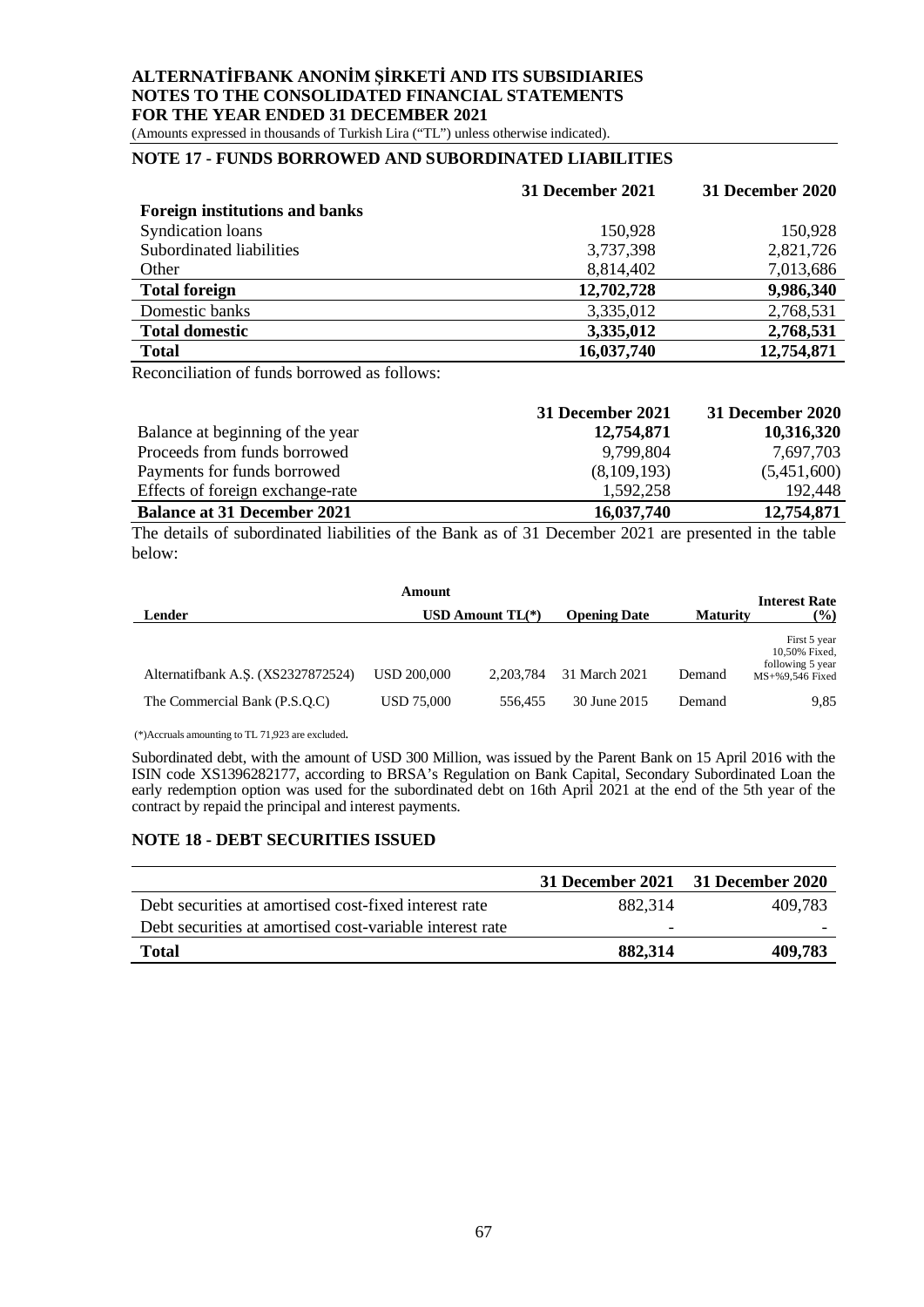(Amounts expressed in thousands of Turkish Lira ("TL") unless otherwise indicated).

## **NOTE 19 - TAXATION**

|                               | 31 December 2021 | <b>31 December 2020</b> |
|-------------------------------|------------------|-------------------------|
| Current tax expense           | (26,371)         | (69,269)                |
| Deferred tax (expense)/income | 2,390            | 44.932                  |
|                               | (23,981)         | (24.337)                |

Turkish tax legislation does not permit a parent company and its subsidiaries to file a consolidated tax return, Therefore, provisions for taxes, as reflected in these consolidated financial statements, have been calculated on a separate-entity basis,

As of 31 December 2021, the corporate tax rate has been applied as 25% in the financial statements. In accordance with the Law No. 7316 published in the Official Gazette dated April 22, 2021, the corporate tax rate has been increased to 25% for the taxation period of 2021, starting from the declarations that must be submitted as of July 1, 2021 and being effective for the taxation period starting from January 1, 2021, this rate will be applied as 23% for the taxation period of 2022 and 20% for the taxation periods of 2023 and beyond.

Payments will be carried out in single instalment until the end of the month in which the tax return is to be filed.

Dividends paid to non-resident corporations, which have a fixed place of business or permanent representative in Turkey, or resident corporations are not subject to withholding tax. Otherwise, dividends paid are subject to withholding tax at the rate of 15%. An increase in capital via issuing bonus shares is not considered as a profit distribution and thus does not incur withholding tax, Provisions of bilateral treaties are reserved.

Corporations are required to pay advance corporation tax quarterly at the rate of 20% on their quarterly determined corporate income. Advance tax return is filed by the 14<sup>th</sup> of the second month following the each quarterly period and is payable on the  $17<sup>th</sup>$  of the same month, Advance tax paid by corporations is credited against the annual corporation tax liability. The balance of the advance tax paid may be refunded or used to offset against other liabilities to the government.

Reconciliation of income tax expense:

|                                      | 31 December 2021 | 31 December 2020 |
|--------------------------------------|------------------|------------------|
|                                      |                  |                  |
| <b>Profit before tax</b>             | 100,525          | 129,900          |
| At Turkish statutory income tax rate | (23,120)         | (28,578)         |
| Income not subject to taxation       | 1,447,551        | 183,029          |
| Expenses not deductible for taxation | (1,076,871)      | (483, 179)       |
| Other                                | (323,579)        | 353,065          |
| Income tax expense                   | 23.981           | 24.337           |

In Turkey, there is no procedure for a final and definitive agreement on tax assessments, Tax authorities have the right to audit tax declarations and accounting records for 5 years, and may issue re-assessment based on their findings for tax purposes.

Under the Turkish taxation system, tax losses can be carried forward to offset against future taxable income for up to 5 years, Tax losses cannot be carried back to offset profits from previous periods.

75% of the capital gains of corporations' from sale of participation shares and property (With the Law, No. 7061 Amendment of Certain Taxes and Laws and Other Acts promulgated in the Official Gazette, dated 5 December 2017, the exemption applied as 75% was decreased to 50% to be effective as of the promulgation of the Law for the mentioned sale of properties.) which have been in their assets at least for two years is exempt from corporate tax provided that this amount is kept in a special reserve account in the liabilities side of the statement of financial position for 5 years.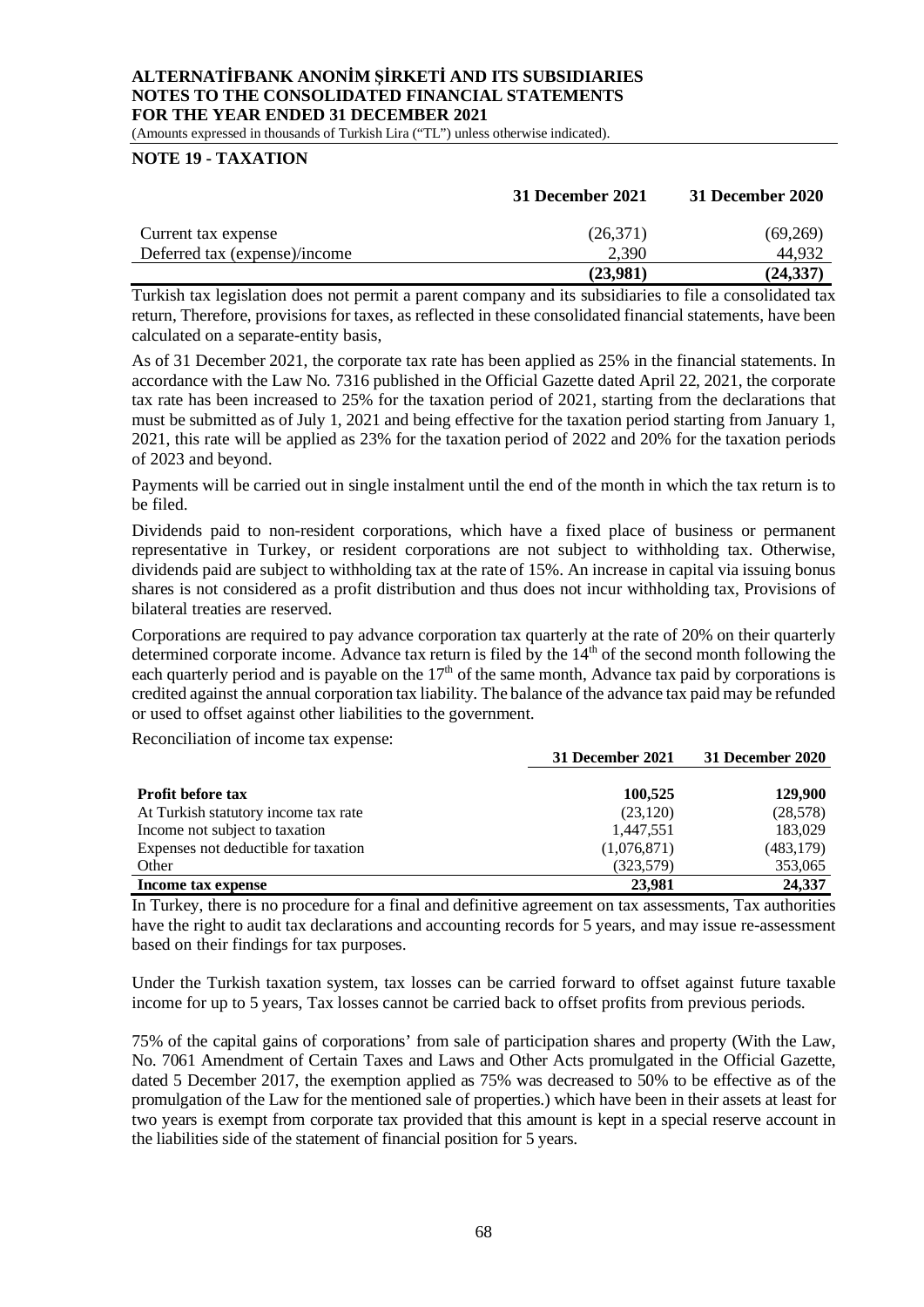(Amounts expressed in thousands of Turkish Lira ("TL") unless otherwise indicated).

## **NOTE 19 - TAXATION (Continued)**

## **Deferred taxes**

The temporary differences giving rise to the deferred tax assets and (deferred tax liabilities) are as follows:

|                                                | 31 December 2021 | 31 December 2020 |
|------------------------------------------------|------------------|------------------|
| Profit before tax after monetary gain          |                  |                  |
| Deferred Tax Assets/(Deferred Tax Liabilities) |                  |                  |
| <b>Tangible Assets Base Differences</b>        | 26,467           | 5,253            |
| <b>Provisions</b>                              | 210,865          | 121,872          |
| <b>Valuation of Financial Assets</b>           | (125,758)        | 32,451           |
| Deferred Commission Income                     | 14,690           | 11,242           |
| Investment Incentive                           |                  |                  |
| Tax Losses $(*)$                               | 65,300           | 52               |
| Other                                          | 6,412            | 5,083            |
| <b>Net Deferred Tax Assets</b>                 | 197,976          | 175,953          |

(\*)Includes tax assets calculated from carried tax losses. Deferred tax asset calculated from movable losses is calculated from carried tax losses incurred in 2021.Since the Bank plans to generate sufficient taxable income to offset these amounts in the future, a total of TL 65,300 has been reflected in its deferred tax assets.

The movements of deferred income taxes at 31 December were as follows:

|                            | 31 December 2021 | 31 December 2020 |
|----------------------------|------------------|------------------|
|                            |                  |                  |
| 1 January                  | 175,953          | 137,513          |
| Charge for the year        | 22,023           | 38,440           |
| Profit and loss            | 2,403            | 44,932           |
| Other comprehensive income | 19,620           | (6, 492)         |
| 31 December                | 197,976          | 175,953          |

At 31 December 2021, there are no deductible temporary differences for which no deferred tax asset is recognised in the statement of financial position (31 December 2020: None).

#### **NOTE 20 – ASSET HELD FOR SALE**

Movement of assets held for resale and discontinued operations as follows:

|                                        | 31 December 2021 | 31 December 2020 |
|----------------------------------------|------------------|------------------|
| 1 January Assets Held For Resale And   |                  |                  |
| <b>Discontinued Operations</b>         | 224,790          | 321,735          |
| Disposals $(-)$                        | (115,049)        | (156,279)        |
| Additions $(*)$                        | 485,027          | 60,151           |
| Current period depreciation (-)        |                  | (876)            |
| Impairment provision addition/return   | 59               | 59               |
| 31 December Assets Held For Resale And |                  |                  |
| <b>Discontinued Operations</b>         | 594,827          | 224,790          |

(\*) Includes real estate amounting to TL 364,000 taken over from the loan customer transferred to the follow-up account in previous periods.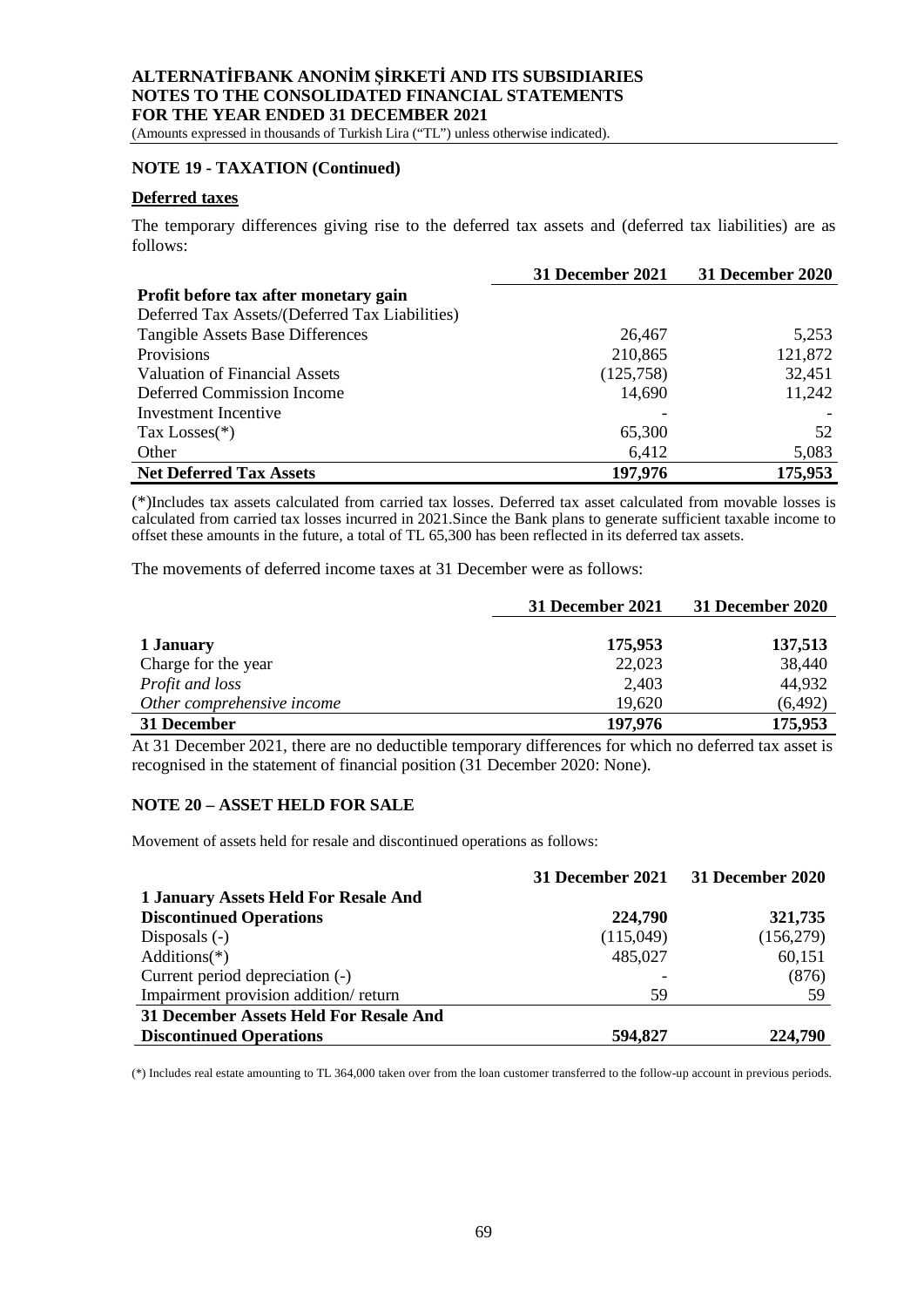(Amounts expressed in thousands of Turkish Lira ("TL") unless otherwise indicated).

## **NOTE 21 - PROVISIONS**

|                                                                                    | 31 December 2021 | 31 December 2020 |
|------------------------------------------------------------------------------------|------------------|------------------|
| <b>Provision</b><br>related<br>for<br>credit<br>losses<br>on<br>commitments $(**)$ | 97,438           | 64,401           |
| Other legal provision                                                              | 23,120           | 22,713           |
| Other $(*)$                                                                        | 83,643           | 30,316           |
| <b>Total</b>                                                                       | 204,201          | 117,430          |

(\*)As of the balance sheet date, there is a free provision amounting to TL 55,000 in line with the precautionary principle, taking into account possible advancements in the economy and markets.

(\*\*)Includes stage 1, stage 2 and stage 3 expected credit losses respectively; TL 52,228, TL 2,435 and TL 42,774 (31 December 2020: TL 33,013, TL 3,155 and TL 28,234).

#### **Other legal provisions**

At 31 December 2021 the Group is involved in number of legal disputes, The Group's lawyers advise that, owing to developments in some of these cases; it is probable that the Group will be found liable. Therefore, the management has recognised a provision of TL 23,120 (31 December 2020: TL 22,713) as the best estimate of the amount to settle these potential obligations.

#### **NOTE 22 - RESERVE FOR EMPLOYEE BENEFITS**

| Balance at the end of the period       | 18,608 | 12,021 |
|----------------------------------------|--------|--------|
| Reserve for defined benefit obligation | 18,608 | 12,021 |
|                                        |        |        |

**31 December 2021 31 December 2020**

Under the Turkish Labour Law, the Parent Bank and its subsidiaries are required to pay termination benefits to each employee who has completed at least one year of service and whose employment is terminated without due cause, is called up for military service, dies or who retires. There are certain transitional provisions relating to length of service prior to retirement. The amount payable consists of one month's salary limited to a maximum of full TL 8,284.51(31 December 2020: full TL 7,117.17 TL) for each year of service.

Movement of reserve for defined benefit obligation is as follows:

|                                    | 31 December 2021 | 31 December 2020 |
|------------------------------------|------------------|------------------|
| <b>Prior Period Ending Balance</b> | 12,021           | 9,195            |
| <b>Current Period Service Cost</b> | 1,241            | 965              |
| Interest Cost                      | 1,500            | 1,330            |
| Paid Compensation                  | (4,670)          | (3,160)          |
| <b>Termination Cost</b>            | 2,866            | 1,641            |
| Actuarial Loss <sup>(*)</sup>      | 5,918            | 2,050            |
| Balance at the end of the period   | 18,608           | 12.021           |

(\*) Actuarial losses are recognized in other comprehensive income.

There are no agreements for pension commitments other than the legal requirement as explained above. The liability is not funded, as there is no funding requirement.

IFRS requires actuarial valuation methods to be developed to estimate the enterprise's obligation under defined benefit plans. In the consolidated financial statements, the Group reflected a liability calculated using the projected unit credit method and based upon the factors derived using their experience of personnel terminating their services and being eligible to receive employment termination benefits. The provision has been calculated by estimating the present value of the future probable obligation of the Group arising from the retirement of the employees.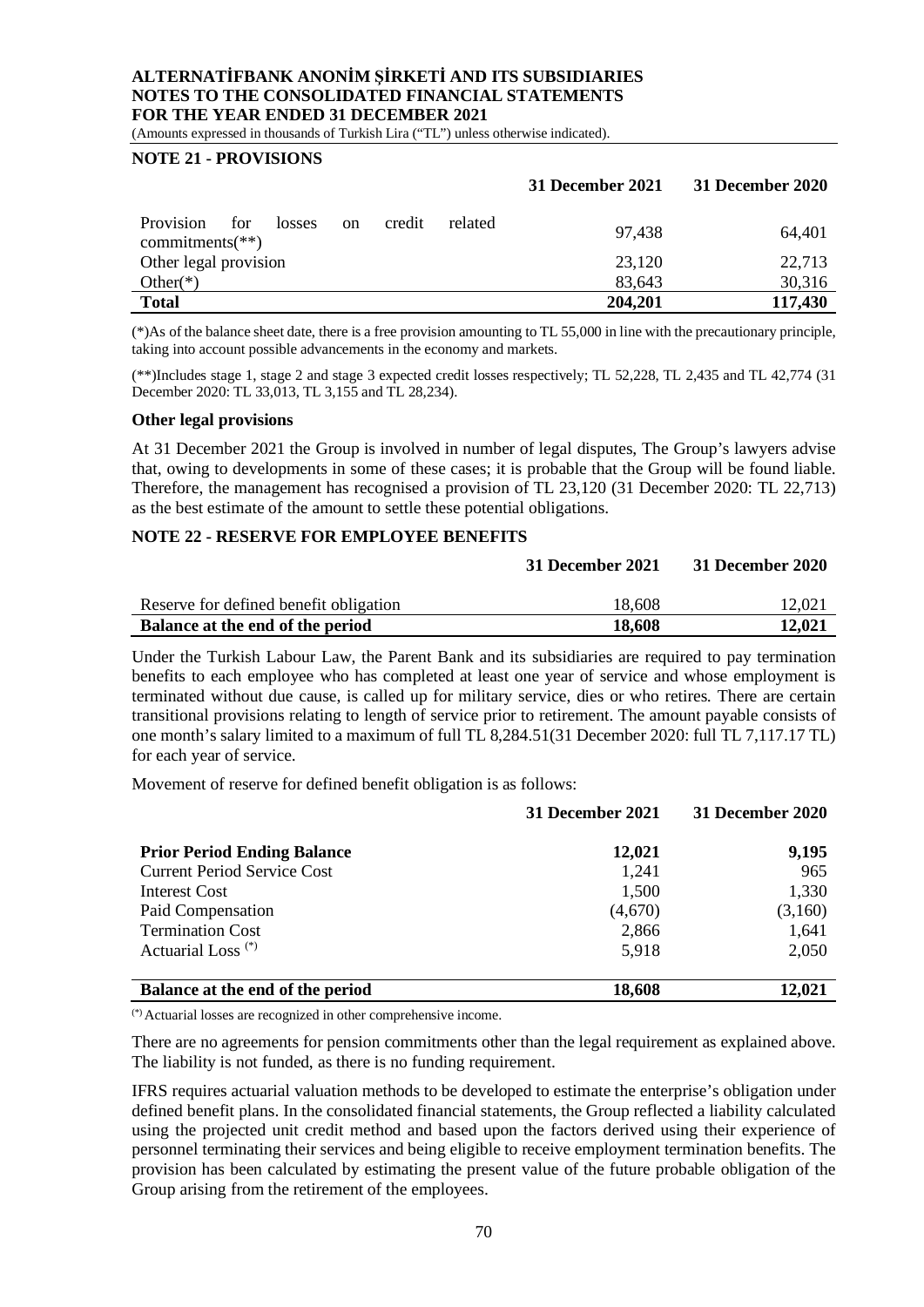(Amounts expressed in thousands of Turkish Lira ("TL") unless otherwise indicated).

## **NOTE 22 - RESERVE FOR EMPLOYEE BENEFITS (Continued)**

Accordingly the following financial and demographical actuarial assumptions were used in the calculations of the provision:

|                                      | 31 December 2021 31 December 2020 |       |
|--------------------------------------|-----------------------------------|-------|
|                                      |                                   |       |
| Discount rate $(\% )$                | 4.09                              | 4.61  |
| The probability of retirement $(\%)$ | 83.33                             | 83.33 |

In addition, the Group has accounted bonus provision amounting to TL 27,762 (31 December 2020: TL 12,021) and for unused vacation rights provision amounting to TL 3,986 as 31 December 2021 (31 December 2020: TL 3,430).

#### **NOTE 23 - OTHER LIABILITIES**

|                                          | <b>31 December 2021</b> | 31 December 2020 |
|------------------------------------------|-------------------------|------------------|
| <b>Blocked</b> accounts                  | 395,479                 | 1,058,037        |
| Cheques in collection                    | 213,181                 | 96,562           |
| Taxes other than income and withholdings | 68,069                  | 79,603           |
| Collaterals received for derivatives     | 37,722                  | 9,114            |
| Bonus accrual for personnel              | 27,262                  | 24,651           |
| Vacation pay liability                   | 3,986                   | 3,430            |
| Cash collaterals                         | 194,450                 | 123,346          |
| Other                                    | 176,125                 | 89,623           |
| <b>Total</b>                             | 1,116,274               | 1,484,366        |

#### **NOTE 24 - SHARE CAPITAL AND SHARE PREMIUM**

The historic amount of share capital of the Company consists of 2,214 million (31 December 2020: 2,038 million) authorised shares with a nominal value of TL 1 each. The Company's authorised capital amounts to TL 2,213,740 (31 December 2020: TL 2,038,390).

With the decision of number 20 of the Board of Directors dated on 18 February 2021 and with the approval of BRSA dated on 11 March 2021, the capital increase is registered in Commercial Registry Gazette number of 10312 and the capital is increased from TL 2,038,390 to TL 2,213,740. In this respect, The Commercial Bank (P.S.Q.C) was included in the capital increase with TL 175,350 by cash and this amount transferred it to the capital account.

With the decision of number 14 of Board of Directors on 2 March 2020 it was decided to increase the Bank's capital from TL 1,730,655 to TL 2,038,390 and BRSA approval was obtained on 23 March 2020. In the Trade Registry Gazette dated 6 May 2020 numbered 10072, it was registered that the capital increase amounting to TL 307,735 was paid by The Commercial Bank (P.S.Q.C.) in cash and the Bank's capital was increased from TL 1,730,655 to TL 2,038,390.

|                                       | 31 December 2021 |          | 31 December 2020     |           |
|---------------------------------------|------------------|----------|----------------------|-----------|
| <b>Shareholders</b>                   | Participation    | TL       | <b>Participation</b> | TL        |
|                                       | rate $(\% )$     | thousand | rate $(\% )$         | thousand  |
| The Commercial Bank (P.S.Q.C.)        | 2,213,740        | 100      | 100                  | 2,038,390 |
| <b>Historical share capital</b>       | 2.213.740        | 100      | 100                  | 2,038,390 |
| Share premium                         | 54               |          |                      | 54        |
| Total share capital and share premium | 2,213,794        |          |                      | 2,038,444 |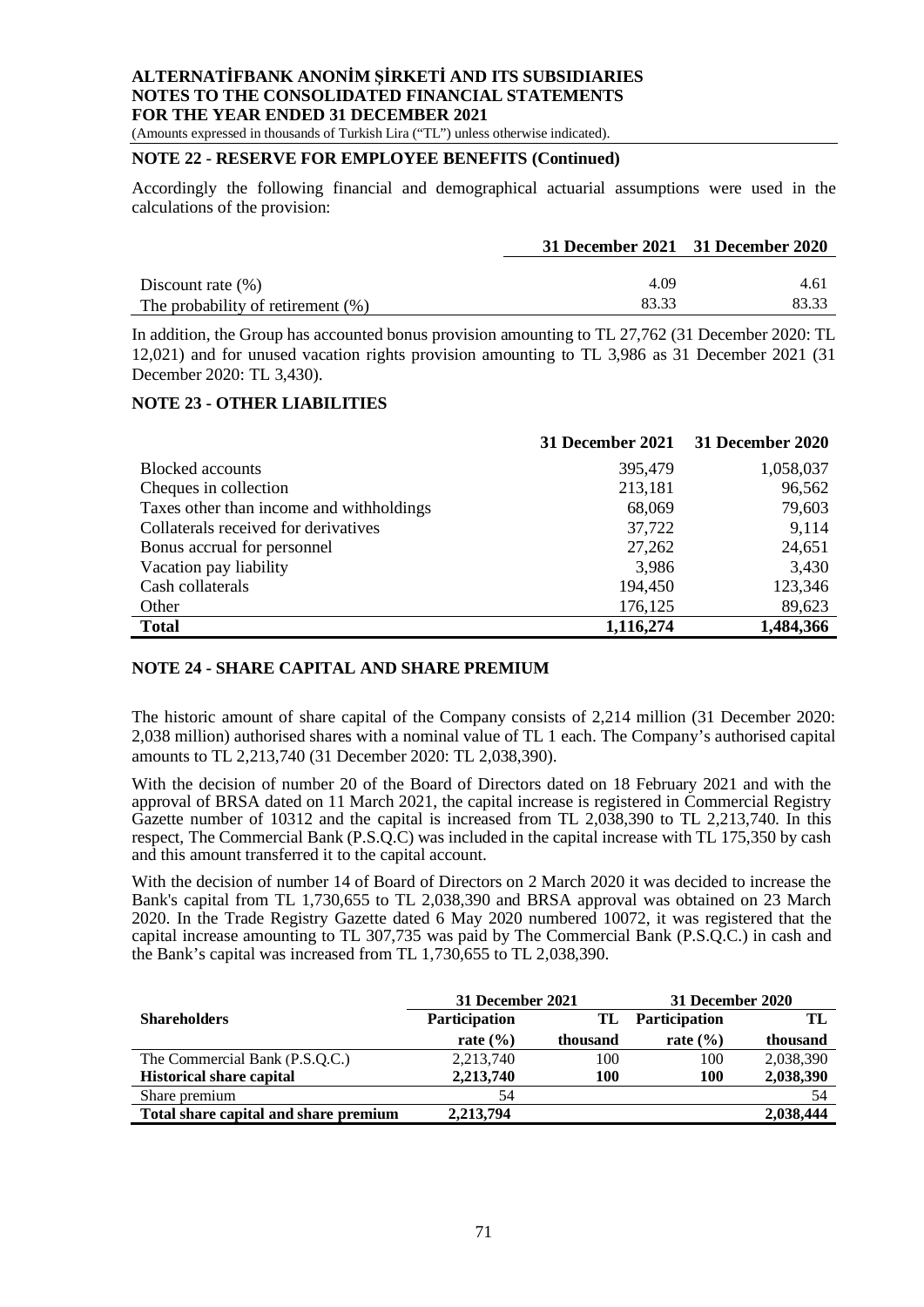(Amounts expressed in thousands of Turkish Lira ("TL") unless otherwise indicated).

### **NOTE 25 - RETAINED EARNINGS AND OTHER RESERVES**

|                             | 31 December 2021 | 31 December 2020 |
|-----------------------------|------------------|------------------|
|                             |                  |                  |
| Fair value reserves         | (135, 830)       | (16,614)         |
| Hedge reserves              | 59,724           | 1,290            |
| <b>Revaluation Surplus</b>  | 34,751           | 34,751           |
| Legal reserves              | 62,656           | 56,229           |
| Other reserves              |                  |                  |
| <b>Total other reserves</b> | 21.301           | 75,656           |
| <b>Retained earnings</b>    | 380,130          | 314,750          |

Retained earnings as per the statutory financial statements other than legal reserves are available for distribution, subject to the legal reserve requirement referred to below.

#### **Legal Reserve**

Under the Turkish Commercial Code, the Group is required to create the following legal reserves from appropriation of earnings, which are available for distribution only in the event of liquidation or losses:

- a) First legal reserve, appropriated at the rate of 5% of net income, until the total reserve is equal to 20% of issued and fully paid-in share capital.
- b) Second legal reserve, appropriated at the rate of at least 10% of distribution in excess of 5% of issued and fully paid-in share capital, without limit. It may be used to absorb losses.

After deducting taxes and setting aside the legal reserves as discussed above, the remaining balance of net profit is available for distribution to shareholders.

#### **Fair value reserve**

Information on fair value reserve is as follows:

|                                        | 31 December 2021 |                          | 31 December 2020 |    |
|----------------------------------------|------------------|--------------------------|------------------|----|
|                                        | TL               | FC                       | ТT               | FC |
| Fair value of debt instruments at fair |                  |                          |                  |    |
| value through OCI                      | (135, 830)       | $\overline{\phantom{a}}$ | (16,614)         |    |
| Foreign Currency Difference            |                  |                          | -                |    |
| <b>Total</b>                           | (135, 830)       |                          | (16, 614)        |    |

#### **Other Reserve**

None.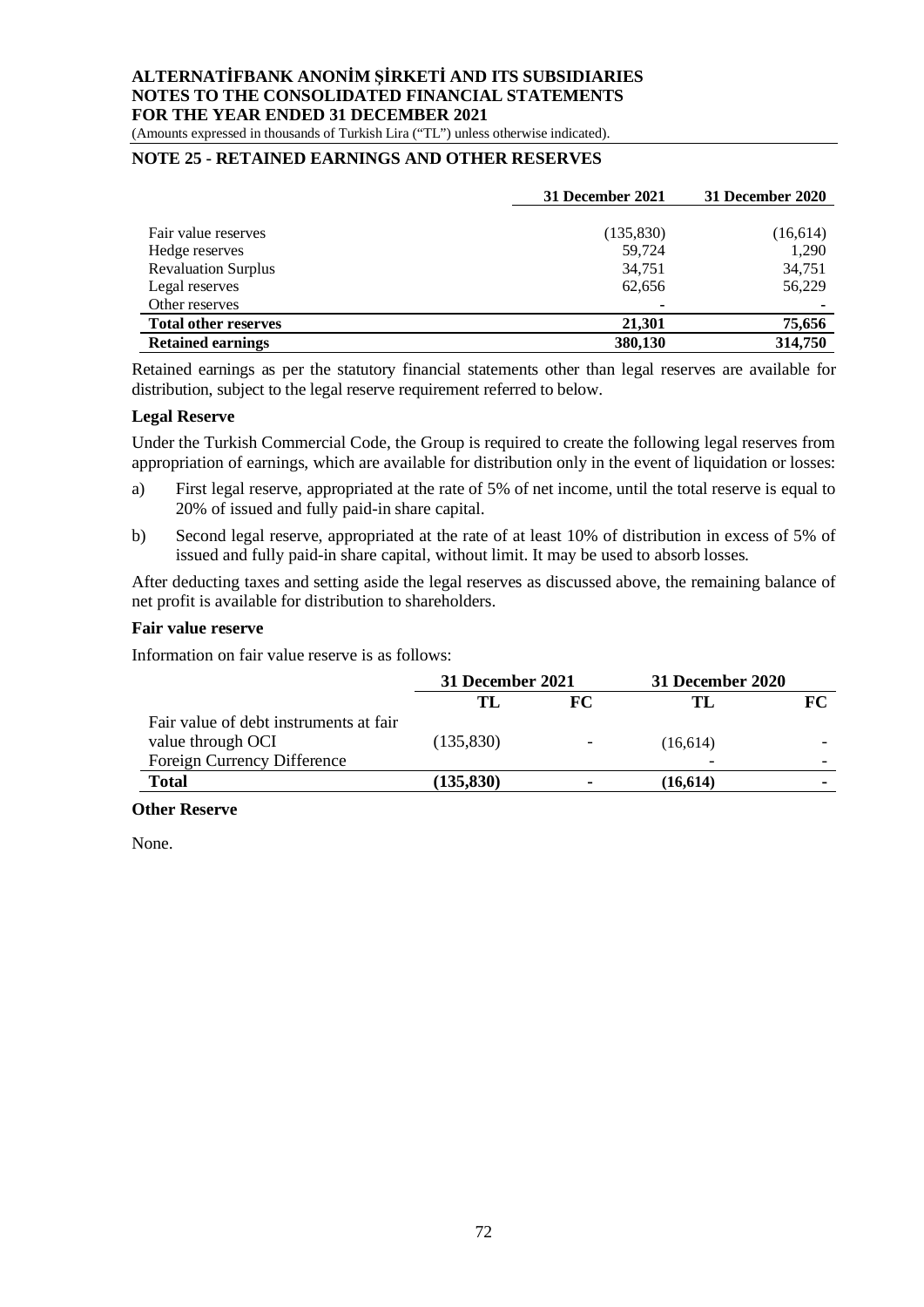(Amounts expressed in thousands of Turkish Lira ("TL") unless otherwise indicated).

# **NOTE 26 - NET INTEREST INCOME**

|                                                  | 1 January-<br>31 December 2021 | 1 January-<br>31 December 2020 |
|--------------------------------------------------|--------------------------------|--------------------------------|
| Interest income on:                              |                                |                                |
| Loans and advances to customers                  | 2,769,086                      | 1,948,847                      |
| Investment securities                            | 424,639                        | 254,640                        |
| Due from banks                                   | 123,248                        | 129,036                        |
| Financial assets at fair value through profit or |                                |                                |
| loss                                             |                                |                                |
| Other                                            | 12,343                         | 10,772                         |
| <b>Total interest income</b>                     | 3,329,316                      | 2,343,295                      |
|                                                  |                                |                                |
| Interest expense on:                             |                                |                                |
| Due to customers                                 | 1,577,348                      | 901,439                        |
| Repurchase agreements                            | 40,142                         | 20,026                         |
| Deposits from banks                              | 246,694                        | 115,604                        |
| Debt securities issued                           | 136,023                        | 54,362                         |
| Funds borrowed                                   | 727,635                        | 595,739                        |
| Other                                            | 26,113                         | 44,803                         |
| <b>Total interest expense</b>                    | 2,753,955                      | 1,731,973                      |
| <b>Net interest income</b>                       | 575,361                        | 611,322                        |

#### **NOTE 27 - NET FEE AND COMMISSION INCOME**

|                                                 | 1 January-<br><b>31 December 2021</b> | 1 January-<br>31 December 2020 |
|-------------------------------------------------|---------------------------------------|--------------------------------|
| Fee and commission income on:                   |                                       |                                |
| Letter of guarantee                             | 73,752                                | 55,462                         |
| Banking service and credit card fees            | 76,027                                | 90,679                         |
| Insurance                                       | 12,602                                | 12,433                         |
| Expertise                                       | 875                                   | 961                            |
| Money transfers                                 | 514                                   | 467                            |
| Account management                              | 1,795                                 | 871                            |
| Other                                           | 32,773                                | 65,644                         |
| <b>Total fee and commission income</b>          | 198,338                               | 226,517                        |
| Fee and commission expense on:                  |                                       |                                |
| Debit cards                                     | 3,909                                 | 1,034                          |
| <b>FX</b> transactions                          | 3,071                                 | 21,838                         |
| Correspondent banks                             | 2,050                                 | 758                            |
| Effective and future transactions               | 615                                   | 267                            |
| Money transfers                                 | 1,510                                 | 1,184                          |
| <b>CBRT</b> Interbank money market transactions | 50                                    | 5,037                          |
| <b>Clearing Commissions</b>                     |                                       |                                |
| Other                                           | 254                                   | 6,940                          |
| Total fee and commission expense                | 11,459                                | 37,058                         |
| Net fee and commission income                   | 186,879                               | 189,459                        |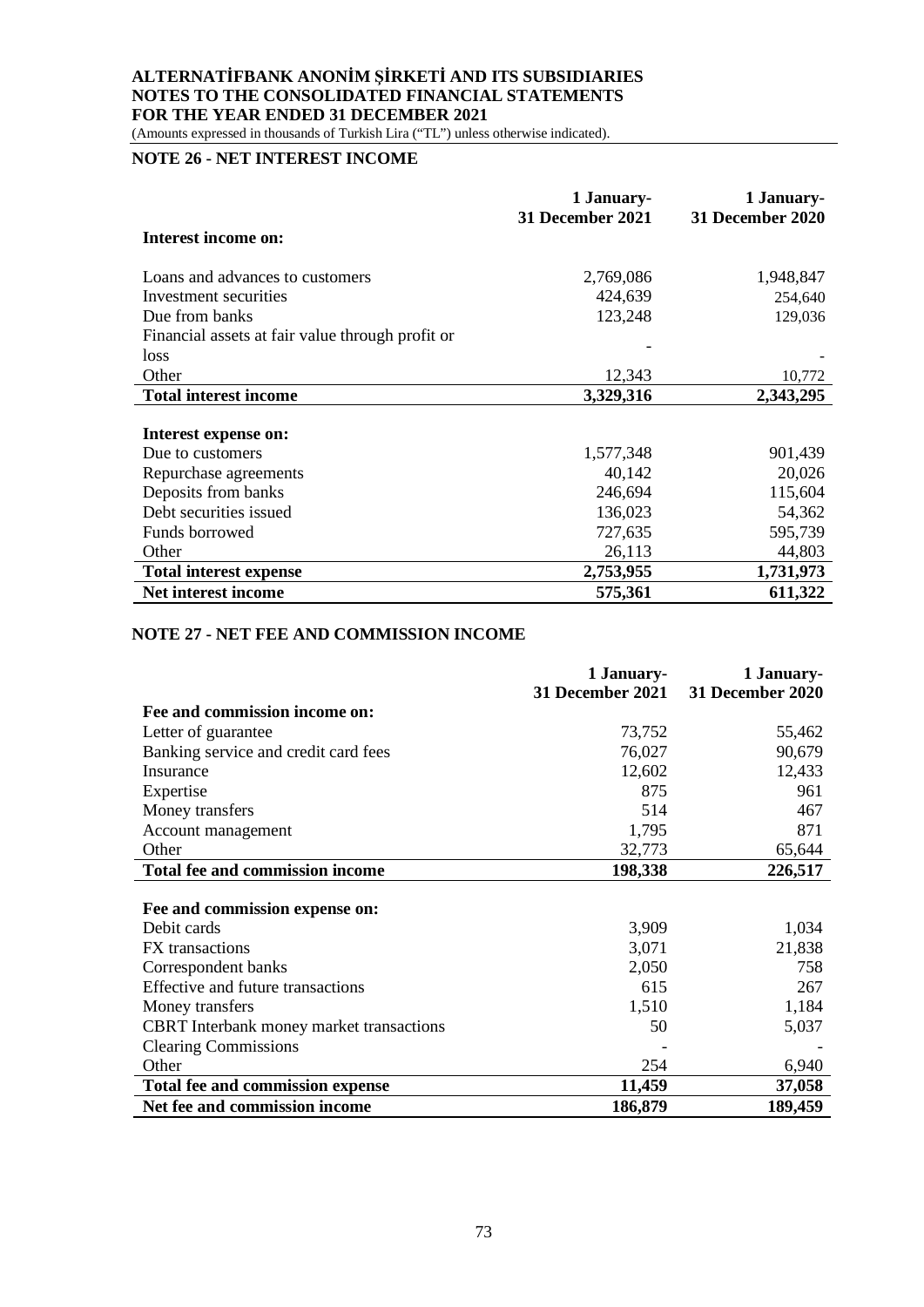(Amounts expressed in thousands of Turkish Lira ("TL") unless otherwise indicated).

# **NOTE 28 - TRADING GAINS AND LOSSES, NET**

|                                   | 1 January-<br>31 December<br>2021 | 1 January-<br>31 December<br>2020 |
|-----------------------------------|-----------------------------------|-----------------------------------|
| Trading securities                | $\overline{\phantom{a}}$          |                                   |
| Derivative financial transactions | (95, 178)                         | (110, 859)                        |
| Net (Loss)/Income                 | (95, 178)                         | (110, 859)                        |

Net trading income from derivative financial instruments includes gains and losses from spot and forward contracts, options, futures, and swaps due to changes in interest rates.

### **NOTE 29 - IMPAIRMENT LOSSES ON LOANS AND OTHER OPERATING EXPENSES**

|                                                      | 1 January-<br>31 December<br>2021 | 1 January-<br>31 December<br>2020 |
|------------------------------------------------------|-----------------------------------|-----------------------------------|
| 12 month expected credit loss (stage 1)              | 31,694                            | 58,831                            |
| Significant increase in credit risk (stage 2)        | 67,299                            | 98,249                            |
| Non-performing loans (stage 3)                       | 152,514                           | 112,893                           |
| <b>Impairment losses on loans and credit related</b> |                                   |                                   |
| commitments, net                                     | 251,507                           | 269,973                           |

|                                                  | 1 January-  | 1 January-  |
|--------------------------------------------------|-------------|-------------|
|                                                  | 31 December | 31 December |
|                                                  | 2021        | 2020        |
| <b>Staff costs</b>                               | 252,288     | 221,269     |
| Depreciation on property and equipment (Note 13) | 28,059      | 45,702      |
| Amortisation of intangible assets (Note 12)      | 30,227      | 20,201      |
| <b>Depreciation and amortisation</b>             | 58,286      | 65,903      |
|                                                  |             |             |
| Operational lease expenses                       | 1,350       | 1,242       |
| Sundry taxes                                     | 26,514      | 18,452      |
| Marketing and advertisement costs                | 16,405      | 9,031       |
| Repair and maintenance expenses                  | 3,400       | 3,275       |
| Losses on sale of assets                         | 3,083       | 4,162       |
| Other                                            | 125,539     | 78,262      |
| <b>Administrative expenses</b>                   | 176,291     | 114,424     |
| <b>Total</b>                                     | 486,865     | 401,596     |

Reserve for defined benefit obligation, accrual for unused vacation rights and provision for personnel bonus are included in the staff costs in the table above.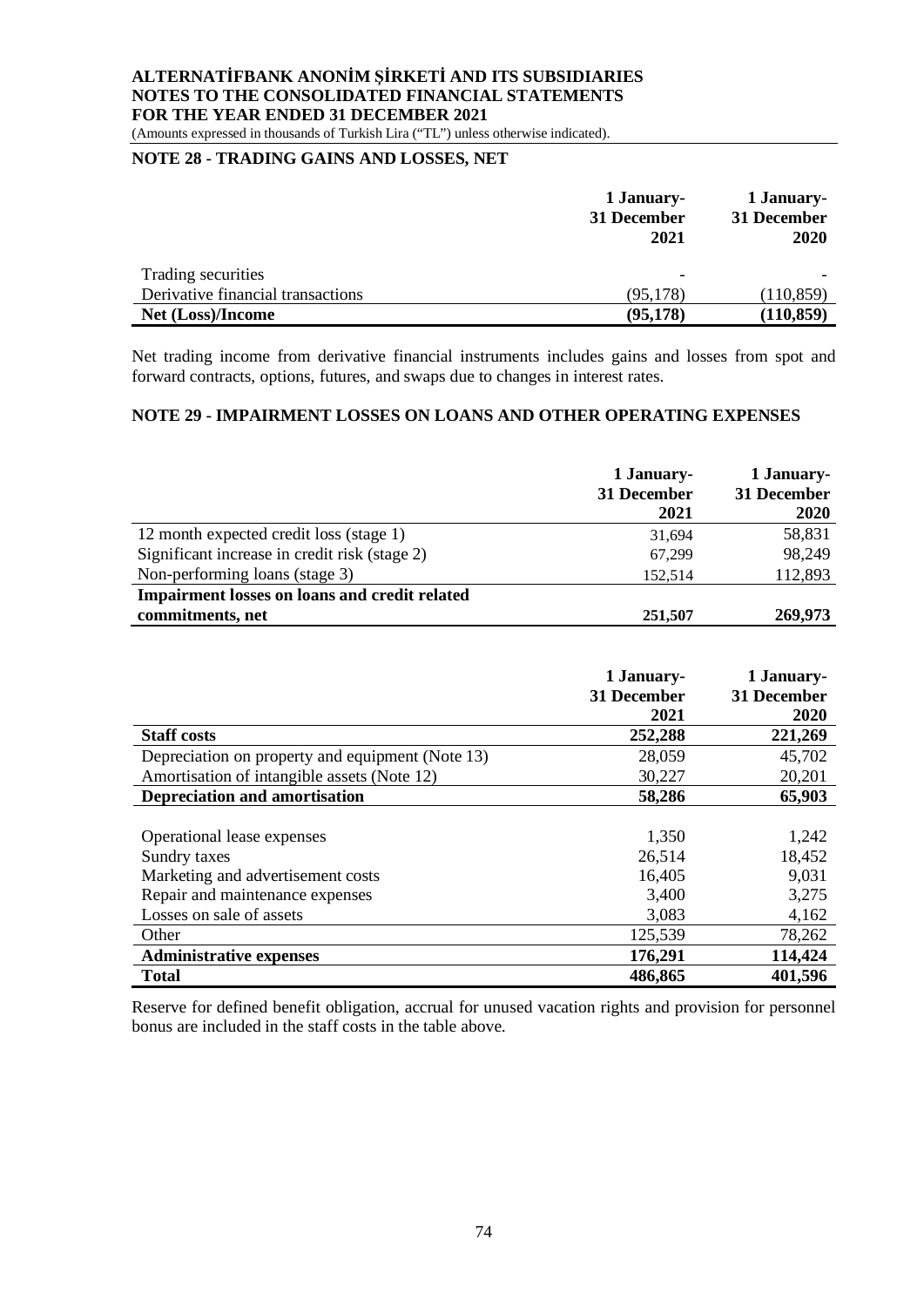(Amounts expressed in thousands of Turkish Lira ("TL") unless otherwise indicated).

### **NOTE 30 - ASSETS PLEDGED AND RESTRICTED**

The Group has the following assets pledged as collateral:

|                                                                   | <b>31 December 2021</b> |                             | <b>31 December 2020</b> |                             |
|-------------------------------------------------------------------|-------------------------|-----------------------------|-------------------------|-----------------------------|
|                                                                   | <b>Assets</b>           | <b>Related</b><br>liability | <b>Assets</b>           | <b>Related</b><br>liability |
| Financial assets at fair value through<br>profit or loss (Note 9) |                         |                             |                         |                             |
| Investment securities (Note 11)                                   | 1,065,290               | 687,528                     | 1,065,290               | 687,528                     |
| Other assets pledged (Note 14) <sup>(*)</sup>                     | (920, 937)              | 37,722                      | (441, 948)              | 9,114                       |
| <b>Total</b>                                                      | 144,353                 | 725,250                     | 623,342                 | 696,642                     |

Other assets pledged are the collaterals given to the counter parties of the derivative financial instruments and other collaterals given.

Financial assets measured at amortised cost whose total carrying amount is TL 2,310,134 as of 31 December 2021 (31 December 2020: TL 800,627) are pledged to banks and other financial institutions against funds obtained under repurchase agreements (Note 15 and Note 17).

Total amount of funds obtained under repurchase agreements is TL 1,575,833 of 31 December 2021 (31 December 2020: TL 793,845).

Investment securities at fair value through profit or loss, at fair value through other comprehensive income and at amortised cost are also pledged to regulatory authorities for legal requirements and other financial institutions as a guarantee for stock exchange and money market operations. These are mainly the CBRT, ISE Settlement and Custody Bank and other financial institutions and amount to TL 2,686,345 (31 December 2020: TL 1,536,527).

At 31 December 2021, the Group's reserve deposits that are not available to finance the Group's dayto-day operations amount to TL 3,650,439 (31 December 2020: TL 1,713,358).

#### **NOTE 31 - COMMITMENTS AND CONTINGENT LIABILITIES**

In the normal course of its activities, the Group undertakes various commitments and incurs certain contingent liabilities that are not presented in these financial statements, including letters of guarantee, acceptances and letters of credit. The following is a summary of significant commitments and contingent liabilities at 31 December 2021 and 2020.

#### **Legal proceedings**

Due to the nature of its business, the Group is involved in a number of claims and legal proceedings, arising in the ordinary course of business. The Group recognises provisions for such matters when, in the opinion of management and its professional advisors, it is probable that a payment will be made by the Group, and the amount can be reasonably estimated (Note 21).

In respect of the further claims asserted against the Group, which according to the principles outlined above, have not been provided for, it is the opinion of the management and its professional advisors that such claims are either without merit, can be successfully defended or will not have a material adverse effect on the Group's financial position.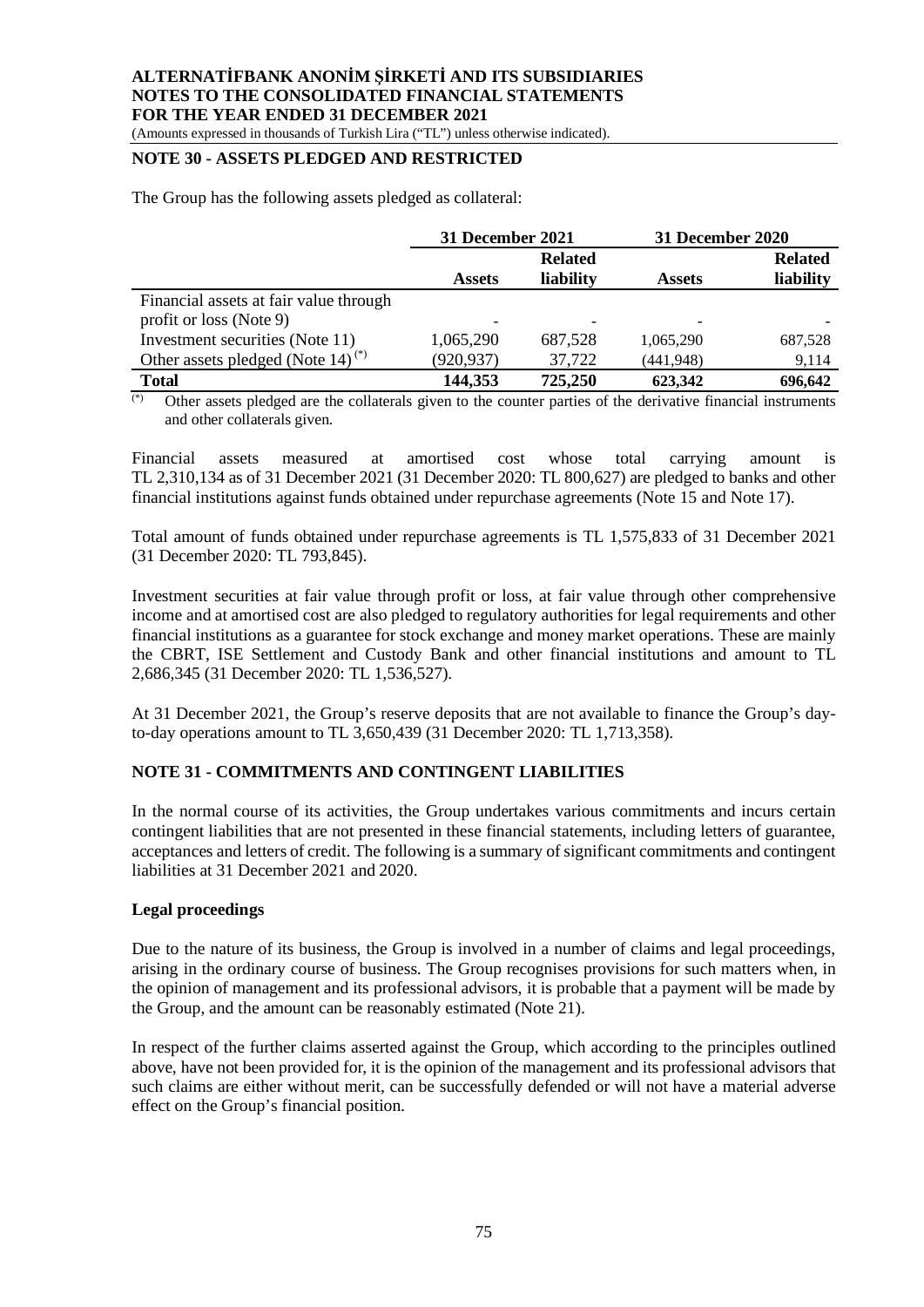(Amounts expressed in thousands of Turkish Lira ("TL") unless otherwise indicated).

## **NOTE 31 - COMMITMENTS AND CONTINGENT LIABILITIES (Continued)**

#### **Credit related commitments**

The primary purpose of these instruments is to ensure that funds are available to a customer as and if required. Guarantees and standby letters of credit, which represent irrevocable assurances that the Group will make payments in the event that a customer cannot meet its obligations to third parties, carry the same credit risk as loans. Documentary and commercial letters of credit, which are written undertakings by the Group on behalf of a customer authorising a third party to draw drafts on the Group up to a stipulated amount under specific terms and conditions, are collateralised by the underlying shipments of goods to which they relate and therefore have significantly less risk.

Cash requirements under guarantees and standby letters of credit are considerably less than the amount of the commitment.

The total outstanding contractual amount of commitments to extend credit does not necessarily represent future cash requirements, since many of these commitments will expire or terminate without being funded.

|                                  |                   | <b>Not later</b> |           | Over       |              |
|----------------------------------|-------------------|------------------|-----------|------------|--------------|
| 31 December 2021 $(*)$           | <b>Indefinite</b> | than 1 year      | 1-5 years | 5 years    | <b>Total</b> |
|                                  |                   |                  |           |            |              |
| Letter of credits                |                   |                  |           | 4,023,803  | 4,023,803    |
| Letter of guarantees             |                   | 199.783          |           | 9.537.439  | 9,737,222    |
| Acceptance credits               |                   |                  | 364.331   |            | 364,331      |
| Other commitments                | 1,932,043         |                  |           |            | 1,932,043    |
| <b>Total</b>                     | 1,932,043         | 199,783          | 364,331   | 13,561,242 | 16,057,399   |
| (*) Based on original maturities |                   |                  |           |            |              |
|                                  |                   |                  |           |            |              |
|                                  |                   | <b>Not later</b> |           | Over       |              |
| 31 December 2020 <sup>(*)</sup>  | Indefinite        | than 1 year      | 1-5 years | 5 years    | <b>Total</b> |
|                                  |                   |                  |           |            |              |
| Letter of credits                |                   |                  |           | 2,227,284  | 2,227,284    |
| Letter of guarantees             | 33.437            | 189.348          |           | 6,067,573  | 6,290,358    |
| Acceptance credits               |                   |                  |           | 8,763      | 8,763        |
| Other commitments                | 1,409,634         |                  |           |            | 1,409,634    |

The following table shows the outstanding credit related commitments of the Group:

(\*) Based on original maturities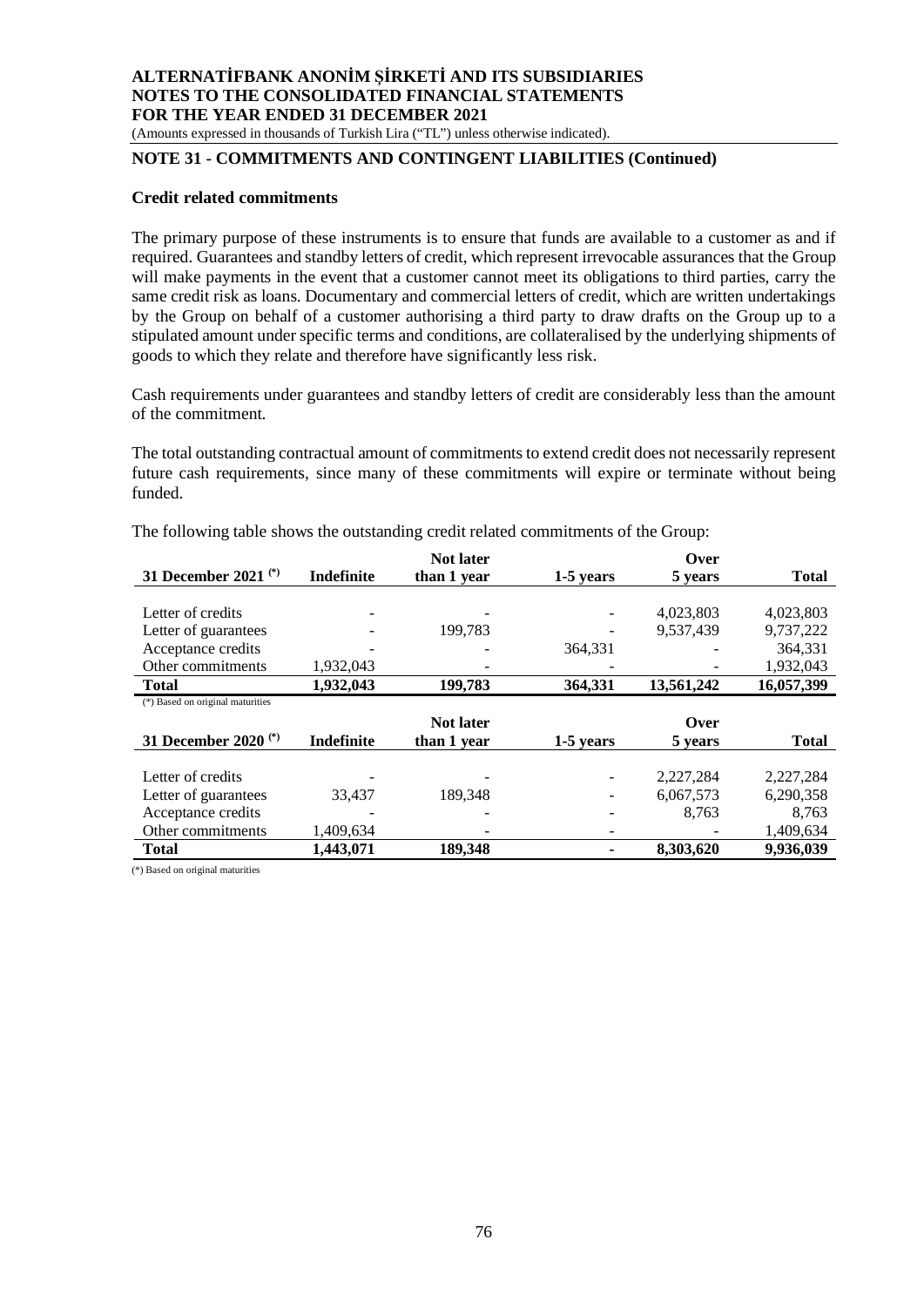(Amounts expressed in thousands of Turkish Lira ("TL") unless otherwise indicated).

### **NOTE 32 - SEGMENT REPORTING**

The Group is organized into two main business segments which are organized and managed separately according to the nature of the products and services provided.

|                                                                         | Commercial     | <b>Investment</b>        |           |            |
|-------------------------------------------------------------------------|----------------|--------------------------|-----------|------------|
| 31 December 2021                                                        | <b>Banking</b> | <b>Banking</b>           | Other     | Group      |
| Net interest income $(1)$                                               | 523,913        | 51,448                   |           | 575,361    |
| Net fees and commission income and other operating<br>income            | (195,900)      | 382,779                  |           | 186,879    |
| (Provisions for) / recoveries from impairment loan<br>receivables $(1)$ | (242, 826)     | (8,681)                  |           | (251, 507) |
| Net, Trading gain / loss                                                | 373,877        | (297, 220)               |           | 76,657     |
| Other operating expenses (1)                                            | (417, 412)     | (69, 453)                |           | (486, 865) |
| Profit before income tax                                                | 66,233         | 34,292                   |           | 100,525    |
| Tax provision                                                           |                |                          |           | (23,981)   |
| Profit after income tax                                                 | 41,652         | 58,873                   |           | 76,544     |
|                                                                         |                |                          |           |            |
| Non-controlling interest                                                |                |                          |           | 3          |
| Net profit                                                              | 41,652         | 58,873                   | (23,981)  | 76,544     |
| <b>Asset and liabilities</b>                                            |                |                          |           |            |
| Segment assets                                                          | 27,433,710     | 20,868,532               | 2,015,782 | 50,318,024 |
| <b>Total assets</b>                                                     | 27,433,710     | 20,868,532               | 2,015,782 | 50,318,024 |
| Segment liabilities                                                     | 28,973,253     | 12,945,897               | 5,783,627 | 47,702,777 |
| Unallocated liabilities                                                 |                | $\overline{\phantom{a}}$ | 2,615,247 | 2,615,247  |

**Total liabilities 28,973,253 12,945,897 8,398,874 50,318,024**

(1) Classification differences with income statement exist since business reporting of the Bank was used.

|                                                                                 | Commercial     | <b>Investment</b> |                          |            |
|---------------------------------------------------------------------------------|----------------|-------------------|--------------------------|------------|
| 31 December 2020                                                                | <b>Banking</b> | <b>Banking</b>    | Other                    | Group      |
| Net interest income $(1)$<br>Net fees and commission income and other operating | 521,433        | 89,889            |                          | 611,322    |
| income<br>(Provisions for) / recoveries from impairment loan                    | 130,962        | 58,497            |                          | 189,459    |
| receivables $(1)$                                                               | (255, 928)     | (14,045)          |                          | (269, 973) |
| Net, Trading gain / loss                                                        | 495            | 193               | $\overline{\phantom{a}}$ | 688        |
| Other operating expenses <sup>(1)</sup>                                         | (366, 699)     | (34,897)          |                          | (401, 596) |
| Profit before income tax                                                        | 30,263         | 99,637            |                          | 129,900    |
| Tax provision                                                                   |                |                   |                          | (24, 337)  |
| Profit after income tax                                                         | 30,263         | 99,637            |                          | 105,563    |
| Non-controlling interest                                                        |                |                   |                          | 2          |
| Net profit                                                                      | 30,263         | 99,637            | (24, 337)                | 105,563    |
| <b>Asset and liabilities</b>                                                    |                |                   |                          |            |
| Segment assets                                                                  | 23,183,434     | 11,432,844        | 2,072,255                | 36,688,533 |
| <b>Total assets</b>                                                             | 23,183,434     | 11,432,844        | 2,072,255                | 36,688,533 |
| Segment liabilities                                                             | 19,582,653     | 10,091,356        | 4,585,655                | 34,259,664 |
| Unallocated liabilities                                                         |                |                   | 2,428,869                | 2,428,869  |
| <b>Total liabilities</b>                                                        | 19,582,653     | 10,091,356        | 7,014,524                | 36,688,533 |

(1)Classification differences with income statement exist since business reporting of the Bank was used.